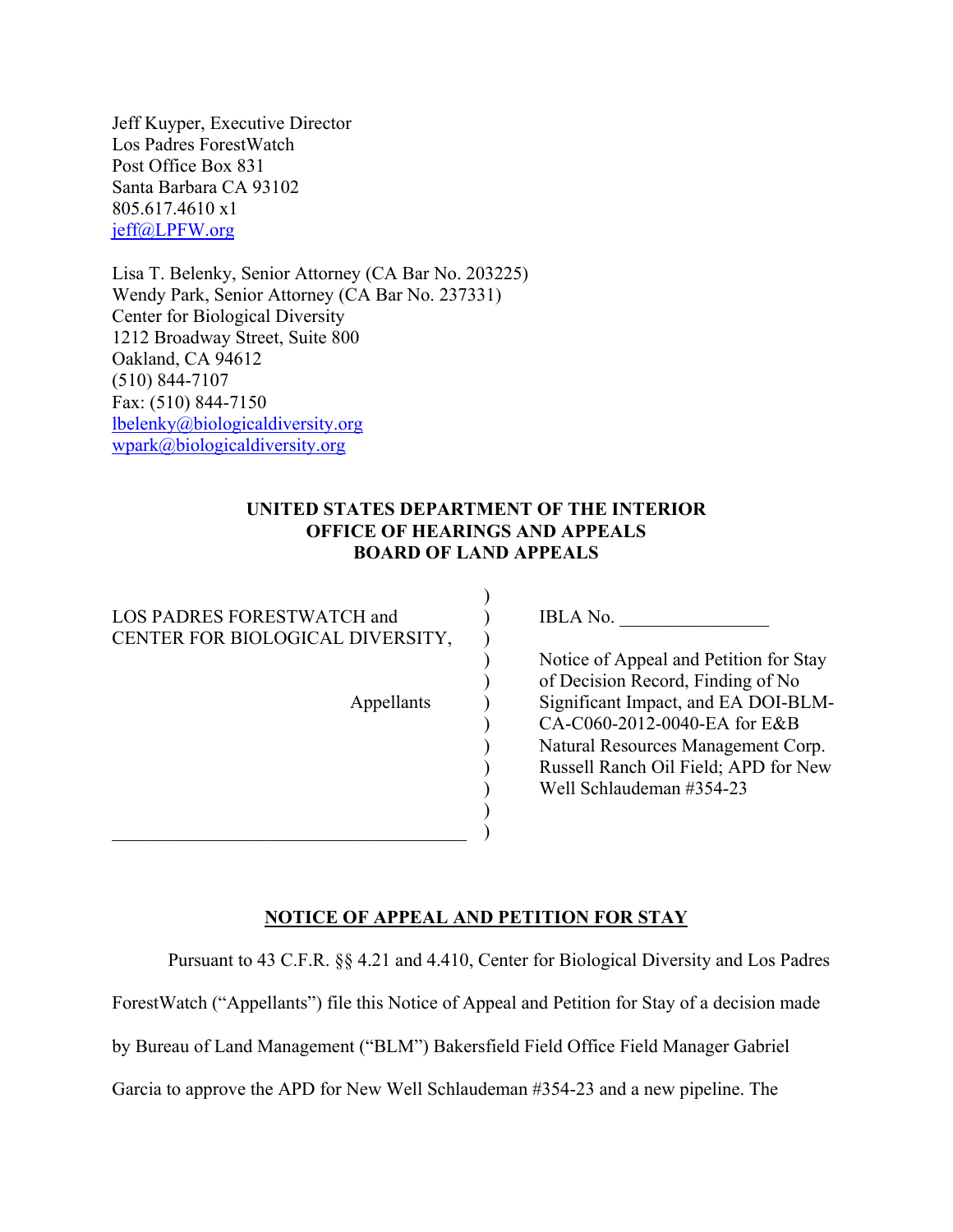decision was documented in a Decision Record signed on March 16, 2018 along with a Finding of No Significant Impact, and a final version of an Environmental Assessment ("EA") DOI-BLM-CA-C060-2012-0040-EA for E&B Natural Resources Management Corp. Russell Ranch Oil Field; APD for New Well Schlaudeman  $\#354-23$ . (Exhs. 1-3.)<sup>1</sup> The EA DOI-BLM-CA-C060-2012-0040-EA was first released for public comment in 2012 ("2012 EA," Exh. 4) and Appellants submitted comments on the EA on April 23, 2012 (Exh. 5). Appellants timely appeal this decision within 30 days of receiving notice of the decision provided to Appellant Los Padres ForestWatch by BLM via email on March 21, 2018. The DR specifically provides that adversely affected parties may appeal the decision to the Department of Interior's Board of Land Appeals ("IBLA") "within 30 days after publication of this decision." (DR at 3.) However, in accordance with 43 C.F.R. § 3165.3(b), on April 18, 2018, Appellants also filed a request for State Director Review with the California State Director's Office, which is still pending.

A stay is well-justified in this case, because the decision fails to ensure protection of the objects for which the national monument was designated in violation of the Antiquities Act and the NLCS Act; is inconsistent with the terms of the 2010 Carrizo Plain National Monument Resource Management Plan ("CPNM RMP," Exh. 26), which is also a violation of the Federal Land Policy and Management Act; the decision would allow impacts to air quality, biological resources (including endangered species and their habitats), and visual resources of the Carrizo Plain National Monument to occur without adequate review of these impacts, in violation of the National Environmental Policy Act; and the decision was made without needed site-specific consultation with the U.S. Fish and Wildlife Service under the Endangered Species Act ("ESA").

Page 1 1 All cited references and exhibits are provided on the enclosed CD.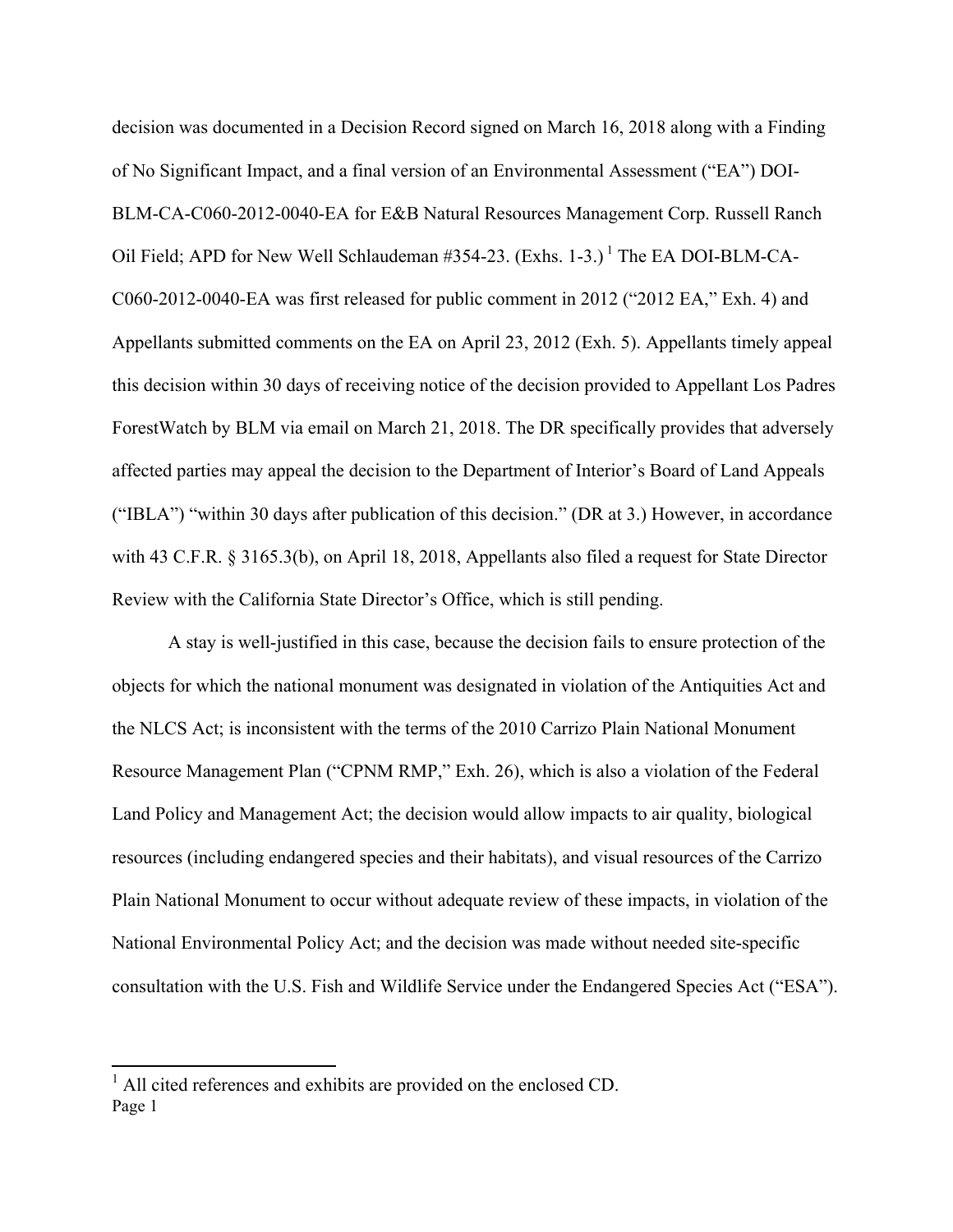The decision fails to ensure protection of the objects for which the national monument was designated in violation of the Antiquities Act, 54 U.S.C. § 320301(a)-(b),<sup>2</sup> the Federal Land Policy and Management Act ("FLPMA"), 43 U.S.C. § 1731 *et seq*., and the National Landscape Conservation System ("NLCS") legislation, 16 U.S.C. §§ 7201-7203. The DR does not directly address these laws and requirements and therefore BLM has not shown that the decision is consistent with these statutory duties and directives.

The DR states that the decision is consistent with the 2010 CPNM RMP. However, the record shows that it is not consistent with the RMP objectives and actions for species including the endangered California condor, air quality, existing leases and others. For example, as detailed below the decision is inconsistent with the objectives that require minimizing fragmentation of habitat, maintaining and abandoning facilities, and contributions to climate change.

In authorizing the new well, BLM failed to analyze, assess, and disclose a number of potentially significant impacts, in violation of the National Environmental Policy Act ("NEPA"), 42 U.S.C. § 4331, *et seq*. BLM's EA fails to clearly and fully disclose the impacts of oil and gas extraction, including GHG emissions, on air quality in the context of climate change and fails to adequately address surface disturbance that would result from the new well and pipeline. The EA briefly mentions activities that have potential to impact rare plants, wildlife species and habitats but fails to fully disclose the extent of those impacts or fully consider alternatives and mitigation measures. The new well and pipeline will also impact visual and aesthetic resources of the monument because the well and over-ground pipeline would be visible from the Caliente

Page 2 <sup>2</sup> Antiquities Act of 1906, 54 U.S.C. § 320301(a)-(b) was recodified and edited in 2014 by Congress with the stated intent of "conform[ing] to the understood policy, intent, and purpose of Congress in the original enactments[.]" Pub. L. 113-287, §§ 2-3, 128 Stat. 3093, 3094, 3259 (2014). The original Act is found at 34 Stat. 225 (1906).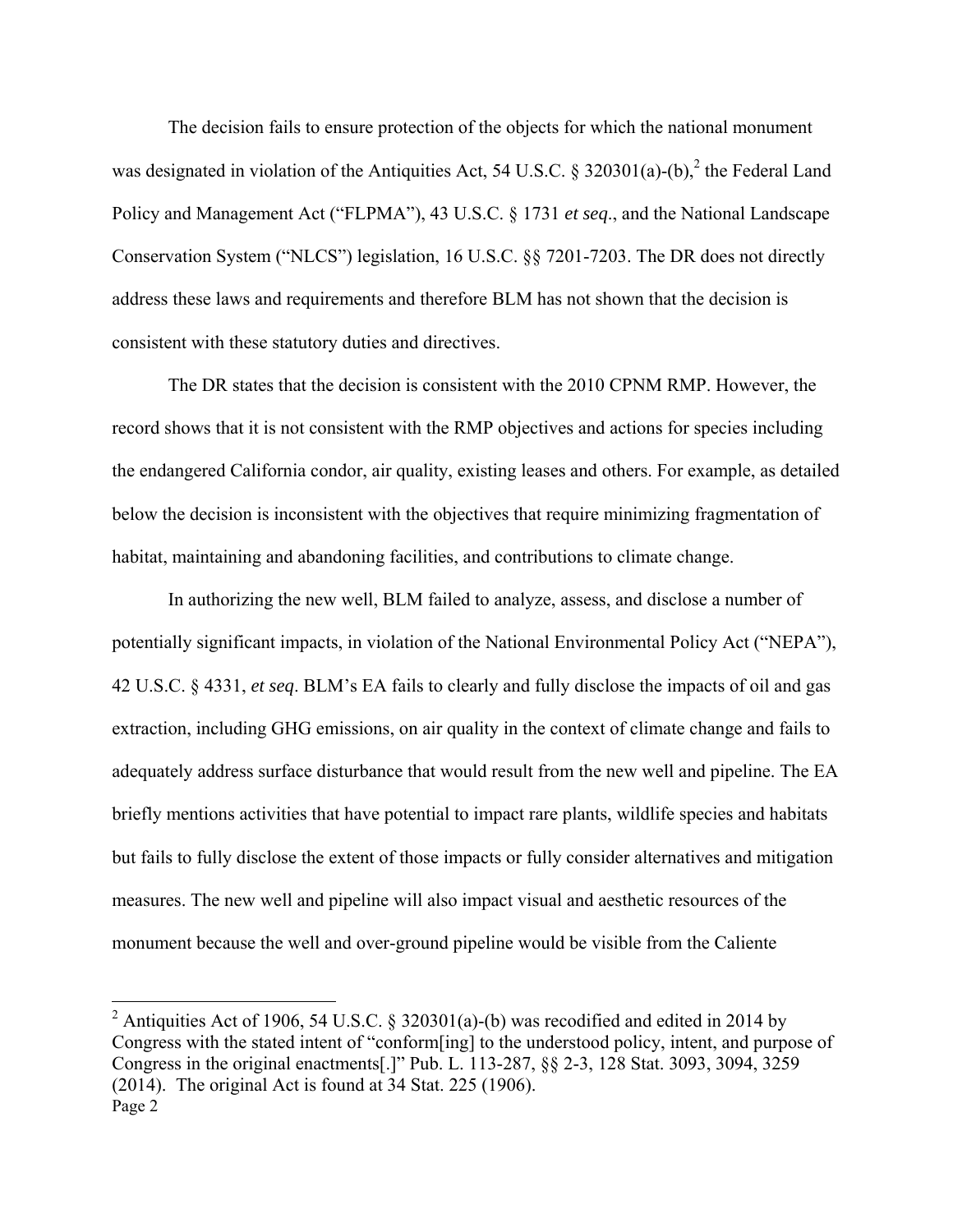Mountain Wilderness Study Area (WSA) and nearby trails, and from Highway 166. (*See* Exh. 22, photo of well pad with Caliente Mountain WSA in the background.) These impacts to visual and aesthetic resources which are part of this important national landscape were not adequately considered in the NEPA review.

In addition, BLM failed to comply with the ESA. The EA shows that the project taken as a whole "may affect" listed wildlife species including California condor, San Joaquin kit fox, blunt-nosed leopard lizard, and giant kangaroo rat as well as listed plants Kern mallow and Lemmon's jewelflower, triggering BLM's duty to consult with Fish and Wildlife Service regarding these effects. *See* 50 C.F.R § 402.14(a). However, without providing up to date survey information or analysis, BLM largely dismisses the potential impacts to listed species. The EA acknowledges some impacts may occur but then dismisses them in reliance on the adoption of mitigation measures (Design Features/Conditions of Approval) to reduce impacts to these species. For example, with respect to listed and rare plants the EA states:

BLM cannot discount the possibility that Kern mallow, Hoover's woolly-star, and Lemmon's jewelflower are present within the vicinity of the project area. However, since the well development would occur mainly on areas of existing disturbance no impacts to these species are expected. There may be a negligible amount of temporary disturbance due to the installation of a new pipeline, if it becomes necessary to replace the existing line, but this should not impact native vegetation including listed species due to implementation of the project Design Features/Conditions of Approval.

(EA at 26.) Similarly, the EA states: "Mitigation measures put in place by the Project Design Features/Conditions of Approval would avoid impacts to giant kangaroo rat, blunt-nosed leopard lizard, San Joaquin kit fox and California condor." (EA at 27.) Reliance on such measures shows that BLM acknowledges that impacts to listed species may indeed occur; therefore, BLM was required to consult under the ESA.

Page 3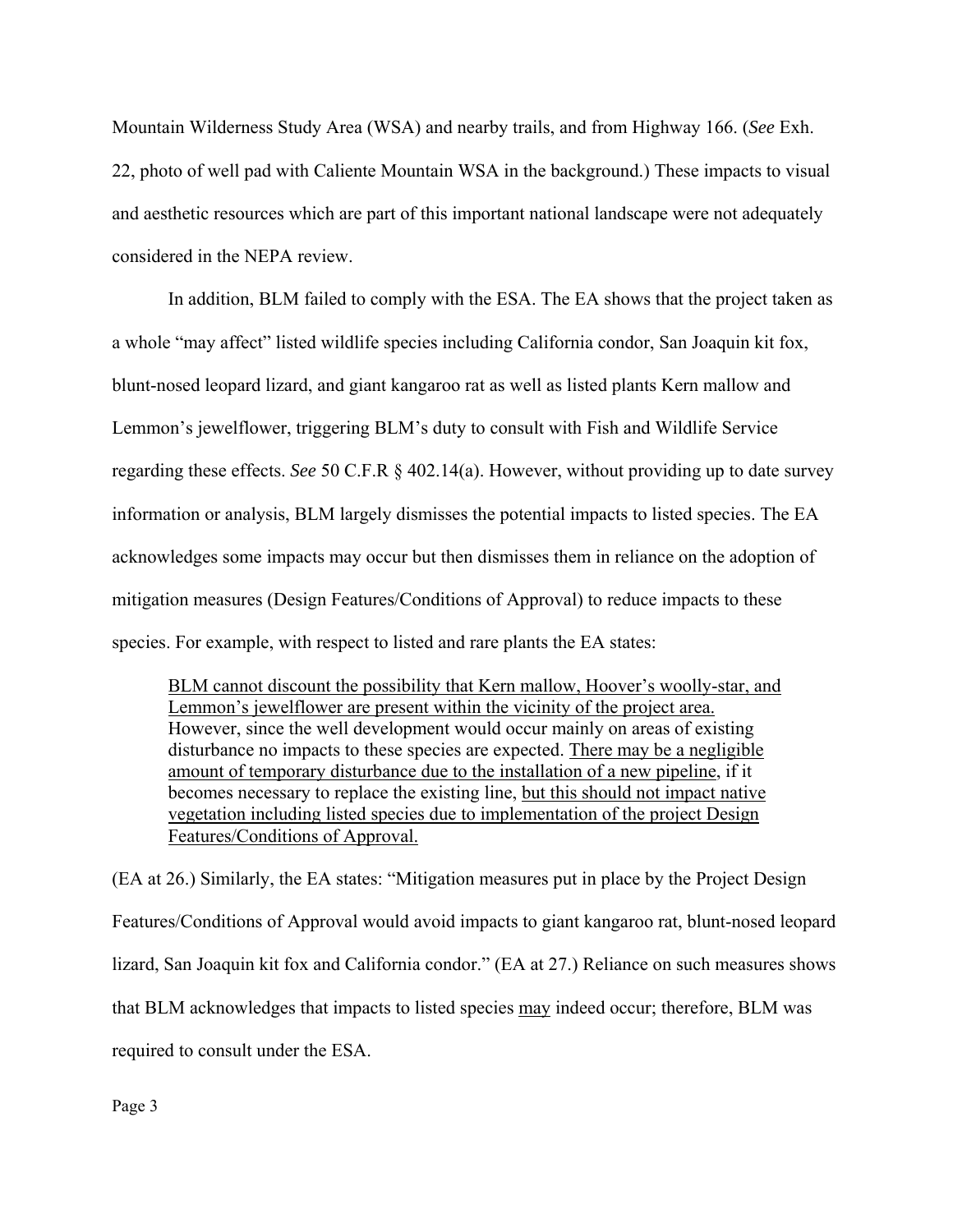Moreover, the statement in the EA of not being able to "discount the possibility" that certain species are present near the project area directly contradicts the BLM's finding in a separate EA prepared in 2016 for the abandonment of this well pad. Specifically, that 2016 EA states: "a population of Kern Mallow was identified during the onsite inspection and on the CNDDB for Well Russell Ranch Unit 77-23; this population occurred on the slopes surrounding the well pad and access roads." 2016 EA at 8 (Exh. 16). The documented presence of a federallylisted species on the slopes surrounding the project area – and potentially in the path of the proposed pipeline – clearly triggers the consultation requirement under the ESA.

The information BLM disclosed in the EA cannot support a "no effects" finding for the project as a whole. Indeed, the only "no effect" determination found in the EA is limited to the well installation on the well pad: "Well installation on the existing pad would result in no significant impacts to wildlife species, and BLM has made a "No Effect" determination for listed species." 2018 Final EA at 27. $3$  The BLM failed to comply with the Endangered Species Act ("ESA"), 16 U.S.C. § 1531, *et seq*., by failing to initiate or complete consultation with the U.S. Fish and Wildlife Service on its decision to authorize the new well and pipeline and maintenance

Page 4  $3$  Oddly, although there is no other finding in the EA that goes beyond the well installation only, and no Biological Assessment was provided, the EA claims that BLM somehow made a more general "no effect" determination. (EA at 28 ["Since a "no effect" determination has been made for federally listed species, E&B would not be required to obtain a Section 7 consultation."]; EA at 29 ["The BLM has made an Effects Determination of "No Effect" to listed Threatened or Endangered Species for the proposed project, thus a consultation with the FWS is not required."]; EA at 34-35 in response to comments ["Based on the analysis in the EA, the BLM has made a "No Effect" determination for federally listed species associated with the proposed action, because the proposed project would occur on previously disturbed areas, lack disturbance to vegetation and burrows, and the distance to nearest recorded California condor sighting (EA, pg. 27).'].) To the extent BLM argues that it did make a "no effects" finding for all aspects of the proposed project, the failure to explain or support that finding in the EA and DR violates NEPA's informational requirements and the decision should be vacated on that basis as well.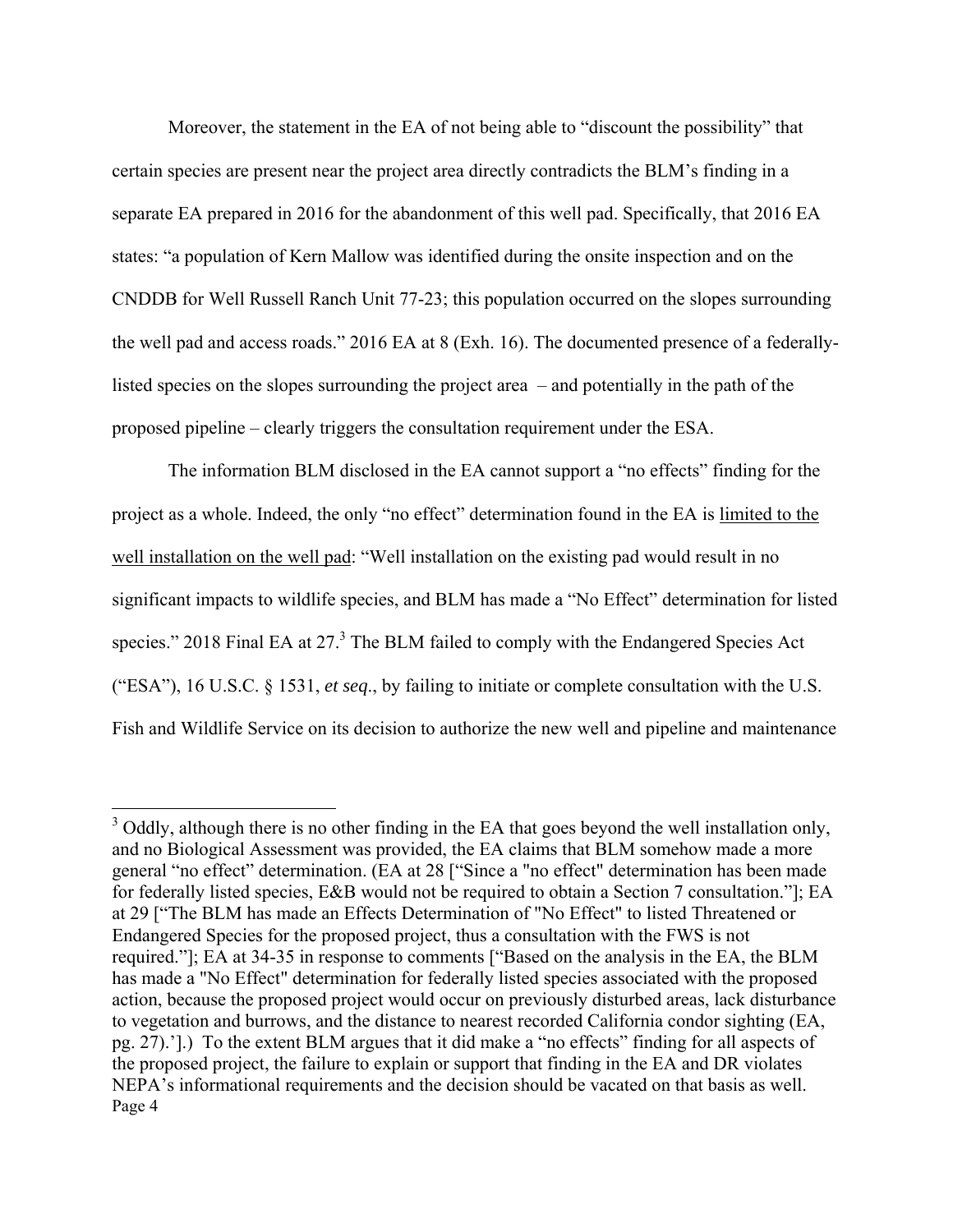of the associated access road that "may affect" listed species. Therefore, BLM is in violation of the ESA Section 7. 16 U.S.C. § 1536(a)(2).

Further, site-specific consultation is contemplated by the 2010 CPNM RMP Biological Opinion (attached as Exh. 7) which states: "Oil and gas activities will proceed with a separate consultation, and no incidental take is authorized for oil and gas activities by this biological opinion." (Exh. 7 at 73.) Indeed, the CPNM RMP also recognizes the need to consult at the sitespecific level for all oil-related projects on the Carrizo Plain National Monument. Specifically, Action BIO-2(S) in the RMP states:

When necessary, oil and gas related actions will require individual Section 7 consultations. Programmatic consultations will not be used for oil and gas related actions.

(CPNM RMP at II-18.) Because no incidental take is authorized and the project may affect listed species, BLM violated its duties under the ESA section  $7(a)(2)$ . 16 U.S.C. § 1536(a)(2).

Approval of the new well and pipeline is not only illegal, it threatens immediate and irreparable harm to Appellants and their interests in protecting and restoring the Carrizo Plain National Monument and the objects for which the National Monument was designated including wildlife, rare plants, landscape values and preservation of the objects of the monument for future generations. Further, approval of the new well and pipeline poses irreparable harms to Appellants, yet a stay would pose no harm to BLM or the applicant as this lease has not produced any quantities of oil and gas since 2012, and the EA claims that "it is not reasonably foreseeable how much crude oil would be extracted from the proposed well" (EA at 24). On balance, an immediate stay would protect the public interest, maintaining the status quo and preventing significant environmental harms. For the following reasons, we respectfully request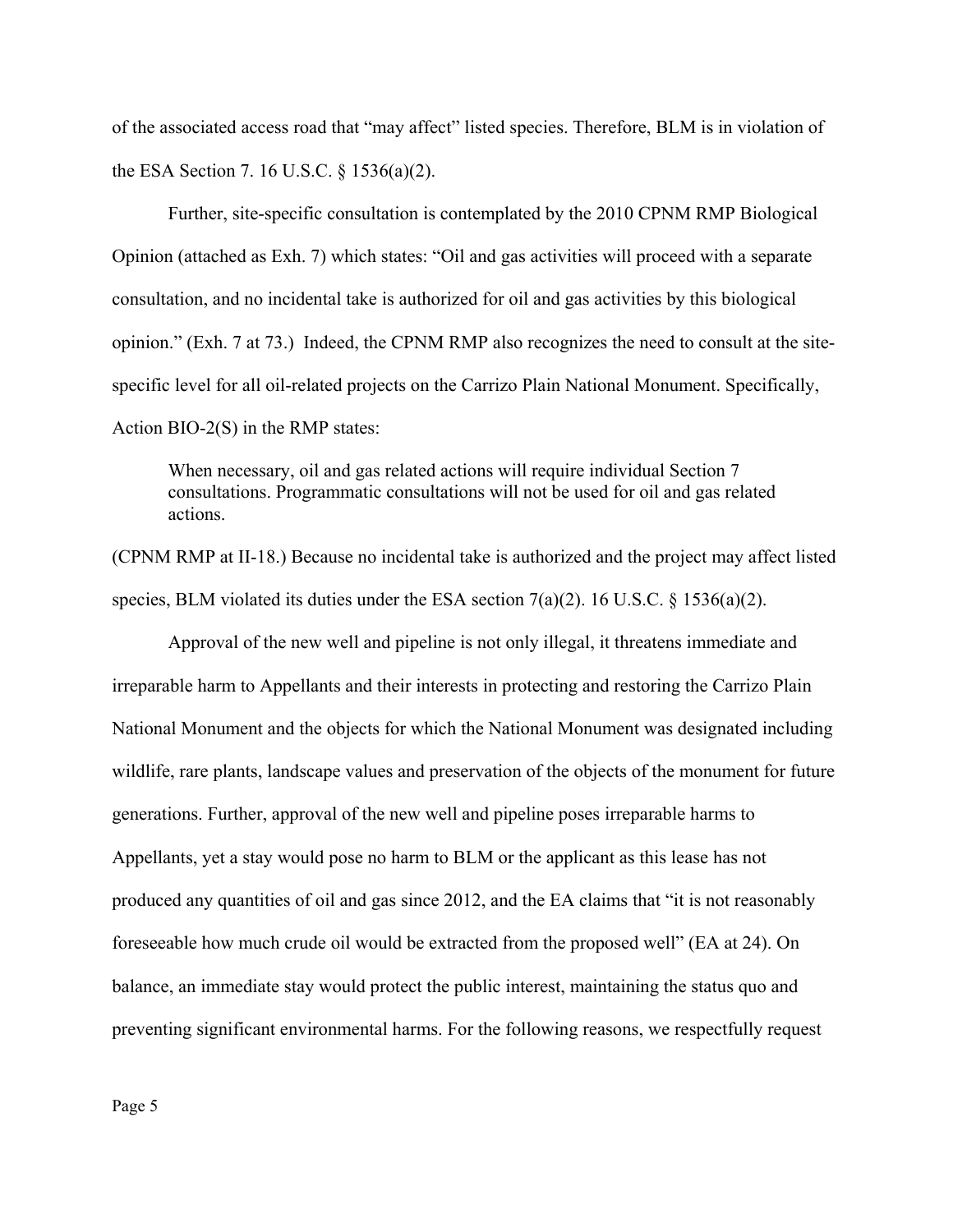that the IBLA stay the Decision Record for the March 21, 2018 E&B Natural Resources Management Corp. Russell Ranch Oil Field; APD for New Well Schlaudeman #354-23.

Appellants request that the BLM provide Appellants with a full and complete copy of the "complete administrative record compiled during the officer's consideration of the matter leading to the decision being appealed," when BLM forwards a copy to the IBLA pursuant to 43 C.F.R. § 4.411(d)(3). The administrative record should include all records pertaining to BLM's 2016 decision approving abandonment of the existing well, well pad, and access road at the same project site for the well and pipeline at issue here (see pp. 22-23 below). These records are highly relevant to BLM's decision to reverse course on its prior commitment to abandon these facilities and allow the challenged project, and should have been considered by BLM when it made this decision.

### **I. APPELLANTS ARE PARTIES THAT ARE ADVERSELY AFFECTED**

To be granted a stay, Appellants must first demonstrate that they can maintain an appeal. *See* 43 C.F.R. § 4.21(a)(2). To maintain an appeal, Appellants must (1) be a party to the case; and (2) be adversely affected by the decision being appealed. 43 C.F.R. § 4.410(a); *National Wildlife Federation v. BLM*, 129 IBLA 124, 125 (1994).

Los Padres ForestWatch ("ForestWatch") is a non-profit 501(c)(3) organization based in Santa Barbara, California that works to protect the Los Padres National Forest and the adjacent Carrizo Plain National Monument. ForestWatch has approximately 8,000 members and online advocates throughout the region, and has worked on issues pertaining to oil and gas drilling in the Carrizo Plain National Monument since 2005. ForestWatch is particularly interested in ensuring that rare plants and animals in the Carrizo Plain National Monument are protected, and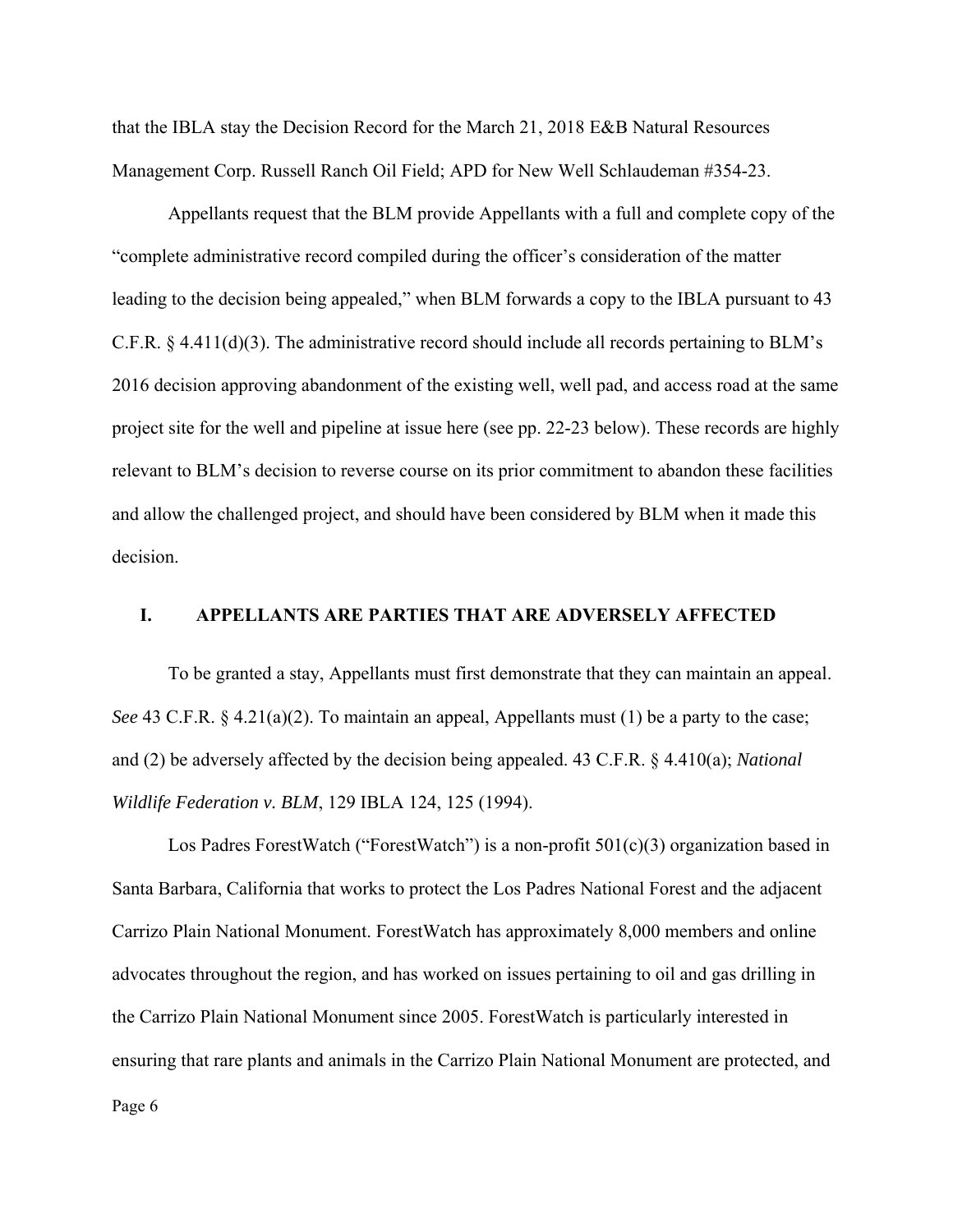that the monument's views are protected to safeguard the area's outdoor recreation opportunities. ForestWatch and its members and supporters use the lands in and near the Carrizo Plain National Monument for recreational, scientific, and aesthetic purposes. They also derive recreational, scientific, and aesthetic benefits from these lands through wildlife observation, study, and photography. ForestWatch and its members have an interest in preserving their ability to enjoy such activities in the future. As such, ForestWatch and its members have an interest in helping to ensure their continued use and enjoyment of these activities on these lands. ForestWatch also has a long history of working to ensure that our public lands laws and environmental laws are properly followed and enforced to protect species and habitats. (*See* Declaration of Jeff Kuyper, attached hereto, hereafter "Kuyper Decl.")

Page 7 The Center for Biological Diversity is a non-profit  $501(c)(3)$  corporation with offices in several states including California, Arizona, Oregon, Colorado, and Washington, D.C. The Center works through science, law, and policy to secure a future for all species, great or small, hovering on the brink of extinction. The Center has approximately 63,000 members throughout the United States, including over 13,000 members in California. The Center has a long history of involvement in species and habitat protection issues on public lands throughout the United States and specifically regarding the public lands and species that depend on the Carrizo Plain National Monument. The Center, its members, and staff members use the lands in and near the Carrizo Plain National Monument, for recreational, scientific, and aesthetic purposes. They also derive recreational, scientific, and aesthetic benefits from these lands through wildlife observation, study, and photography. The Center and its members have an interest in preserving their ability to enjoy such activities in the future. As such, the Center and its members have an interest in helping to ensure their continued use and enjoyment of these activities on these lands. The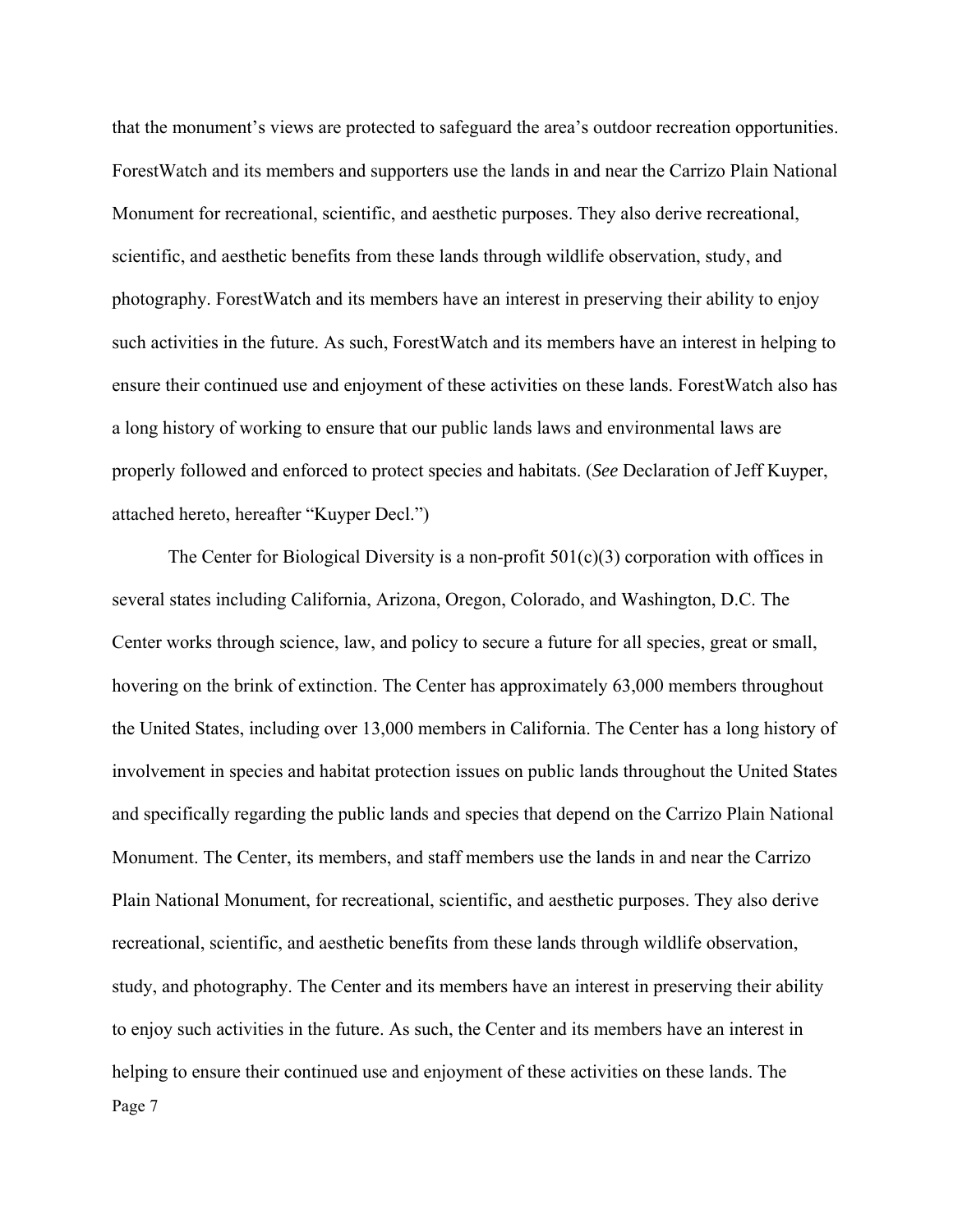Center also has a long history of working to ensure that our public lands laws and environmental laws are properly followed and enforced to protect species and habitats including by requiring adequate analysis of greenhouse gas emissions and climate change impacts to species and habitats. (*See* Decl. of Brendan Cummings, attached hereto, hereafter "Cummings Decl.")

#### **A. Appellants Are Parties**

A party to the case includes a person or group who "participated in the process leading to the decision under appeal." *See* 43 C.F.R. § 4.410(b). Here, Appellants are parties because they have submitted extensive comments to BLM regarding the proposed APD during the public comment period provided by the BLM. Appellant Los Padres ForestWatch submitted scoping comments on December 1, 2011 (Exh. 3 at 32-35), and a letter of support for a simultaneous proposal to abandon and remediate the well pad and access site on April 20, 2016 (Exh. 17). Appellants Los Padres ForestWatch and Center for Biological Diversity jointly submitted comments on the 2012 EA on April 23, 2012. (Exh. 5.) The issues presented in this Notice of Appeal and Petition for Stay were raised with reasonable specificity in Appellants' 2011 and 2012 comments.

#### **B. Appellants Are Adversely Affected**

To demonstrate that it will be "adversely affected by the decision being appealed," a party must demonstrate a legally cognizable "interest" and that the decision appealed has caused or is substantially likely to cause injury to that interest. *See* 43 C.F.R. § 4.410(d). This requisite "interest" can be established by cultural, recreational, or aesthetic uses as well as enjoyment of the public lands and wildlife. *See The Coalition of Concerned National Park Retirees*, et al., 165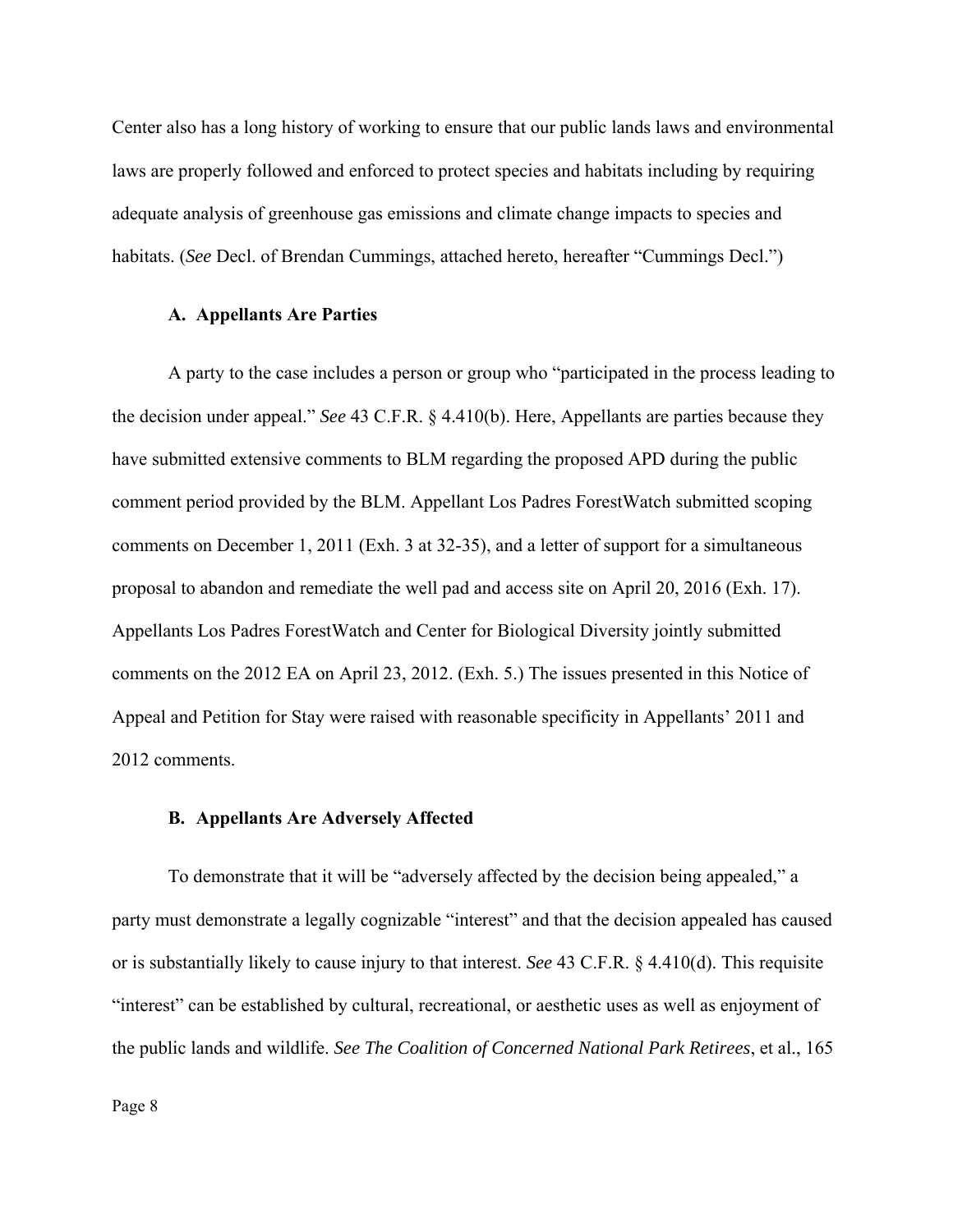IBLA 79, 88 (2005); *Animal Protection Institute of America*, 117 IBLA 208, 210 (1990). The IBLA does not require a showing that an injury has actually occurred. Rather, a colorable allegation of injury suffices*. See Wildlands Defense*, 187 IBLA 233, 240, 241 (2016).

Moreover, it is not necessary for parties to show that they have actually set foot on the impacted parcel or parcels to establish use or enjoyment for purpose of demonstrating adverse effects. Rather, "one may also establish he or she is adversely affected by setting forth interests in resources or in other land or its resources affected by a decision and showing how the decision has caused or is substantially likely to cause injury to those interests." *The Coalition of Concerned National Park Retirees*, 165 IBLA at 84.

Attached is the declaration of Jeff Kuyper, the Executive Director and a member of Los Padres ForestWatch.

Attached is the declaration of Brendan Cummings, the Conservation Director and a member of the Center for Biological Diversity.

The declarations of Kuyper and Cummings establish that the BLM's decision to approve a new oil and gas well and pipeline will adversely affect their recreational, aesthetic, spiritual, educational, conservation, and other interests. (*See* Kuyper Decl. ¶¶ 7, 11-19; Cummings Decl. ¶¶ 7-19) These declarations also establish that a favorable ruling in this appeal would redress the harms they would otherwise experience.

### **II. REQUEST FOR STAY**

Page 9 Appellants respectfully request the IBLA to grant their request for a stay of the BLM's Decision Record APD for New Well Schlaudeman #354-23 and associated infrastructure including the new above-ground pipeline. In accordance with 43 C.F.R.  $\S$  4.21(b)(1), below we show that Appellants are likely to succeed on the merits, that Appellants will suffer immediate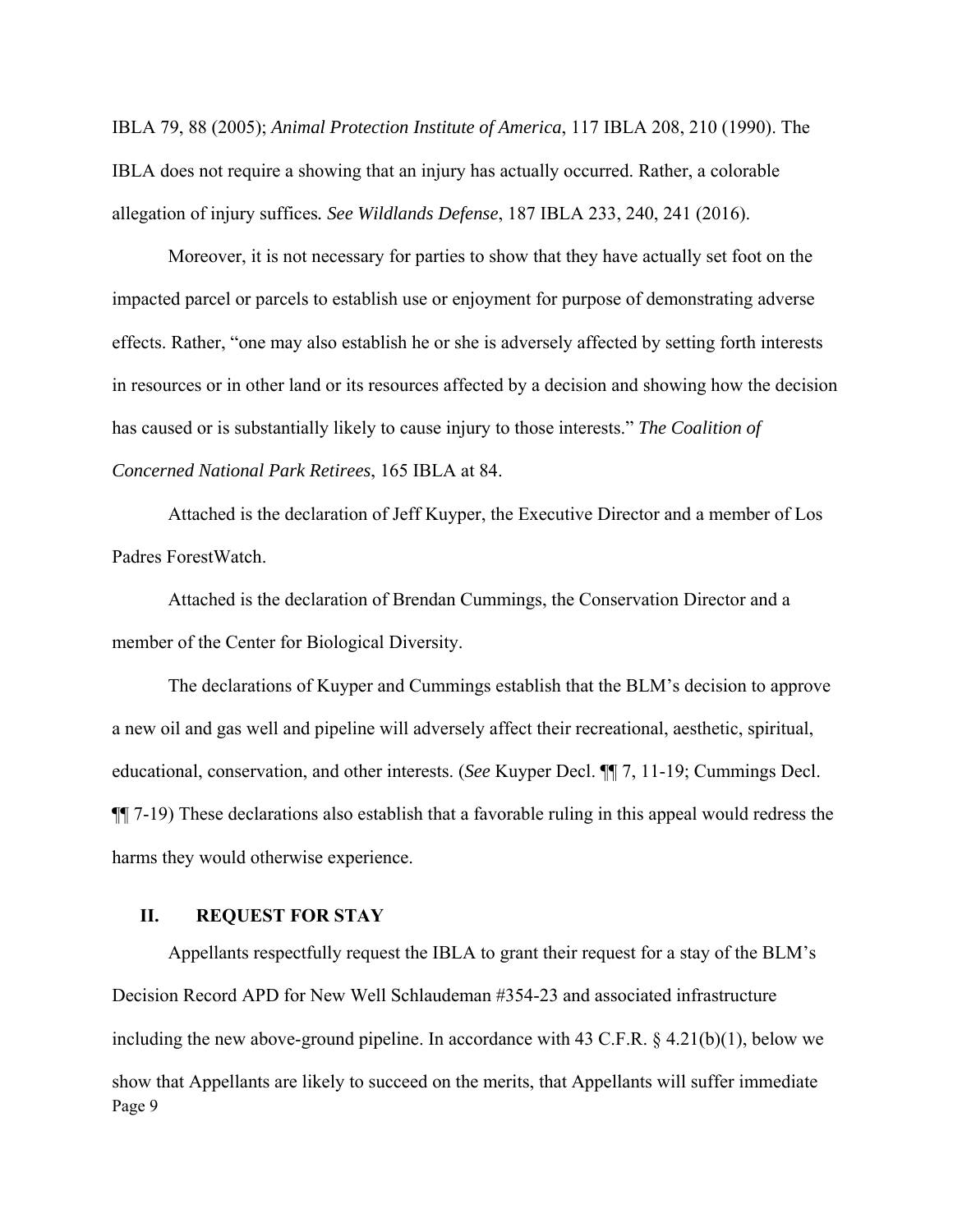and irreparable harm if the stay is not granted, that the balance of harms favors a stay, and that the granting of a stay is in the public interest.

### **A. Appellants Are Likely to Succeed on the Merits**

For the following reasons, among others, the BLM's approval of the APD for New Well Schlaudeman #354-23 violates FLPMA, NLCS Act, NEPA and the ESA, and should be overturned by the IBLA.

# **1. BLM Failed to Consider Protection Of Monument Objects as Required by the Antiquities Act, FLPMA, and NLCS Act.**

The decision fails to ensure protection of the objects for which the national monument was designated in violation of the Antiquities Act, 54 U.S.C. § 320301(a)-(b),<sup>4</sup> the Federal Land Policy and Management Act ("FLPMA"), 43 U.S.C. § 1731 et seq., and the National Landscape Conservation System ("NLCS") legislation, 16 U.S.C. §§ 7201-7203.

On January 17, 2001, President William J. Clinton established the current boundaries of the Carrizo Plain National Monument in California to protect its unique objects including majestic grasslands and stark ridges dramatically bisected by the San Andreas fault. These monument objects sustain the habitat necessary for the long-term conservation of the many endemic plant and animal species that rely on the Carrizo Plain National Monument for their survival. For example, the Proclamation explains the numerous features as well as the scientific objects related to habitats and wildlife:

Full of natural splendor and rich in human history, the majestic grasslands

Page 10 <sup>4</sup> Antiquities Act of 1906, 54 U.S.C. § 320301(a)-(b) was recodified and edited in 2014 by Congress with the stated intent of "conform[ing] to the understood policy, intent, and purpose of Congress in the original enactments[.]" Pub. L. 113-287, §§ 2-3, 128 Stat. 3093, 3094, 3259 (2014). The original Act is found at 34 Stat. 225 (1906).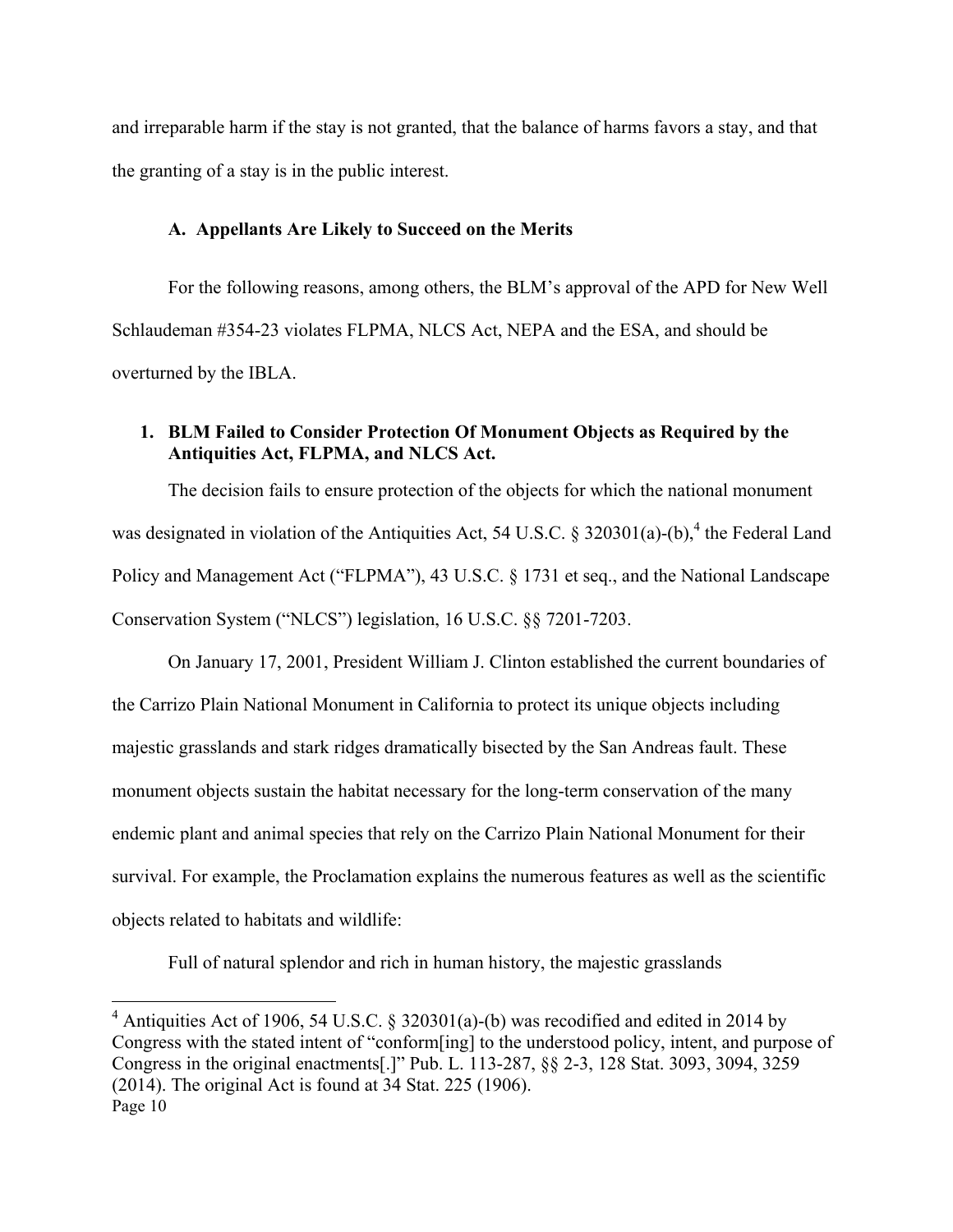and stark ridges in the Carrizo Plain National Monument contain exceptional objects of scientific and historic interest. Since the mid-1800s, large portions of the grasslands that once spanned the entire four hundred mile expanse of California's nearby San Joaquin Valley and other valleys in the vicinity have been eliminated by extensive land conversion to agricultural, industrial, and urban land uses. The Carrizo Plain National Monument, which is dramatically bisected by the San Andreas Fault zone, is the largest undeveloped remnant of this ecosystem, providing crucial habitat for the long-term conservation of the many endemic plant and animal species that still inhabit the area.

The monument offers a refuge for endangered, threatened, and rare animal species such as the San Joaquin kit fox, the California condor, the blunt-nosed leopard lizard, the giant kangaroo rat, the San Joaquin antelope squirrel, the longhorn fairy shrimp, and the vernal pool fairy shrimp. It supports important populations of pronghorn antelope and tule elk. The area is also home to many rare and sensitive plant species, including the California jewelflower, the Hoover's woollystar, the San-Joaquin woolly-threads, the pale-yellow layia, the forked fiddleneck, the Carrizo peppergrass, the Lost Hills saltbush, the Temblor buckwheat, the recurved larkspur, and the Munz's tidy-tips. Despite past human use, the size, isolation, and relatively undeveloped nature of the area make it ideal for long-term conservation of the dwindling flora and fauna characteristic of the San Joaquin Valley region.

The Carrizo Plain National Monument also encompasses Soda Lake, the largest remaining natural alkali wetland in southern California and the only closed basin within the coastal mountains. As its name suggests, Soda Lake concentrates salts as water is evaporated away, leaving white deposits of sulfates and carbonates. Despite this harsh environment, small plant and animal species are well adapted to the setting, which is also important to migratory birds. During the winter months the lake fills with water and teems with thousands of beautiful lesser sandhill cranes, long-billed curlews, and mountain plovers.

The Carrizo Plain National Monument owes its existence to the geologic processes that occur along the San Andreas Fault, where two of the Earth's five great tectonic plates slide past one another, parallel to the axis of the Plain. Shifting along the fault created the Plain by rumpling the rocks to the northeast into the Temblor Range and isolating the Plain from the rest of the San Joaquin Valley. The area is world-famous for its spectacular exposures of fault-generated landforms. Stream valleys emerge from the adjacent mountains, only to take dramatic right-angle turns where they intersect the fault. Ponds and sags form where the ground is extended and subsides between branches of the fault. Benches form where the fault offsets valley walls. Many dramatic landscape features are products of the interplay between very rapid fault movement and slower erosion. The dry climate of the area produces low erosion rates, thereby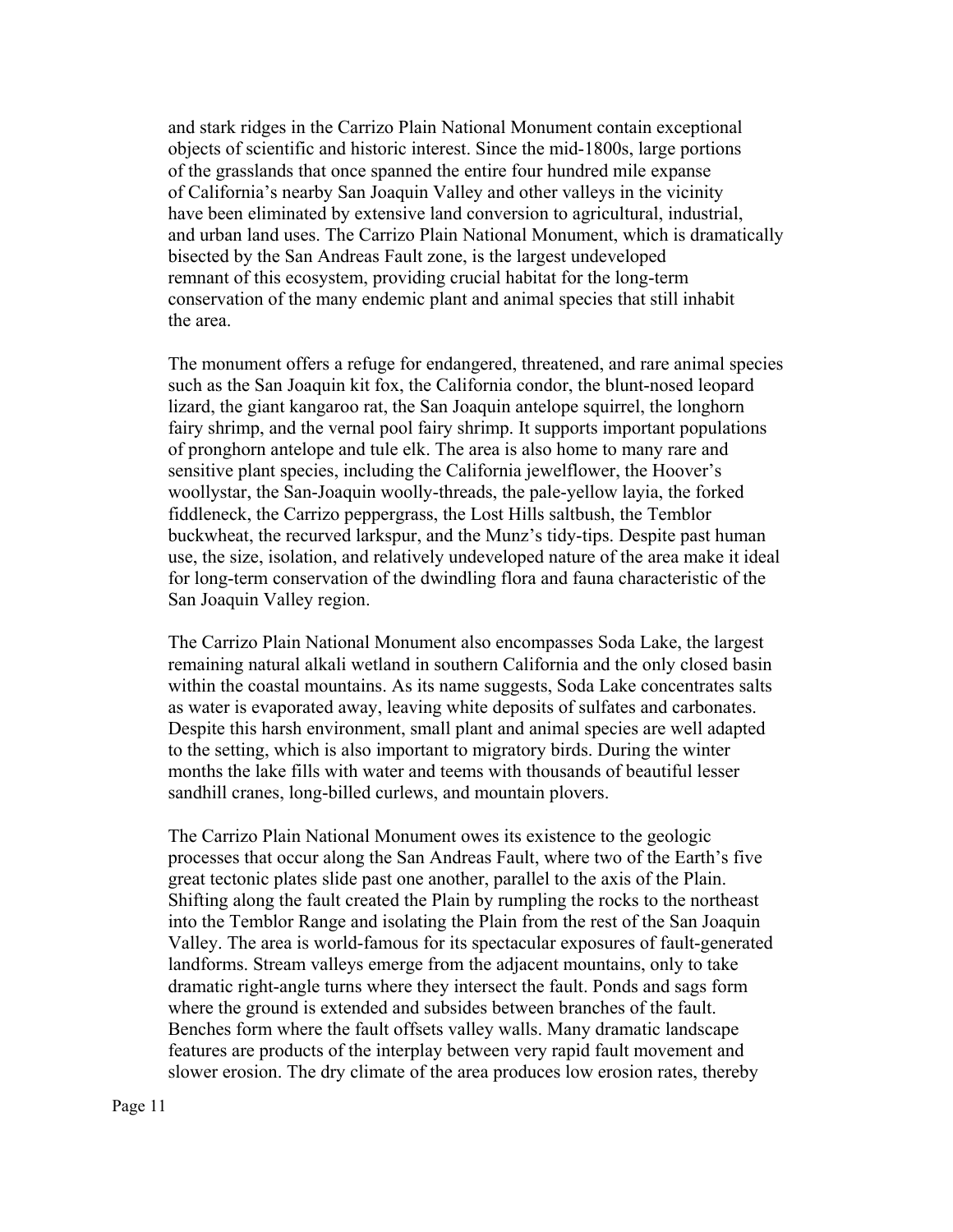preserving the spectacular effects of fault slip, folding, and warping. On the Plain, these fault-related events happen intermittently, but with great force. In 1857, the strongest earthquake in California's recorded history ripped through the San Andreas Fault, wrenching the western side of the Carrizo Plain National Monument thirty-one feet northward.

The area is also distinguished for its significant fossil assemblages. The Caliente Formation, exposed on the southeast side of the Caliente Range, is host to abundant and diverse terrestrial fossil mammal remains of the Miocene Epoch (from 13 million to 25 million years ago). Fossils of five North American provincial mammalian ages (Arikareean, Hemingfordian, Barstovian, Clarendonian, Hemphillian) are represented in sedimentary rocks in that formation. These terrestrial fossil remains are interlaced with marine sedimentary sedimentary rocks bearing fossils of mollusks, pectens, turitellas, and oysters. In addition to its geologic and biological wealth, the area is rich in human history. Archaeologists theorize that humans have occupied the Carrizo Plain National Monument area since the Paleo-Indian Period (circa 11,000 to 9,000 B.C.). Bedrock mortar milling features, village middens, and elaborate pictographs are the primary manifestations of prehistoric occupation. Some of these, such as the Painted Rock and Sulphur Springs rock art sites, are recognized as world class.

(66 Fed. Reg. 7339-40 (Jan. 22, 2001) Proclamation Carrizo Plain National Monument-

Proclamation 7393.)

The Antiquities Act provides for designation of "historic landmarks, historic and prehistoric structures, and other objects of historic or scientific interest that are situated on land owned or controlled by the Federal Government to be national monuments." 54 U.S.C. § 320301(a). Section 302(a) of FLPMA provides that "the Secretary shall manage the public lands under principles of multiple use and sustained yield, in accordance with the land use plans developed by him under section 1712 of this title when they are available, *except that where a tract of such public land has been dedicated to specific uses according to any other provisions of law it shall be managed in accordance with such law*." 43 U.S.C. § 1732 (emphasis added). Courts have recognized that this provision requires BLM to manage lands in accordance with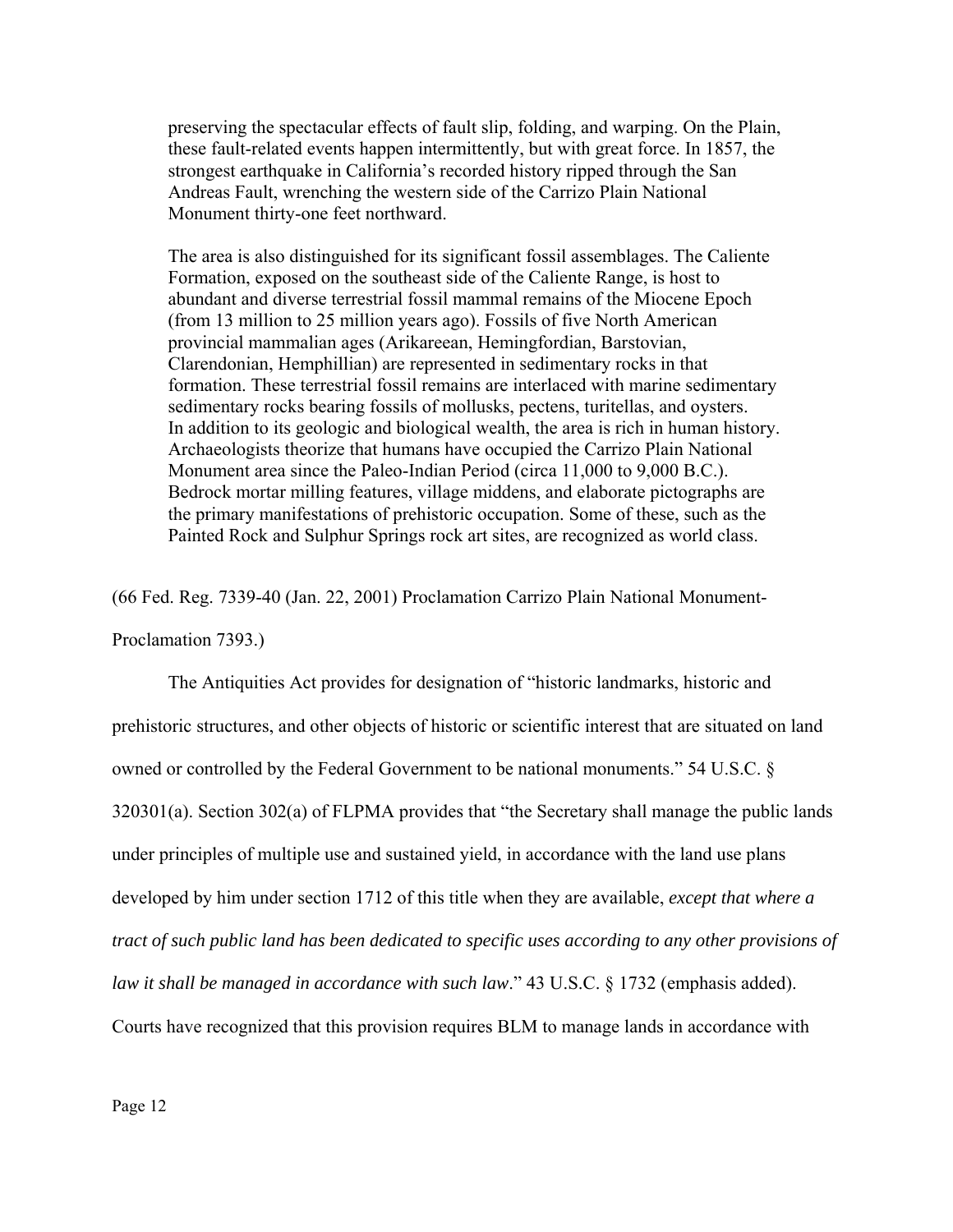monument proclamations.<sup>5</sup> In Instruction Memorandum 2009-215,<sup>6</sup> which amended BLM's Land Use Planning Handbook H-1610-1, Appendix C, BLM interpreted the exception clause in section 302(a) to mean:

[W]hen an area of public land is set aside by a presidential proclamation issued under the Antiquities Act of 1906 or an act of Congress, the designating language is the controlling law. Therefore, as a general rule, if the management direction of the proclamation or act of Congress conflicts with FLPMA's multiple use mandate, the designating language superseded that section of the FLPMA. The particular management direction contained in the designating law (proclamation or act of Congress) should be carefully reviewed to determine whether conflicts with the FLPMA exist. Field Offices are encouraged to explore innovative ways to ensure compliance with both the designation and the FLPMA, if appropriate.

In short, FLPMA specifically requires the multiple-use policy to give way when other law requires elevation of a specific use. The identification of an object for protection under the Antiquities Act, and the reservation of land necessary to protect that object, dedicates the land for use for the purposes of the monument and withdraws it from uses incompatible with that purpose. The mandate to protect the Monument's objects imposed by the Antiquities Act, and by the 1996 Proclamation, overrides the multiple-use mandate where incompatible.

In 2009, Congress reaffirmed the importance of proper management of this national

monument and others by requiring that monument lands managed by BLM be managed as part

of the National Landscape Conservation System ("NLCS"). *See* 16 U.S.C. §§ 7201-7203.

Specifically, the NLCS legislation recognized the need to protect these landscapes and resources

<sup>5</sup> *See W. Watersheds Project v. Abbey*, 719 F.3d 1035, 1042 (9th Cir. 2013) (FLPMA's "multiple-use-and-sustainable-yield mandate guides BLM's management of public lands 'except that where a tract of such public land has been dedicated to specific uses according to any other provisions of law it shall be managed in accordance with such law.' 43 U.S.C. § 1732(a). Under this provision, BLM must manage the Breaks Monument in compliance with the terms of the Proclamation.").

Page 13 <sup>6</sup> *Available at* https://www.blm.gov/policy/im-2009-215.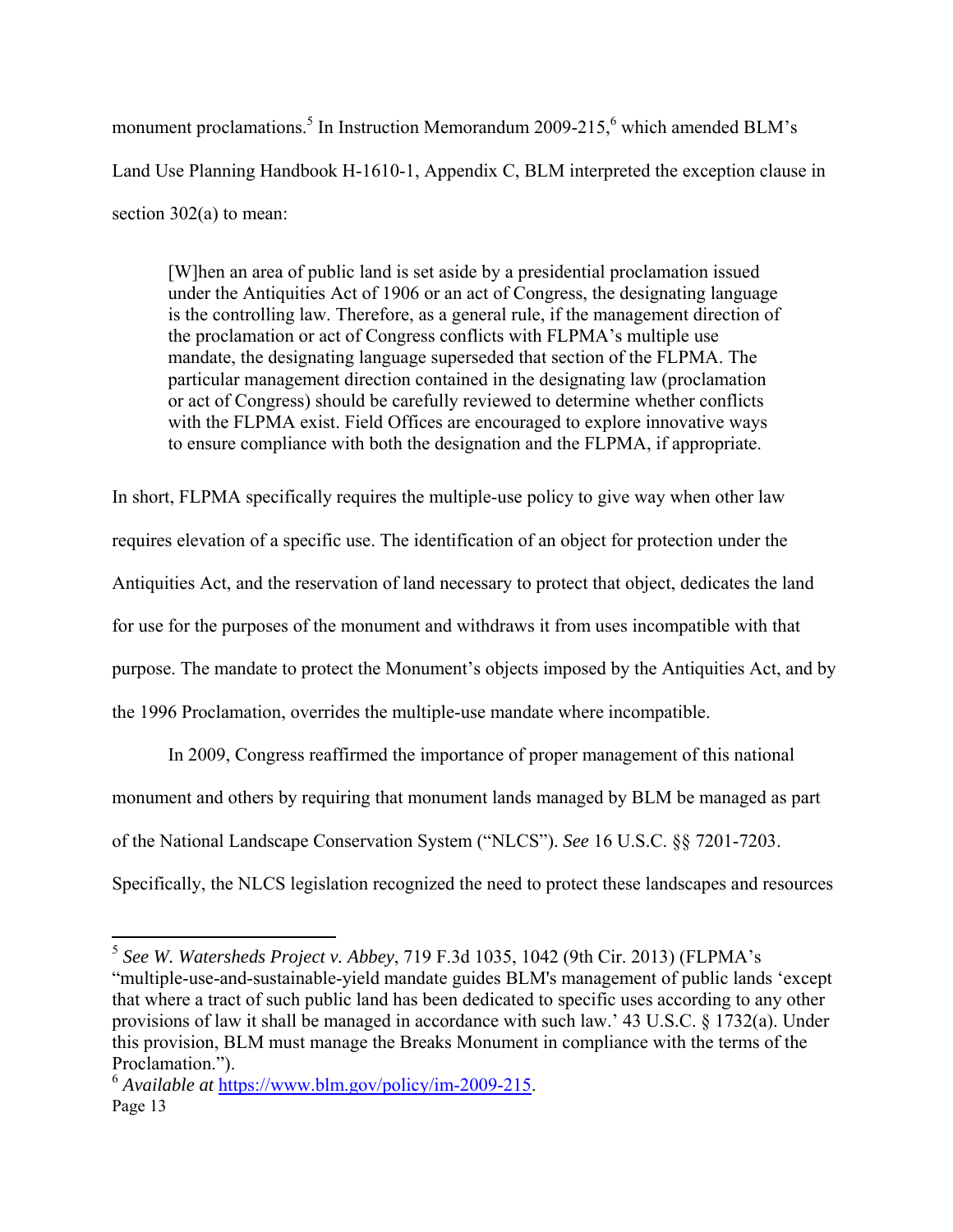for future generations: "In order to conserve, protect, and restore nationally significant landscapes that have outstanding cultural, ecological, and scientific values for the benefit of current and future generations, there is established in the Bureau of Land Management the National Landscape Conservation System." 16 U.S.C. § 7202(a). The NLCS legislation required the Secretary of Interior to manage the lands within the National Landscape Conservation System "in a manner that protects the values for which the components of the system were designated." 16 U.S.C. § 7202(c)(2). The NLCS Act thus required BLM to consider protection of the landscape values and resources in addition to its duties to protect the objects proclamation.

The CPNM RMP states that as a whole the objectives and management actions are intended to protect monument objects: "The decisions made in this RMP include establishing objectives and associated management actions to protect the Monument objects and to provide direction for other aspects of Monument management, including determining allowable public uses." (RMP at II-1.) Therefore, BLM must show that it has considered and followed the objectives and actions in the RMP in order to show it has considered protection of monument objects.

For example, the goals for vegetation management throughout the monument state:

- Goal BIO-1(P): Manage the landscape to enhance the CPNM as a significant unique and undeveloped portion of the once vast San Joaquin Valley ecosystem (which is of crucial importance and provides the context for management). (RMP at II-16.)
- Goal BIO-2(P): Restore and maintain a mosaic of natural communities and successional stages to benefit the biodiversity inherent in the ecosystem, including ecological processes that sustain them. Manage resources to emphasize an increase of native and indigenous species. (RMP at II-16.)

At minimum, BLM was required to consider how this site-specific proposed action would impact these and other goals adopted to protect these landscape-level monument goals adopted to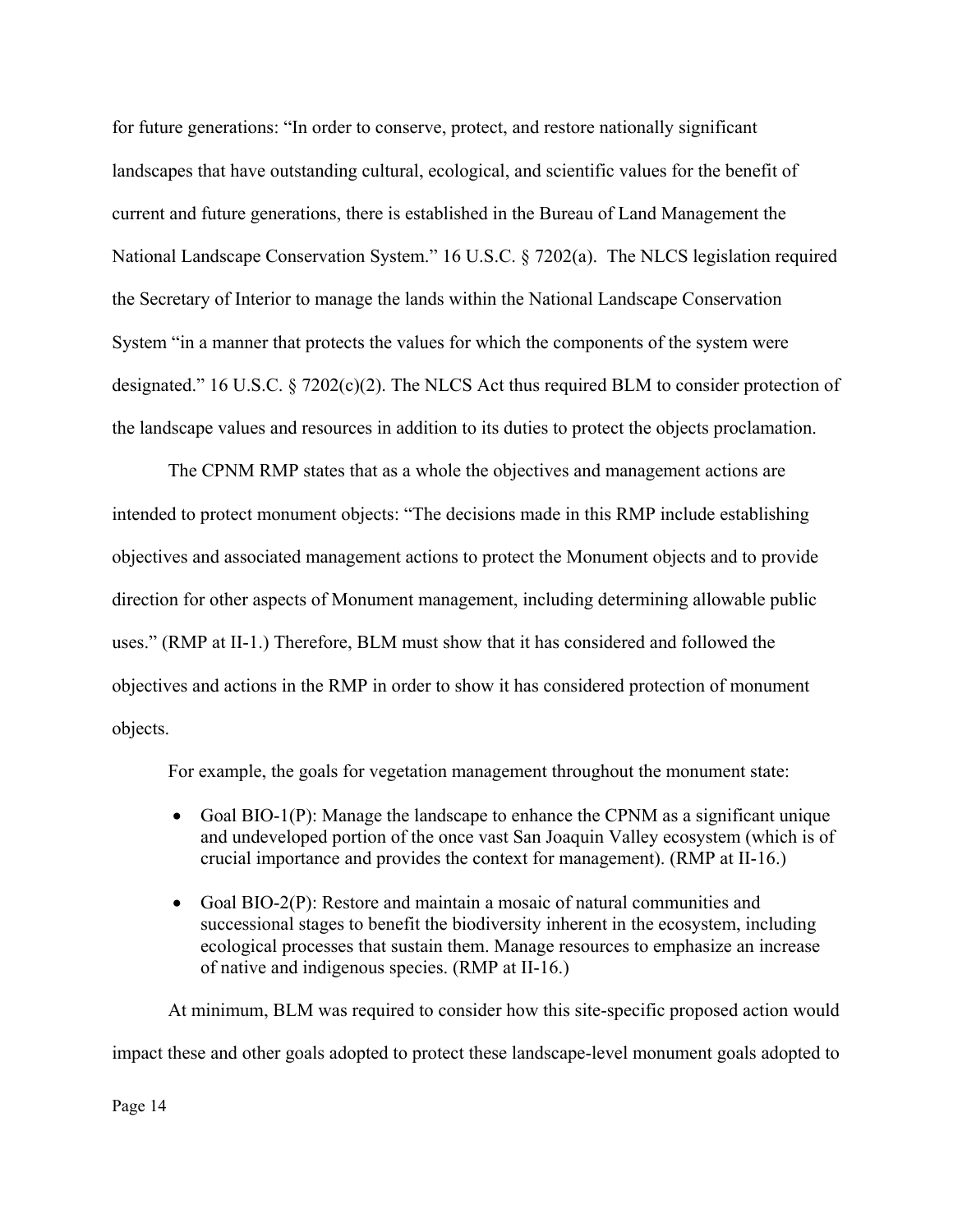project the monument objects. Because the DR fails to address the critical questions of whether the proposed project would impair objects that the monument was designated to protect including the nationally significant landscapes, BLM violated FLPMA and the NLCS legislation.

# **2. The DR is Inconsistent with the RMP Objectives and Actions to Protect Monument Objects in Violation of FLPMA and Also Failed to Address Significant New Information**

The monument proclamation required BLM to adopt a management plan for the CPNM that addresses actions "necessary to protect the objects identified in this proclamation." (66 Fed. Reg. 4371). In addition, FLPMA requires that once a resource management plan is developed, "[a]ll future resource management authorizations and actions . . . shall conform to the approved plan." (*Oregon Natural Resources Council ("ONRC") v. Brong*, 492 F.3d 1120, 1125 (9th Cir. 2007), [quoting 43 C.F.R. § 1610.5-3(a)].)

Unfortunately, the decision is inconsistent with the objectives and actions adopted in the

2010 CPNM RMP regarding protections for listed and special status species and air

quality/climate change.

 In addition, given the significant new information regarding increased presence of California condor in the area and the impacts of climate change since the RMP was adopted, BLM needs to go further to address impacts to the monument objects to show that they would be protected under its decision. Unfortunately, here BLM failed to follow the RMP or to address new information regarding condor presence and climate change that must be considered.

#### *a. Objectives and Actions for Species in this Area*

One RMP action to protect all wildlife and vegetation resources states:

• Action BIO-2(S): When necessary, oil and gas related actions will require individual Section 7 consultations. Programmatic consultation will not be used for oil and gas related actions. (RMP at II-18.)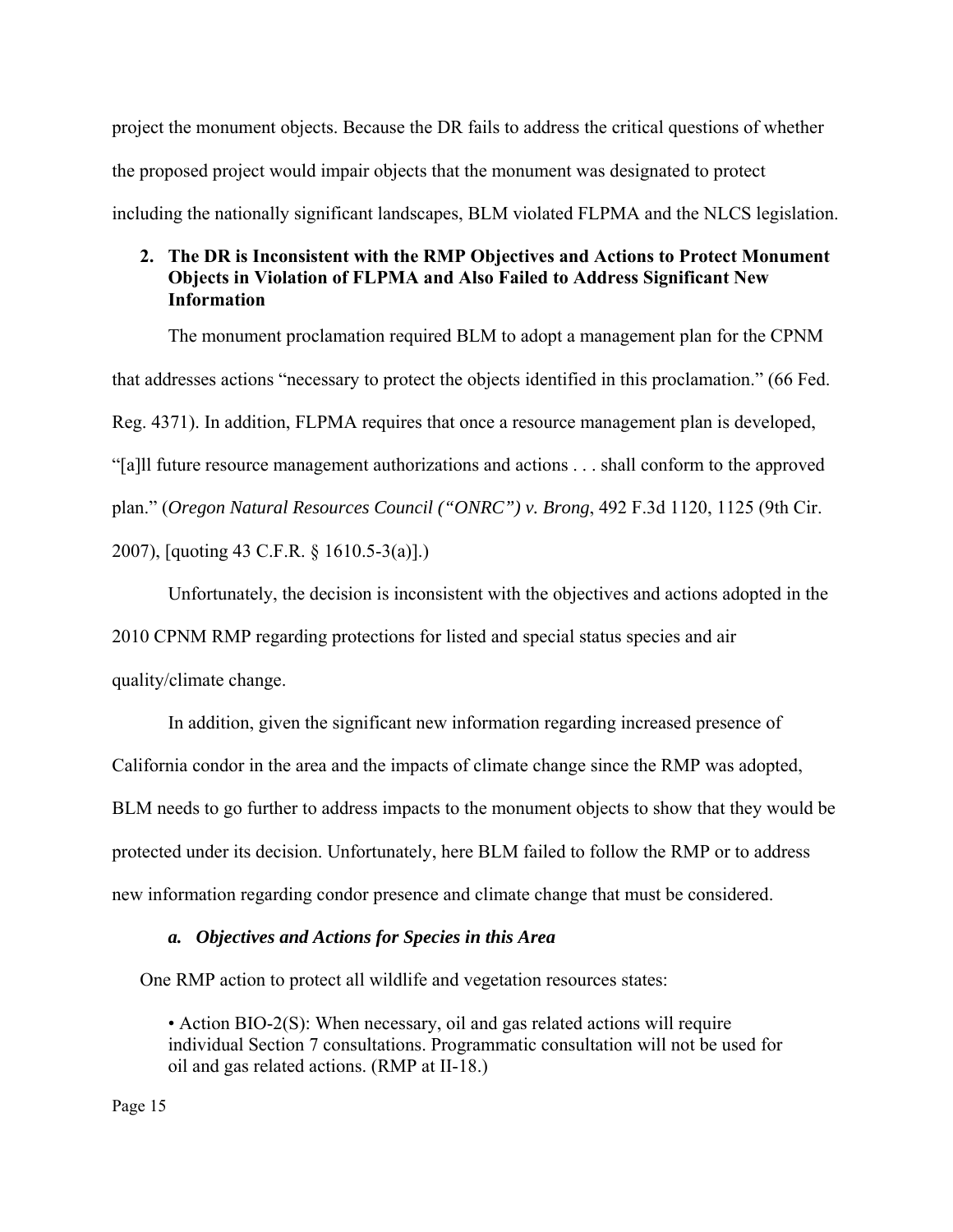As discussed further below, this objective was not followed in this instance. This is both

a violation of FLPMA, because BLM failed to follow the RMP management action, and a

violation of the ESA.

RMP objectives and actions for the California condor specifically provide for

protection of California condor habitat in the project area, which is located in Caliente

Mountain South:

Objective BIO-6(P) – California Condor Objective: Maintain unobstructed condor habitat in the Caliente Mountain North, Caliente Mountain South, and Temblor Range subregions. Maintain suitable foraging habitat for condors in the Panorama Hills/Elkhorn Plain, Carrizo Plain Central, and Caliente Foothills South subregions.

California Condor Management Actions

- Action BIO-21(P): Restrict or prohibit the placement of new transmission lines, towers, or other potentially disruptive constructs in condor habitat.
- Action BIO-22(S): Work with existing right-of-way holders to make existing structures condor safe.
- Action BIO-23(S): Support USFWS in implementing recovery actions, such as establishing supplemental feeding stations or condor monitoring.

Development of an oil well and pipeline in the project area would undermine these objectives. Oil wells and equipment are known hazards to condor both because they obstruct habitat use and because they can be an attractive nuisance drawing condors into harm's way. There is ample evidence that condors have been injured by oil and gas operations. Many interactions and incidents are summarized in the 2016 report by Appellant Los Padres Forest Watch entitled: "Documented Impacts of Oil Development on Endangered California Condors," July 27, 2016 (attached as **Exhibit 10**), Condors have landed on well pads and oil pumps and have been injured by oil and microtrash at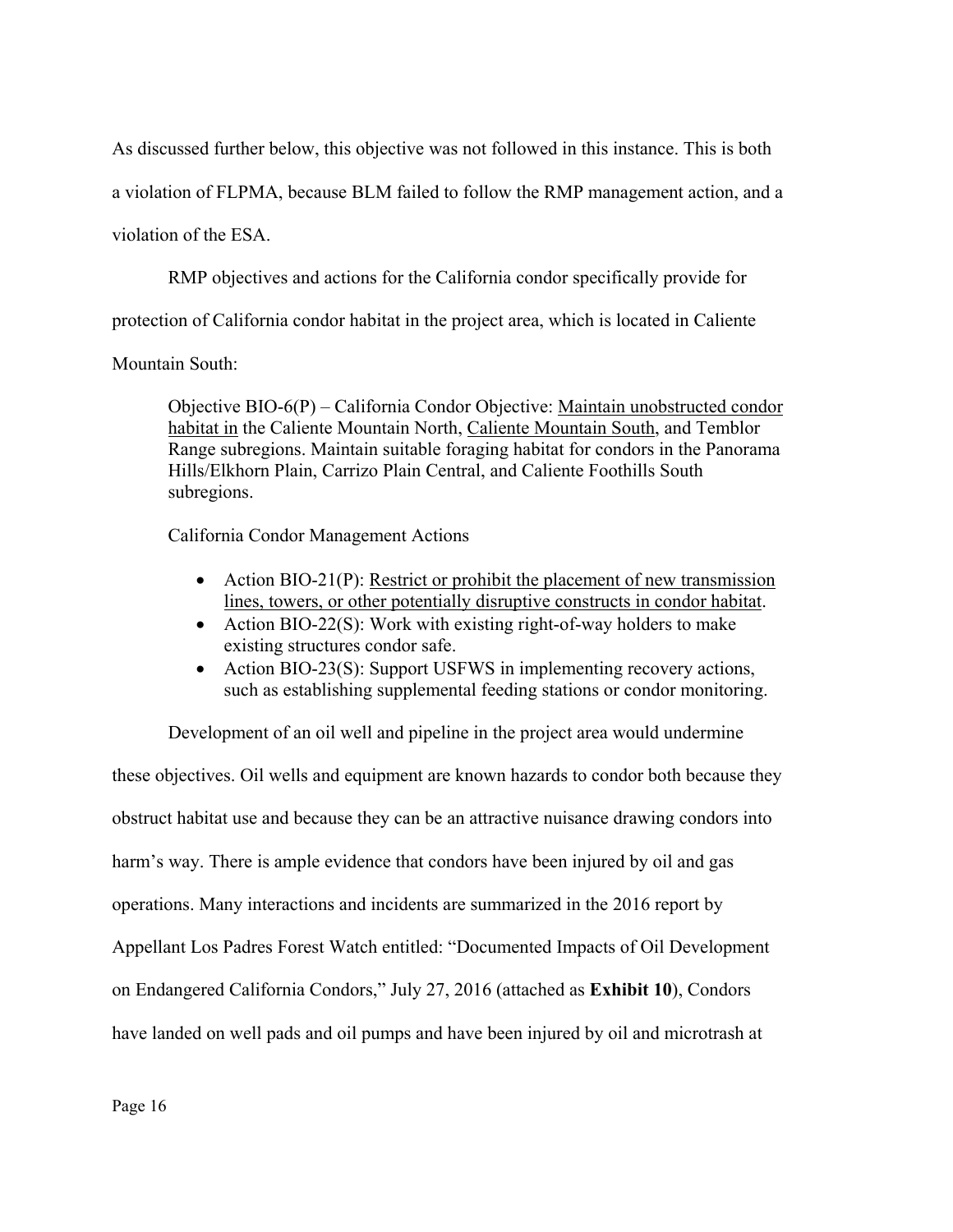these sites.<sup>7</sup> They are also attracted to standing water or pools of oil that may result from spills. $8^8$ 

Historically, a significant amount of condor habitat has been lost or has severely degraded due to oil and gas projects. In one National Wildlife Refuge that allowed oil and gas development, FWS estimated that 63 percent of critical condor habitat was lost.<sup>9</sup> Condors are known to use a wide acreage of habitat; they separate their nesting area from their foraging areas and have been known to fly more than 200 km and traverse their entire habitat range in one day.<sup>10</sup>

The EA failed to address these RMP objectives and actions and to the extent

BLM addressed condor at all it was to dismiss potential impacts to condor by relying on

"recent records" of limited sightings in the area that appear to be from 2009 and 2010.

The EA states:

The Monument is historically known as a foraging site for California condor however, recent records show the nearest sightings to be several miles from the proposed well site. According to USFWS, condors have not been known to visit any of the pumps that make up the Russell Ranch Oil Field. In 2010 one condor was tracked to a location approximately seven to ten miles west of the proposed well site (USFWS, 2011). Possibly attracted to a dead calf and/or deer, the bird stayed at the site over a period of three days, and then left the area. In 2009 several locations were chosen as potential sites for condor feeding stations within the Chimineas Ranch unit of the CDFG. The unit shares much of the western boundary of the Monument and is located approximately five miles from the proposed project area. Should the USFWS construct a feeding station(s) within

Biology 14(4): 957-967 (2000) ("Meretsky 2000"), available at

Page 17 http://www.biologicaldiversity.org/species/birds/California\_condor/pdfs/conbiocondorarticle.pdf (Exh. 24).

 $7$  Exhibit 10 at 2-19.

<sup>8</sup> *Id*. at 2, 4-6, 8, 12.

<sup>9</sup> *Id*. at 5.

<sup>&</sup>lt;sup>10</sup> Meretsky, Vicky J. et al., Demography of the California Condor: Implication for Reestablishment, Conservation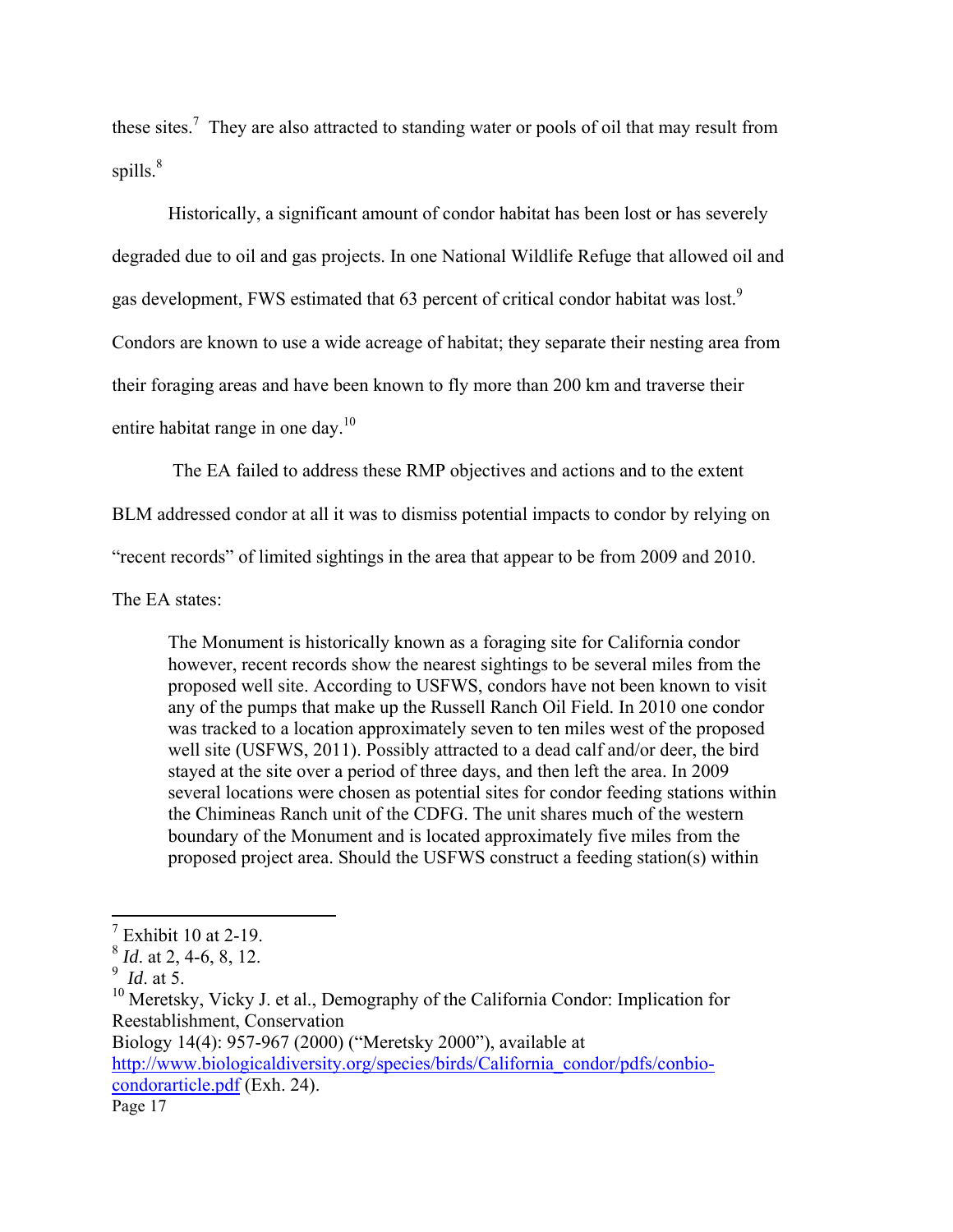the Chimineas Ranch, the potential exists for more frequent use by condors of the region.

(EA at 21-22.) BLM's implicit conclusion that this means there will not be impacts to condor is wrong for several reasons:

- $\triangleright$  First, there is significant new data on condor movements in the area since 2011. The attached maps provided in **Exhibit 8** and **Exhibit 9** are based on readily available USFWS data. **Exhibit 8** shows extensive and increasing California condor presence in the area in 2017 and **Exhibit 9** shows a snapshot of condor data points from 2015 through 2017 in proximity to the proposed well and pipeline site;
- $\triangleright$  Second, condors can fly over 200 km in one day, therefore even a sighting "several miles" from the proposed project site means that it is highly likely condors could also fly over this site. And as noted above, newer data shows condor frequenting this area and multiple detections approximately a mile away.
- $\triangleright$  Third, even if condors "have not been known to visit any of the pumps that make up the Russel Ranch Oil Field" in the past, current data shows that they do fly over this area and therefore there is a risk that they will be attracted to oil spills, microtrash and other attractive nuisances created by oil and gas operations (such as standing water and oil spills or slicks). As a result, BLM was required to consider RMP objectives and actions to minimize risk to the condor (and to consult with the USFWS regarding this site specific action as detailed below).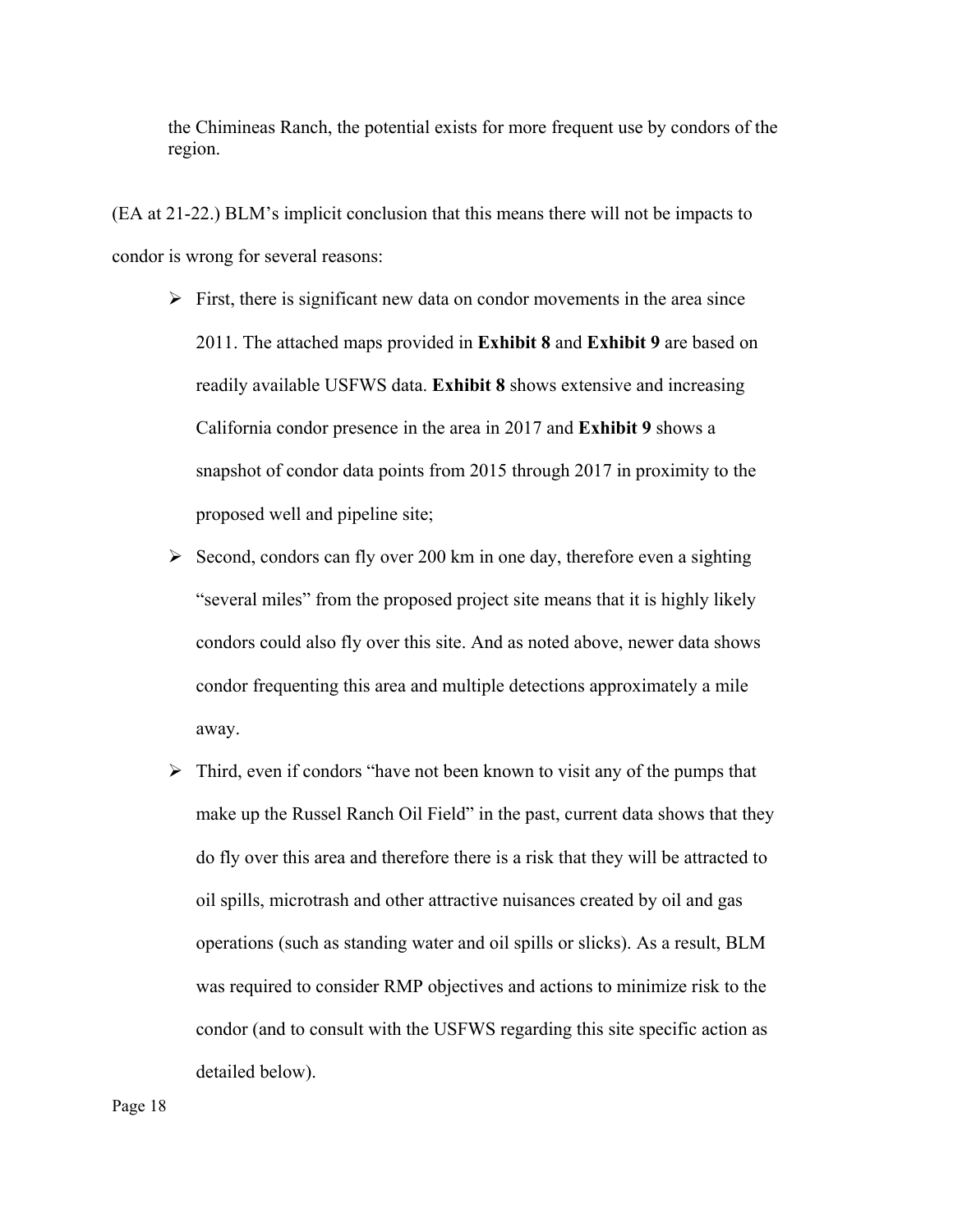The RMP Objective and Actions specifically address the need to consider impacts to listed species and habitats in the Caliente Mountain South sub-region where the proposed project is situated (*see* RMP map 3-1 at pdf 334). In particular, it calls for maintaining viable populations of giant kangaroo rat, blunt-nosed leopard lizard, and San Joaquin kit fox in this area (along with San Joaquin antelope squirrel).

II.B.4.3.6 Non-Core Area Threatened and Endangered Animals

 Objective BIO-15(P): Maintain viable populations of giant kangaroo rat, blunt-nosed leopard lizard, San Joaquin kit fox, and San Joaquin antelope squirrel (target species) within the Monument, with emphasis on the subregions listed in Table II.B.4-2.

|                                     | <b>Caliente</b><br><b>Mountain</b><br>South | Temblor<br>Range          | Panorama<br>Hills /<br><b>Elkhorn</b><br>Plain | Carrizo<br>Plain<br><b>Central</b> | Carrizo<br>Plain<br><b>North</b> | Soda<br>Lake | <b>Caliente</b><br><b>Foothills</b><br>South |
|-------------------------------------|---------------------------------------------|---------------------------|------------------------------------------------|------------------------------------|----------------------------------|--------------|----------------------------------------------|
| Giant<br>kangaroo rat               | X                                           | $\boldsymbol{\mathrm{X}}$ | X                                              | $\boldsymbol{\mathrm{X}}$          | X                                |              |                                              |
| Blunt-nosed<br>leopard lizard       | X                                           |                           | Χ                                              | Х                                  |                                  |              | Х                                            |
| San Joaquin<br>kit fox              | Х                                           |                           | Χ                                              | Х                                  | Х                                | X            |                                              |
| San Joaquin<br>antelope<br>squirrel | Х                                           | X                         | X                                              | X                                  | Χ                                | X            |                                              |

Table II.B.4-2. Target Species and Their Ecological Subregions

Allow the populations of these target species to naturally fluctuate, in number and distribution, but take action to prevent populations from disappearing from the Monument.

Management Actions

 Action BIO-54(S): Monitor populations to determine trends and further define minimum population threshold values. (RMP at II-22.)

The documents do not show that BLM has consistently monitored these populations in the

Caliente Mountain South area. In addition, the documents fail to show that BLM considered

direct, indirect and cumulative impacts to these four species from the proposed project; therefore

BLM has also failed to show it complied with the requirements of the RMP.

Page 19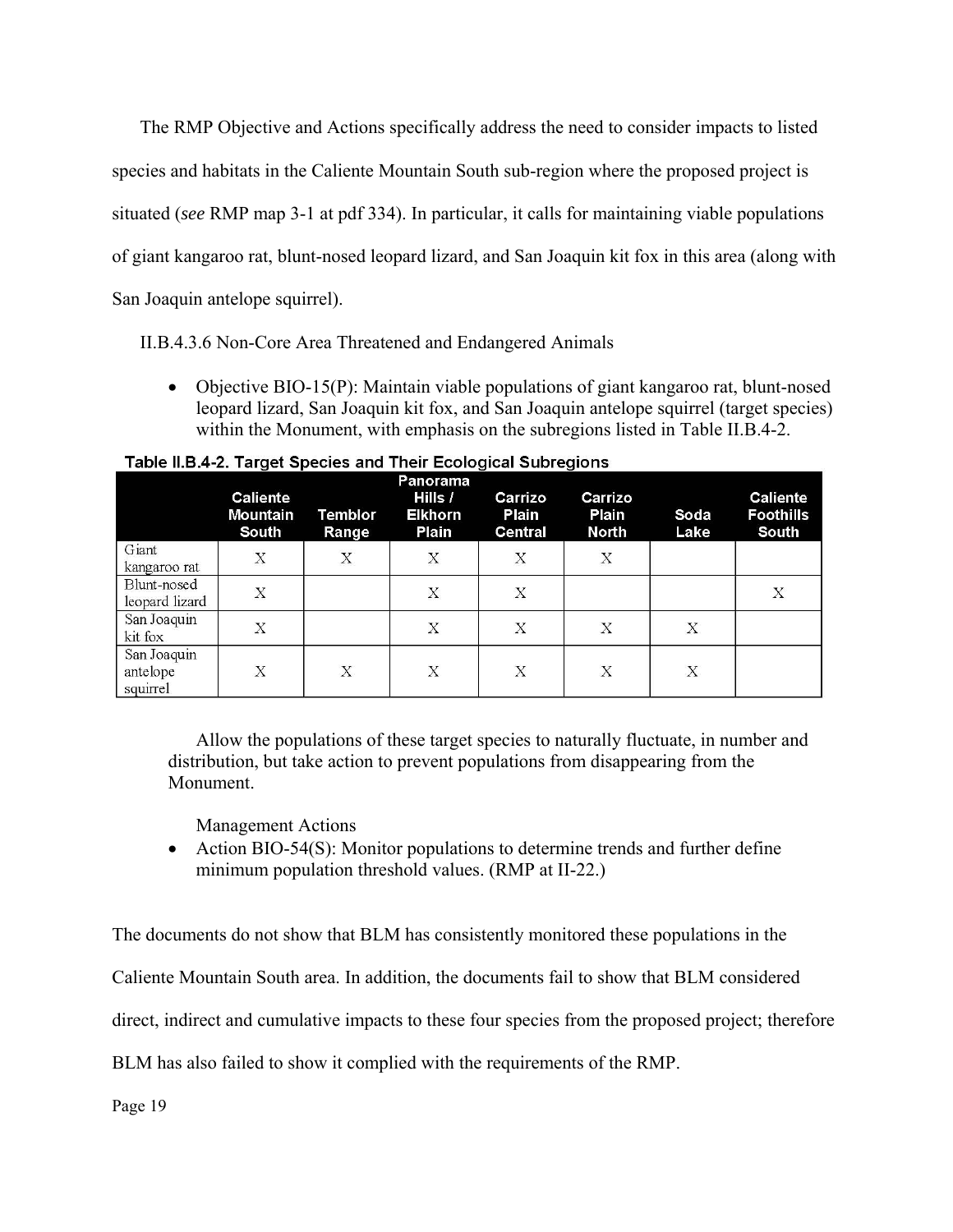# *b. Objectives and Actions on Existing Leases*

The RMP Objectives and Actions for activities on existing leases include:

- Objective MNL-4(I<sup>\*</sup>): Manage leases to minimize fragmentation of habitat (including removal of redundant roads and unused pipelines, storage tanks, and other infrastructure). (II-73 [emphasis added].)
- Objective MNL-7(P): Manage existing leases with additional requirements (above federal standards) to protect Monument resources. (II-73.)
- Action MNL-1 $(I^*)$ : All projects will be reviewed and the SOPs contained in Attachment 3 (SOPs and Implementation Guidelines for Projects Affecting the Biological Environment) and Attachment 4 (Minerals SOPs / BMPs / Implementation Guidelines and Conditions of Approval) will be applied.(II-73.)
- Action MNL-4(I<sup>\*</sup>): Conduct annual surface inspection on all leases within the CPNM to identify and remediate any hazards or impacts to Monument resources such as threatened and endangered species and cultural resources. (II-73 [emphasis added].)
- Action MNL-8(I<sup>\*</sup>): <u>Design roads, well pads, and facilities to impact and fragment the</u> least acreage practicable. New facilities will be designed to maintain natural drainage and runoff patterns, reduce visual impacts, and reduce hazards to wildlife, especially California condors. Encourage operators to modify existing facilities when necessary to achieve the above objectives, and consider providing BLM funds to assist if requiring modifications is beyond BLM's authority on existing leases. (II-74 [emphasis added].)
- Action MNL-9(I<sup>\*</sup>): Ensure BMPs are followed. Examples include: − Placing pipelines along roads and consolidating facilities when feasible. (II-74 [emphasis added].)

The Minerals SOP also states: "Pipelines will be placed within existing disturbed rights-of-way,

such as road shoulders, whenever feasible." (RMP, Att-4-2.)

Instead of following these actions and objectives or the mineral SOPs, BLM approved a

new well and pipeline that it admits will fragment habitat and dismissed a feasible alternative,

Alternative 3 in the EA, which would have required the new pipeline to be buried along an

existing road. Because the DR approved the proposed project despite the fact that BLM admits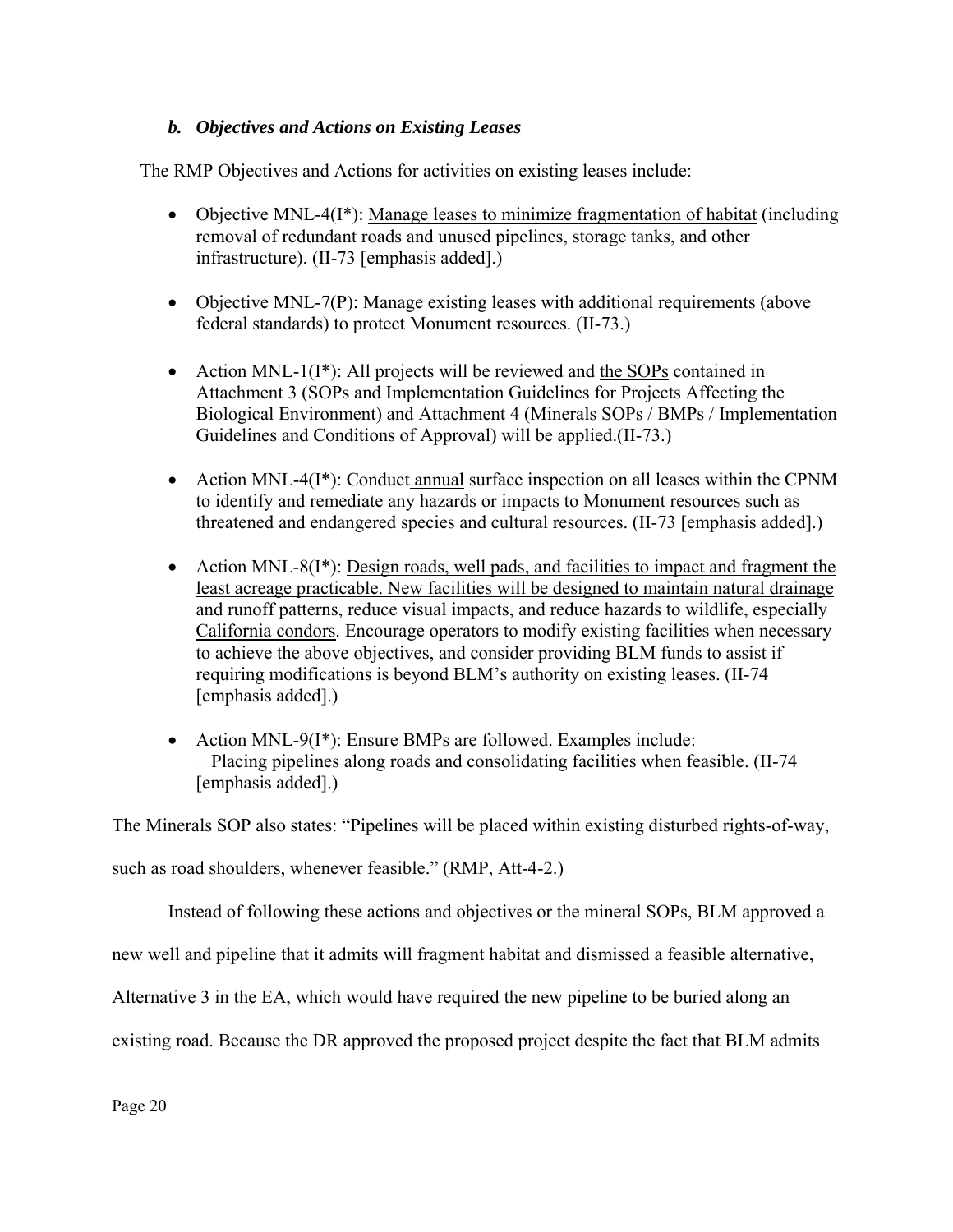that Alternative 3 would reduce impacts to habitat, visual resources and other resources (*see, e.g.,* EA at 27), the decision fails to comply with the RMP.

Moreover, BLM's decision is inconsistent with past efforts to abandon the existing well on this well pad, along with the pad, access road, pipelines, transmission lines, and other infrastructure, which would have furthered RMP objectives. In 2016, the same oil company – E&B Natural Resources – submitted a Sundry Notice to BLM on March 11, 2015 to plug and abandon the well. (Exh. 14.) The Sundry Notice states: "Once the wellbore has been abandoned, E&B Natural Resources will be responsible for surface restoration, per BLM/Monument Management requirements. A separate proposal will be submitted for the surface restoration process." (*Id*.) In response to the Sundry Notice, the BLM issued a scoping notice dated March 22, 2016 inviting public comments. (Exh. 15.) The scoping notice described the abandonment of this well, along with another well on a separate pad, as follows: "The well pad site restoration will include the ripping of both well pads and their associated access roads to a depth of approximately 12 inches, seeding the site with a BLM approved seed mix, and fencing the site to exclude vehicles and to allow for proper restoration." BLM prepared an EA (Exh. 16), and ForestWatch submitted comments in support of this project on April 20, 2016 (Exh. 17), and the BLM approved it on July 1, 2016. (Exhs. 18 and 19.) The BLM also inspected the pad on March 24, 2016 and noted: "All pads. roads, power poles, and pipe lines will be removed." (Exh. 20 at 2.)

This comprehensive abandonment project was consistent with the following provisions in the Carrizo Plain RMP:

> Action MNL-3(S): As leases stop producing, process termination or expiration in a timely manner. [Note: the Schlaudeman lease has not produced since 2012].

Page 21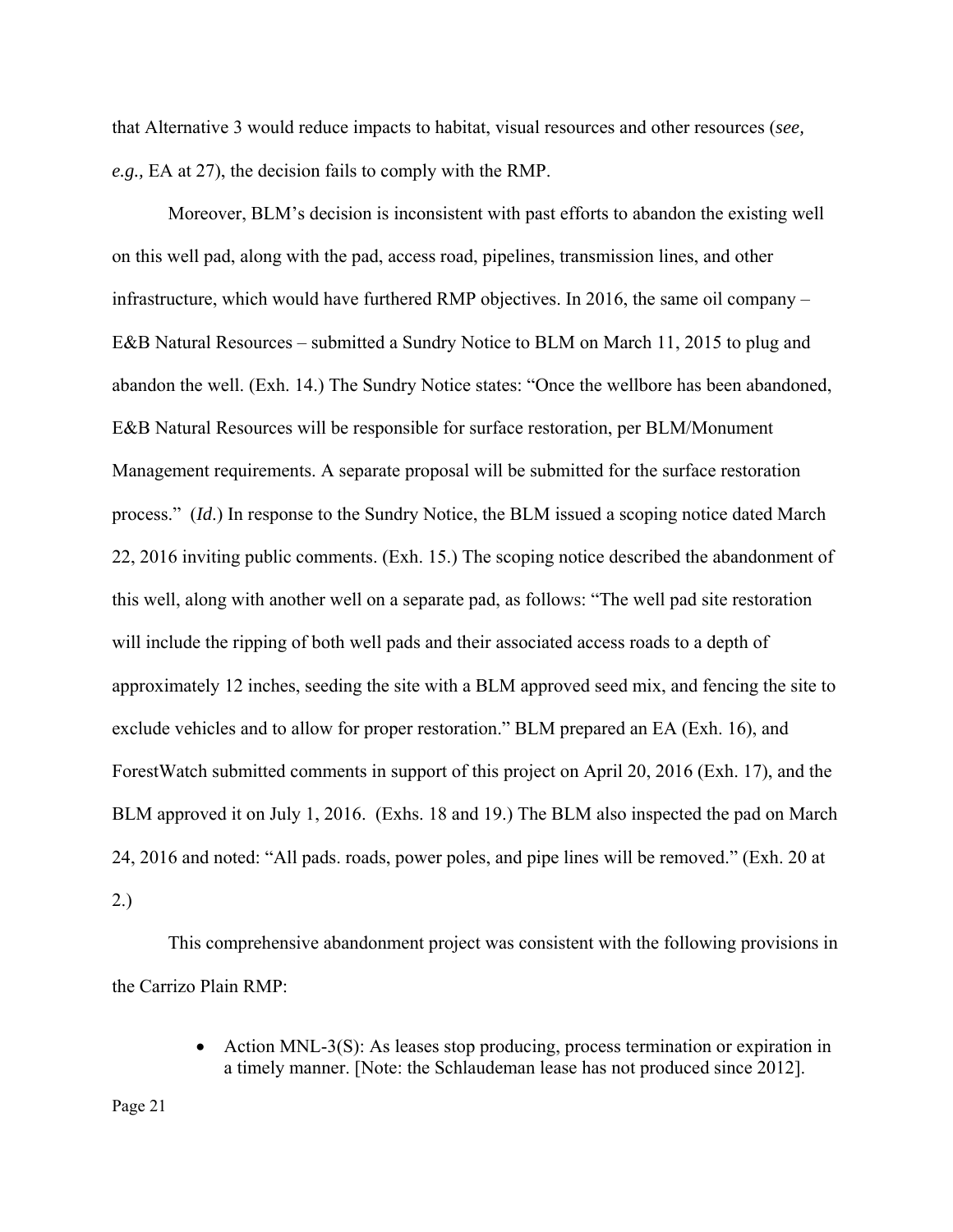- Action MNL-6(I<sup>\*</sup>): Manage the existing oil producing acreage on the southern side of the Caliente Range to maintain ecological processes and to assure prompt lease restoration upon final abandonment of the last well (RMP at II-74)
- Action MNL-10( $I^*$ ): Wells that are not commercially developed must be properly plugged and abandoned and reclaimed to natural contours and revegetated as soon as appropriate; that is, restoration methods will consider timing of planting, acceptable species and evaluation criteria, and will be tailored to area-specific resource conditions and be compatible with the Monument Proclamation (RMP at II-74) [Note: the RRU 77-23 well on the existing pad, approved for abandonment in 2016, has been idle since 1963 and should have been properly plugged and abandoned decades ago.]
- Action MNL-20(S): Prioritize termination of all idle leases in the Monument (RMP at II-75). [Note: This lease has been idle since February 2012, when the last active well (Schlaudeman 78-23) ceased production. This lease has not produced since then. The other Schlauderman wells are idled or plugged as follows:
	- o Schlaudeman 1 (plugged; drilled in 1948, abandoned in 1948, reentered and reabandoned in 1952)
	- o Schlaudeman 88-23 (plugged; drilled in 1949, proposed for abandonment in 1980 but withdrawn; actually plugged and abandoned in 1985)
	- o Schlaudeman 2 (plugged; drilled and immediately abandoned in 1951)]

Now, by approving the APD on this same pad that was recently slated for full abandonment, the BLM and E&B Natural Resources are retreating from their commitment to restore this area to natural conditions consistent with the Carrizo Plain RMP. Given the long history of non-use of this lease, we suggest that BLM evaluate lease termination as an alternative in the environmental document.

Page 22 Finally, as detailed in section 3(a) below, BLM ignored potential hazards and impacts to condors which the RMP expressly calls out as a resource to be protected in making site-specific decisions regarding existing mineral leases. Indeed, the existing lease area is not in compliance with the cleanliness and maintenance standards in the Carrizo Plain RMP, posing a significant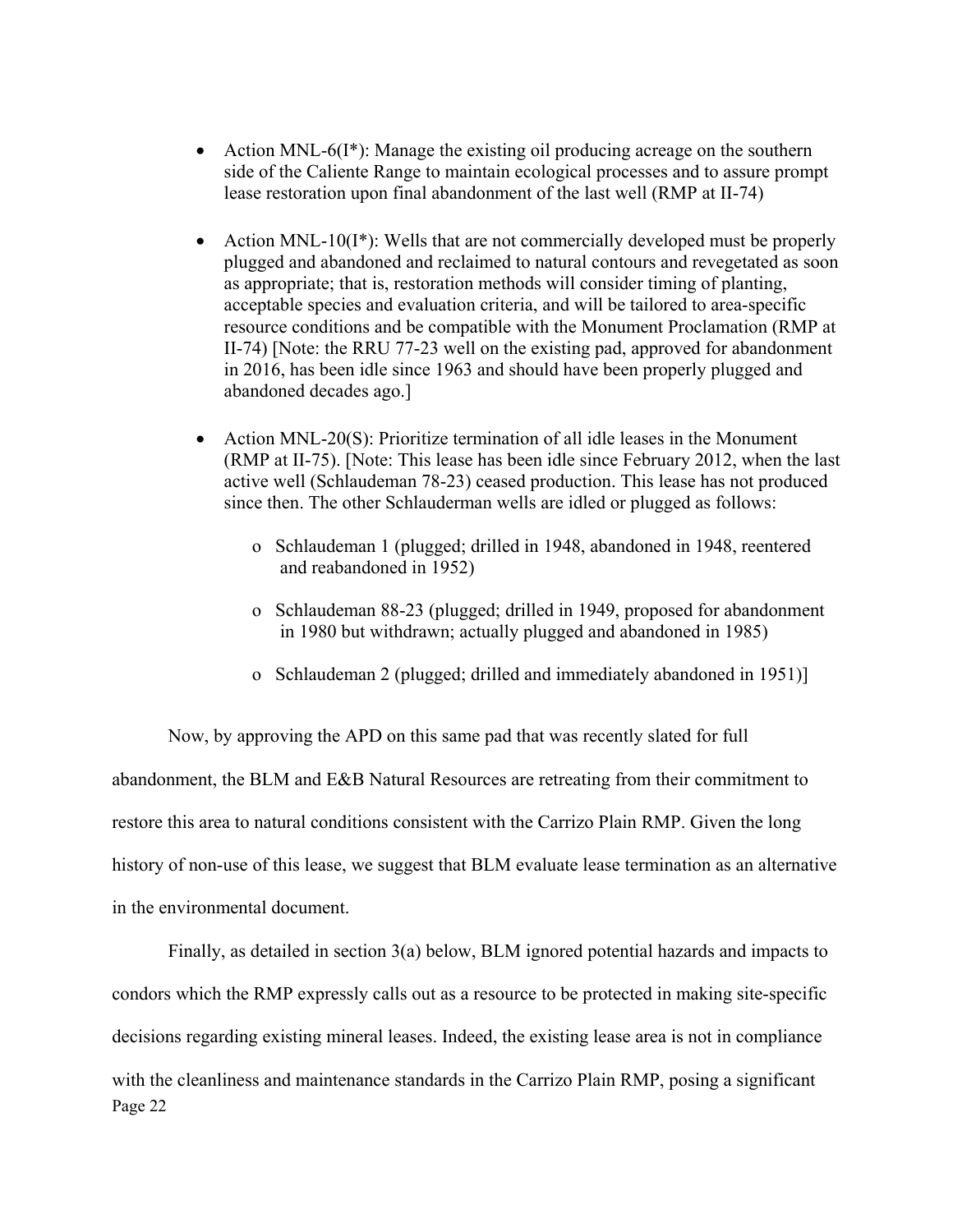threat to California condor. Our recent inspection of the area revealed several sections of abandoned pipeline, decaying power infrastructure, and trash and microtrash strewn about. Moreover, the existing well at the proposed drilling site was missing its sign indicating the lease name and well number; it was found on the ground outside of the well pad. These conditions are inconsistent with the Objective MNL-3(S) of the RMP, which states: "Enforce good housekeeping requirements (that is, require operators to maintain a neat and orderly appearance of sites, remove junk and trash, and otherwise minimize landscape intrusions)." Nor is the current lease compliant with Action MNL-4(I\*), which states: "Conduct annual surface inspection on all leases within the CPNM to identify and remediate any hazards or impacts to Monument resources such as threatened and endangered species and cultural resources." This trash was noted in a 2015 BLM inspection of the lease (Exh. 21 at 2), and current conditions are not much different from that depicted in the 2015 inspection photos (*see* Exh. 23, documenting project site conditions as of this month). E&B's failure to comply with the terms of its permit and lease should militate against issuing a new drilling permit to this operator so long as it remains out of compliance with its existing permit.

#### **c. Objectives and Actions Regarding Air Quality and Climate Change**

The RMP acknowledges that at the time it was adopted:

 the body of information and predictive models for climate change is in its infancy regarding prediction of site-specific impacts to areas such as the Carrizo, and the plan assumes that knowledge will advance quickly with the current emphasis on climate research and model development. Where appropriate, studies would include components to assess the impacts of changing climate. In the event that climate change made achievement of RMP objectives themselves infeasible, the plan would need to be amended accordingly.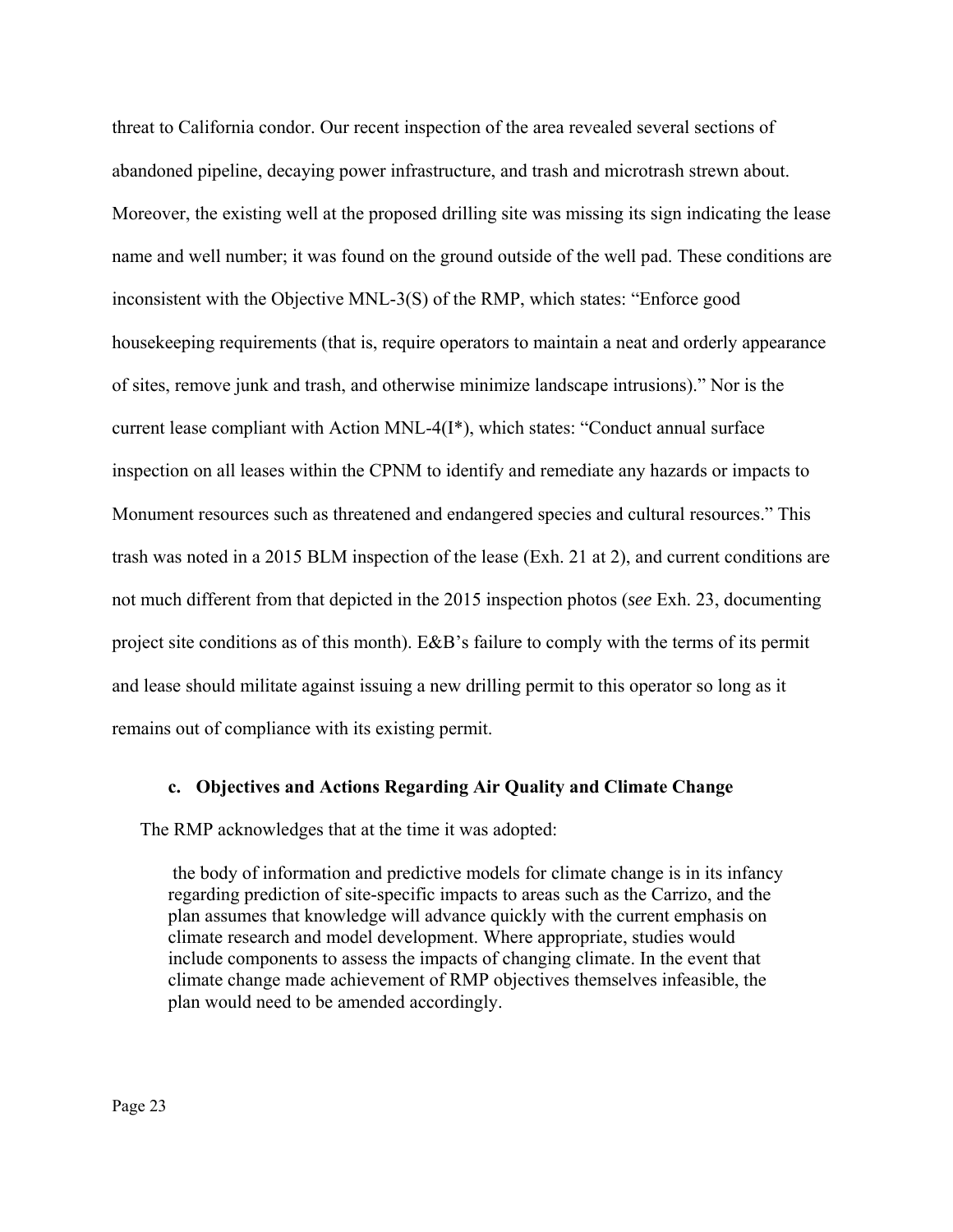(RMP at III-38). The RMP recognized the need to use adaptive management to address the impacts of climate change on the monument objects and the need to minimize the contribution to climate change from the monument activities (primarily oil and gas activities on existing leases). The Objectives and Actions for Air Quality address the need to consider climate change in several ways.

- Objective AIR-2(P): Utilize the Monument adaptive management program to implement techniques, BMPs, and SOPs to increase beneficial effects and minimize the contribution to global climate change. (II-34 [emphasis added].)
- Action AIR-2(I<sup>\*</sup>): Consider impacts of climate change on Monument resources and evaluate the contribution of management actions and program activities on climate change. (II-34 [emphasis added].)

Therefore, in considering a site-specific project on an existing lease, the BLM was required to evaluate the contribution of that proposed project to climate change and minimize those contributions. The DR, FONSI and EA show that rather than squarely address these issues, BLM first acknowledges the seriousness of the issue but then attempts to rely on vague generalizations and diminish the importance of the proposed project's GHG contributions by reference to the problem of climate change as a whole—an approach that is completely at odds with the RMP's objective of minimizing contributions to global climate change from activities at the CPNM.

Unlike the 2012 EA, the 2018 EA acknowledges that climate change is a serious concern

and is caused by GHG emissions:

Global climate change is the term commonly used to refer to any significant change in measures of climate (such as temperature, precipitation, or wind) lasting for an extended period (decades or longer) (Bakersfield RMP, 2014). Emissions of GHGs such as carbon dioxide and it's equivalents (methane, nitrous oxide, hydro fluorocarbons, perfluorocarbons, and sulfur hexafluoride) are known to contribute to the global phenomenon of climate change. Based on research conducted by the Intergovernmental Panel on Climate Change (IPCC), evidence suggests, even with mitigation efforts, a strong, consistent, a positive linear relationship between GHGs and temperature, changes in precipitation patterns, oceanic warming, oceanic acidification, and reductions in Arctic sea ice. In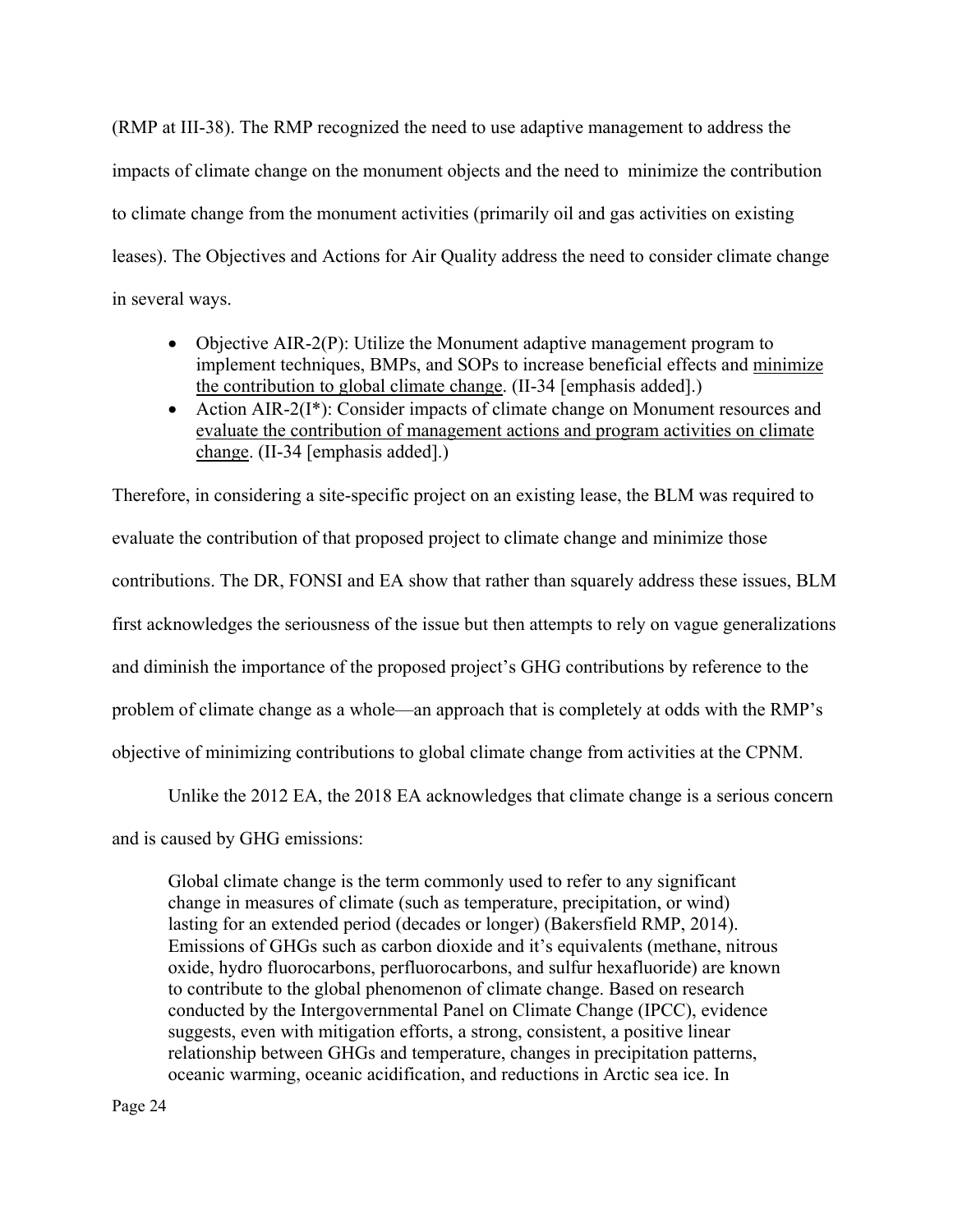addition, species extinction, threats to food security, and threats to human health are predicted. In general, "Climate change will amplify existing risks and create new risks for natural and human systems" (lPCC, 2014).

The current scientific consensus holds that emissions from human activities, particularly the consumption of fossil fuels for electricity production and transportation, have resulted in much higher concentrations of GHGs in the atmosphere than would be expected to occur naturally. In the last decade, increased GHGs are believed to have resulted in increases in global temperature and other climate change effects never previously recorded. Data show that the earth's average surface temperature has increased by about 1.2 to 1.4 degrees Fahrenheit in the last 100 years (Bakersfield RMP, 2014).

(2018 EA at 18.) However, then BLM ignores the cumulative and additive nature of the problem

and attempts to dismiss additional contributions from this proposed project based on its small

relative contribution and, oddly, on the number of wells that may be abandoned. This analysis

ignores the fact that wells that are being abandoned have already contributed GHGs to the

atmosphere and impacted climate change, and that abandoning those wells after the operations

have ceased does nothing to reduce GHGs or minimize impacts to climate change.

CARB completed a GHG inventory for 2000-2014 by sector and activity; in 2014, oil and gas extraction was estimated at 19.25 million tons of C02 equivalents, which accounted for 18.5 percent of the annual industrial GHG emissions. In total, oil and gas extraction accounted for 4.4 percent of total California GHG emissions. In addition, off road equipment was estimated at 2.43 million tons, which accounted for 1.5 percent of the annual transportation GHG emissions. In total, off road equipment accounted for 0.06 percent of total California GHG emissions (CARB, 2016). Based on this data provided by CARB, the drilling of Schlaudeman #354-23 would represent a very miniscule and insignificant portion of GHG emissions in California. In addition, it is not reasonably foreseeable how much crude oil would be extracted from the proposed well because the Schlaudeman lease has no producing wells in which to base this estimation; this makes calculating indirect GHG emissions associated with the total produced crude oil from the well highly speculative.

However, there are approximately 80 million barrels of oil produced in the world per day (https:llycharts.com/indicators/world\_crude\_oil\_production); <u>one crude</u> oil well in one region of California would add a potential 0.43 metric tons per barrel of oil to global GHG emissions. This amount is insignificant at the local, regional, and global scale, and likely negated considering the number of wells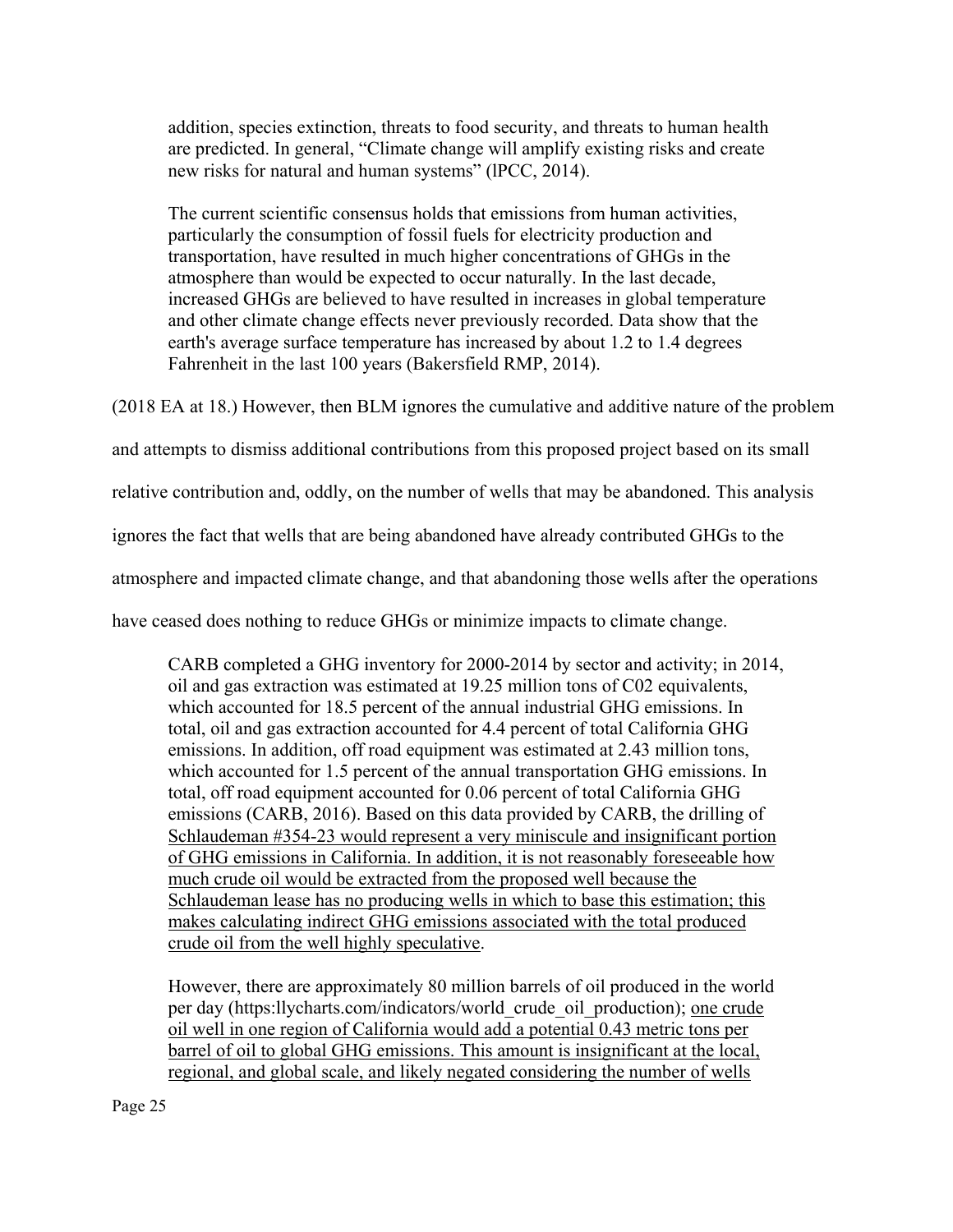being abandoned in California per year. Thus, the proposed action would contribute insignificant GHG emissions at a local, regional, and global scale. In addition, E&B must comply with local and state requirements that are intended to mitigate and reduce annual GHG emissions in California.

#### (EA at 24-25 [emphasis added].)

In addition, the EA fails to acknowledge or address significant new information regarding climate change that has been developed since the 2010 RMP was adopted. California experienced extended and persistent drought for over 4 years and the drought appears to be returning this year. Climate change modeling also shows that drought is likely to occur more frequently and be more severe going forward. (*See* Exhibit 11 and Exhibit 12.) The proposed new well and pipeline, and direct, indirect, and particularly cumulative impacts to resources including air quality and species, need to be reevaluated in light of increased likelihood of drought and future outlook for resources in this area given the changing climate. In addition, studies show that even without new oil and gas leasing, development of oil and gas production on already leased federal public lands (including the lands at issue here) will undermine efforts to reduce emissions and mitigate the impacts of climate change. If all of these already leased federal lands are put into production "global carbon budgets necessary to maintain a likely chance of limiting global warming to 1.5ºC (2021) and 2ºC (2036) will be exceeded if current global emission levels continue." (**Exhibit 13** at 6.)

Because BLM dismissed the contributions to global climate change from the proposed project's new well as "insignificant", BLM failed to even consider ways to minimize the contribution to global climate change as required in the RMP and as a result violated FLPMA.

#### **3. The BLM Failed to Comply with NEPA.**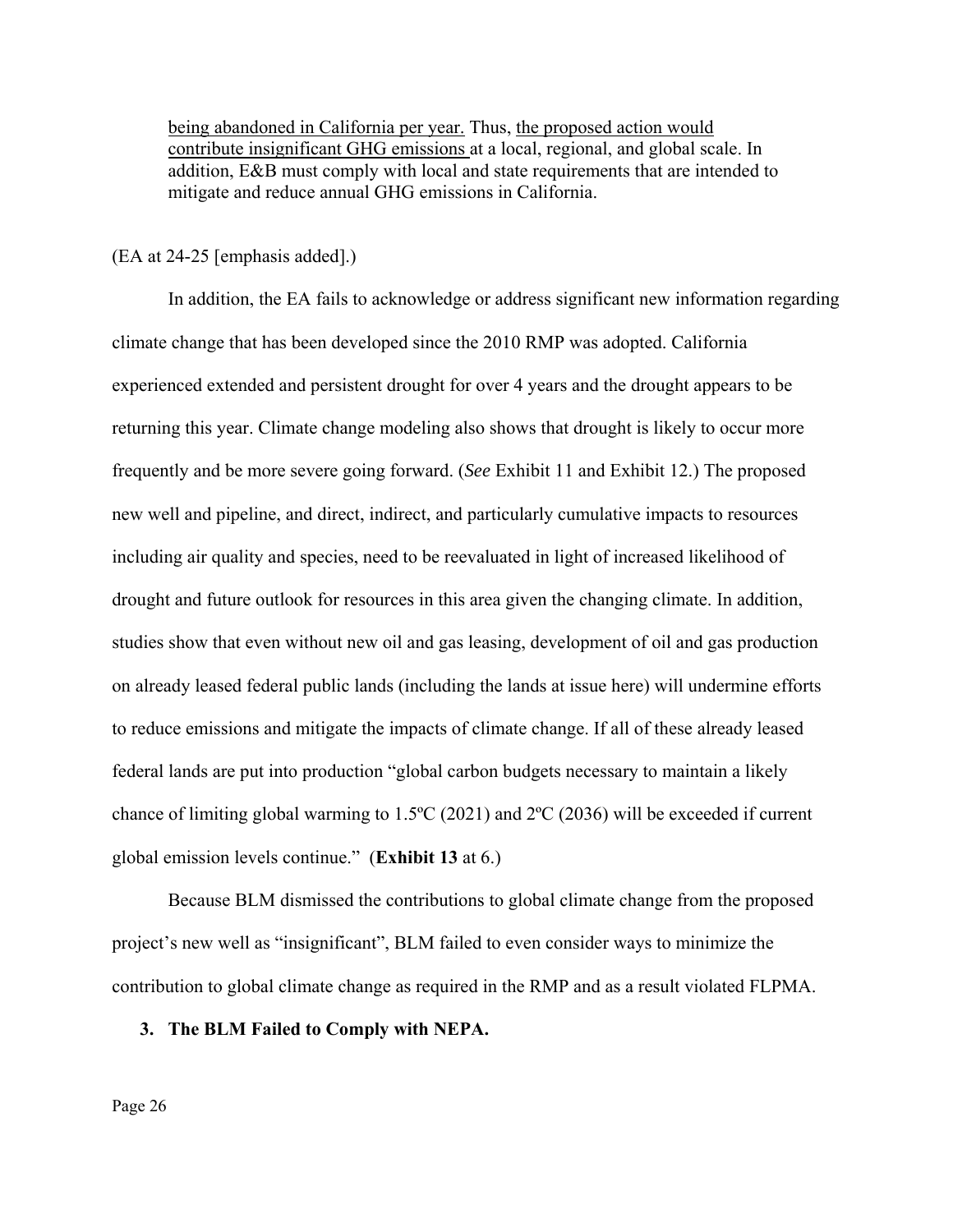## *a. BLM Failed to Adequately Address Potential Impacts to Threatened and Endangered Species, as Required by NEPA*

BLM failed to adequately address in the EA the potential impacts from the proposed oil and gas well, pipeline and associated activities on species that are federally designated as threatened or endangered with extinction, including the California condor, San Joaquin kit fox, and others. The EA failed to provide the required hard look at the potential impacts to listed species and their habitat.

As an initial matter, the EA lacks important information about baseline conditions in the project area. In order to properly assess the potential environmental impacts of a proposed action, it is first necessary to assess the affected environment. *See* 40 C.F.R. § 1502.15. It remains unclear whether surveys for and of the threatened and endangered species and their habitats have been performed, when they were preformed, or the results. The EA states "During field surveys of the site completed by BLM biologists T. Arbogast, D. Faires, J. Hodge, L. Ashley and K. Sharum, in addition to previous surveys by BLM personnel, there were no observations of giant kangaroo rat or San Joaquin kit fox within the project site, nor was there any sign of their presence." (EA at 21.) This does not provide a sufficient basis to document baseline conditions and identify issues of concern for these two species or the areas of the CPNM that may be affected by the proposed project. The EA also does not provide dates of these "surveys of the site", any data sheets, or indicate what methodology or protocols were followed to show whether they comport with USFWS or CDFW survey protocol standards for these imperiled species. *See* 40 C.F.R. § 1502.24 (NEPA's implementing regulations requiring agency to "identify any methodologies used and… make explicit reference by footnote to the scientific and other sources relied upon for conclusions," and to ensure the scientific accuracy and integrity of environmental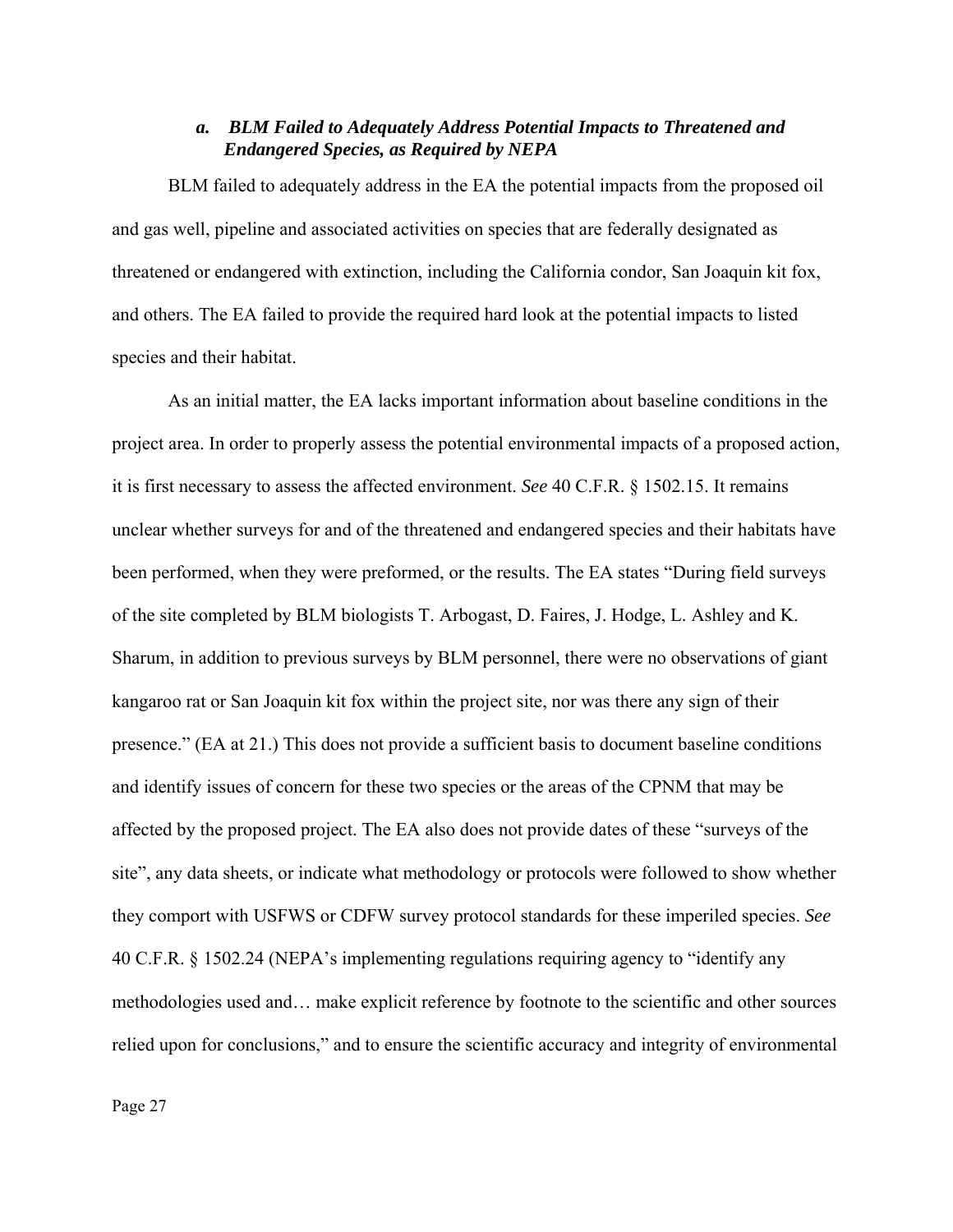analysis") Similarly the EA states that "aerial surveys conducted by the California Department of Fish and Game (CDFG), in 2010 and 2011 did not show any presence of giant kangaroo rat (Bean, 2011)." This information is more than seven years old and current kangaroo rat survey protocols require live trapping as the only method for reliable identification of any kangaroo rat species in the region. $^{11}$ 

Similarly, BLM fails to follow basic survey protocol for rare plants that may be affected by the project (i.e. pipeline construction and maintenance of the road and well pad).<sup>12</sup>

For the endangered California condor, the EA relies on old data from 2010 and 2011 to dismiss potential impacts to this species. (EA at 21-22.) However, readily available newer data clearly shows significant condor presence in the area. (**Exhibit 8** [screen prints of 2017 data available on USGS Science Base website].) In preparing the 2018 EA, FONSI and DR, BLM failed to use readily available recent data from other government websites and instead relied on outdated information from 2010 and 2011to dismiss potential impacts. As a result, BLM failed to meet even the most basic requirements to adequately identify the baseline condition or potential impacts to California condor from the proposed project in violation of NEPA and other laws.

<sup>12</sup> California Department of Fish & Wildlife. 2018. "Protocols for Surveying and Evaluating Impacts to Special Status Native Plant Populations and Sensitive Natural Communities." Available at https://nrm.dfg.ca.gov/FileHandler.ashx?DocumentID=18959&inline . *See also* U.S. Fish & Wildlife Service. 1996. "Guidelines for Conducting and Reporting Botanical Inventories for Federally Listed, Proposed and Candidate Plants. Available at https://www.fws.gov/sacramento/es/Survey-Protocols-

Guidelines/Documents/Listed\_plant\_survey\_guidelines.pdf . *See also* Cypher, E.A. 2002.

 $11$  U.S. Fish & Wildlife Service. 2013. "Survey Protocol for Determining Presence of San Joaquin Kangaroo Rats, Sacramento Field Office." Available at

https://www.fws.gov/sacramento/es/Survey-Protocols-

Guidelines/Documents/SFWO%20Final%20San%20Joaquin%20K-

Rat%20Trapping%20Protocol-2013.pdf

<sup>&</sup>quot;General Rare Plant Survey Guidelines." Available at

https://www.fws.gov/sacramento/es/Survey-Protocols-

Guidelines/Documents/rare\_plant\_protocol.pdf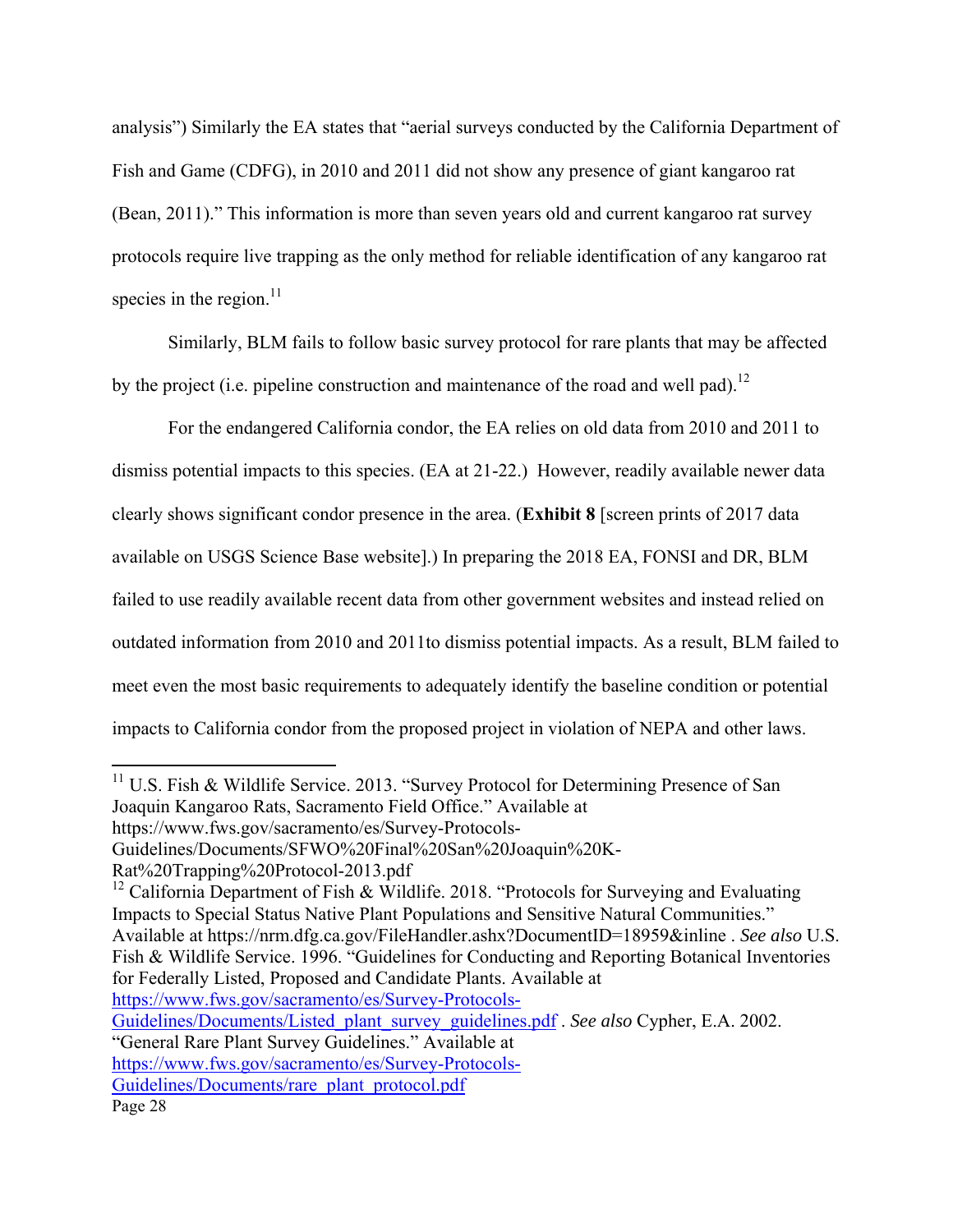Moreover, despite acknowledging the presence of the federally-listed Kern mallow at the project site in 2016, the BLM fails to adequately evaluate potential impacts to this rare plant in the 2018 EA in violation of NEPA and other laws.

In authorizing the new well BLM failed to analyze, assess, and disclose a number of potentially significant impacts in violation of NEPA. BLM's EA fails to adequately address surface disturbance that would result from the new well and pipeline, both of which may directly, indirectly or cumulatively affect listed species. It also fails to analyze impacts on the monument's visual resources, despite that the new well and pipeline would be visible from the Caliente Mountain Wilderness Study Area (WSA) and nearby trails, and from Highway 166. (*See* Exh. 22, photo of well pad with Caliente Mountain WSA in the background.)

Further, the EA briefly mentions activities that have potential to impact species and habitats but fails to fully disclose the extent of those impacts or fully consider alternatives and mitigation measures. The EA only provides conclusions regarding impacts and minimization measures but no information or analysis. Regarding wildlife the EA segments the discussion regarding the well installation on the well pad, activities around the well pad to facilitate the well installation and operation, and the pipeline, although all of these activities are approved in this DR. The EA admits that the proposed project would have impacts to species:

The installation of the new well, by itself, would not destroy existing habitat. If a new pipeline needs to be installed, a small amount of temporary ground disturbance would be expected. The disturbance footprint would be limited to areas traversed by workers installing the pipeline and the pipeline itself. Nearby vegetation may also be impacted by the dust generated by the well and pipeline installation and by the increased use of the access road by company vehicles. The proposed action is to give E&B the authority to drill Well Schlaudeman #354-23, which would be accomplished by utilizing an existing pad and production line so as to reduce hazards to wildlife; E&B and would follow industry standards for SOP's, BMP's, and Implementation guidelines for project implementation. In the event that the existing production line does not have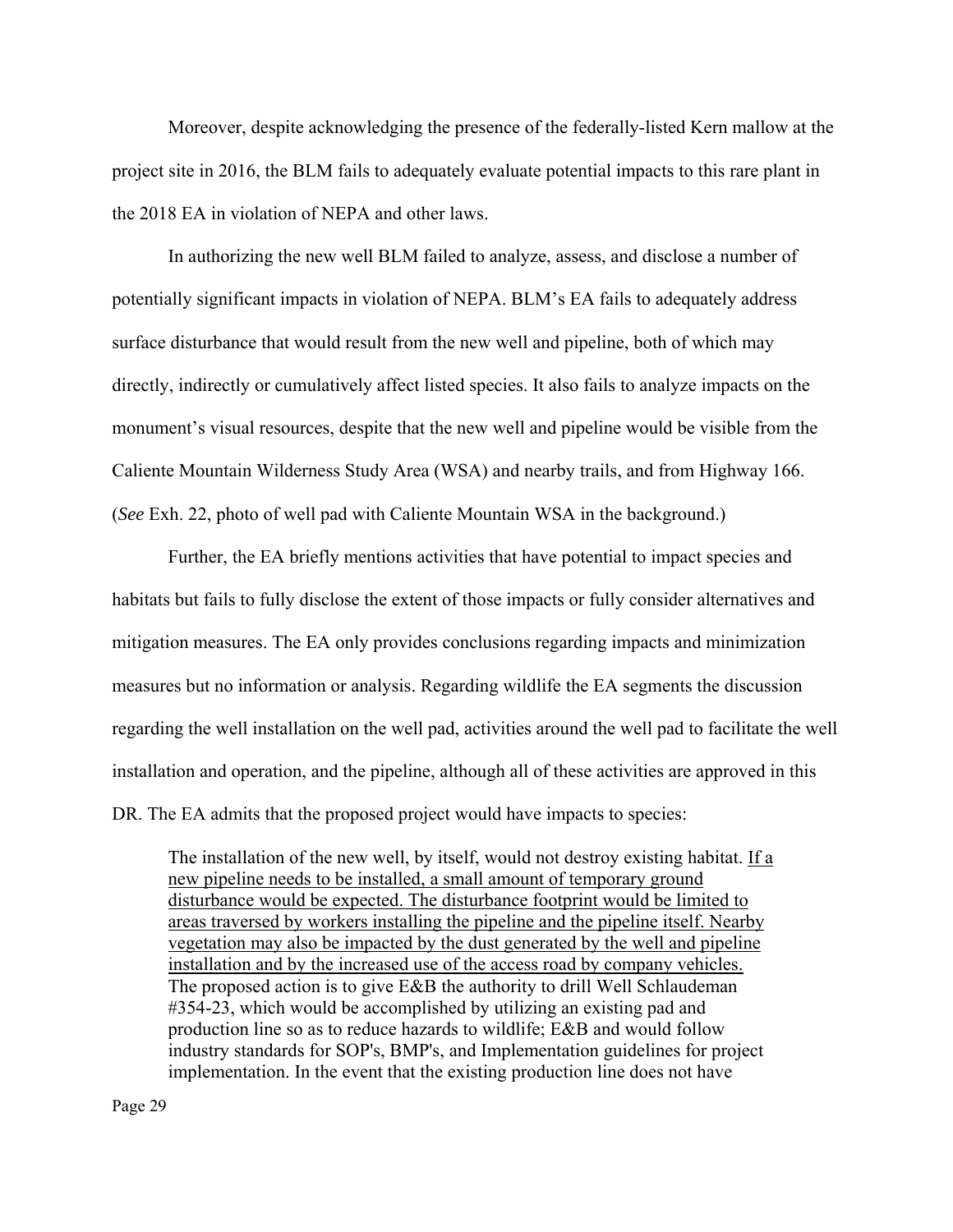structural integrity and a new production line is needed, it would be constructed above ground and pushed/pulled into the existing pipeline corridor to reduce the potential for impacts to biological resources. An above ground pipeline does have the potential to fragment habitat, though temporal and spatial effects would be expected to be minimal.

(EA at 26 [emphasis added].) Habitat fragmentation from a new above ground pipeline is a long

term impact, it is not a temporary impact. This impact is not adequately addressed in the EA.

Regarding Alternative 3 which would require a buried pipeline within the existing road

disturbance, BLM admits it would reduce impacts to habitat:

While project activities would increase in duration and intensity along the access road and during the installation of the production line, this alternative would be expected to have the same impacts to biological resources as the proposed action. There would be no impacts to burrows in and around the path of the above-ground flowline. The potential long term effects to species would be reduced under this alternative since a buried flowline would be less likely to fragment habitat and to have effects to biological resources. Vegetation would not be impacted directly from the actions described under alternative 3; however some plants near the pad and access road may be impacted by dust generated by the project.

(EA at 27 [emphasis added].) The EA admits this will reduce impacts despite earlier statements

that no effects would occur.

Even when the EA admits impacts will occur, it fails to analyze them and relies on

unspecified measures to dismiss the significance of the impacts. For example, the following

paragraph provides information regarding impacts and then an unsupported conclusion:

Well installation on the existing pad would result in no significant impacts to wildlife species, and BLM has made a "No Effect" determination for listed species. Since no burrows were sighted on the pad itself, burrowing animals would not be impacted. Activities including vehicle traffic, transportation of equipment, and other human activities on and around the pad may result in the disturbance, collapse or destruction of burrows in the berm surrounding the pad. Some species may be inadvertently killed by vehicles travelling to and from the site. Noise from well installation is likely to cause a temporary disturbance to wildlife in the general area. Any night-time activities may temporarily disrupt natural activities for nocturnal species utilizing the surrounding area and may disrupt birds from sleeping causing disorientation and possible predation. If a new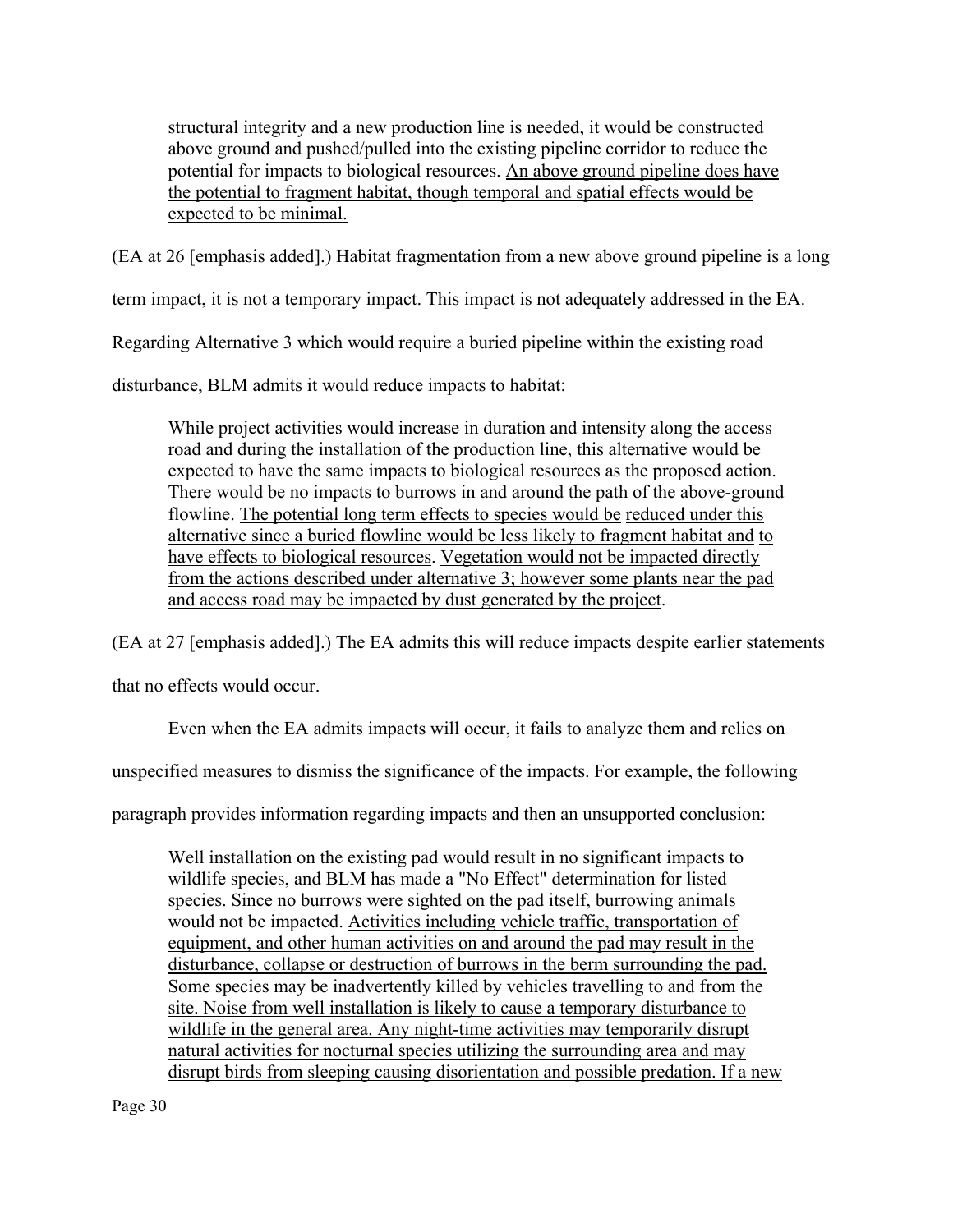flowline is required, existing burrows in the path of the line may also be disturbed or collapsed during installation, inadvertently crushing or entombing individuals. No federally listed species are expected to be impacted by these activities. Mitigation measures put in place by the Project Design Features/Conditions of Approval would avoid impacts to giant kangaroo rat, blunt-nosed leopard lizard, San Joaquin kit fox and California condor.

(EA at 27.) BLM fails to provide any reasoned explanation as to how mitigation measures would avoid impacts to listed species.

The FONSI is unsupported with respect to listed and special status species because even the scant information in the EA shows significant impacts to listed species and other resources may in fact occur and the EA's alternatives analysis shows that such impacts could be lessened under an alternative pipeline route and by undergrounding the pipeline. (*See, e.g.,* EA at 27 [alternative 3 would reduce impacts to habitat fragmentation].)

# *b. The EA Fails to Adequately Consider Impacts to Air Quality and Climate Change*

Page 31 As discussed above regarding the RMP requirements, the EA fails to adequately address air quality, particularly GHG emissions both, in identifying the extent of potential emissions and analyzing their impacts on climate change. The EA is unclear and contradictory regarding what information is available. For example, in response to Appellants' comment regarding the need to quantify GHG emissions from oil and gas production, the EA states that "it is not reasonably foreseeable how much crude oil would be extracted from the proposed well because the Schlaudeman lease has no producing wells in which to base this estimation; this makes calculating indirect GHG emissions associated with the total produced crude oil from the well highly speculative." (EA at 24.) However, the EA also states that the company seeking the permit does have producing wells in the area: "E&B has operated producing oil wells and petroleum production facilities on both private and public lands within the Russell Ranch Oil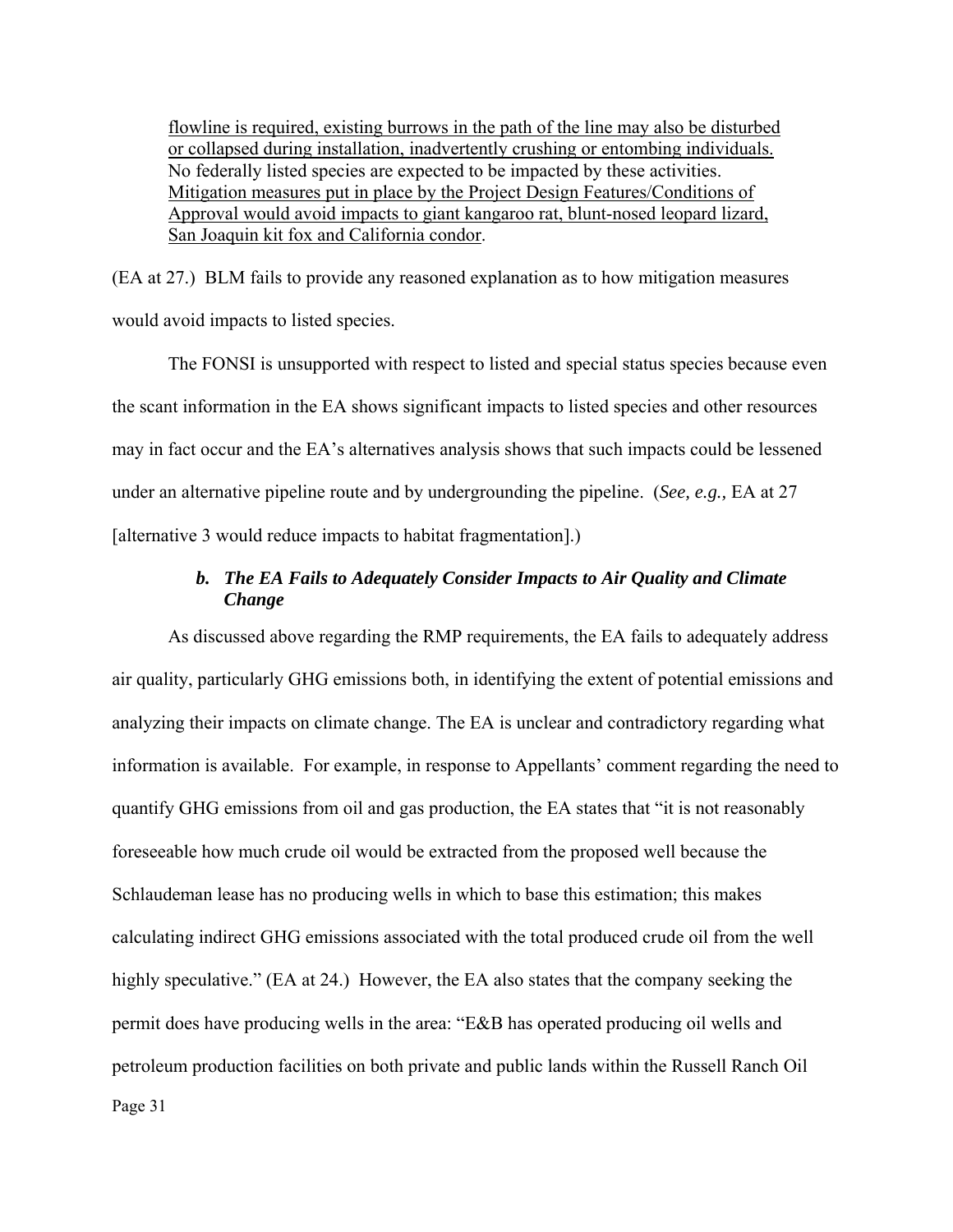Field since 2003." (EA at 1.) The EA provides no explanation why BLM could not use information regarding crude production by the same company at other nearby wells to estimate the likely crude production here.

Even when the EA does attempt to quantify the possible GHG emissions, it fails to fully consider the cumulative nature of the problem and dismisses any impacts as "discountable" given the large amount of emissions in the region and globally. Meaningful consideration of greenhouse gas emissions (GHGs) is clearly within the scope of required NEPA review. (*See Ctr. for Biological Diversity v. Nat'l Highway Traffic Safety Admin.,* 538 F.3d 1172, 1216 (9th Cir. 2008) ["The impact of greenhouse gas emissions on climate change is precisely the kind of cumulative impacts analysis that NEPA requires agencies to conduct. Any [project] might have an "individually minor" effect on the environment, but these [] are "collectively significant actions taking place over a period of time." (quoting 40 C.F.R. § 1508.7)].) NEPA requires the BLM to consider climate change impacts, including indirect and cumulative combustion impacts foreseeably resulting from a decision to issue a new well and pipeline permit. (*See Sierra Club v. FERC*, 867 F.3d 1357, 1375 (D.C. Cir. 2017); *WildEarth Guardians v. BLM*, 870 F. 3d 1222, 1236 (10th Cir. 2017); *Mid States Coal. For Progress v. Surface Transp. Bd*., 345 F.3d 520, 532, 550 (8th Cir. 2003); *Montana Environmental Information Center v. U.S. Office of Surface Mining*, 274 F. Supp. 3d 1074, 1094-99 (D. Mont. 2017); *High Country Conservation Advocates v. U.S. Forest Serv.*, 52 F.Supp. 3d 1174, 1197-98 (D.Colo. 2014).) And the EA fails entirely to address the likely impacts of climate change on the resources of the national monument in this area as a cumulative impact along with direct and indirect impacts of the project.

## *c. The DR's Reliance on the Finding of No Significant Impacts and EA is Inappropriate.*

Page 32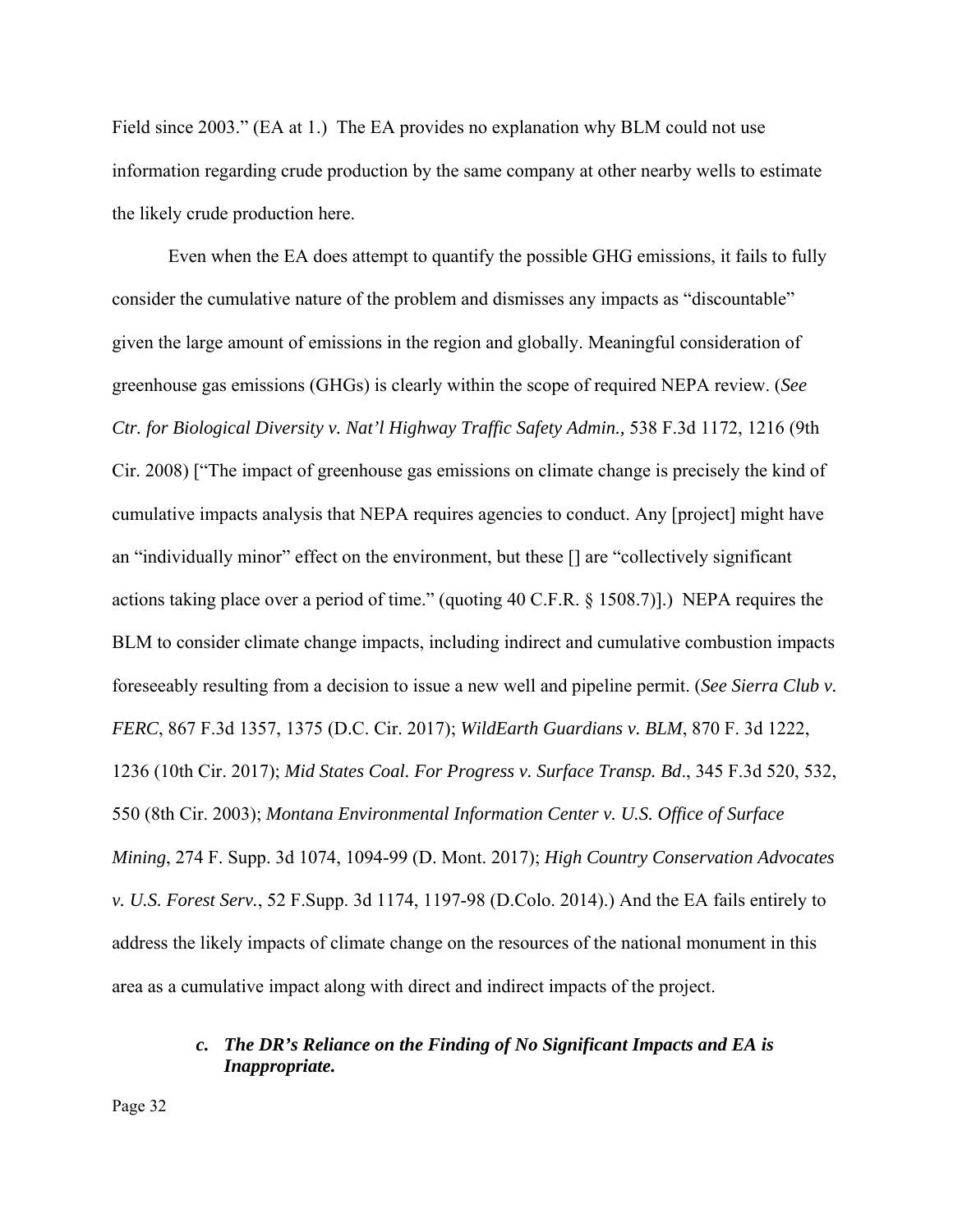#### **i. An EIS is needed to fully address impacts of the proposed project**

If a federal action "significantly affect[s] the quality of the human environment" the agency must prepare an EIS. 42 U.S.C. § 4332(c); *Anderson v. Evans*, 371 F.3d 475, 487 (9th Cir. 2004) (agency prepared an EA, court held an EIS was required). The CEQ regulations, 40 C.F.R. § 1508.27, define the term "significantly" for purposes of NEPA and provides that "significantly" "requires consideration of both context and intensity." *See also, Consol. Salmonid Cases,* 688 F. Supp. 2d 1013, 1019 (E.D. Cal. 2010). Many of the "significance" factors set forth in the NEPA Regulations are implicated by adding a new oil and gas well and pipeline in this area.

The context of the action includes "society as a whole (human, national), the affected region, the affected interests, and the locality." *Anderson v. Evans,* 371 F.3d 475, 487 (9th Cir. 2004); 40 C.F.R. § 1508.27(a). In the EA, the context is not analyzed. Thus, the context shows that the proposed action will have a significant effect as it is contrary to law and current policy.

The consideration of "intensity" required by section 1508.27 refers to the severity of impact. 40 C.F.R. § 1508.27(b); *Anderson v. Evans*, 371 F.3d at 487. In order for an EIS to be required, the public "need not demonstrate that significant effects will occur. A showing that there are 'substantial questions whether a project may have a significant effect' on the environment is sufficient." *Anderson v. Evans*, 371 F.3d at 488; *Consol. Salmonid Cases*, 688 F. Supp. 2d at 1033.

As explained above, the BLM admits in the EA, the proposed actions may affect listed species but then dismisses those impacts either as too small to be considered or because they will ostensibly be avoided by mitigation measures. NEPA requires more. Conclusions without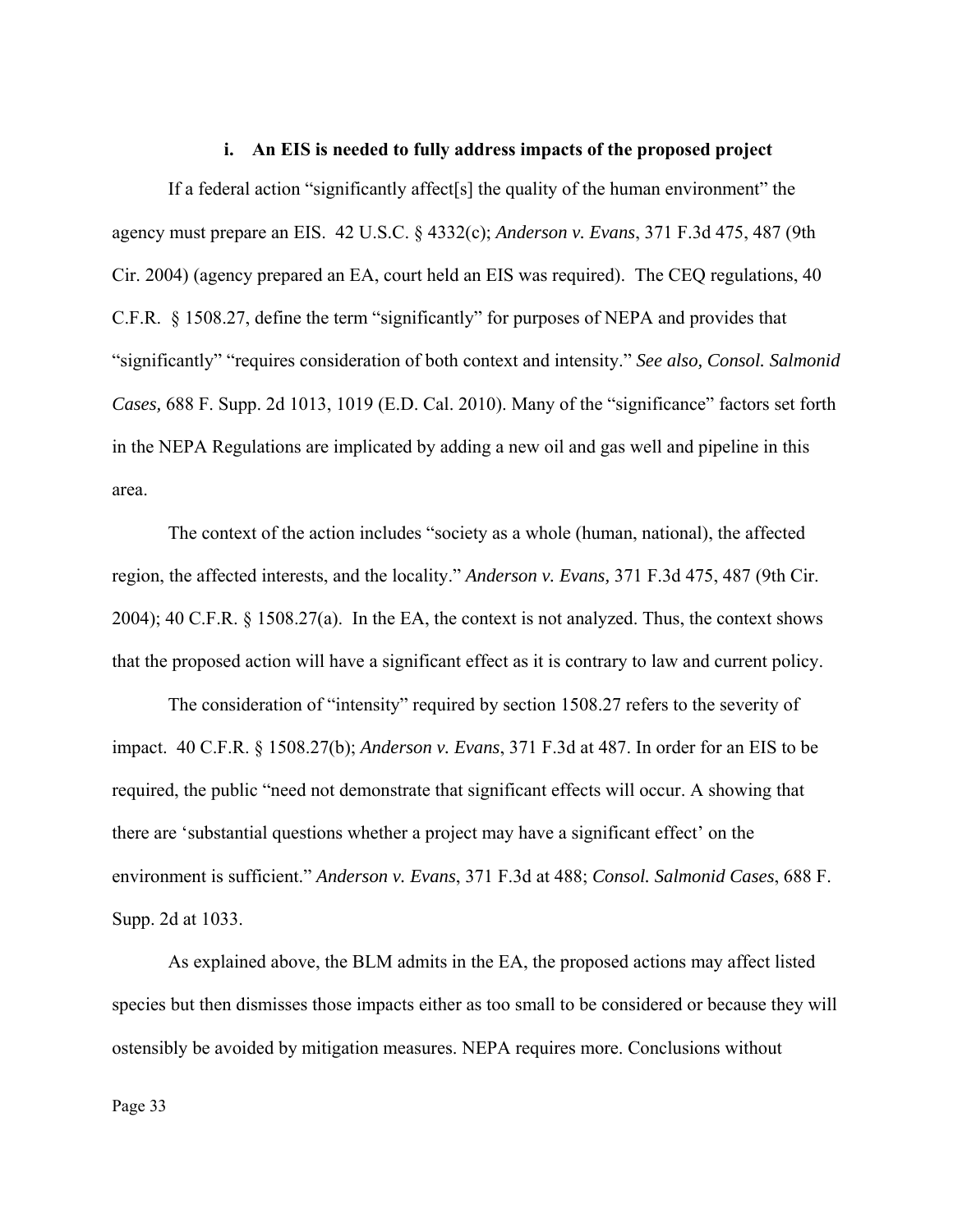analysis cannot be relied on to comply with NEPA. *Great Basin Mine Watch et al. v. Hankins*, 456 F.3d 955, 973 (9th Cir. 2006) (holding that "vague and conclusory statements, without any supporting data, do not constitute a "hard look" at the environmental consequences of the action as required by NEPA.")

 An EIS is required here under several intensity factors because the EA shows that construction and operation activities could have adverse consequences to monument objects, listed species, and other resources and it would set a precedent as the first new well and pipeline permitted since the CPNM was designated, 40 C.F.R. § 1508.27(b)(3) (unique characteristics of the area including proximity to historic or cultural resources or ecologically critical areas); § 1508.27(b)(4) (degree to which effects are likely to be highly controversial); § 1508.27(b)(6) (degree to which the action may establish a precedent for future actions with significant effects); § 1508.27(b)(7) (whether the action is related to other actions with individually insignificant but cumulatively significant impacts); § 1508.27(b)(8) (may adversely affect significant scientific resources);  $\S$  1508.27(b)(9) (adverse effects on endangered species or their critical habitat);  $\S$ 1508.27(b)(10) (threatens violation of the ESA). In addition, habitats used by other wildlife, such as the antelope squirrel and golden eagles, may be significantly affected due to permanent as well as temporary impacts such as noise and air quality impairment associated with the project activities. *See* EA at 20-22. These impacts should also have been fully evaluated in an EIS.

Page 34 In addition, there is a substantial dispute about the importance and effect of additional oil and gas production on GHG emissions and climate change. While BLM attempts to minimize the importance of this one new well, studies show that climate change is advancing and will significantly impact the resources of California including within the CPNM and that developing already leased oil and gas on federal lands will bust the global carbon budget. (*See* **Exhibits 11,**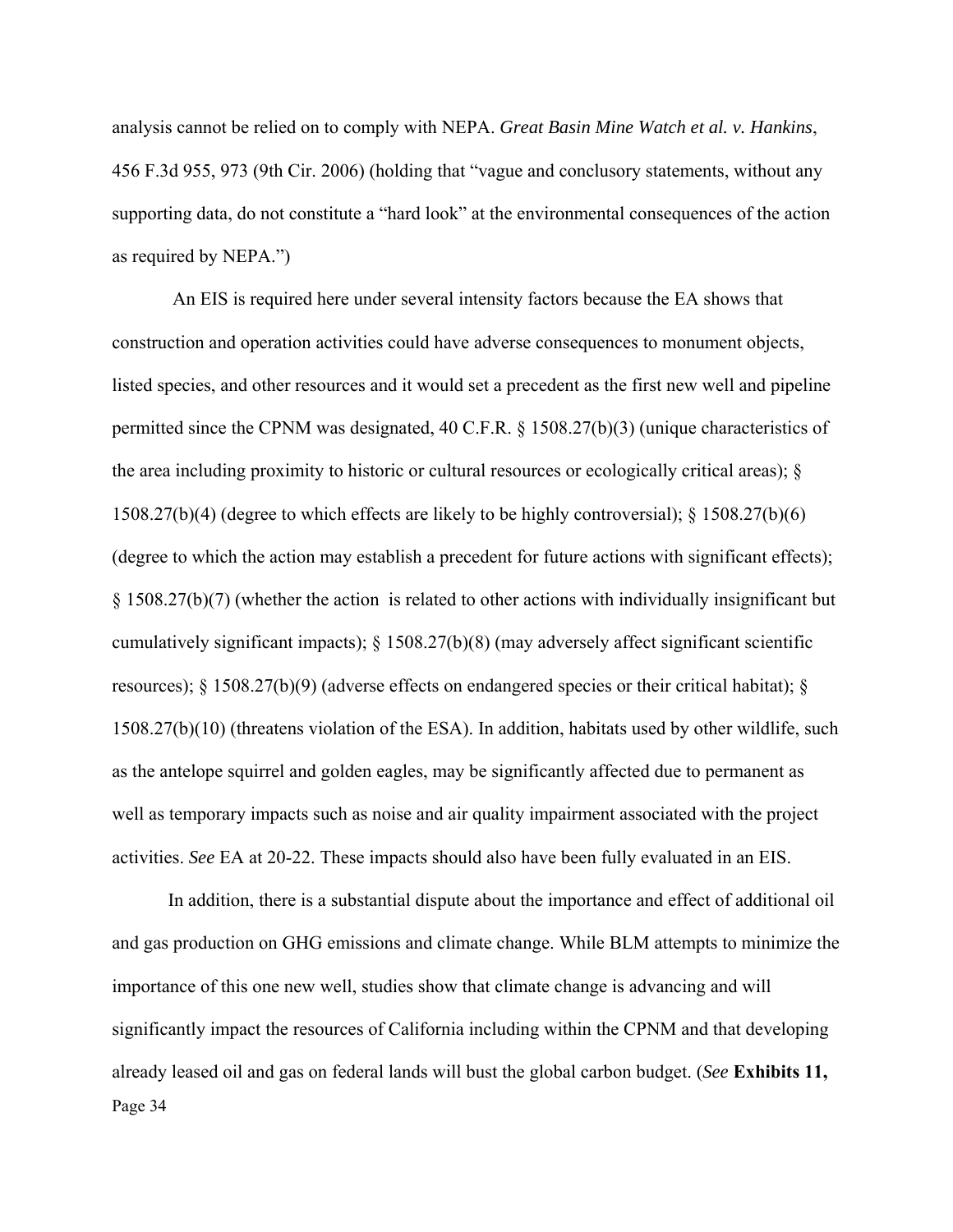**12, 13**.) BLM should have considered the contribution in this context but did not. Thus, the proposal is significant under this intensity factor as well. 40 C.F.R. § 1508.27(b)(4) (effects controversy).

The cumulative significance factor is also triggered here: "Whether the action is related to other actions with individually insignificant but cumulatively significant impacts. Significance exists if it is reasonable to anticipate a cumulatively significant impact on the environment. Significance cannot be avoided by terming an action temporary or by breaking it down into small component parts." 40 C.F.R. § 1508.27(b)(7). While the area that is looked at in the cumulative effects section of the EA may be appropriate for the direct effects, it is far too truncated an area for analysis of the effects of GHG emissions and impacts to species and objects protected in the monument. The NEPA decision-making process is designed to address significant effects that could otherwise be masked by "the tyranny of small decisions." *See Kern v. Bureau of Land Mgmt*, 284 F.3d 1062, 1078 (9th Cir. 2002); *Pac. Coast Fed'n of Fishermen's Ass'ns v. Nat'l Marine Fisheries Serv.*, 265 F.3d 1028 (9th Cir. 2001).

In conclusion, even the scant information provided in the EA shows that the proposed action would admittedly fragment habitat, construction and operations could crush burrows and may kill individual animals, and the risk of spills and other accidents were not even addressed; therefore, BLM should have found that the proposed action may significantly affect the quality of the human environment. Many of the "significance factors," both of context and intensity, are triggered by the proposal including the potential effects on listed species and critical habitats, impacts to other species and habitats, the controversy regarding the importance of the contributions of additional oil and gas production in this area to climate chance, and impacts to visual resources. Therefore, an EIS is required.

Page 35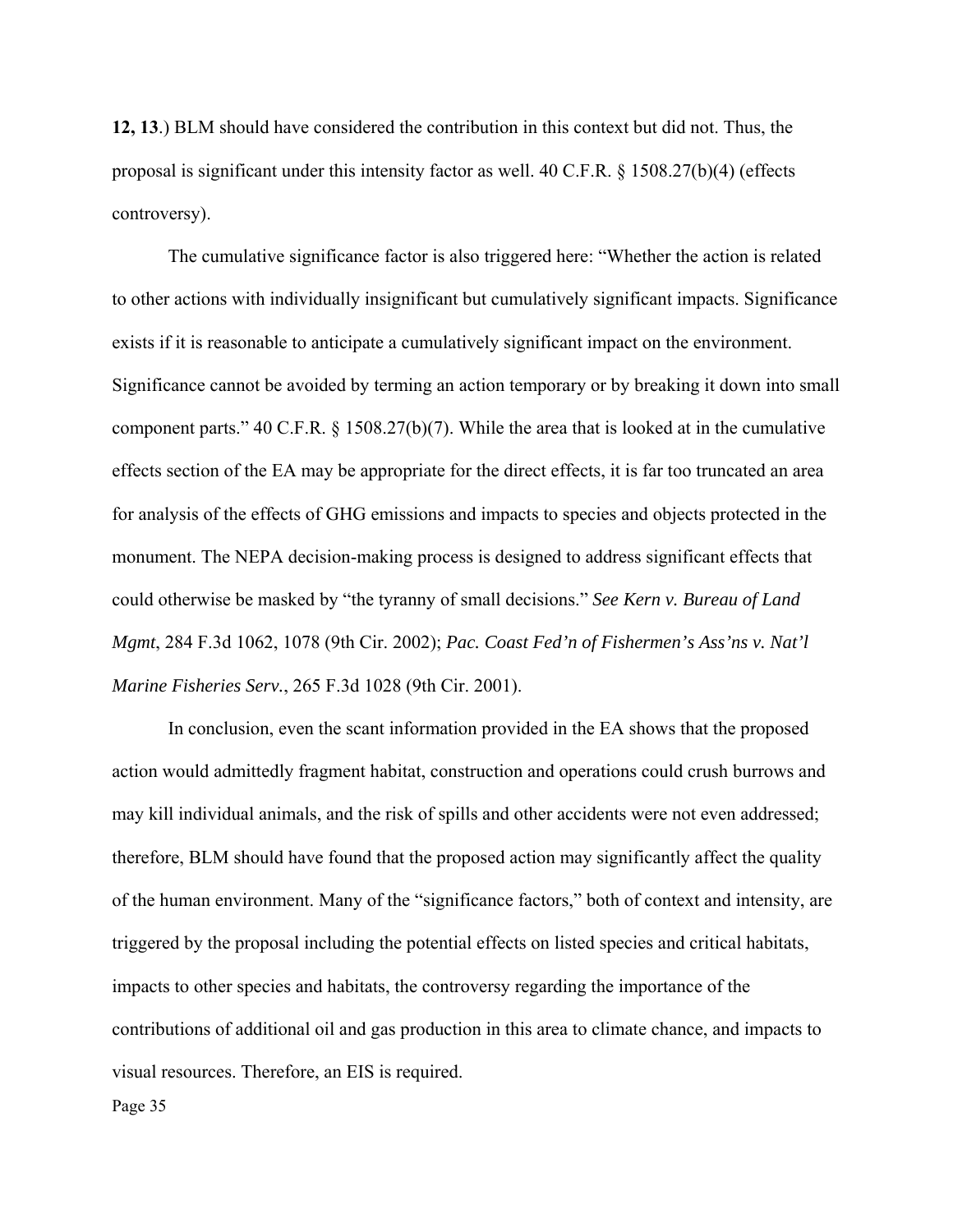To the extent that BLM intended to consider this a "mitigated FONSI" it failed to meet the required standards because BLM did not provide the needed identification and analysis of impacts or details of the Design Criteria/Conditions of Approval or other mitigation measures to the public with the EA. As the CEQ Guidance explains: "the decision document following the EA should – and a Record of Decision (ROD) must – identify those mitigation measures that the agency is adopting and committing to implement, including any monitoring and enforcement program applicable to such mitigation commitments." (CEQ Guidance, January 14, 2011 "Appropriate Use of Mitigation and Monitoring and Clarifying the Appropriate Use of Mitigated Findings of No Significant Impact," at  $6-7<sup>13</sup>$ )

## **4. BLM Violated Section 7 of the ESA by Failing to Consult with FWS on the Impacts of the Proposed Project on Threatened and Endangered Species**

Congress enacted the ESA to provide "a program for the conservation of . . . endangered species and threatened species." 16 U.S.C. § 1531(b). Section 2(c) of the ESA establishes that it is "the policy of Congress that all Federal departments and agencies shall seek to conserve endangered species and threatened species and shall utilize their authorities in furtherance of the purposes of this Act." 16 U.S.C. § 1531(c)(1). The ESA defines "conservation" to mean "the use of all methods and procedures which are necessary to bring any endangered species or threatened species to the point at which the measures provided pursuant to this [Act] are no longer necessary." 16 U.S.C. § 1532(3). Section 7(a)(1) of the ESA explicitly directs that all federal agencies "utilize their authorities in furtherance of the [aforesaid] purposes" of the ESA. 16 U.S.C. § 1536(a)(1).

Page 36 <sup>13</sup> available at https://www.energy.gov/nepa/downloads/appropriate-use-mitigation-andmonitoring-and-clarifying-appropriate-use-mitigated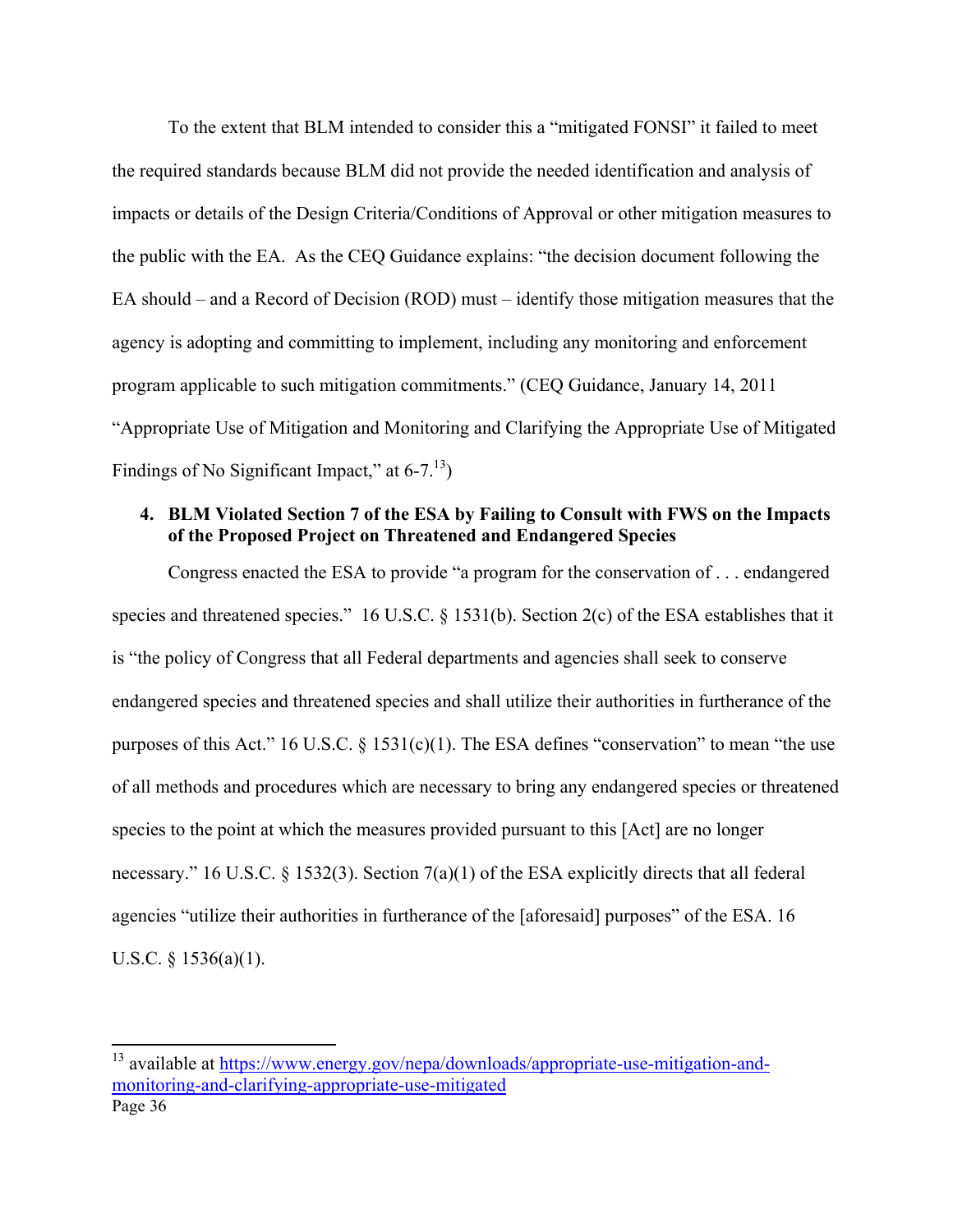Section 7 of the ESA requires BLM, in consultation with FWS, to insure that any action authorized, funded, or carried out by the agency is not likely to (1) jeopardize the continued existence of any threatened or endangered species, or (2) result in the destruction or adverse modification of the critical habitat of such species. 16 U.S.C. § 1536(a)(2). For each proposed federal action, BLM must request from FWS whether any listed or proposed species may be present in the area of the agency action. 16 U.S.C. § 1536(c)(1); 50 C.F.R. § 402.12. If listed or proposed species may be present in such area, BLM must prepare a "biological assessment" to determine whether the listed species may be affected by the proposed action. *Id*.

If BLM determines that its proposed action may affect any listed species or critical habitat, the agency must engage in formal consultation with FWS. 50 C.F.R. § 402.14. To complete formal consultation, FWS must provide BLM with a "biological opinion" explaining how the proposed action will affect the listed species or habitat. 16 U.S.C. § 1536(b); 50 C.F.R. § 402.14. If FWS concludes that the proposed action will jeopardize the continued existence of a listed species, or result in the destruction or adverse modification of critical habitat, the biological opinion must outline "reasonable and prudent alternatives." 16 U.S.C. §  $1536(b)(3)(A).$ 

The EA shows that the project taken as a whole<sup>14</sup> "may affect" listed species including California condor, San Joaquin kit fox, blunt-nosed leopard lizard, and giant kangaroo rat (as detailed above), triggering BLM's duty to consult with U.S. Fish and Wildlife regarding these

Page 37  $14$  BLM's "no effect" determination is limited to the well installation on the well pad: "Well installation on the existing pad would result in no significant impacts to wildlife species, and BLM has made a "No Effect" determination for listed species." 2018 Final EA at 27.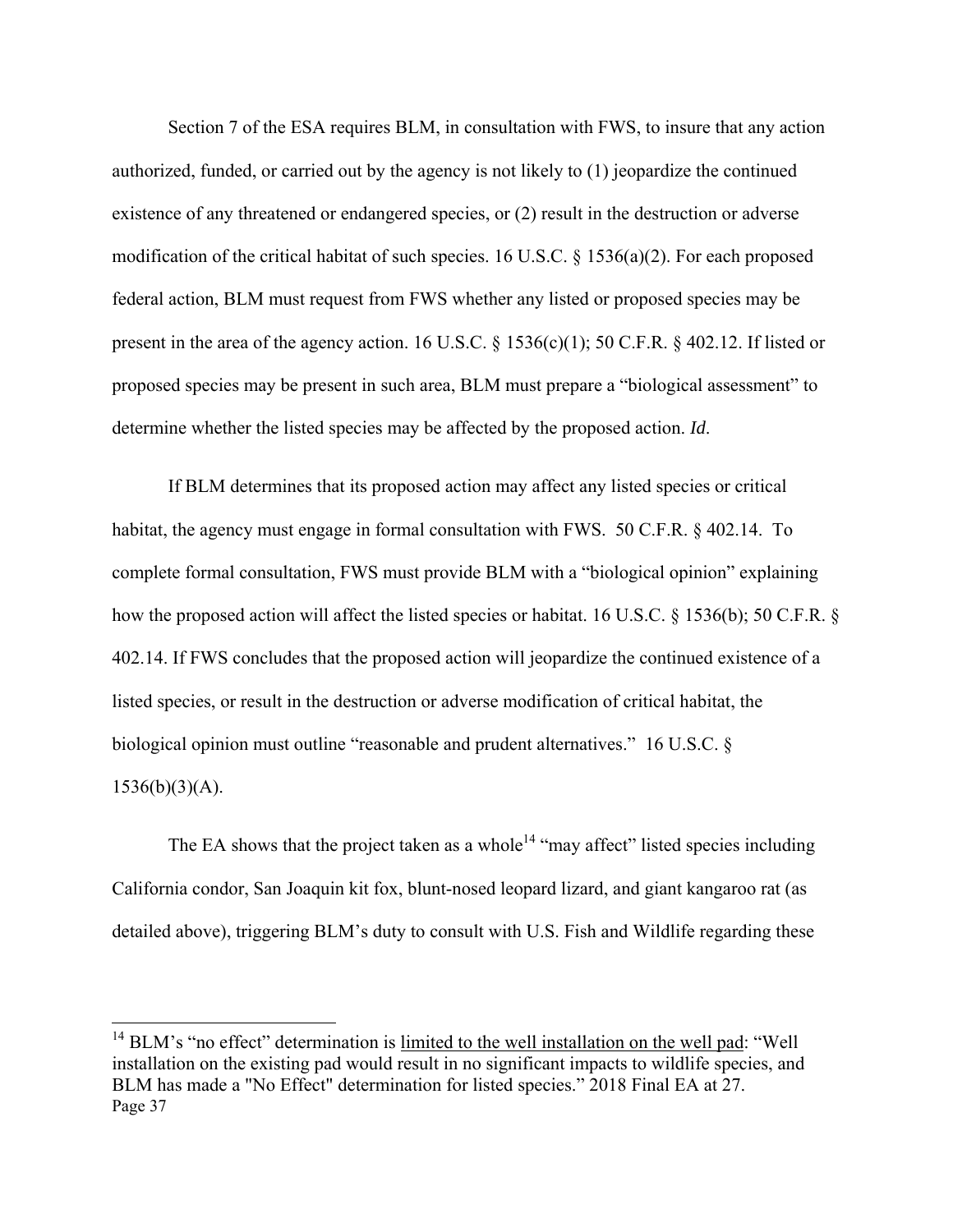effects. BLM, however, failed to initiate or complete consultation with the U.S. Fish and Wildlife Service on its decision to authorize the new well and pipeline.

BLM's prior programmatic consultation over the 2010 CPNM RMP does not satisfy its duty to consult over the project. The Biological Opinion for the 2010 CPNM RMP (attached as Exh. 7) clearly states: "Oil and gas activities will proceed with a separate consultation, and no incidental take is authorized for oil and gas activities by this biological opinion." (Exh. 7 at 73.) Because no incidental take is authorized and the project may affect listed species, BLM violated its duties under the ESA section 7(a)(2) and the Biological Opinion. 16 U.S.C. § 1536(a)(2). Indeed, the CPNM RMP also recognizes the need to consult at the site-specific level for all oilrelated projects on the Carrizo Plain National Monument. Specifically, Action BIO-2(S) in the RMP states:

When necessary, oil and gas related actions will require individual Section 7 consultations. Programmatic consultations will not be used for oil and gas related actions.

#### (CPNM RMP at II-18.)

As explained in detail above, even the limited discussion in the EA shows listed species may be affected by this proposed project. BLM's attempts to discount these potential impacts do not change that fact. Further, BLM did not adequately address baseline status of several species in the area including California condor, which readily available data show is currently present in the area of the proposed project. Because BLM's decision may affect the threatened and endangered species in the action area, and near the action area, BLM violated the ESA by failing to consult with FWS concerning the impacts of the proposed APD on these listed species. 16 U.S.C. § 1536(a)(2). And because BLM has failed to comply with the Section 7 consultation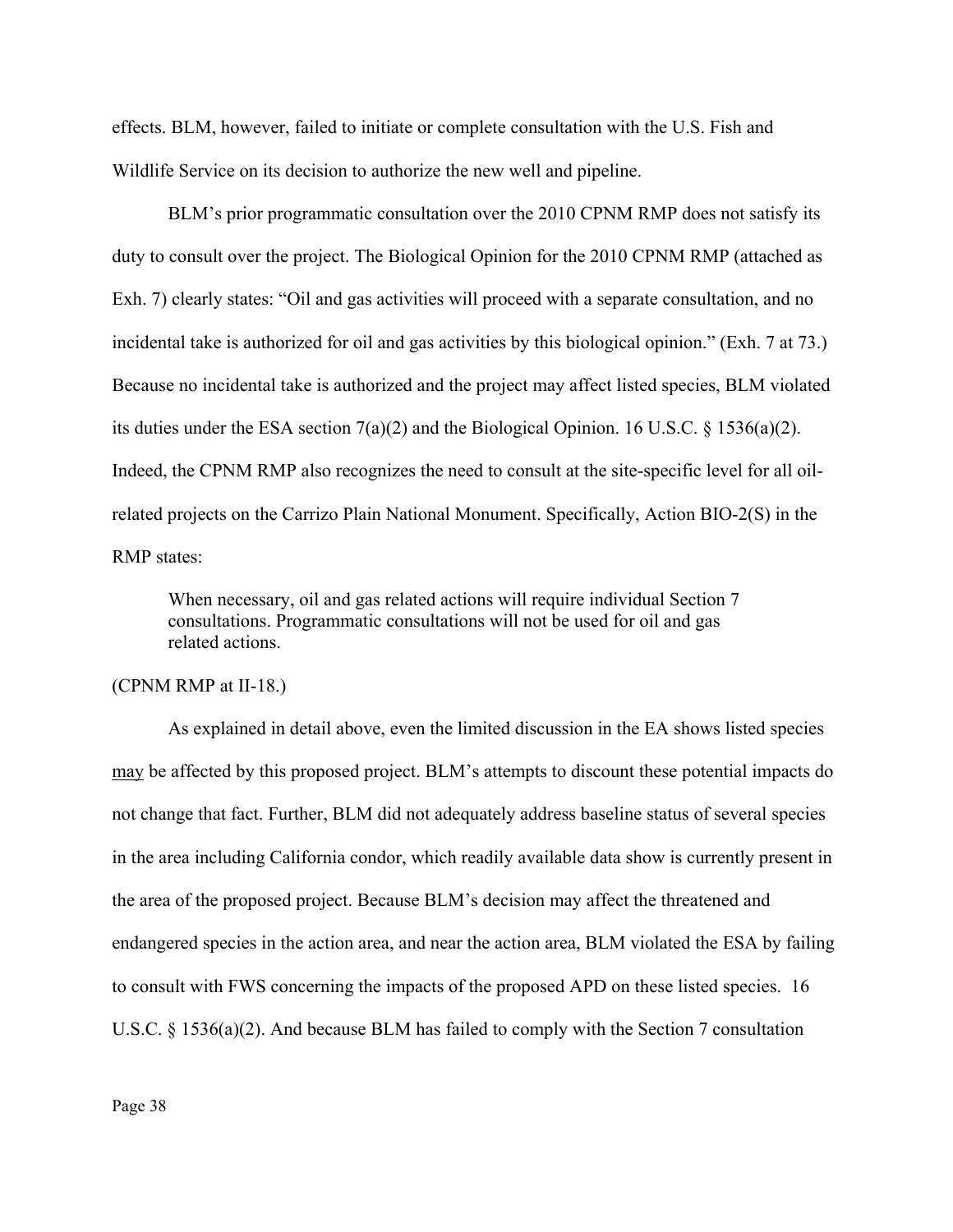procedures, it cannot insure that the proposed project will not jeopardize any listed species, or destroy or adversely modify any critical habitat, in further violation of Section 7 of the ESA. *Id*.

### **B. The Balance of Harms Clearly Favors Granting a Stay**

While Appellants will be harmed as a result of the decision, *see* section I.B above and section II.C below, the BLM will suffer no harm from the granting of a stay. Nothing in the BLM's EA, Finding of No Significant Impact, or Decision Record indicates there is any overriding emergency or urgency around approving the APD at this time, six years after the EA was circulated for public comment and six years since any Schlaudeman well has produced any oil or gas. Nor will the applicant suffer any harm due to a stay as this lease is not currently producing. The EA states that "E&B has operated producing oil wells and petroleum production facilities on both private and public lands within the Russell Ranch Oil Field since 2003," (EA at 1), however at this time the "Schlaudeman lease has no producing wells," (EA at 24; see also EA at 1 ("A total of 5 wells have been drilled on this lease from 5 separate locations including 1 shut in well and 4 abandoned wells."). Further, the EA states that "it is not reasonably foreseeable how much crude oil would be extracted from the proposed well" (EA at 24). In light of these facts, any potential harm from imposing a stay during the pendency of this appeal, so that these issues can be fully reviewed by the IBLA, is speculative and unquantifiable.

Page 39 On the other hand, Appellants will most certainly be harmed if the new well drilling and pipeline activities area allowed to go forward without having conducted proper environmental review of those impacts. The commitment of resources without full public disclosure of significant environmental impacts or consultation with Fish and Wildlife Service would deprive the public and decision-makers of valuable information and a meaningful opportunity for them to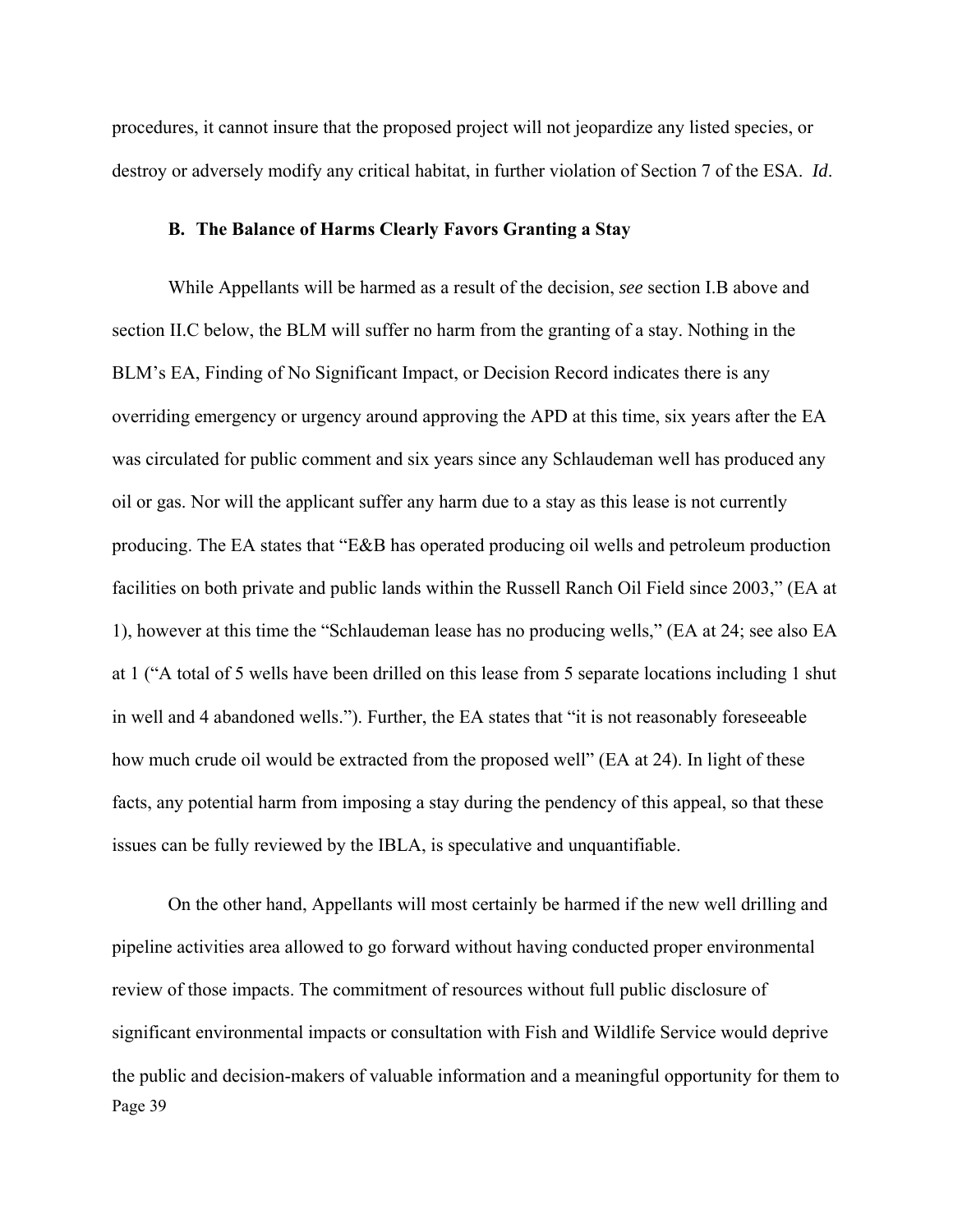recommend measures to reduce or avoid these impacts, thereby increasing the chances of environmental harm. Moreover, it would be difficult, if not impossible, for the harms to be undone if the new well and other infrastructure are allowed to be constructed.

## **C. Appellants Will Suffer Immediate and Irreparable Harm if the Stay Is Not Granted**

As established by the declarations of Jeff Kuyper and Brendan Cummings, Appellants Los Padres ForestWatch and the Center for Biological Diversity will likely suffer immediate and irreparable harm to their interests absent a stay. For example, both declarants enjoy wildlife viewing within or near the Caliente Mountains and the Cuyama Valley, but the project may harm wildlife and reduce their habitat, and therefore reduce each individual's opportunities for wildlife viewing. *See* Kuyper Decl ¶¶ 16; Cummings Decl ¶¶ 13-16. Each of these declarants also attest to their concern that harm to the monument objects and/or listed species and habitats would reduce their aesthetic and recreational enjoyment of the CPNM. *See* Kuyper Decl ¶¶ 18; Cummings Decl ¶¶ 15-16, 18.

Page 40 Without a stay, the APD will be issued without having first been subject to the appropriate levels of agency foresight and deliberation required by NEPA and the ESA. The public will also be deprived of important information and a meaningful opportunity to participate in the agency's decision. Whether or not this APD for a new well and pipeline should be approved, and under what conditions, are critical questions that will be effectively bypassed if BLM's decision is not stayed. The agencies' glaring NEPA violations are themselves the source of considerable irreparable harm. *Sierra Club v. U.S. Army Corps of Engineers*, 645 F.3d 978, 995 ( $8<sup>th</sup>$  Cir. 2011) (upholding preliminary injunction because "the failure to comply with NEPA's requirements causes harm itself, specifically the risk that 'real environmental harm will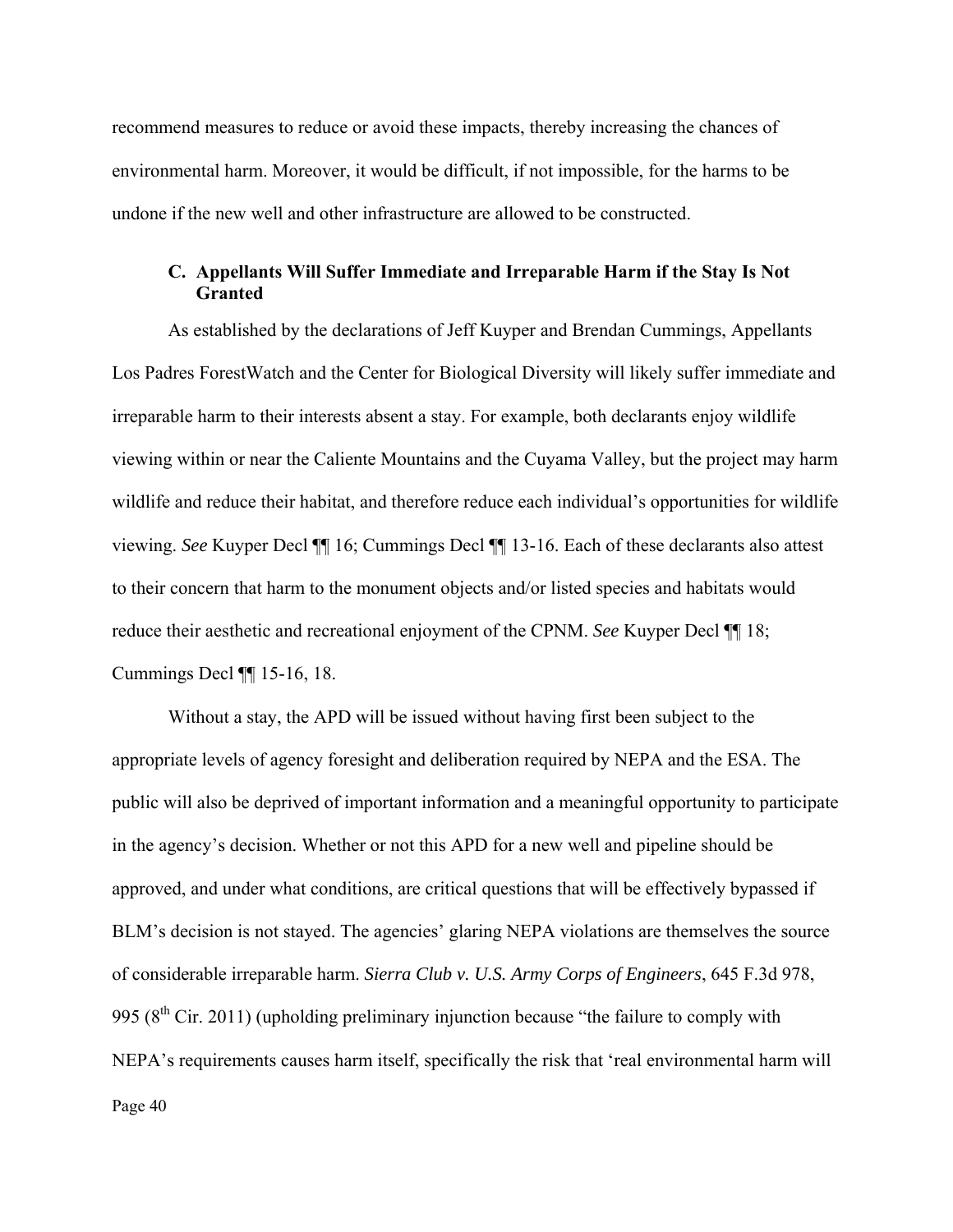occur through inadequate foresight and deliberation.'") (citing *Sierra Club v. Marsh*, 872 F.2d 497, 503-04 (1<sup>st</sup> Cir. 1989)); *see also, Marsh*, 872 F.2d 500-01 ("NEPA's object is to minimize [...] the risk of uninformed choice, a risk that arises in part from the practical fact that bureaucratic decisionmakers (when the law permits) are less likely to tear down a nearly completed project than a barely started project.").

 Furthermore, in the absence of a stay, it is highly likely the new well will be drilled and the new pipeline will be developed resulting in surface disturbance; habitat destruction and fragmentation; increased vehicular traffic; air pollution; light pollution; noise pollution; and considerable risks to listed species and long term habitat connectivity. All of these impacts are direct and irreparable harms to the environment and to Appellants' recreational, aesthetic, conservation, education, and spiritual interests in that environment.

#### **D. The Public Interest Favors Granting a Stay**

Page 41 Here, the public interest favors granting a stay for a number of reasons. Ensuring that protection of monument objects as required under the Antiquities Act is fully addressed as well as impacts to the national landscape resources protected under the NLCS legislation and FLPMA justifies staying the decision until the issues raised in this appeal can be heard. In addition, ensuring that national environmental policies and standards, as enumerated under NEPA and the ESA favors the requested stay. *See California ex rel. Van de Kamp v. Tahoe Regional Planning Agency*, 766 F.2d 1319, 1324 (9<sup>th</sup> Cir. 1985) (finding that public interest may be defined "by reference to the policies expressed in legislation") (citation omitted). In this case, BLM clearly fell short of meeting legal requirements to ensure protection of monument objects and national landscapes, and failed to meet the requirements of NEPA and the ESA.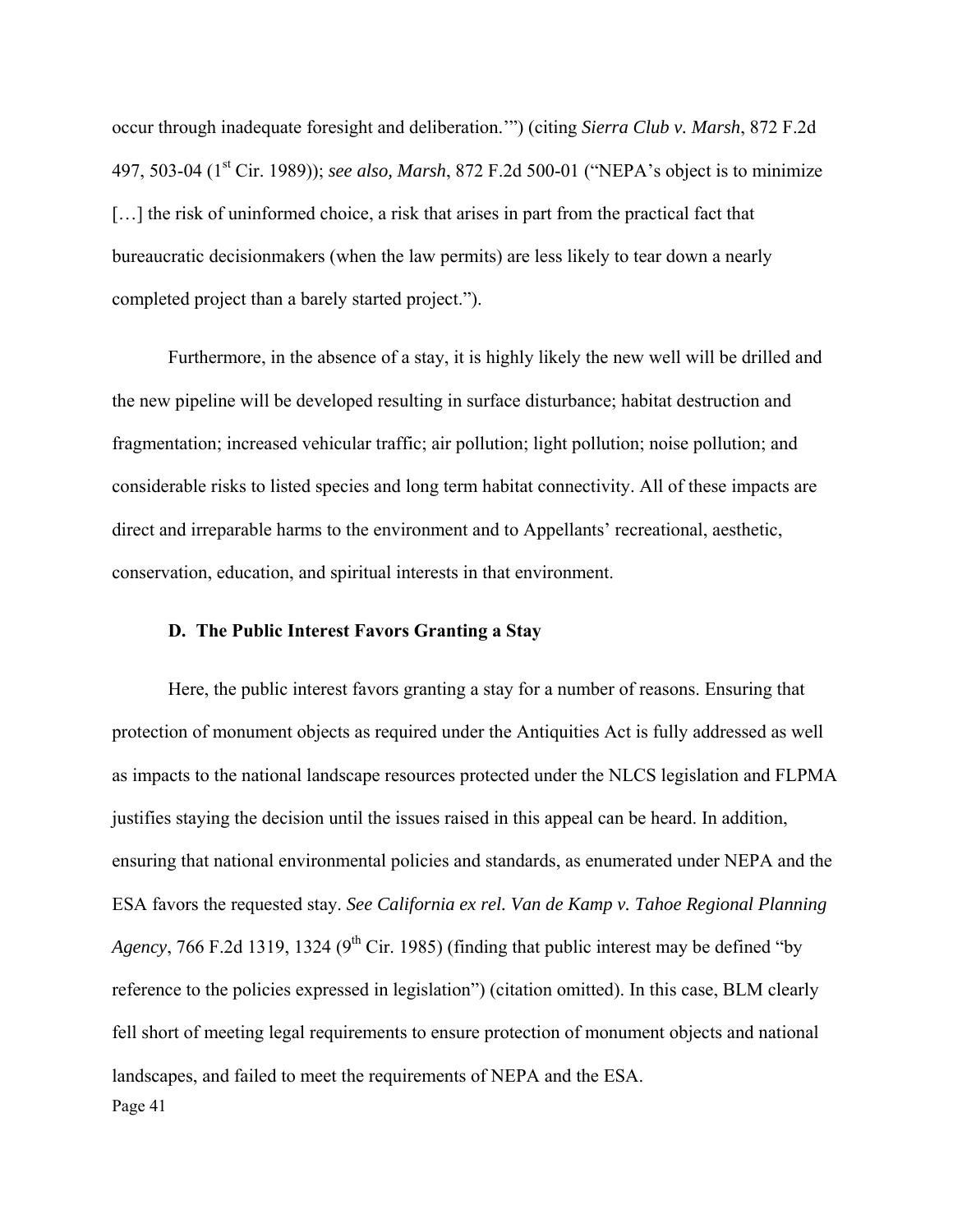Furthermore, in passing laws such as the Antiquities Act, NLCS legislation, FLPMA, NEPA and the ESA, Congress clearly meant to ensure consideration of protected resources was to occur before decisions were made that could impact such resources to avoid potentially irreversible consequences to objects protected within the national monument, landscape resources, human health and the environment as a whole. As Congress stated in the preamble to NEPA, its purpose was "[t]o declare a national policy which will encourage productive and enjoyable harmony between man and environment [and] to promote efforts which will prevent or eliminate damage to the environment and biosphere and stimulate the health and welfare of man[.]" 42 U.S.C. § 4332(a).

Given the FLPMA, Antiquities Act, NCLS legislation, NEPA and ESA violations detailed above, moving forward with BLM's decision on this new well and pipeline is clearly against the public interest. Given that BLM is required to meaningfully evaluate the environmental impacts of this site-specific project that will affect several listed species, the IBLA should grant a stay to protect the public interest.

### **III. CONCLUSION**

In light of the foregoing, we respectfully request the IBLA grant a stay of the Decision Record, Finding of No Significant Impact, and EA DOI-BLM-CA-C060-2012-0040-EA for E&B Natural Resources Management Corp. Russell Ranch Oil Field; APD for New Well Schlaudeman #354-23. Pursuant to 43 C.F.R. § 4.412, a Statement of Reasons will be filed within 30 days.

#### Respectfully submitted,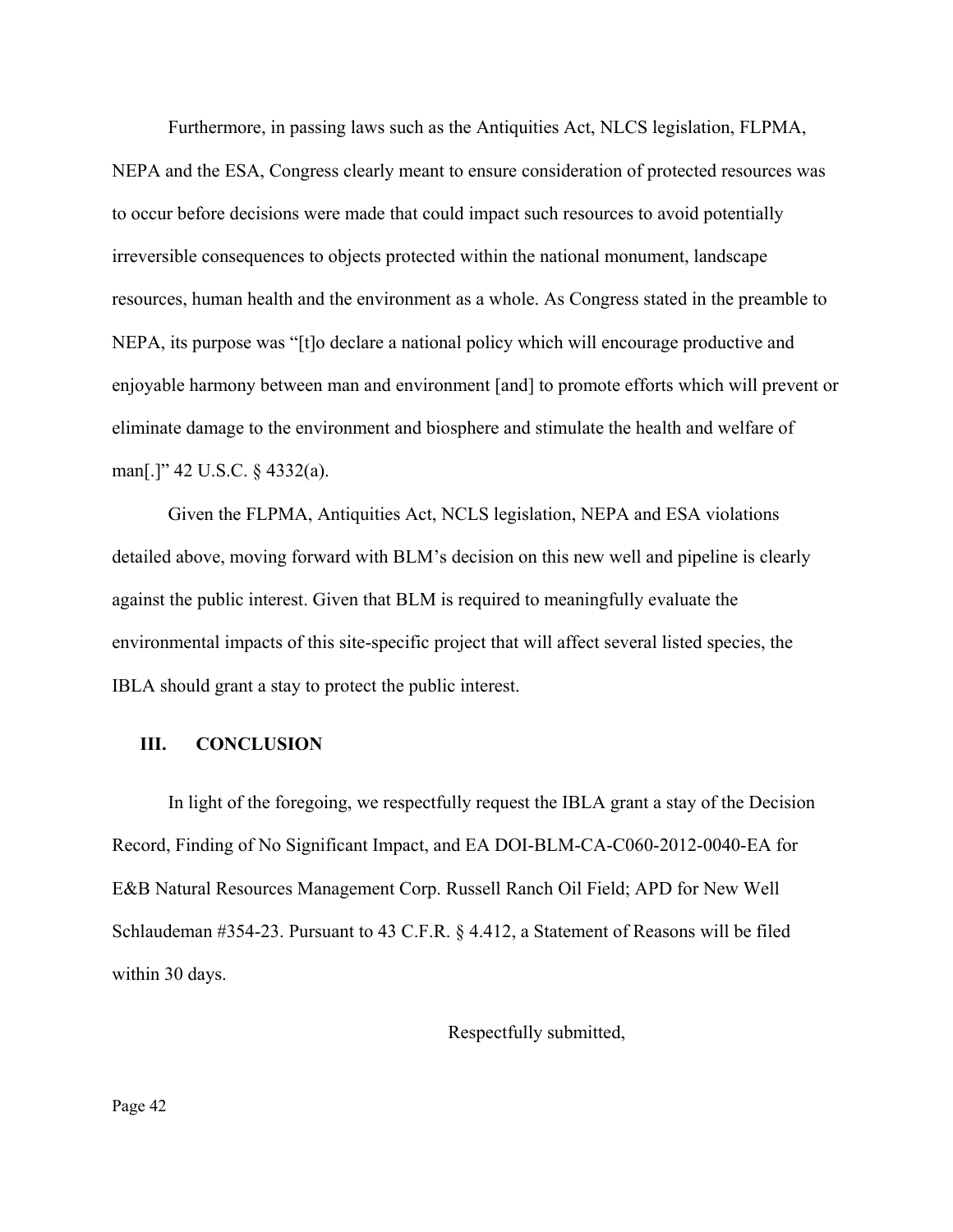Date: April 19, 2018 **but also assist that the Second Seconds** As *SS* Lisa Belenky

Lisa T. Belenky, Senior Attorney Wendy Park, Senior Attorney Center for Biological Diversity 1212 Broadway Street, Suite 800 Oakland, CA 94612 (510) 844-7107 Fax: (510) 844-7150 lbelenky@biologicaldiversity.org wpark@biologicaldiversity.org

Hof Kuper

Jeff Kuyper, Executive Director Los Padres ForestWatch Post Office Box 831 Santa Barbara CA 93102 805.617.4610 x1 jeff@LPFW.org

### **Attachments (provided in electronic format on disk):**

- **Exhibit 1:** Decision Record for approved APD
- **Exhibit 2:** FONSI for approved APD
- **Exhibit 3:** 2018 EA for approved APD
- **Exhibit 4:** 2012 EA for approved APD
- **Exhibit 5:** Los Padres ForestWatch and Center for Biological Diversity comments on Draft EA (April 23, 2012)
- **Exhibit 6:** Email Correspondence re: effective date of decision
- **Exhibit 7:** USFWS, Biological Opinion dated April 2, 2010, Formal Section 7 Endangered Species Act Consultation on the Implementation of the Carrizo Plain National Monument Resource Management Plan. San Luis Obispo and Kern Counties, California

Page 43 **Exhibit 8:** 2017 Condor data maps from Science Base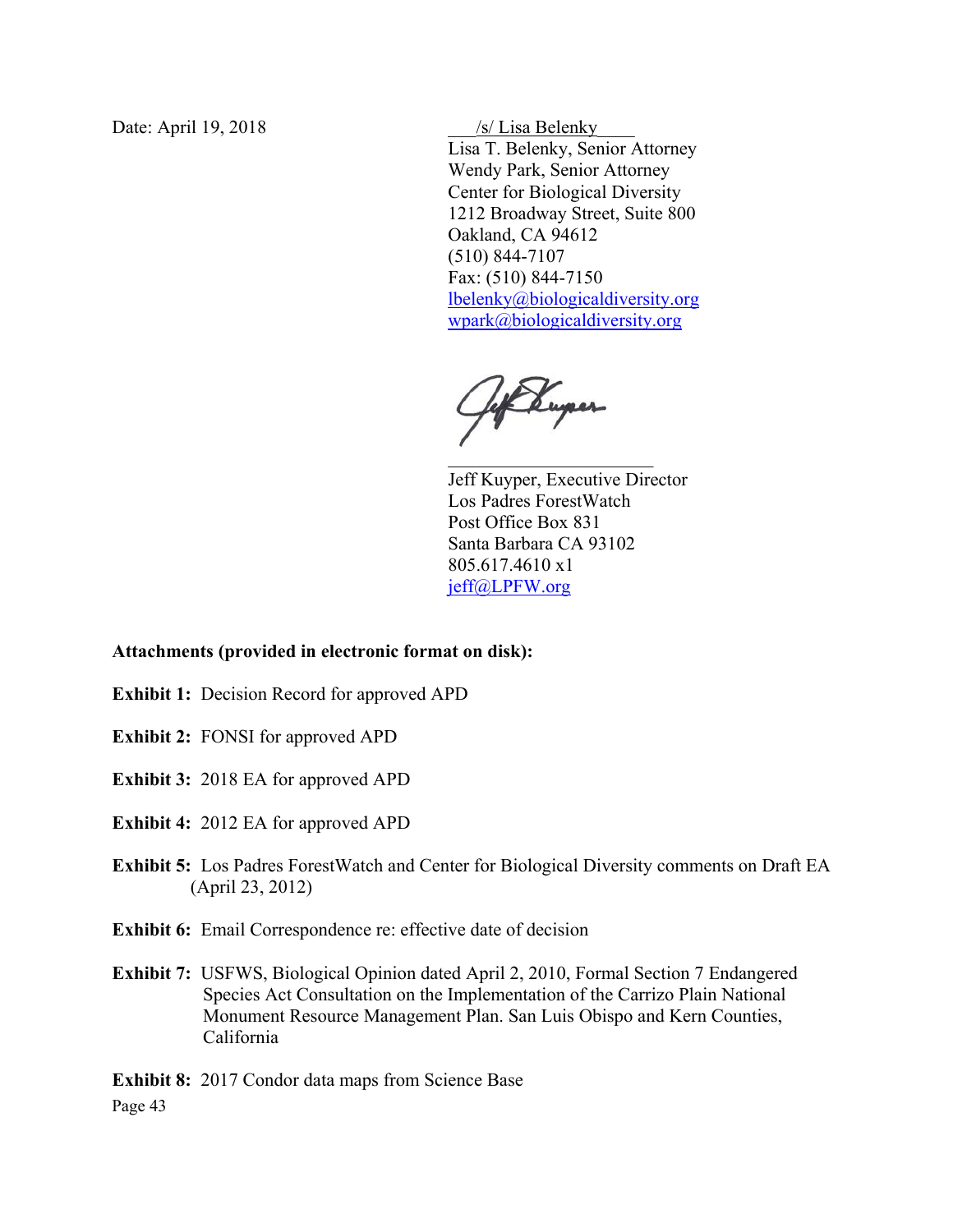- **Exhibit 9:** Los Padres ForestWatch Condor Map
- **Exhibit 10:** Los Padres ForestWatch. Documented Impacts of Oil and Gas Development on Endangered California Condors (July 27, 2016)
- **Exhibit 11:** Williams, A. Park, et al., Contribution of anthropogenic warming to California drought during 2012–2014, Geophys. Res. Lett., 42, 6819–6828 (2015), doi:10.1002/2015GL064924;
- **Exhibit 12:** Pagán, Brianna R., et al., Extreme hydrological changes in the southwestern US drive reductions in water supply to Southern California by mid-century, Environ. Res. Lett. 11, 8, 9 (2016) 094026, doi:10.1088/1748-9326/11/9/094026.
- **Exhibit 13:** Dustin Mulvaney, Alexander Gershenson, Ben Toscher, Over-Leased: How Production Horizons of Already Leased Federal Fossil Fuels Outlast Global Carbon Budgets, EcoShift Consulting (2016)
- **Exhibit 14:** E&B Natural Resources, Sundry Notice for Well Abandonment (March 11, 2015)
- **Exhibit 15:** BLM, Scoping Notice for E&B Resources' Well Abandonment (March 22, 2016)
- **Exhibit 16:** BLM, Environmental Assessment for E&B Resources' Well Abandonment (July 1, 2016)
- **Exhibit 17:** Los Padres ForestWatch, Comment Letter on Abandonment of Oil Wells (April 20, 2016)
- **Exhibit 18:** BLM, FONSI on E&B Resources' Well Abandonment (July 1, 2016)
- **Exhibit 19:** BLM, Decision Record on E&B Resources' Well Abandonment (July 1, 2016)
- **Exhibit 20:** BLM, Inspection of E&B Well (March 24, 2016)
- **Exhibit 21**: BLM, Inspection of E&B Well (May 7, 2015)
- **Exhibit 22:** Photo of well pad for the approved well (New Well Schlaudeman #354-23)
- **Exhibit 23**: Los Padres ForestWatch, Evidence of Non-Compliance with Good Housekeeping Requirements, Schlaudeman Lease, Russell Ranch Oil Field (April 16, 2018)
- **Exhibit 24:** Meretsky, Vicky J. et al., Demography of the California Condor: Implication for Reestablishment, Conservation Biology 14(4): 957-967 (2000)
- **Exhibit 25:** BLM, Email from California State Office to Wendy Park, Center for Biological Diversity (April 19, 2018)

Page 44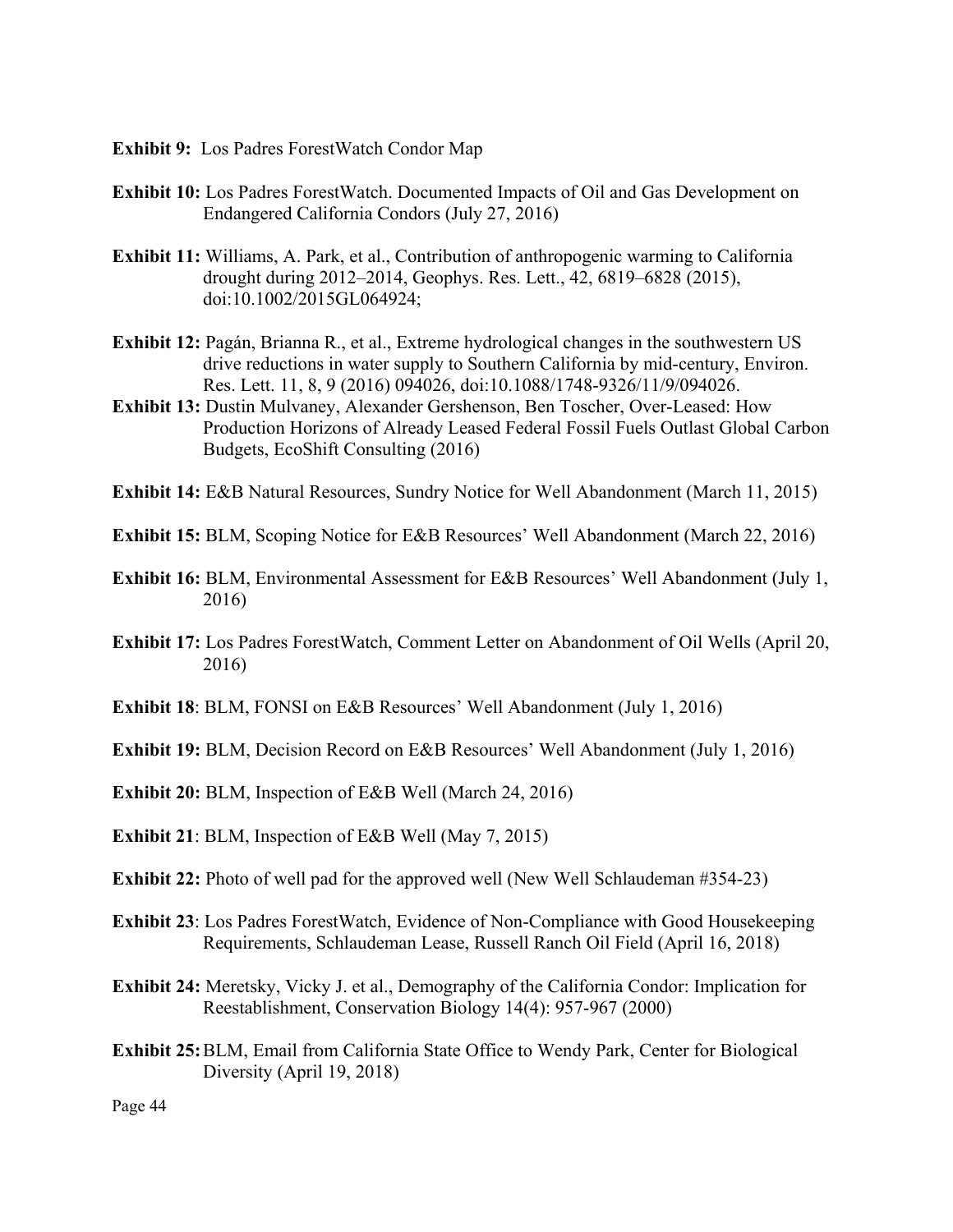**Exhibit 26:** BLM, Carrizo Plain National Monument RMP and ROD (2010)

- **Exhibit 27:** USFWS, Survey Protocol for Determining Presence of San Joaquin Kangaroo Rats, Sacramento Field Office (2013)
- **Exhibit 28:** California Department of Fish & Wildlife, Protocols for Surveying and Evaluating Impacts to Special Status Native Plant Populations and Sensitive Natural Communities (2018)
- **Exhibit 29**: USFWS, Guidelines for Conducting and Reporting Botanical Inventories for Federally Listed, Proposed and Candidate Plants (1996)

**Exhibit 30**: Cypher, E.A. General Rare Plant Survey Guideline (2002)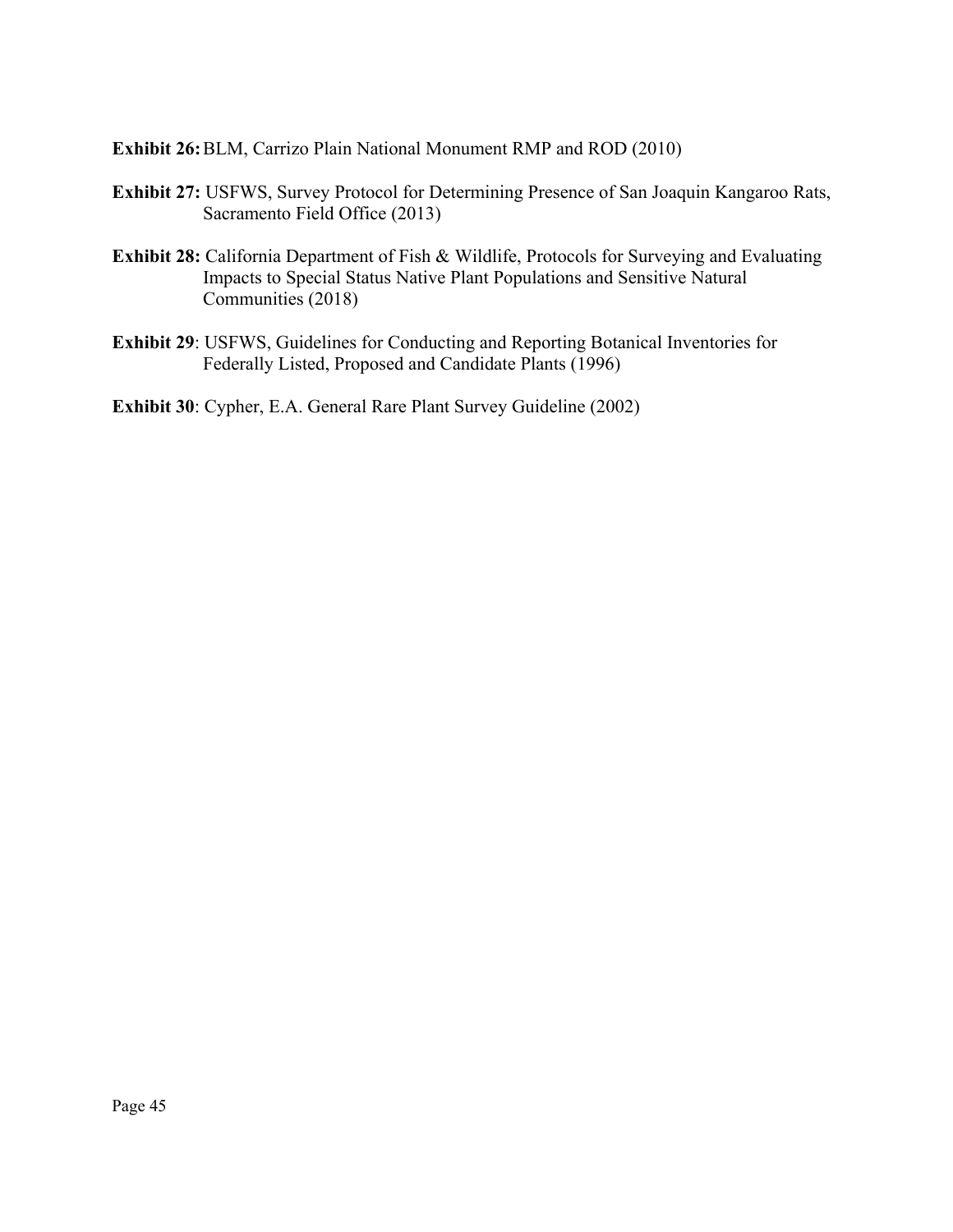# **CERTIFICATE OF SERVICE**

I certify that, on April 19, 2018, in accordance with all applicable rules, I served this

Notice of Appeal and Petition for Stay by Federal Express delivery, upon:

Gabriel Garcia, Field Manager Bureau of Land Management Bakersfield Field Office 3801 Pegasus Drive Bakersfield, CA 93308

Regional Solicitor United States Dept. of the Interior Office of the Solicitor, Pacific Southwest Region 2800 Cottage Way, Room E-1712 Sacramento, CA 95825-1890

The United States Department of the Interior Office of Hearings and Appeals Interior Board of Land Appeals 801 N. Quincy Street, Suite 300 Arlington, Virginia 22203

E&B Natural Resources Management Corp. 1600 Norris Road Bakersfield, CA 93308

> Wendy Park, Senior Attorney Center for Biological Diversity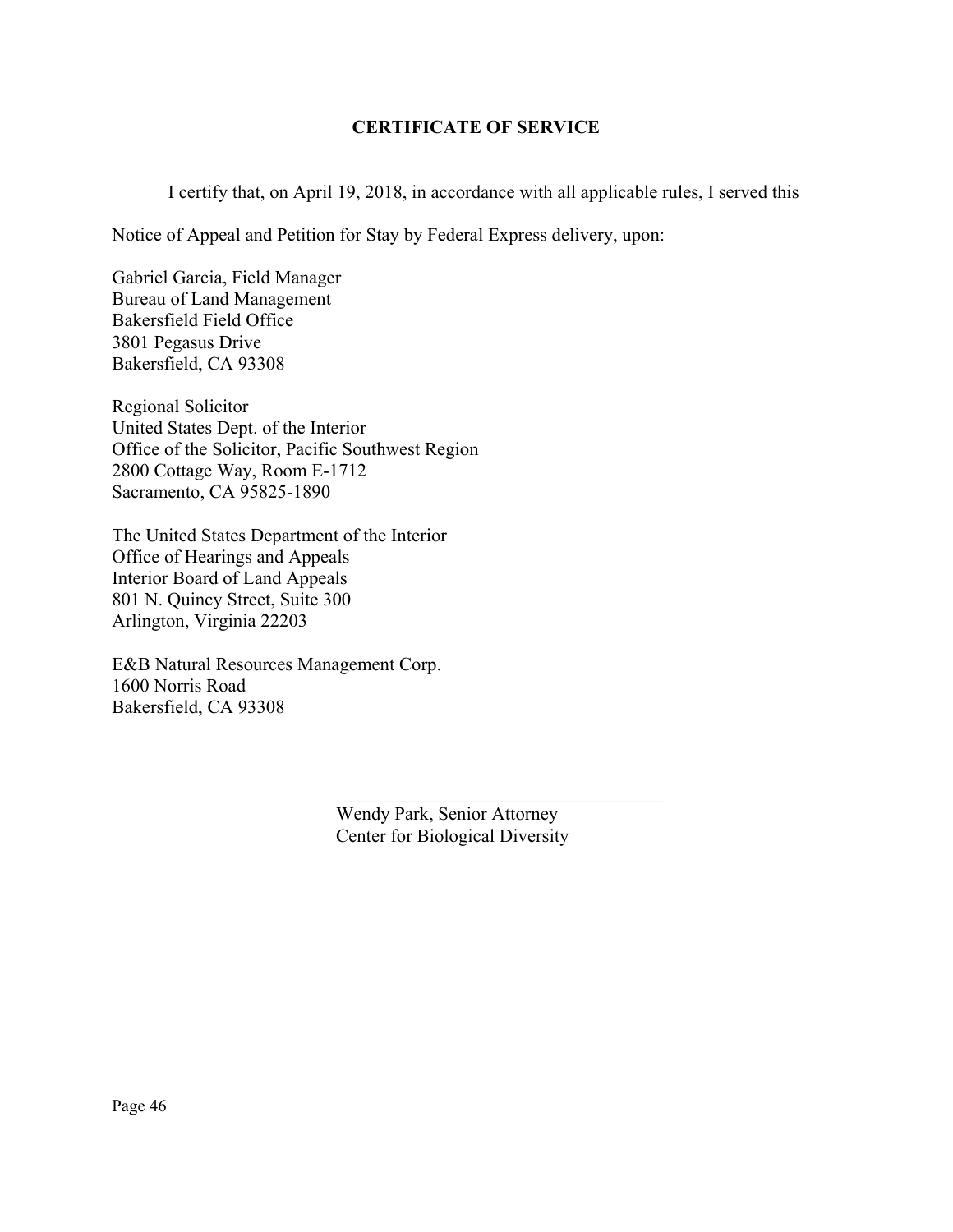# LOS PADRES FORESTWATCH \* CENTER FOR BIOLOGICAL DIVERSITY

April 18, 2018

## **Via Email**

Jerry Perez California State Director Bureau of Land Management 2800 Cottage Way, Suite W1623 Sacramento, CA 95825 castatedirector@blm.gov

# **REQUEST FOR CALIFORNIA STATE DIRECTOR REVIEW, REQUEST FOR STAY,**

# **AND REQUEST FOR EXTENTION OF TIME**

Re: Decision Record, Finding of No Significant Impact, and EA DOI-BLM-CA-C060-2012- 0040-EA for E&B Natural Resources Management Corp. Russell Ranch Oil Field; APD for New Well Schlaudeman #354-23

Dear Director Perez:

Pursuant to 43 C.F.R. § 3165.3(b), Center for Biological Diversity and Los Padres ForestWatch ("Petitioners") file this Request for State Director Review of a decision made by Bureau of Land Management ("BLM") Bakersfield Field Office Field Manager Gabriel Garcia to approve the APD for New Well Schlaudeman #354-23 and a new pipeline, and request the opportunity for oral presentation. The decision was documented in a Decision Record signed on March 16, 2018 along with a Finding of No Significant Impact, and a final version of an Environmental Assessment ("EA") DOI-BLM-CA-C060-2012-0040-EA for E&B Natural Resources Management Corp. Russell Ranch Oil Field; APD for New Well Schlaudeman #354-

Page 1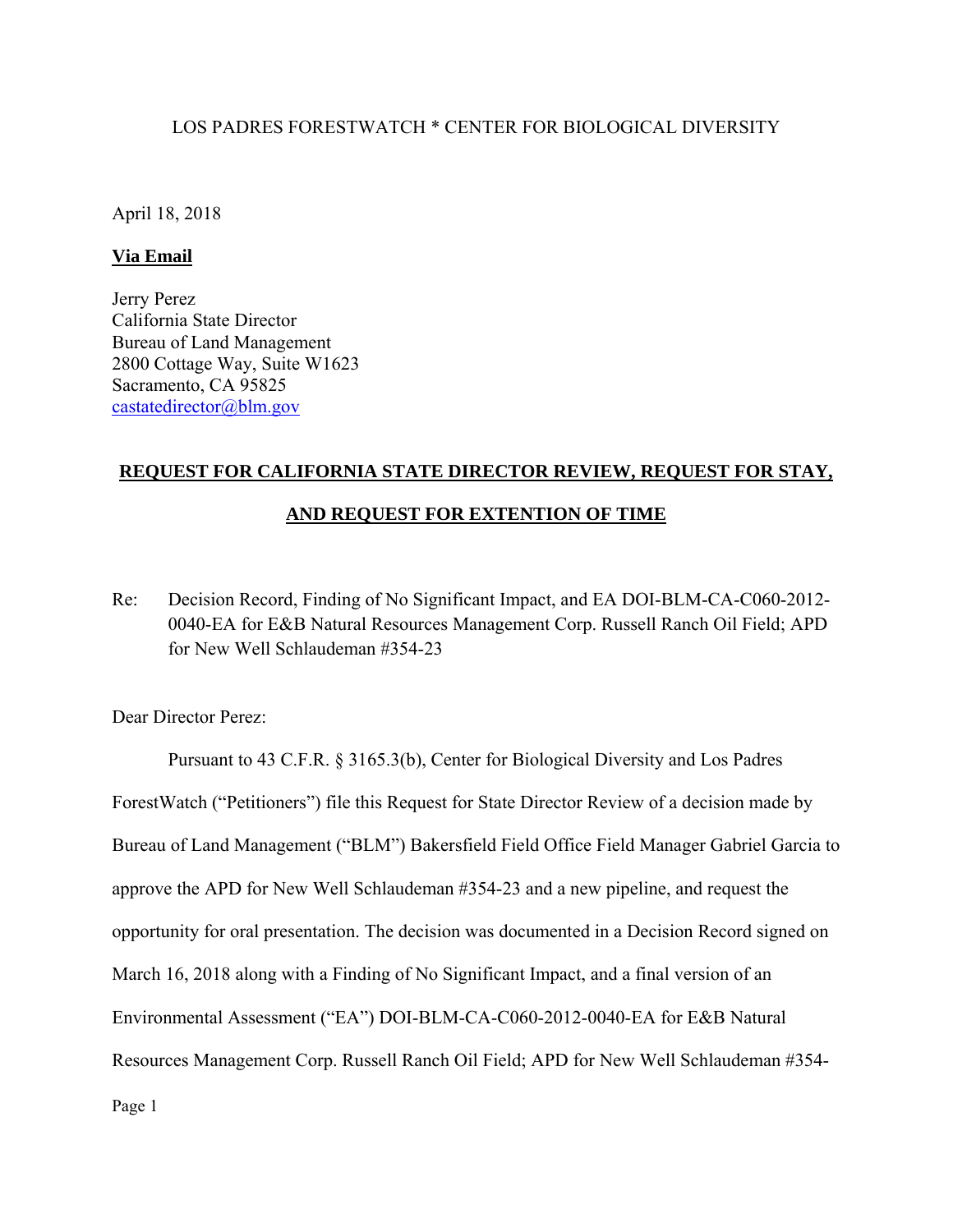23. The EA DOI-BLM-CA-C060-2012-0040-EA was first released for public comment in 2012 ("2012 EA") and Petitioners submitted comments on the EA on April 23, 2012 (attached as Exh. 1).1 Petitioners timely appeal this decision within 20 business days of receiving notice of the decision provided to Petitioner Los Padres ForestWatch by BLM via email on March 21, 2018. Pursuant to 43 C.F.R. § 3165.3(b), Petitioners also request a stay of the decision pending the State Director's review and an extension of time of at least two weeks for submitting supporting data. Unfortunately, the DR does not indicate that State Director Review is available or required and only references appeal to the IBLA, stating that "Notices of appeal must be filed in this office within 30 days after publication of this decision." (DR at 3.) The incorrect notice as to when and with whom an appeal must be filed provides good cause to justify an extension of time in this matter. Moreover, a time extension would allow the BLM to fulfill Petitioners' request for a copy of the current lease and stipulations for this facility. Petitioner Los Padres ForestWatch requested the lease documents on March 21, 2018, yet despite repeated follow-up requests, the BLM has been unwilling or unable to provide us with a copy of the lease and stipulations.

Petitioners request that the State Director reverse and remand the Bakersfield Field Office's Decision Record and Finding of No Significant Impact approving the APD for New Well Schlaudeman  $\#354-23$ , and request an immediate stay of the decision pending the State Director's final determination on Petitioners' request for review. A stay and reversal of the decision are well-justified in this case, because the decision fails to ensure protection of the objects for which the national monument was designated in violation of the Antiquities Act and the NLCS Act; is inconsistent with the terms of the 2010 Carrizo Plain National Monument

Page 2 <sup>1</sup> All cited references and exhibits are provided on a CD, which will be delivered to your office via Federal Express on April 19.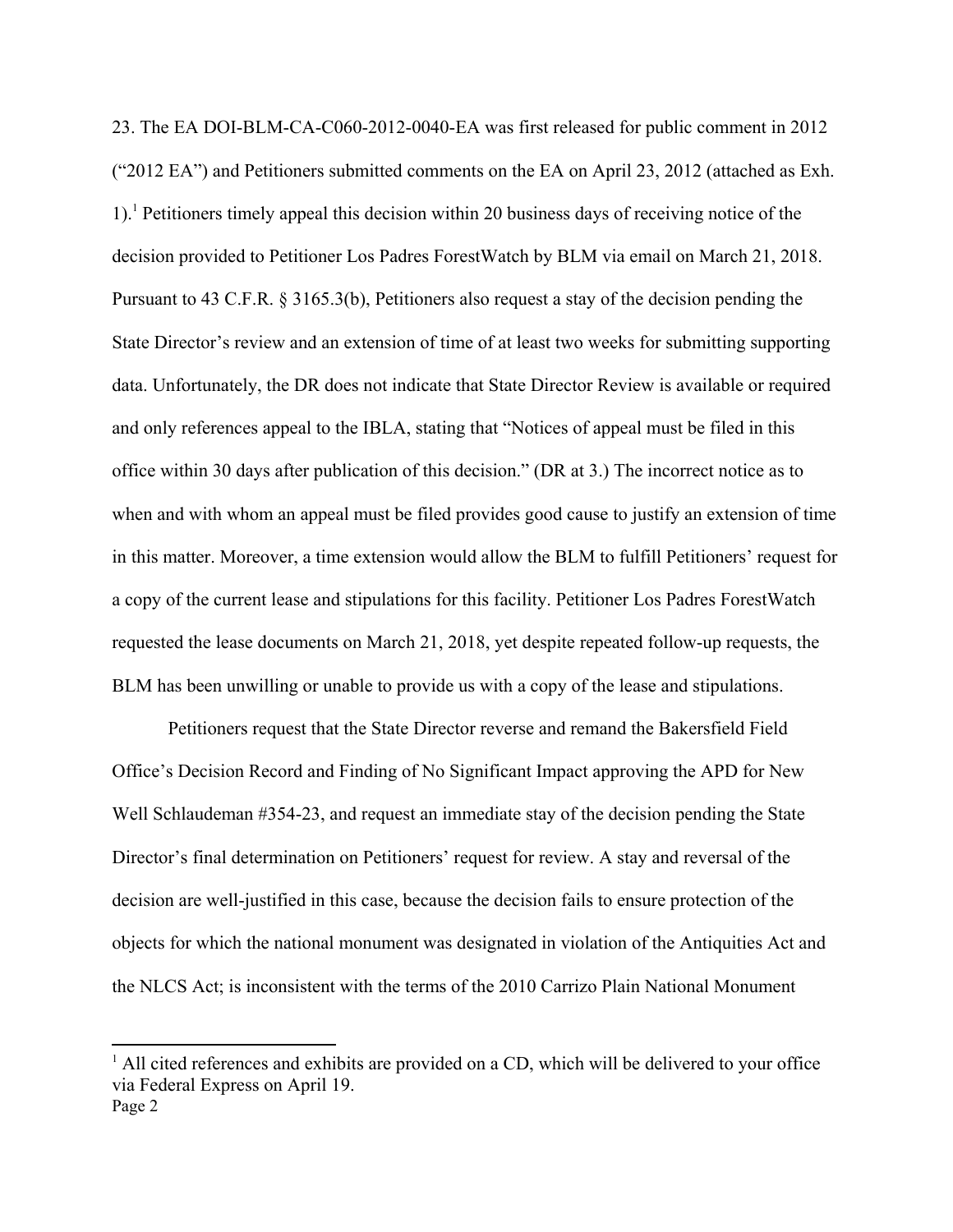Resource Management Plan ("CPNM RMP"), which is also a violation of the Federal Land Policy and Management Act; the decision would allow impacts to air quality, biological resources (including endangered species and their habitats), and visual resources of the Carrizo Plain National Monument to occur without adequate review of these impacts, in violation of the National Environmental Policy Act; and the decision was made without needed site-specific consultation with the U.S. Fish and Wildlife Service under the Endangered Species Act ("ESA").

The decision fails to ensure protection of the objects for which the national monument was designated in violation of the Antiquities Act, 54 U.S.C. § 320301(a)-(b),<sup>2</sup> the Federal Land Policy and Management Act ("FLPMA"), 43 U.S.C. § 1731 *et seq*., and the National Landscape Conservation System ("NLCS") legislation, 16 U.S.C. §§ 7201-7203. The DR does not directly address these laws and requirements and therefore BLM has not shown that the decision is consistent with these statutory duties and directives.

The DR states that the decision is consistent with the 2010 CPNM RMP. However, the record shows that it is not consistent with the RMP objectives and actions for species including the endangered California condor, air quality, existing leases and others. For example, as detailed below the decision is inconsistent with the objectives that require minimizing fragmentation of habitat, maintaining and abandoning facilities, and contributions to climate change.

In authorizing the new well, BLM failed to analyze, assess, and disclose a number of potentially significant impacts, in violation of the National Environmental Policy Act ("NEPA"), 42 U.S.C. § 4331, *et seq*. BLM's EA fails to clearly and fully disclose the impacts of oil and gas

Page 3 <sup>2</sup> Antiquities Act of 1906, 54 U.S.C. § 320301(a)-(b) was recodified and edited in 2014 by Congress with the stated intent of "conform[ing] to the understood policy, intent, and purpose of Congress in the original enactments[.]" Pub. L. 113-287, §§ 2-3, 128 Stat. 3093, 3094, 3259 (2014). The original Act is found at 34 Stat. 225 (1906).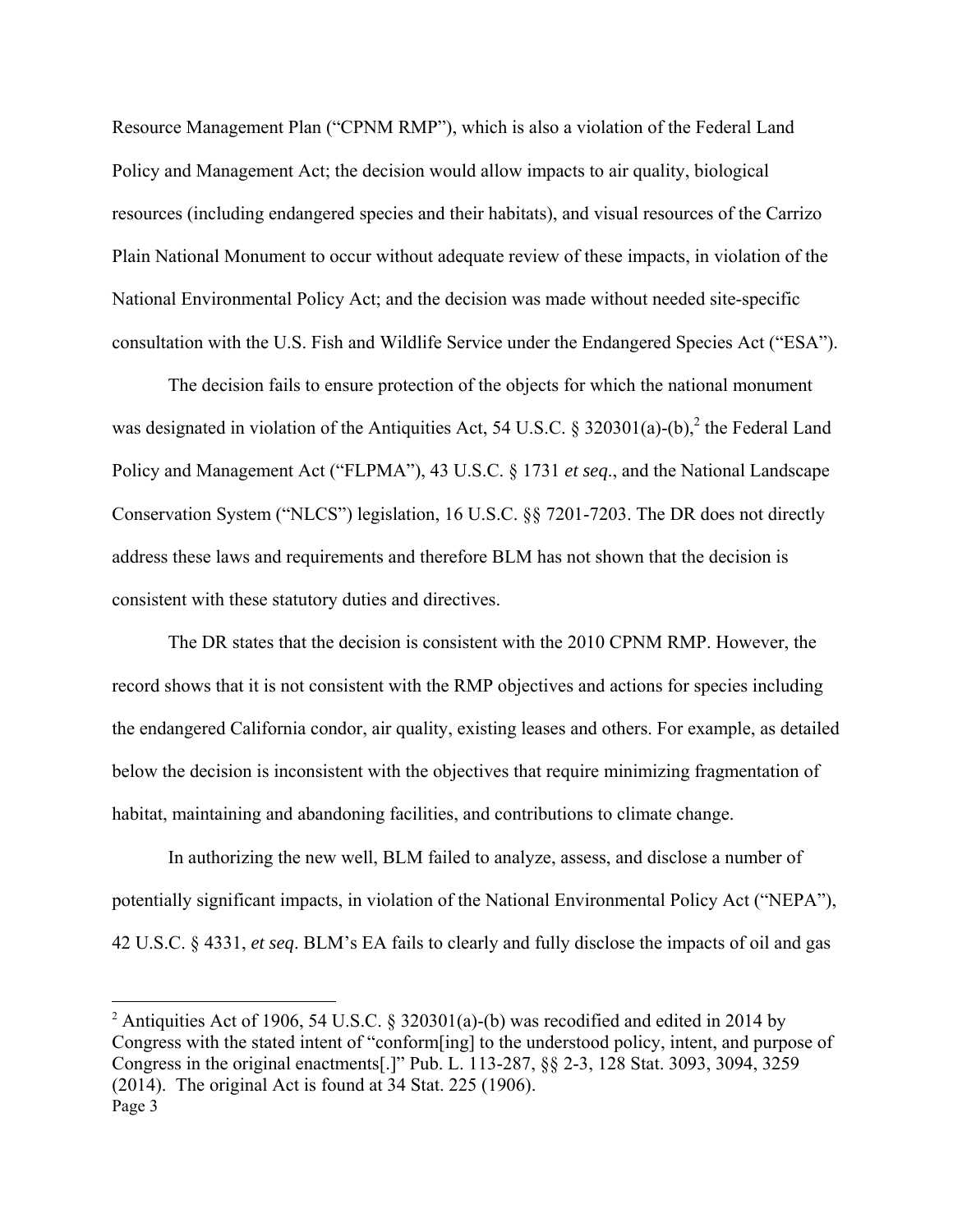extraction, including GHG emissions, on air quality in the context of climate change and fails to adequately address surface disturbance that would result from the new well and pipeline. The EA briefly mentions activities that have potential to impact rare plants, wildlife species and habitats but fails to fully disclose the extent of those impacts or fully consider alternatives and mitigation measures. The new well and pipeline will also impact visual and aesthetic resources of the monument because the well and over-ground pipeline would be visible from the Caliente Mountain Wilderness Study Area (WSA) and nearby trails, and from Highway 166. (*See* Attachment A, photo of well pad with Caliente Mountain WSA in the background.) These impacts to visual and aesthetic resources which are part of this important national landscape were not adequately considered in the NEPA review.

In addition, BLM failed to comply with the ESA. The EA shows that the project taken as a whole "may affect" listed wildlife species including California condor, San Joaquin kit fox, blunt-nosed leopard lizard, and giant kangaroo rat as well as listed plants Kern mallow and Lemmon's jewelflower, triggering BLM's duty to consult with Fish and Wildlife Service regarding these effects. *See* 50 C.F.R § 402.14(a). However, without providing up to date survey information or analysis, BLM largely dismisses the potential impacts to listed species. The EA acknowledges some impacts may occur but then dismisses them in reliance on the adoption of mitigation measures (Design Features/Conditions of Approval) to reduce impacts to these species. For example, with respect to listed and rare plants the EA states:

BLM cannot discount the possibility that Kern mallow, Hoover's woolly-star, and Lemmon's jewelflower are present within the vicinity of the project area. However, since the well development would occur mainly on areas of existing disturbance no impacts to these species are expected. There may be a negligible amount of temporary disturbance due to the installation of a new pipeline, if it becomes necessary to replace the existing line, but this should not impact native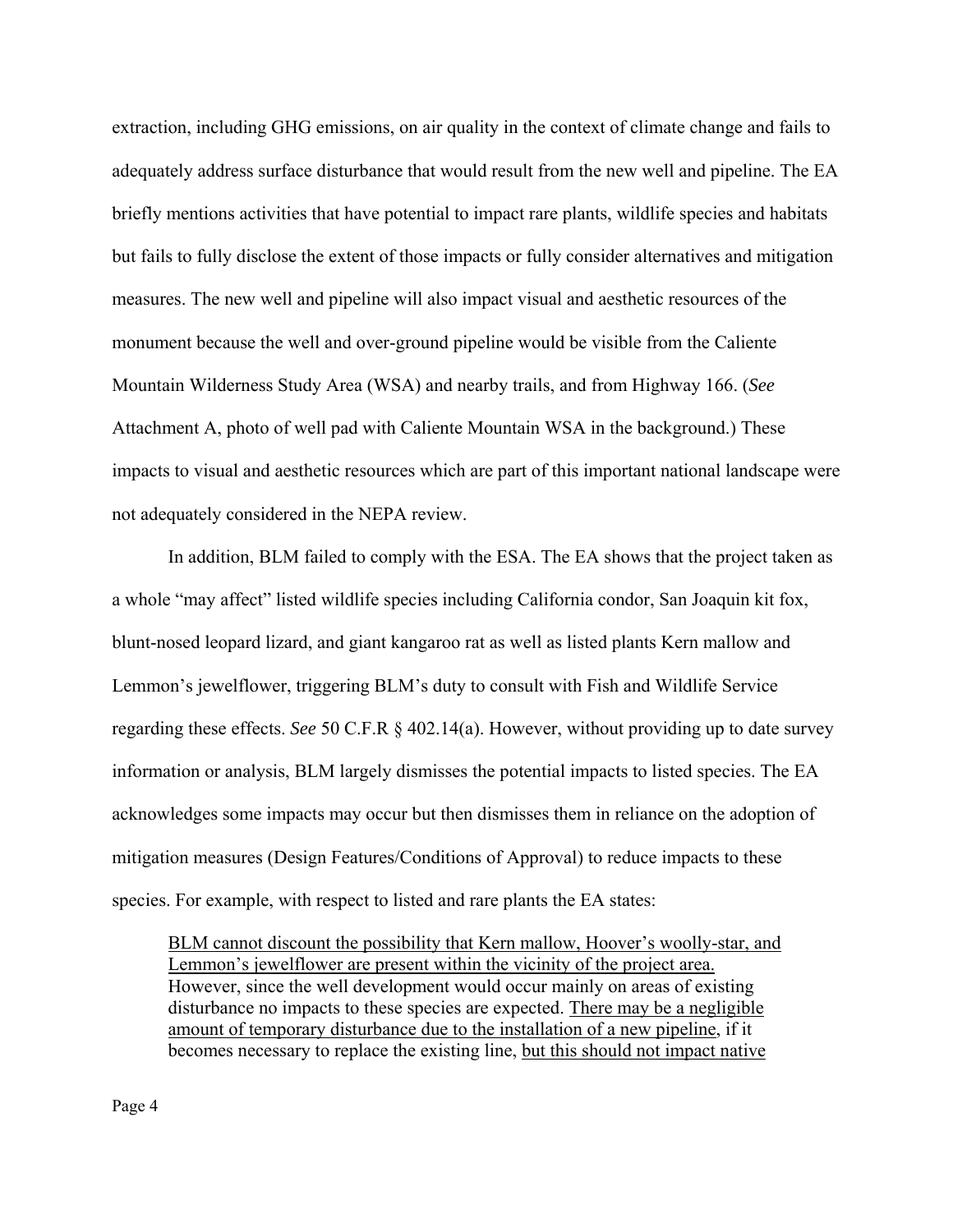## vegetation including listed species due to implementation of the project Design Features/Conditions of Approval.

(EA at 26.) Similarly, the EA states: "Mitigation measures put in place by the Project Design Features/Conditions of Approval would avoid impacts to giant kangaroo rat, blunt-nosed leopard lizard, San Joaquin kit fox and California condor." (EA at 27.) Reliance on such measures shows that BLM acknowledges that impacts to listed species may indeed occur; therefore, BLM was required to consult under the ESA.

 Moreover, the statement in the EA of not being able to "discount the possibility" that certain species are present near the project area directly contradicts the BLM's finding in a separate EA prepared in 2016 for the abandonment of this well pad. Specifically, that 2016 EA states: "a population of Kern Mallow was identified during the onsite inspection and on the CNDDB for Well Russell Ranch Unit 77-23; this population occurred on the slopes surrounding the well pad and access roads." 2016 EA at 8 (Exh. 16). The documented presence of a federallylisted species on the slopes surrounding the project area – and potentially in the path of the proposed pipeline – clearly triggers the consultation requirement under the ESA.

The information BLM disclosed in the EA cannot support a "no effects" finding for the project as a whole. Indeed, the only "no effect" determination found in the EA is limited to the well installation on the well pad: "Well installation on the existing pad would result in no significant impacts to wildlife species, and BLM has made a "No Effect" determination for listed species." 2018 Final EA at  $27<sup>3</sup>$  The BLM failed to comply with the Endangered Species Act

Page 5  $3$  Oddly, although there is no other finding in the EA that goes beyond the well installation only, and no Biological Assessment was provided, the EA claims that BLM somehow made a more general "no effect" determination. (EA at 28 ["Since a "no effect" determination has been made for federally listed species, E&B would not be required to obtain a Section 7 consultation."]; EA at 29 ["The BLM has made an Effects Determination of "No Effect" to listed Threatened or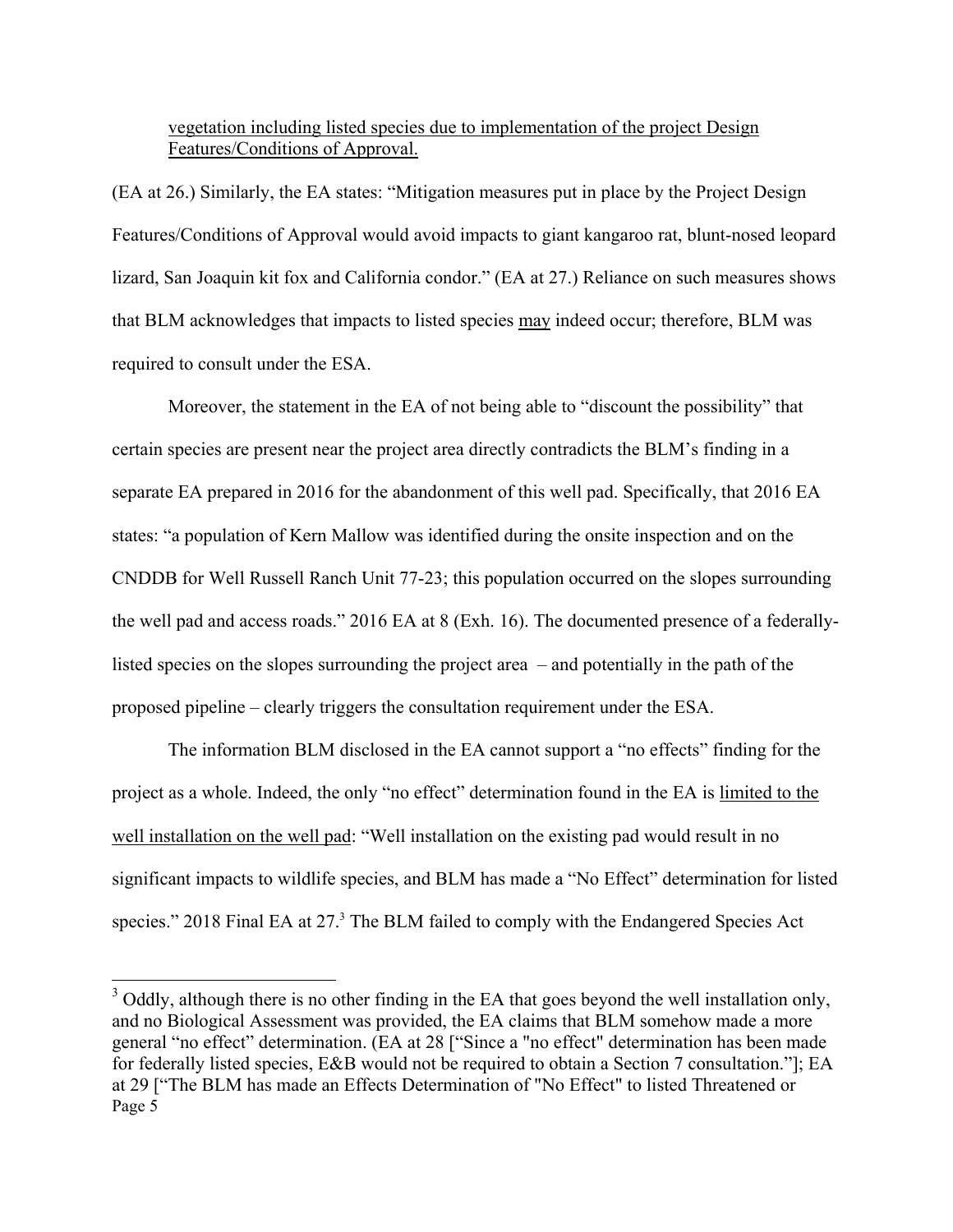("ESA"), 16 U.S.C. § 1531, *et seq*., by failing to initiate or complete consultation with the U.S. Fish and Wildlife Service on its decision to authorize the new well and pipeline and maintenance of the associated access road that "may affect" listed species. Therefore, BLM is in violation of the ESA Section 7. 16 U.S.C. § 1536(a)(2).

Further, site-specific consultation is contemplated by the 2010 CPNM RMP Biological Opinion (attached as Exh. 7) which states: "Oil and gas activities will proceed with a separate consultation, and no incidental take is authorized for oil and gas activities by this biological opinion." (Exh. 7 at 73.) Indeed, the CPNM RMP also recognizes the need to consult at the sitespecific level for all oil-related projects on the Carrizo Plain National Monument. Specifically, Action BIO-2(S) in the RMP states:

When necessary, oil and gas related actions will require individual Section 7 consultations. Programmatic consultations will not be used for oil and gas related actions.

(CPNM RMP at II-18.) Because no incidental take is authorized and the project may affect listed species, BLM violated its duties under the ESA section 7(a)(2). 16 U.S.C. § 1536(a)(2).

Approval of the new well and pipeline is not only illegal, it threatens immediate and irreparable harm to Petitioners and their interests in protecting and restoring the Carrizo Plain National Monument and the objects for which the National Monument was designated including wildlife, rare plants, landscape values and preservation of the objects of the monument for future

Page 6 Endangered Species for the proposed project, thus a consultation with the FWS is not required."]; EA at 34-35 in response to comments ["Based on the analysis in the EA, the BLM has made a "No Effect" determination for federally listed species associated with the proposed action, because the proposed project would occur on previously disturbed areas, lack disturbance to vegetation and burrows, and the distance to nearest recorded California condor sighting (EA, pg. 27).'].) To the extent BLM argues that it did make a "no effects" finding for all aspects of the proposed project, the failure to explain or support that finding in the EA and DR violates NEPA's informational requirements and the decision should be vacated on that basis as well.

<u> 1989 - Johann Stein, marwolaethau a gweledydd a ganlad y ganlad y ganlad y ganlad y ganlad y ganlad y ganlad</u>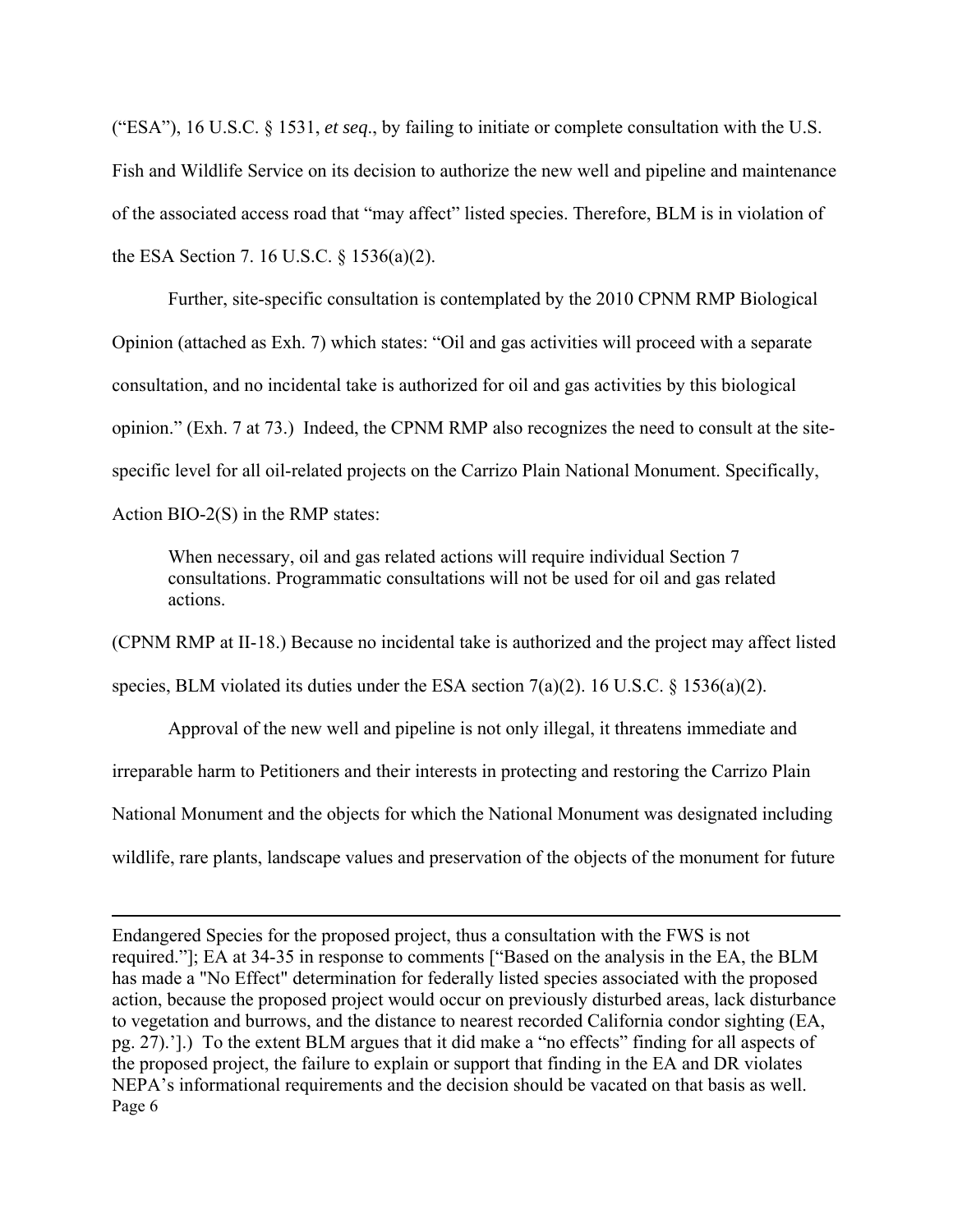generations. Further, approval of the new well and pipeline poses irreparable harms to Petitioners, yet a stay would pose no harm to BLM or the applicant as this lease has not produced any quantities of oil and gas since 2012, and the EA claims that "it is not reasonably foreseeable how much crude oil would be extracted from the proposed well" (EA at 24). On balance, an immediate stay would protect the public interest, maintaining the status quo and preventing significant environmental harms. For the following reasons, we respectfully request that the State Director reverse and remand the Decision Record for the March 21, 2018 E&B Natural Resources Management Corp. Russell Ranch Oil Field; APD for New Well Schlaudeman #354- 23, and immediately stay the implementation of this decision pending the State Director's final determination.

## **I. PETITIONERS ARE PARTIES THAT ARE ADVERSELY AFFECTED**

Petitioners are proper parties to maintain and pursue this review request and petition for stay. In order to be a party to the case, a person or group must have actively participated in the decision making process regarding the subject matter of the appeal. Also, the Petitioners will be adversely affected by the approval in question.

Los Padres ForestWatch ("ForestWatch") is a non-profit 501(c)(3) organization based in Santa Barbara, California that works to protect the Los Padres National Forest and the adjacent Carrizo Plain National Monument. ForestWatch has approximately 8,000 members and online advocates throughout the region, and has worked on issues pertaining to oil and gas drilling in the Carrizo Plain National Monument since 2005. ForestWatch is particularly interested in ensuring that rare plants and animals in the Carrizo Plain National Monument are protected, and that the monument's views are protected to safeguard the area's outdoor recreation opportunities.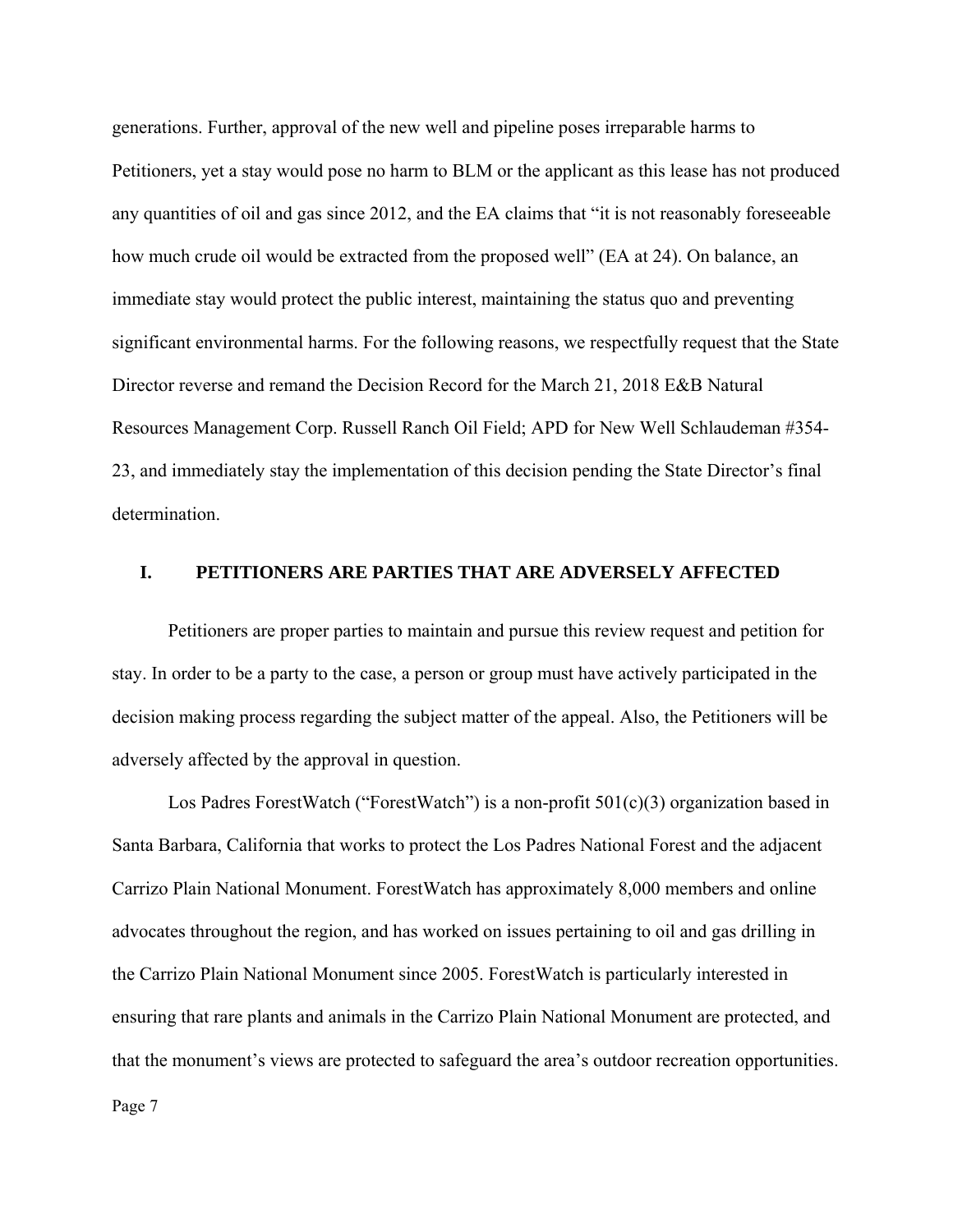ForestWatch and its members and supporters use the lands in and near the Carrizo Plain National Monument for recreational, scientific, and aesthetic purposes. They also derive recreational, scientific, and aesthetic benefits from these lands through wildlife observation, study, and photography. ForestWatch and its members have an interest in preserving their ability to enjoy such activities in the future. As such, ForestWatch and its members have an interest in helping to ensure their continued use and enjoyment of these activities on these lands. ForestWatch also has a long history of working to ensure that our public lands laws and environmental laws are properly followed and enforced to protect species and habitats. (*See* Declaration of Jeff Kuyper, attached hereto, hereafter "Kuyper Decl.")

Page 8 The Center for Biological Diversity is a non-profit  $501(c)(3)$  corporation with offices in several states including California, Arizona, Oregon, Colorado, and Washington, D.C. The Center works through science, law, and policy to secure a future for all species, great or small, hovering on the brink of extinction. The Center has approximately 63,000 members throughout the United States, including over 13,000 members in California. The Center has a long history of involvement in species and habitat protection issues on public lands throughout the United States and specifically regarding the public lands and species that depend on the Carrizo Plain National Monument. The Center, its members, and staff members use the lands in and near the Carrizo Plain National Monument, for recreational, scientific, and aesthetic purposes. They also derive recreational, scientific, and aesthetic benefits from these lands through wildlife observation, study, and photography. The Center and its members have an interest in preserving their ability to enjoy such activities in the future. As such, the Center and its members have an interest in helping to ensure their continued use and enjoyment of these activities on these lands. The Center also has a long history of working to ensure that our public lands laws and environmental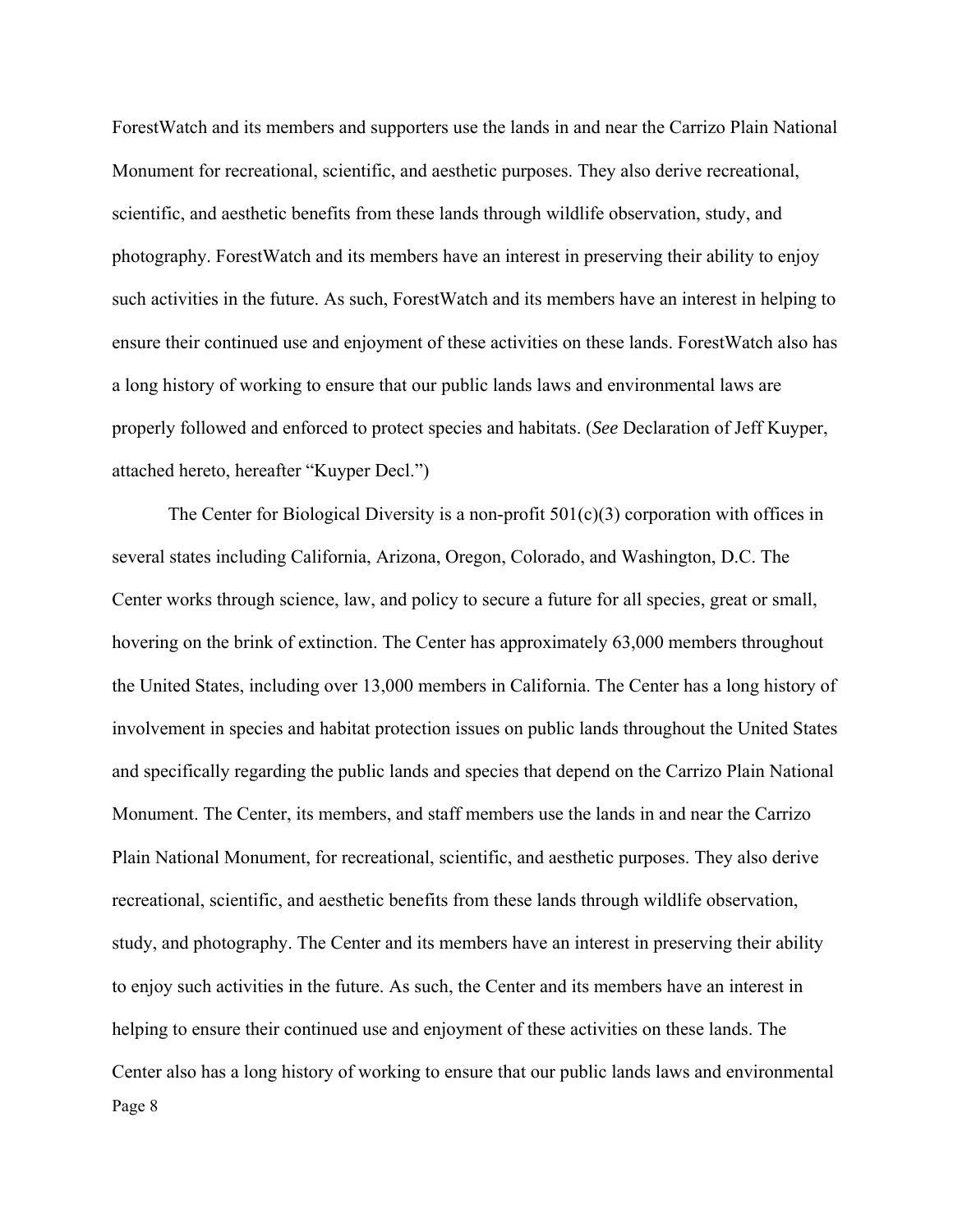laws are properly followed and enforced to protect species and habitats including by requiring adequate analysis of greenhouse gas emissions and climate change impacts to species and habitats. (*See* Decl. of Brendan Cummings, attached hereto, hereafter "Cummings Decl.")

### **A. Petitioners Are Parties**

A party to the case includes a person or group who "participated in the process leading to the decision under appeal." *See* 43 C.F.R. § 4.410(b).<sup>4</sup> Here, Petitioners are parties because they have submitted extensive comments to BLM regarding the proposed APD during the public comment period provided by the BLM. Petitioner Los Padres ForestWatch submitted scoping comments on December 1, 2011 (Exh. 3 at 32-35), and a letter of support for a simultaneous proposal to abandon and remediate the well pad and access site on April 20, 2016 (Exh. 17). Petitioners Los Padres ForestWatch and Center for Biological Diversity jointly submitted comments on the 2012 EA on April 23, 2012. (Exh. 5.) The issues presented in this Request for State Director Review and Request for Stay were raised with reasonable specificity in Petitioners' 2011 and 2012 comments.

### **B. Petitioners Are Adversely Affected**

To demonstrate that it will be "adversely affected" by the decision for which State Director review is requested, a party must demonstrate a legally cognizable "interest" and that the decision appealed has caused or is substantially likely to cause injury to that interest. *See* 43 C.F.R. § 4.410(d). This requisite "interest" can be established by cultural, recreational, or aesthetic uses as well as enjoyment of the public lands and wildlife. *See The Coalition of* 

Page 9 <sup>4</sup> As there are no regulatory criteria or guidance for who qualifies as an "adversely affected party" entitled to State Director review under 43 C.F.R. 3165.3(b), Petitioners rely on the IBLA's criteria for showing that they are parties to the case and adversely affected by the challenged decision.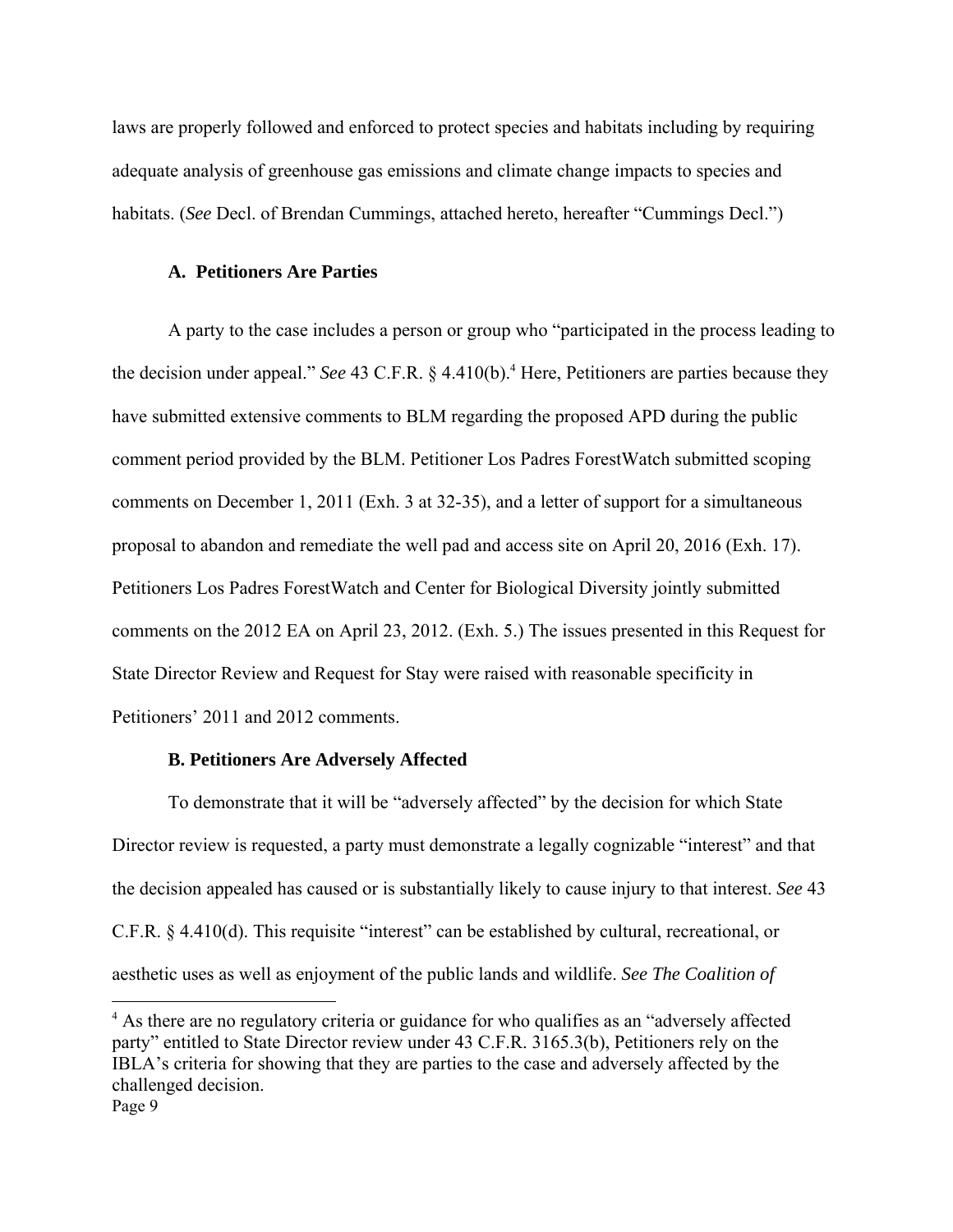*Concerned National Park Retirees*, et al., 165 IBLA 79, 88 (2005); *Animal Protection Institute of America*, 117 IBLA 208, 210 (1990). The IBLA does not require a showing that an injury has actually occurred. Rather, a colorable allegation of injury suffices*. See Wildlands Defense*, 187 IBLA 233, 240, 241 (2016).

Moreover, it is not necessary for parties to show that they have actually set foot on the impacted parcel or parcels to establish use or enjoyment for purpose of demonstrating adverse effects. Rather, "one may also establish he or she is adversely affected by setting forth interests in resources or in other land or its resources affected by a decision and showing how the decision has caused or is substantially likely to cause injury to those interests." *The Coalition of Concerned National Park Retirees*, 165 IBLA at 84.

Attached is the declaration of Jeff Kuyper, the Executive Director and a member of Los Padres ForestWatch.

Attached is the declaration of Brendan Cummings, the Conservation Director and a member of the Center for Biological Diversity.

The declarations of Kuyper and Cummings establish that the BLM's decision to approve a new oil and gas well and pipeline will adversely affect their recreational, aesthetic, spiritual, educational, conservation, and other interests. (*See* Kuyper Decl. ¶¶ 7, 11-19; Cummings Decl. ¶¶ 7-19) These declarations also establish that a favorable ruling in this appeal would redress the harms they would otherwise experience.

### **II. REQUEST FOR STAY OF DEVELOPMENT PENDING STATE DIRECTOR DECISION**

Page 10 Based on the Petitioners' review of the relevant documents and concern for unnecessary and undue degradation and irreversible impacts to ESA-listed species and habitat on public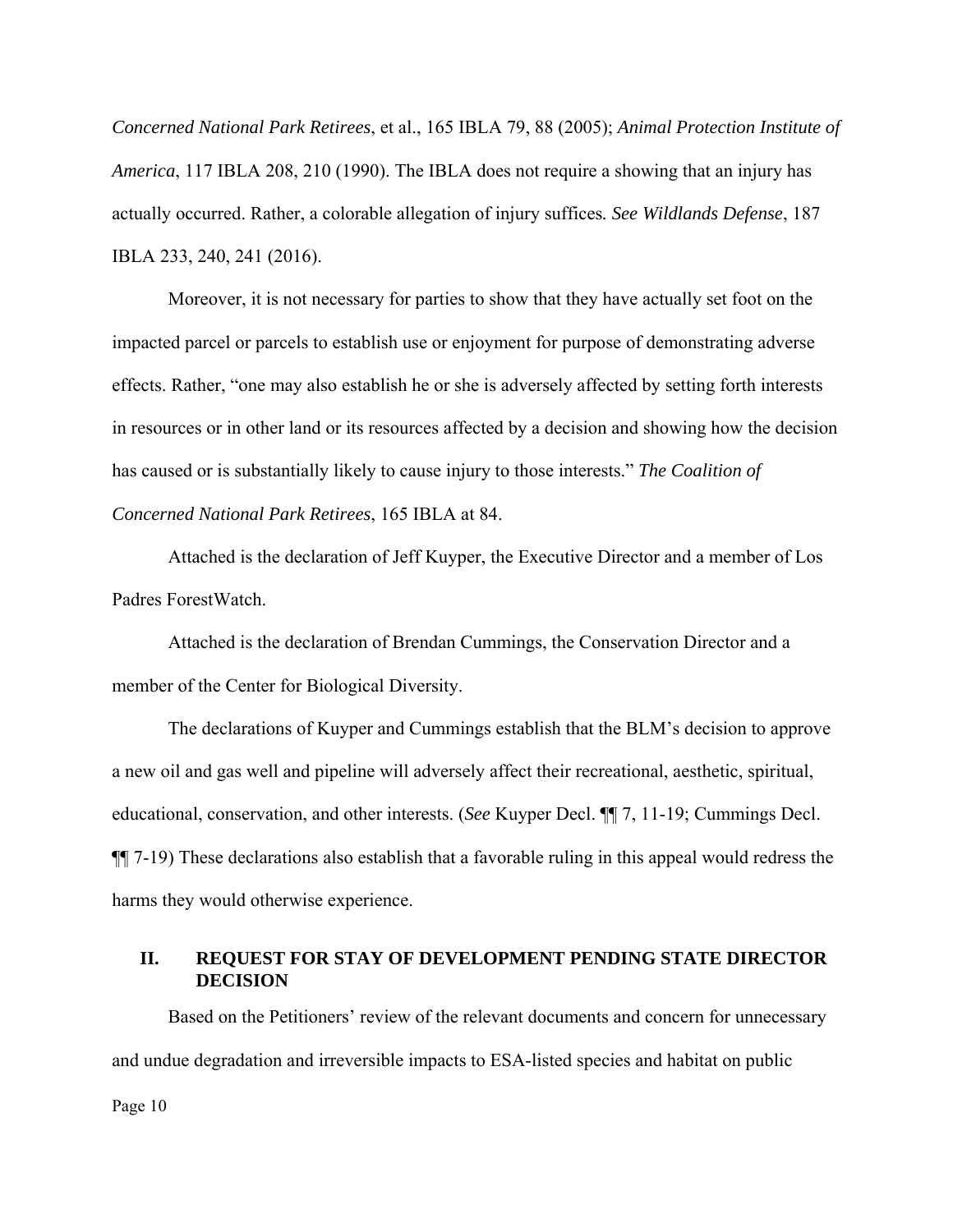lands, Petitioners feel it is necessary at the outset of this request to request an immediate stay of all development related activities in the project area to prevent irreparable harm to these resources.

Although there are no regulatory criteria or other guidance for determining whether a stay is warranted while State Director Review is pending,<sup>5</sup> 43 C.F.R. § 3165.4(c) establishes criteria for a stay by the Interior Board of Land Appeals. Thus, those criteria are discussed below.

Petitioners respectfully request the State Director to grant their request for a stay of the BLM's Decision Record APD for New Well Schlaudeman #354-23 and associated infrastructure including the new above-ground pipeline. In accordance with 43 C.F.R. § 4.21(b)(1), below we show that Petitioners are likely to succeed on the merits, that Petitioners will suffer immediate and irreparable harm if the stay is not granted, that the balance of harms favors a stay, and that the granting of a stay is in the public interest.

### **A. Petitioners Are Likely to Succeed on the Merits**

For the following reasons, among others, the BLM's approval of the APD for New Well Schlaudeman #354-23 violates FLPMA, NLCS Act, NEPA and the ESA, and should be overturned by the State Director.

## **1. BLM Failed to Consider Protection Of Monument Objects as Required by the Antiquities Act, FLPMA, and NLCS Act.**

Page 11 <sup>5</sup> According to regulation, the state office should issue its decision within ten working days after receipt of this request for State Director Review. It is probably because of this short timeline that there are no regulations for issuing a stay of the decision pending this review. Of course, one way of avoiding the stay issue is to reach a decision within the regulatory timeframe, and we encourage the state office to pursue that avenue.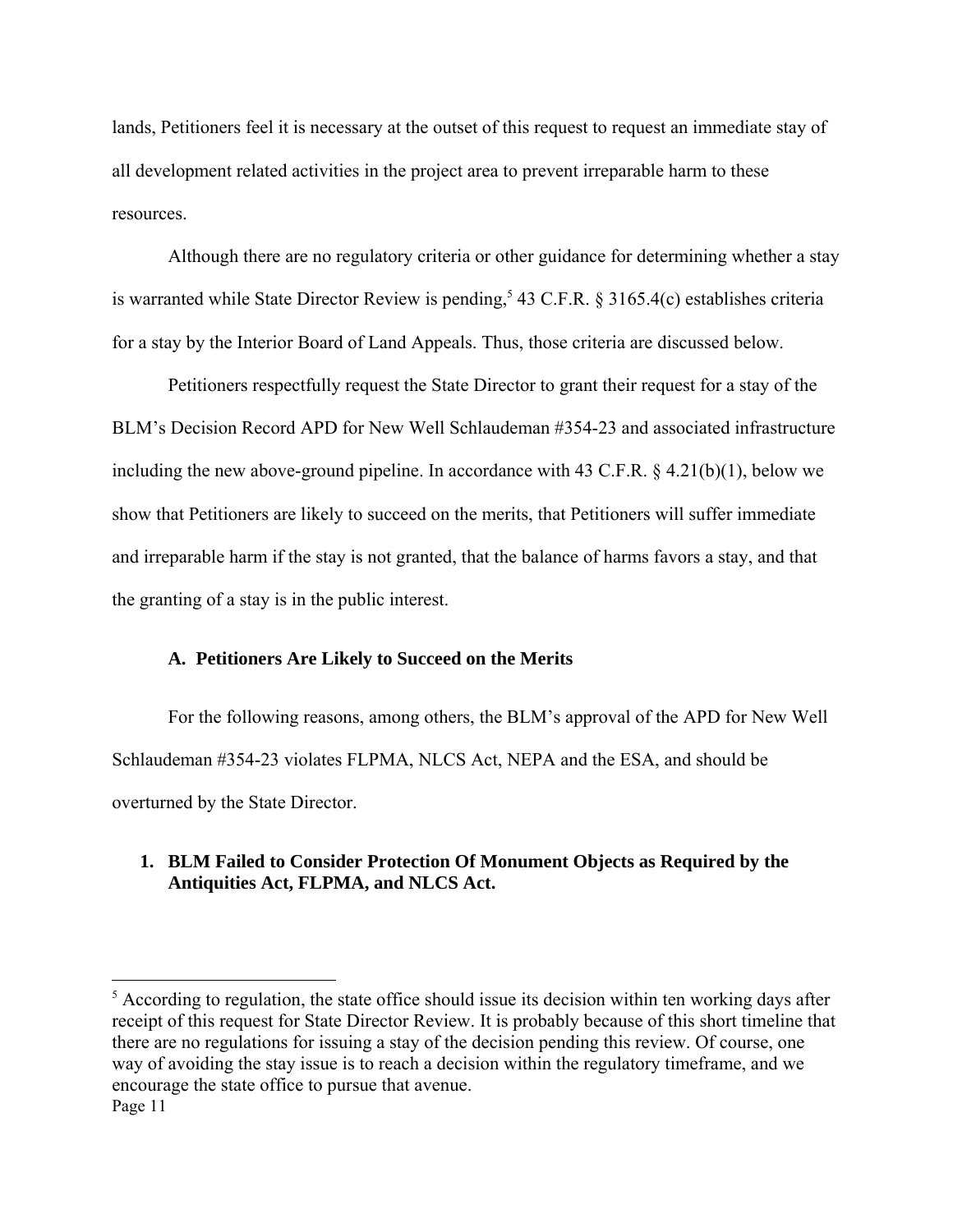The decision fails to ensure protection of the objects for which the national monument was designated in violation of the Antiquities Act, 54 U.S.C. § 320301(a)-(b),  $6$  the Federal Land Policy and Management Act ("FLPMA"), 43 U.S.C. § 1731 et seq., and the National Landscape Conservation System ("NLCS") legislation, 16 U.S.C. §§ 7201-7203.

On January 17, 2001, President William J. Clinton established the current boundaries of the Carrizo Plain National Monument in California to protect its unique objects including majestic grasslands and stark ridges dramatically bisected by the San Andreas fault. These monument objects sustain the habitat necessary for the long-term conservation of the many endemic plant and animal species that rely on the Carrizo Plain National Monument for their survival. For example, the Proclamation explains the numerous features as well as the scientific objects related to habitats and wildlife:

Full of natural splendor and rich in human history, the majestic grasslands and stark ridges in the Carrizo Plain National Monument contain exceptional objects of scientific and historic interest. Since the mid-1800s, large portions of the grasslands that once spanned the entire four hundred mile expanse of California's nearby San Joaquin Valley and other valleys in the vicinity have been eliminated by extensive land conversion to agricultural, industrial, and urban land uses. The Carrizo Plain National Monument, which is dramatically bisected by the San Andreas Fault zone, is the largest undeveloped remnant of this ecosystem, providing crucial habitat for the long-term conservation of the many endemic plant and animal species that still inhabit the area.

The monument offers a refuge for endangered, threatened, and rare animal species such as the San Joaquin kit fox, the California condor, the blunt-nosed leopard lizard, the giant kangaroo rat, the San Joaquin antelope squirrel, the longhorn fairy shrimp, and the vernal pool fairy shrimp. It supports important populations of pronghorn antelope and tule elk. The area is also home to many rare and sensitive plant species, including the California jewelflower, the Hoover's

Page 12  $6$  Antiquities Act of 1906, 54 U.S.C. § 320301(a)-(b) was recodified and edited in 2014 by Congress with the stated intent of "conform[ing] to the understood policy, intent, and purpose of Congress in the original enactments[.]" Pub. L. 113-287, §§ 2-3, 128 Stat. 3093, 3094, 3259 (2014). The original Act is found at 34 Stat. 225 (1906).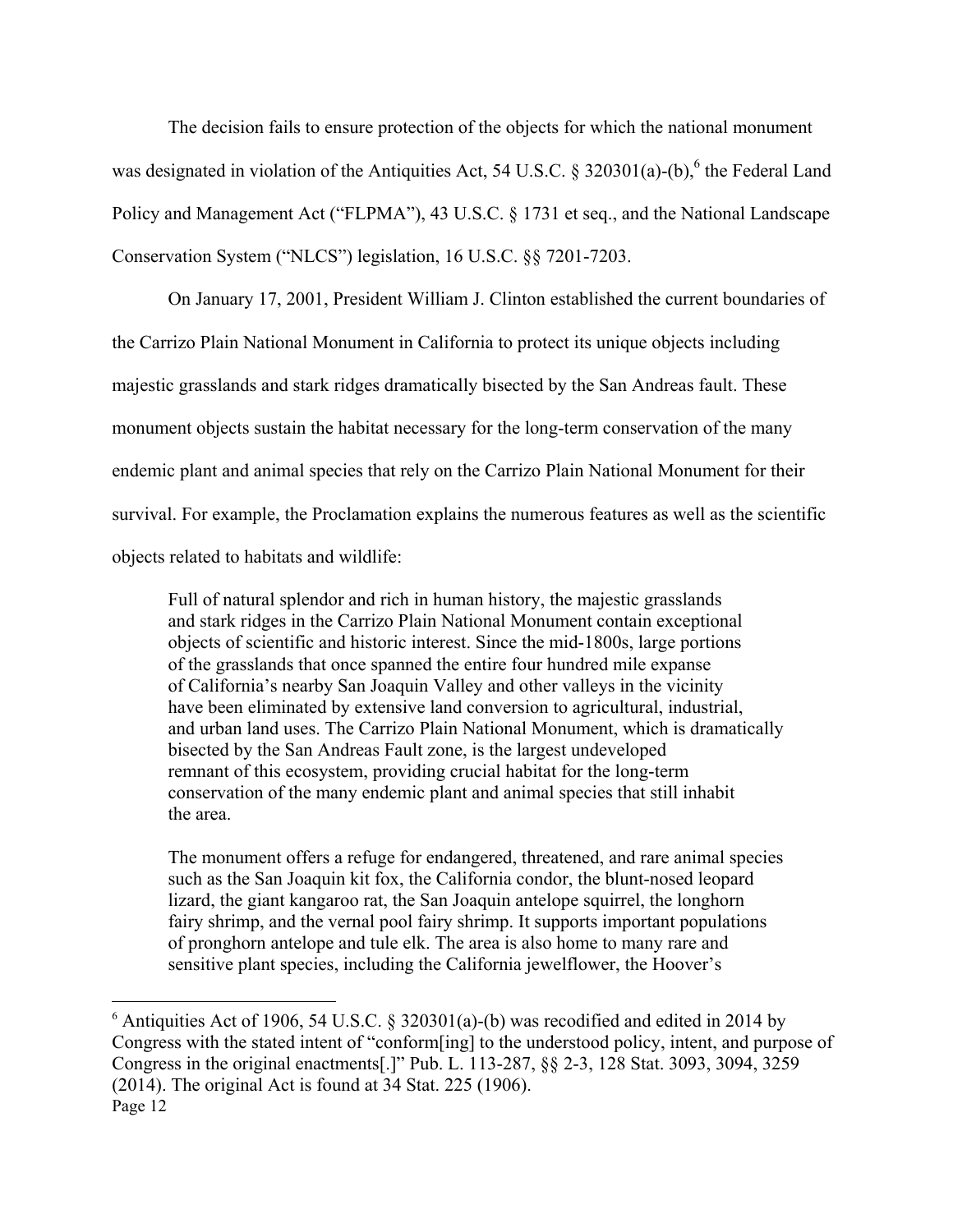woollystar, the San-Joaquin woolly-threads, the pale-yellow layia, the forked fiddleneck, the Carrizo peppergrass, the Lost Hills saltbush, the Temblor buckwheat, the recurved larkspur, and the Munz's tidy-tips. Despite past human use, the size, isolation, and relatively undeveloped nature of the area make it ideal for long-term conservation of the dwindling flora and fauna characteristic of the San Joaquin Valley region.

The Carrizo Plain National Monument also encompasses Soda Lake, the largest remaining natural alkali wetland in southern California and the only closed basin within the coastal mountains. As its name suggests, Soda Lake concentrates salts as water is evaporated away, leaving white deposits of sulfates and carbonates. Despite this harsh environment, small plant and animal species are well adapted to the setting, which is also important to migratory birds. During the winter months the lake fills with water and teems with thousands of beautiful lesser sandhill cranes, long-billed curlews, and mountain plovers.

The Carrizo Plain National Monument owes its existence to the geologic processes that occur along the San Andreas Fault, where two of the Earth's five great tectonic plates slide past one another, parallel to the axis of the Plain. Shifting along the fault created the Plain by rumpling the rocks to the northeast into the Temblor Range and isolating the Plain from the rest of the San Joaquin Valley. The area is world-famous for its spectacular exposures of fault-generated landforms. Stream valleys emerge from the adjacent mountains, only to take dramatic right-angle turns where they intersect the fault. Ponds and sags form where the ground is extended and subsides between branches of the fault. Benches form where the fault offsets valley walls. Many dramatic landscape features are products of the interplay between very rapid fault movement and slower erosion. The dry climate of the area produces low erosion rates, thereby preserving the spectacular effects of fault slip, folding, and warping. On the Plain, these fault-related events happen intermittently, but with great force. In 1857, the strongest earthquake in California's recorded history ripped through the San Andreas Fault, wrenching the western side of the Carrizo Plain National Monument thirty-one feet northward.

The area is also distinguished for its significant fossil assemblages. The Caliente Formation, exposed on the southeast side of the Caliente Range, is host to abundant and diverse terrestrial fossil mammal remains of the Miocene Epoch (from 13 million to 25 million years ago). Fossils of five North American provincial mammalian ages (Arikareean, Hemingfordian, Barstovian, Clarendonian, Hemphillian) are represented in sedimentary rocks in that formation. These terrestrial fossil remains are interlaced with marine sedimentary sedimentary rocks bearing fossils of mollusks, pectens, turitellas, and oysters. In addition to its geologic and biological wealth, the area is rich in human history. Archaeologists theorize that humans have occupied the Carrizo Plain National Monument area since the Paleo-Indian Period (circa 11,000 to 9,000 B.C.).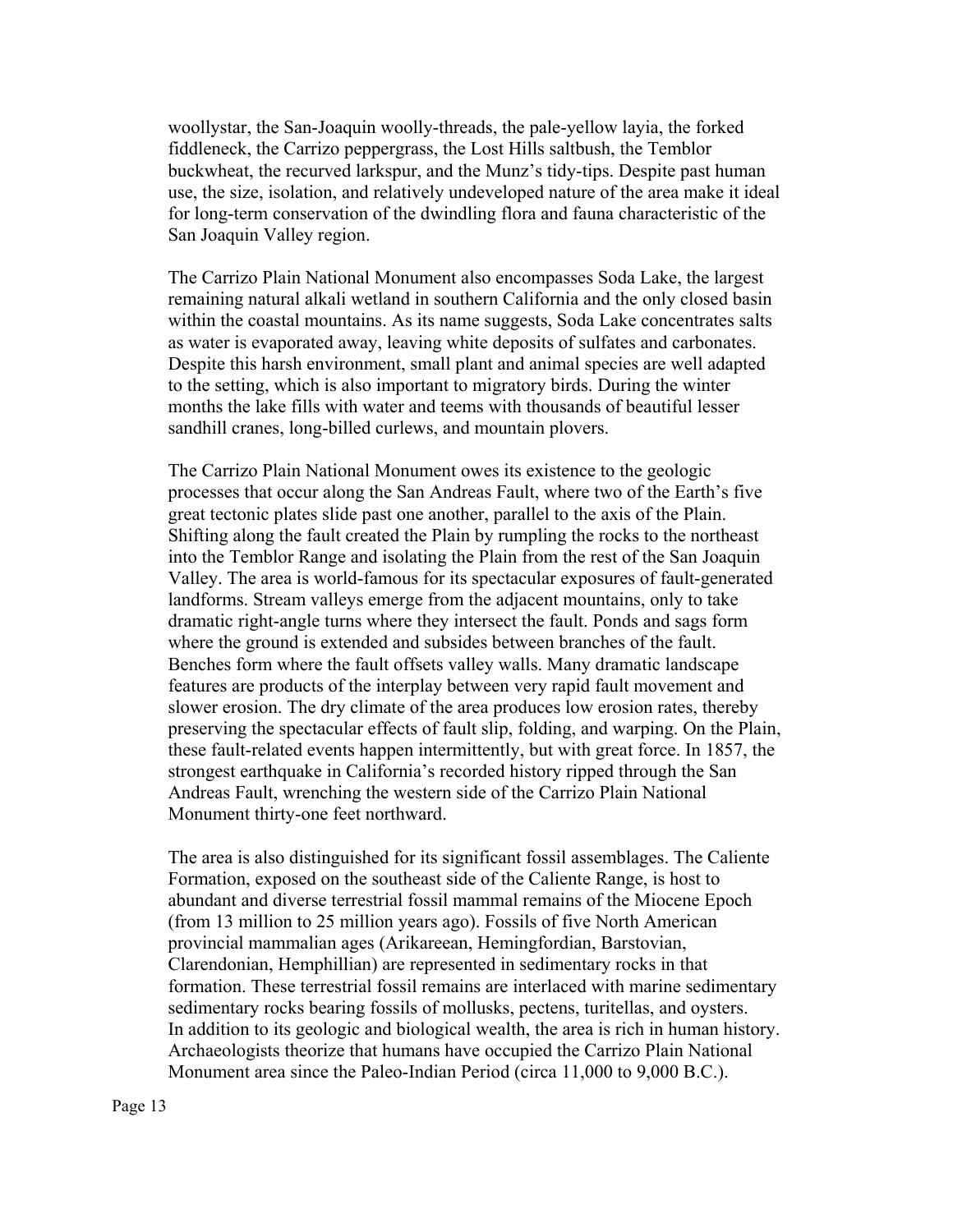Bedrock mortar milling features, village middens, and elaborate pictographs are the primary manifestations of prehistoric occupation. Some of these, such as the Painted Rock and Sulphur Springs rock art sites, are recognized as world class.

(66 Fed. Reg. 7339-40 (Jan. 22, 2001) Proclamation Carrizo Plain National Monument-Proclamation 7393.)

The Antiquities Act provides for designation of "historic landmarks, historic and prehistoric structures, and other objects of historic or scientific interest that are situated on land owned or controlled by the Federal Government to be national monuments." 54 U.S.C. § 320301(a). Section 302(a) of FLPMA provides that "the Secretary shall manage the public lands under principles of multiple use and sustained yield, in accordance with the land use plans developed by him under section 1712 of this title when they are available, *except that where a tract of such public land has been dedicated to specific uses according to any other provisions of law it shall be managed in accordance with such law*." 43 U.S.C. § 1732 (emphasis added). Courts have recognized that this provision requires BLM to manage lands in accordance with monument proclamations.<sup>7</sup> In Instruction Memorandum 2009-215, $\frac{8}{3}$  which amended BLM's Land Use Planning Handbook H-1610-1, Appendix C, BLM interpreted the exception clause in section 302(a) to mean:

[W]hen an area of public land is set aside by a presidential proclamation issued under the Antiquities Act of 1906 or an act of Congress, the designating language is the controlling law. Therefore, as a general rule, if the management direction of the proclamation or act of Congress conflicts with FLPMA's multiple use

<sup>7</sup> *See W. Watersheds Project v. Abbey*, 719 F.3d 1035, 1042 (9th Cir. 2013) (FLPMA's "multiple-use-and-sustainable-yield mandate guides BLM's management of public lands 'except that where a tract of such public land has been dedicated to specific uses according to any other provisions of law it shall be managed in accordance with such law.' 43 U.S.C. § 1732(a). Under this provision, BLM must manage the Breaks Monument in compliance with the terms of the Proclamation.").

Page 14 <sup>8</sup> *Available at* https://www.blm.gov/policy/im-2009-215.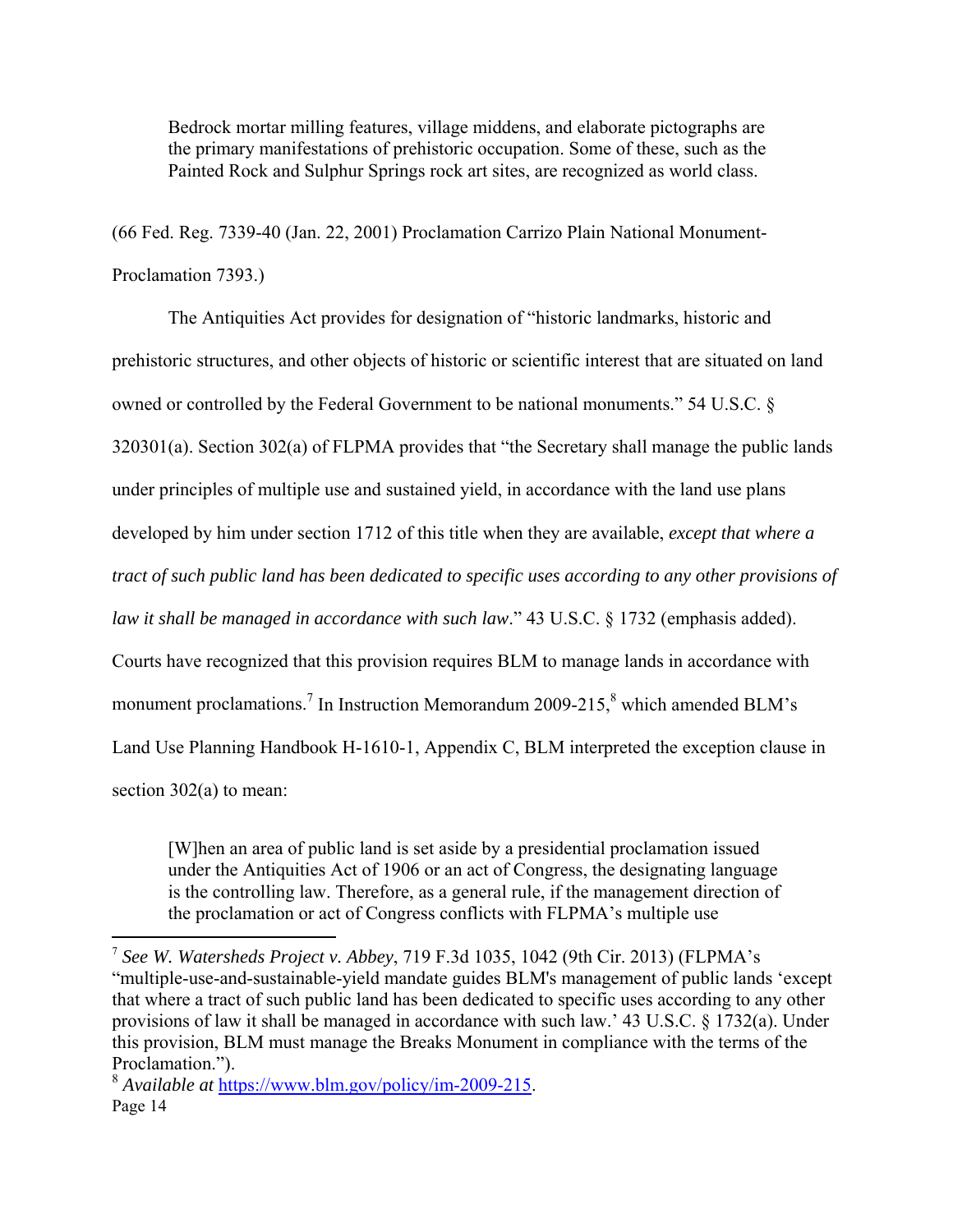mandate, the designating language superseded that section of the FLPMA. The particular management direction contained in the designating law (proclamation or act of Congress) should be carefully reviewed to determine whether conflicts with the FLPMA exist. Field Offices are encouraged to explore innovative ways to ensure compliance with both the designation and the FLPMA, if appropriate.

In short, FLPMA specifically requires the multiple-use policy to give way when other law requires elevation of a specific use. The identification of an object for protection under the Antiquities Act, and the reservation of land necessary to protect that object, dedicates the land for use for the purposes of the monument and withdraws it from uses incompatible with that purpose. The mandate to protect the Monument's objects imposed by the Antiquities Act, and by the 1996 Proclamation, overrides the multiple-use mandate where incompatible.

In 2009, Congress reaffirmed the importance of proper management of this national monument and others by requiring that monument lands managed by BLM be managed as part of the National Landscape Conservation System ("NLCS"). *See* 16 U.S.C. §§ 7201-7203. Specifically, the NLCS legislation recognized the need to protect these landscapes and resources for future generations: "In order to conserve, protect, and restore nationally significant landscapes that have outstanding cultural, ecological, and scientific values for the benefit of current and future generations, there is established in the Bureau of Land Management the National Landscape Conservation System." 16 U.S.C. § 7202(a). The NLCS legislation required the Secretary of Interior to manage the lands within the National Landscape Conservation System "in a manner that protects the values for which the components of the system were designated." 16 U.S.C. § 7202(c)(2). The NLCS Act thus required BLM to consider protection of the landscape values and resources in addition to its duties to protect the objects proclamation.

Page 15 The CPNM RMP states that as a whole the objectives and management actions are intended to protect monument objects: "The decisions made in this RMP include establishing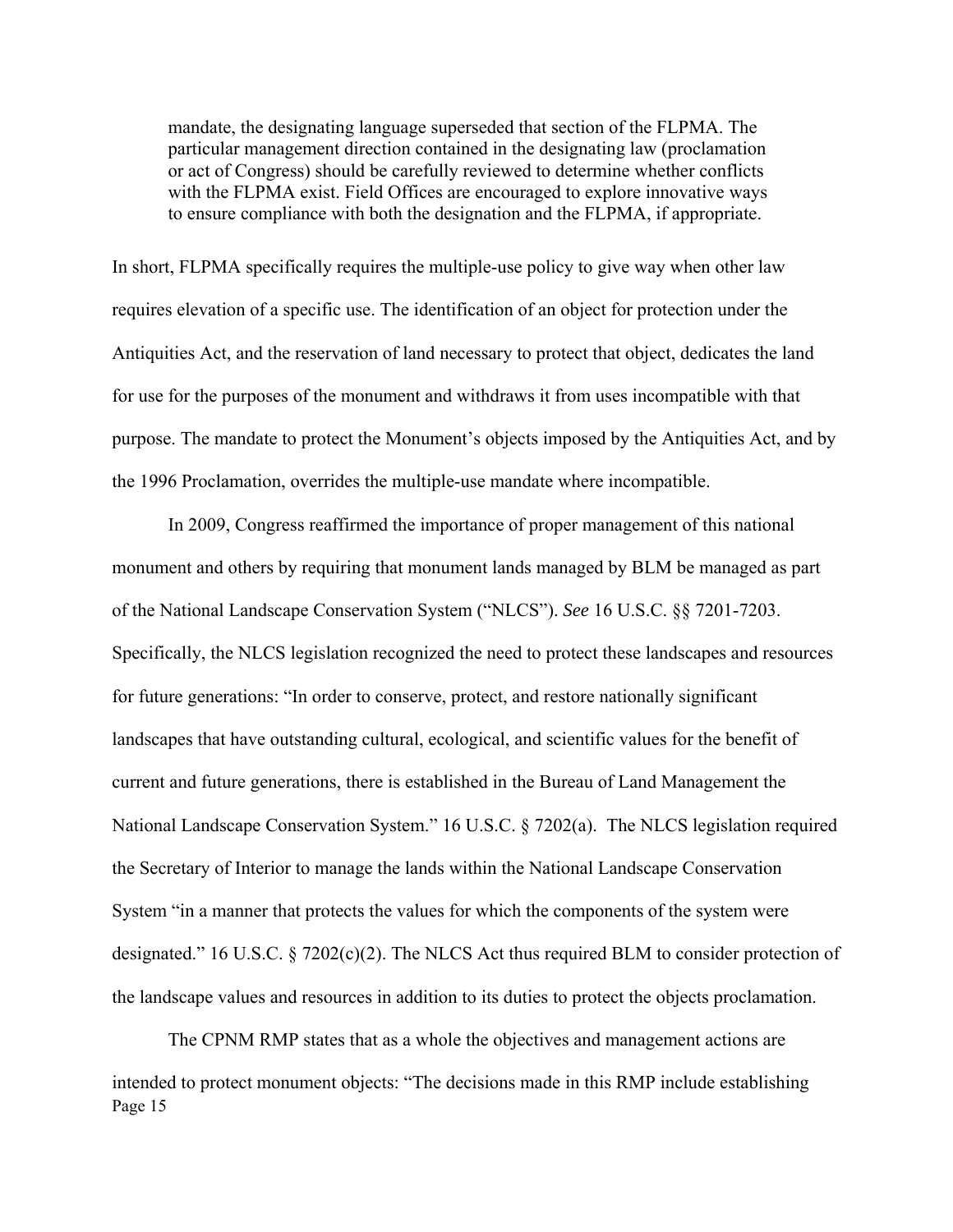objectives and associated management actions to protect the Monument objects and to provide direction for other aspects of Monument management, including determining allowable public uses." (RMP at II-1.) Therefore, BLM must show that it has considered and followed the objectives and actions in the RMP in order to show it has considered protection of monument objects.

For example, the goals for vegetation management throughout the monument state:

- Goal BIO-1(P): Manage the landscape to enhance the CPNM as a significant unique and undeveloped portion of the once vast San Joaquin Valley ecosystem (which is of crucial importance and provides the context for management). (RMP at II-16.)
- Goal BIO-2(P): Restore and maintain a mosaic of natural communities and successional stages to benefit the biodiversity inherent in the ecosystem, including ecological processes that sustain them. Manage resources to emphasize an increase of native and indigenous species. (RMP at II-16.)

At minimum, BLM was required to consider how this site-specific proposed action would

impact these and other goals adopted to protect these landscape-level monument goals adopted to

project the monument objects. Because the DR fails to address the critical questions of whether

the proposed project would impair objects that the monument was designated to protect

including the nationally significant landscapes, BLM violated FLPMA and the NLCS legislation.

# **2. The DR is Inconsistent with the RMP Objectives and Actions to Protect Monument Objects in Violation of FLPMA and Also Failed to Address Significant New Information**

The monument proclamation required BLM to adopt a management plan for the CPNM

that addresses actions "necessary to protect the objects identified in this proclamation." (66 Fed.

Reg. 4371). In addition, FLPMA requires that once a resource management plan is developed,

"[a]ll future resource management authorizations and actions . . . shall conform to the approved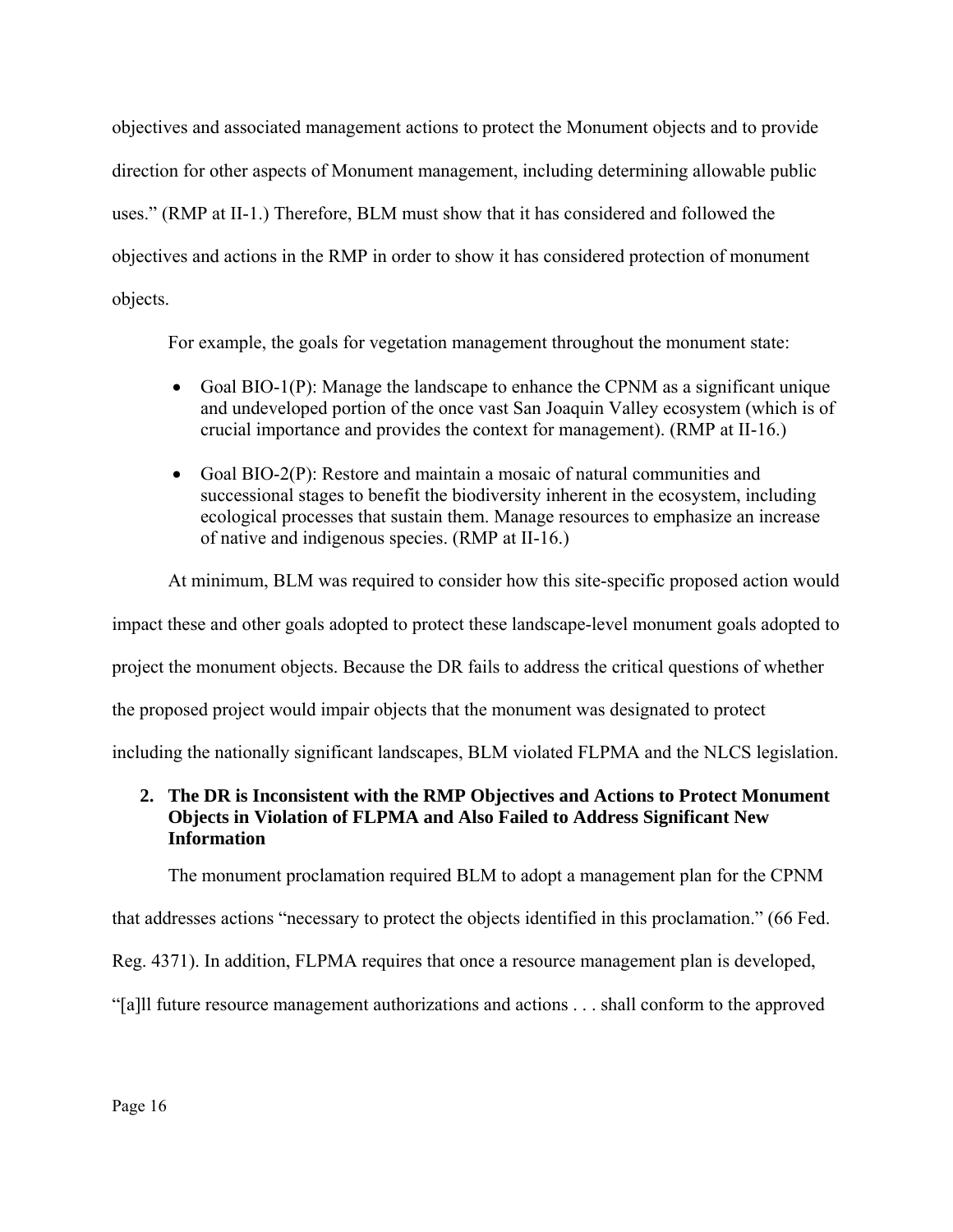plan." (*Oregon Natural Resources Council ("ONRC") v. Brong*, 492 F.3d 1120, 1125 (9th Cir. 2007), [quoting 43 C.F.R. § 1610.5-3(a)].)

Unfortunately, the decision is inconsistent with the objectives and actions adopted in the 2010 CPNM RMP regarding protections for listed and special status species and air quality/climate change.

In addition, given the significant new information regarding increased presence of

California condor in the area and the impacts of climate change since the RMP was adopted,

BLM needs to go further to address impacts to the monument objects to show that they would be

protected under its decision. Unfortunately, here BLM failed to follow the RMP or to address

new information regarding condor presence and climate change that must be considered.

# *a. Objectives and Actions for Species in this Area*

One RMP action to protect all wildlife and vegetation resources states:

• Action BIO-2(S): When necessary, oil and gas related actions will require individual Section 7 consultations. Programmatic consultation will not be used for oil and gas related actions. (RMP at II-18.)

As discussed further below, this objective was not followed in this instance. This is both a violation of FLPMA, because BLM failed to follow the RMP management action, and a violation of the ESA.

RMP objectives and actions for the California condor specifically provide for

protection of California condor habitat in the project area, which is located in Caliente

Mountain South:

Objective BIO-6(P) – California Condor Objective: Maintain unobstructed condor habitat in the Caliente Mountain North, Caliente Mountain South, and Temblor Range subregions. Maintain suitable foraging habitat for condors in the Panorama Hills/Elkhorn Plain, Carrizo Plain Central, and Caliente Foothills South subregions.

Page 17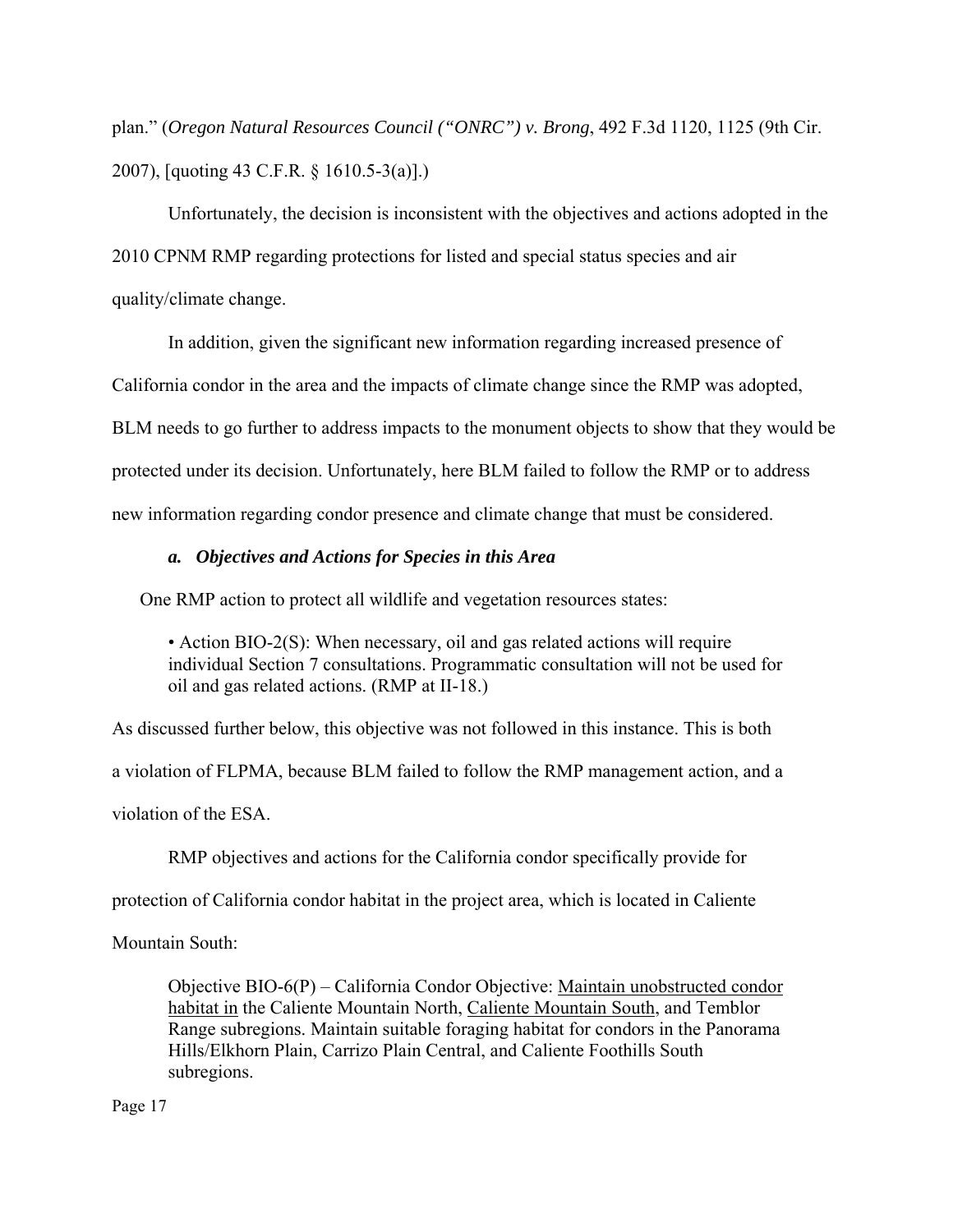California Condor Management Actions

- Action BIO-21(P): Restrict or prohibit the placement of new transmission lines, towers, or other potentially disruptive constructs in condor habitat.
- Action BIO-22 $(S)$ : Work with existing right-of-way holders to make existing structures condor safe.
- Action BIO-23(S): Support USFWS in implementing recovery actions, such as establishing supplemental feeding stations or condor monitoring.

Development of an oil well and pipeline in the project area would undermine these objectives. Oil wells and equipment are known hazards to condor both because they obstruct habitat use and because they can be an attractive nuisance drawing condors into harm's way. There is ample evidence that condors have been injured by oil and gas operations. Many interactions and incidents are summarized in the 2016 report by Petitioner Los Padres Forest Watch entitled: "Documented Impacts of Oil Development on Endangered California Condors," July 27, 2016 (attached as **Exhibit 10**), Condors have landed on well pads and oil pumps and have been injured by oil and microtrash at these sites.<sup>9</sup> They are also attracted to standing water or pools of oil that may result from spills. $10$ 

Historically, a significant amount of condor habitat has been lost or has severely degraded due to oil and gas projects. In one National Wildlife Refuge that allowed oil and gas development, FWS estimated that 63 percent of critical condor habitat was lost.<sup>11</sup> Condors are known to use a wide acreage of habitat; they separate their nesting area from

<sup>&</sup>lt;sup>9</sup> Exhibit 10 at 2-19.

<sup>10</sup> *Id*. at 2, 4-6, 8, 12.

<sup>11</sup> *Id*. at 5.

Page 18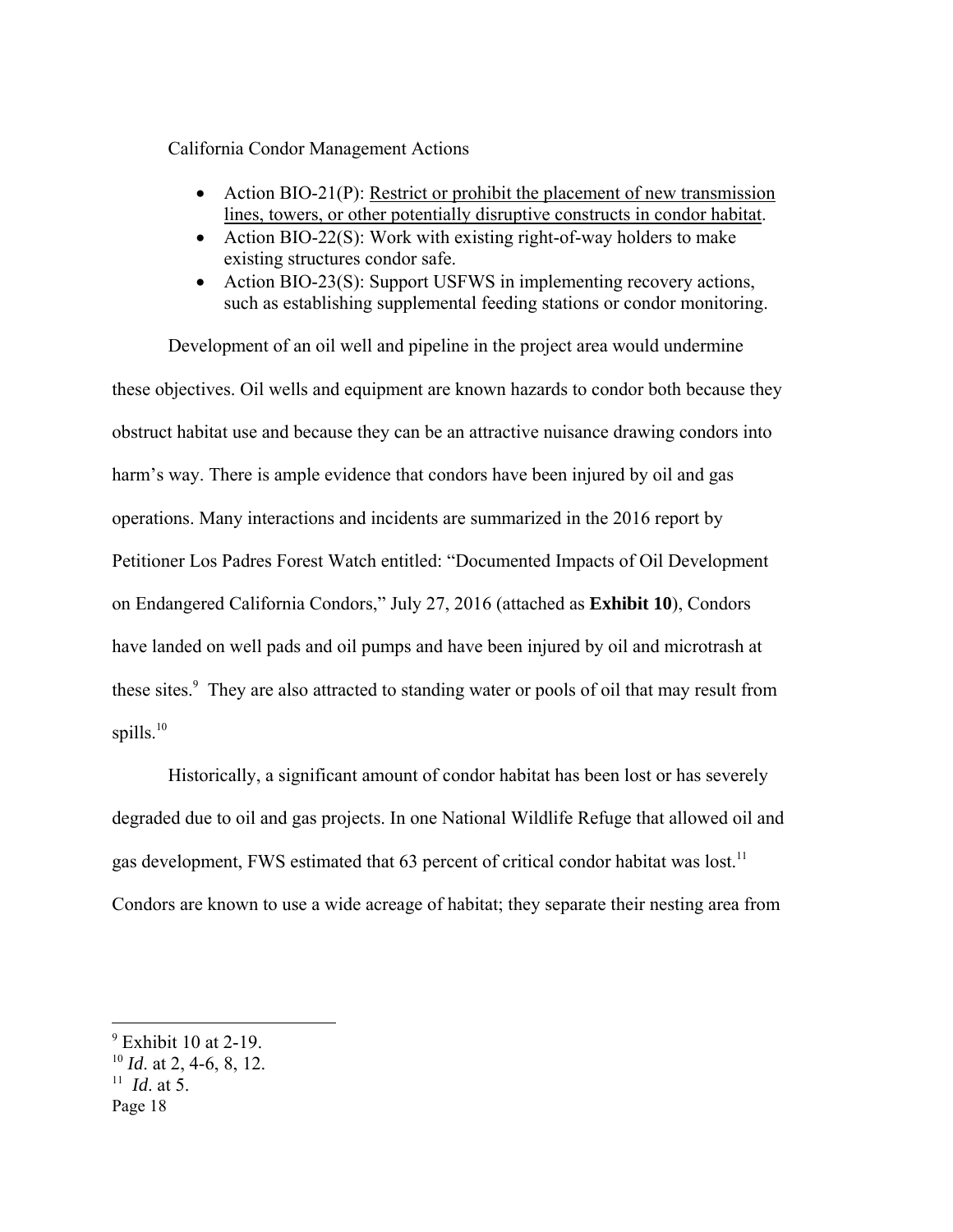their foraging areas and have been known to fly more than 200 km and traverse their entire habitat range in one day.<sup>12</sup>

 The EA failed to address these RMP objectives and actions and to the extent BLM addressed condor at all it was to dismiss potential impacts to condor by relying on "recent records" of limited sightings in the area that appear to be from 2009 and 2010.

The EA states:

The Monument is historically known as a foraging site for California condor however, recent records show the nearest sightings to be several miles from the proposed well site. According to USFWS, condors have not been known to visit any of the pumps that make up the Russell Ranch Oil Field. In 2010 one condor was tracked to a location approximately seven to ten miles west of the proposed well site (USFWS, 2011). Possibly attracted to a dead calf and/or deer, the bird stayed at the site over a period of three days, and then left the area. In 2009 several locations were chosen as potential sites for condor feeding stations within the Chimineas Ranch unit of the CDFG. The unit shares much of the western boundary of the Monument and is located approximately five miles from the proposed project area. Should the USFWS construct a feeding station(s) within the Chimineas Ranch, the potential exists for more frequent use by condors of the region.

(EA at 21-22.) BLM's implicit conclusion that this means there will not be impacts to

condor is wrong for several reasons:

 $\triangleright$  First, there is significant new data on condor movements in the area since

2011. The attached maps provided in **Exhibit 8** and **Exhibit 9** are based on

readily available USFWS data. **Exhibit 8** shows extensive and increasing

California condor presence in the area in 2017 and **Exhibit 9** shows a

snapshot of condor data points from 2015 through 2017 in proximity to the

proposed well and pipeline site;

Page 19 <sup>12</sup> Meretsky, Vicky J. et al., Demography of the California Condor: Implication for Reestablishment, Conservation Biology 14(4): 957-967 (2000) ("Meretsky 2000"), available at http://www.biologicaldiversity.org/species/birds/California\_condor/pdfs/conbio-condorarticle.pdf. .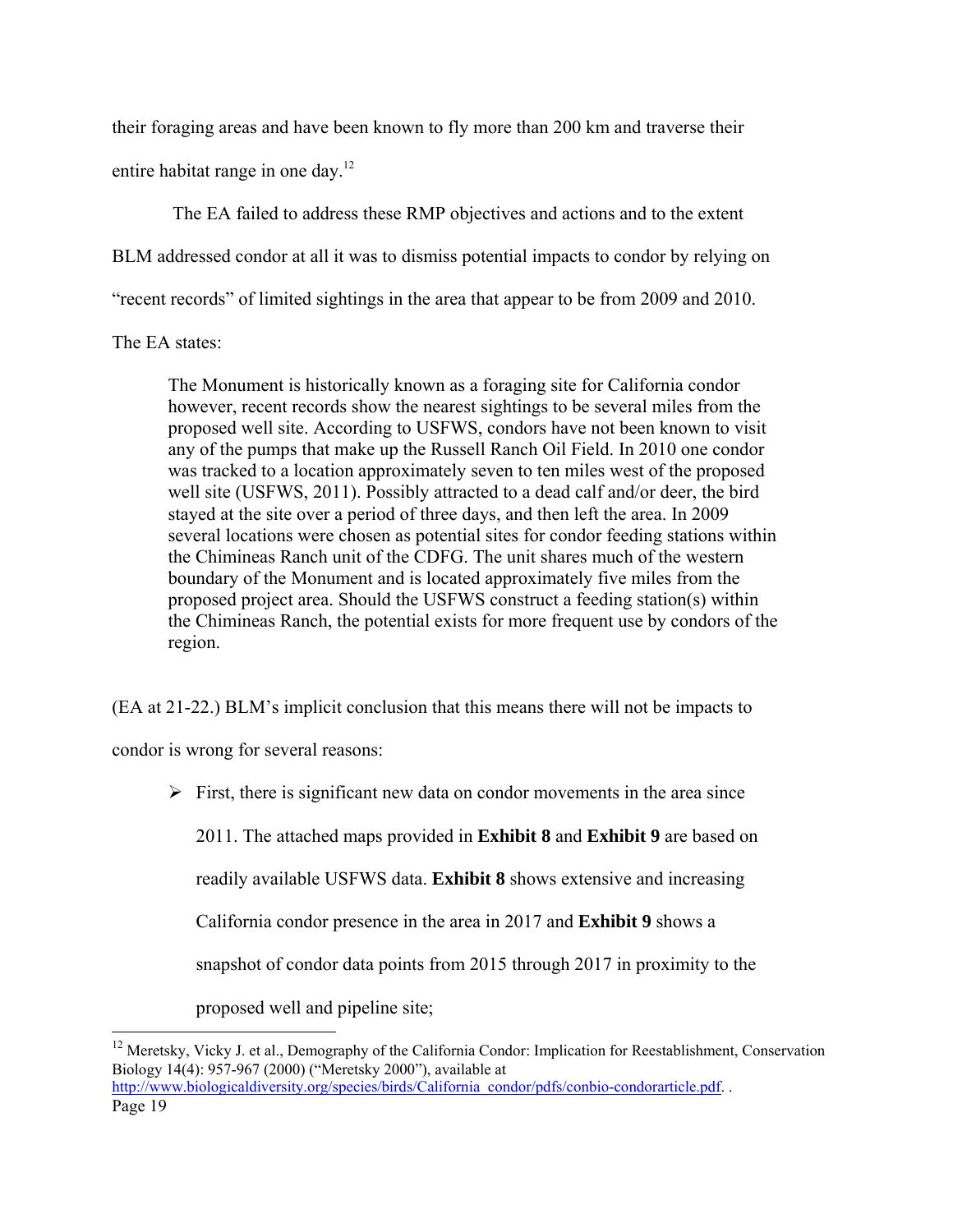- $\triangleright$  Second, condors can fly over 200 km in one day, therefore even a sighting "several miles" from the proposed project site means that it is highly likely condors could also fly over this site. And as noted above, newer data shows condor frequenting this area and multiple detections approximately a mile away.
- $\triangleright$  Third, even if condors "have not been known to visit any of the pumps that make up the Russel Ranch Oil Field" in the past, current data shows that they do fly over this area and therefore there is a risk that they will be attracted to oil spills, microtrash and other attractive nuisances created by oil and gas operations (such as standing water and oil spills or slicks). As a result, BLM was required to consider RMP objectives and actions to minimize risk to the condor (and to consult with the USFWS regarding this site specific action as detailed below).

The RMP Objective and Actions specifically address the need to consider impacts to listed species and habitats in the Caliente Mountain South sub-region where the proposed project is situated (*see* RMP map 3-1 at pdf 334). In particular, it calls for maintaining viable populations of giant kangaroo rat, blunt-nosed leopard lizard, and San Joaquin kit fox in this area (along with San Joaquin antelope squirrel).

II.B.4.3.6 Non-Core Area Threatened and Endangered Animals

 Objective BIO-15(P): Maintain viable populations of giant kangaroo rat, blunt-nosed leopard lizard, San Joaquin kit fox, and San Joaquin antelope squirrel (target species) within the Monument, with emphasis on the subregions listed in Table II.B.4-2.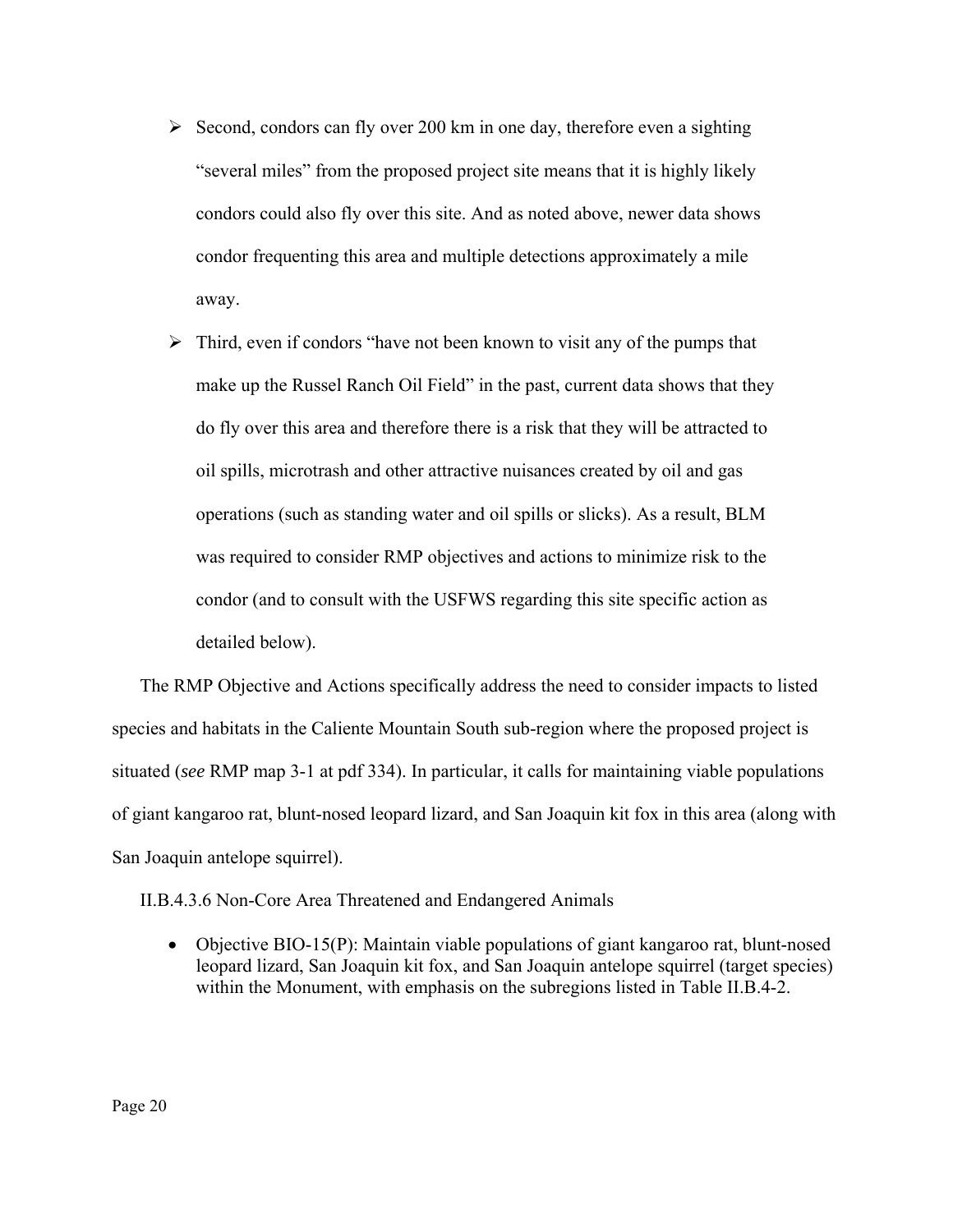|                                     | <b>Caliente</b><br><b>Mountain</b><br>South | Temblor<br>Range | Panorama<br>Hills /<br>Elkhorn<br>Plain | Carrizo<br>Plain<br>Central | Carrizo<br>Plain<br><b>North</b> | Soda<br>Lake | <b>Caliente</b><br><b>Foothills</b><br>South |
|-------------------------------------|---------------------------------------------|------------------|-----------------------------------------|-----------------------------|----------------------------------|--------------|----------------------------------------------|
| Giant<br>kangaroo rat               | X                                           | $\mathbf X$      | X                                       | Χ                           | $\mathbf X$                      |              |                                              |
| Blunt-nosed<br>leopard lizard       | X                                           |                  | X                                       | Χ                           |                                  |              | X                                            |
| San Joaquin<br>kit fox              | Χ                                           |                  | Χ                                       | Χ                           | Χ                                | X            |                                              |
| San Joaquin<br>antelope<br>squirrel | X                                           | X                | X                                       | X                           | X                                | X            |                                              |

## Table II.B.4-2. Target Species and Their Ecological Subregions

Allow the populations of these target species to naturally fluctuate, in number and distribution, but take action to prevent populations from disappearing from the Monument.

Management Actions

 Action BIO-54(S): Monitor populations to determine trends and further define minimum population threshold values. (RMP at II-22.)

The documents do not show that BLM has consistently monitored these populations in the

Caliente Mountain South area. In addition, the documents fail to show that BLM considered

direct, indirect and cumulative impacts to these four species from the proposed project; therefore

BLM has also failed to show it complied with the requirements of the RMP.

# *b. Objectives and Actions on Existing Leases*

The RMP Objectives and Actions for activities on existing leases include:

- Objective MNL-4(I<sup>\*</sup>): Manage leases to minimize fragmentation of habitat (including removal of redundant roads and unused pipelines, storage tanks, and other infrastructure). (II-73 [emphasis added].)
- Objective MNL-7(P): Manage existing leases with additional requirements (above federal standards) to protect Monument resources. (II-73.)
- Action MNL-1 $(I^*)$ : All projects will be reviewed and the SOPs contained in Attachment 3 (SOPs and Implementation Guidelines for Projects Affecting the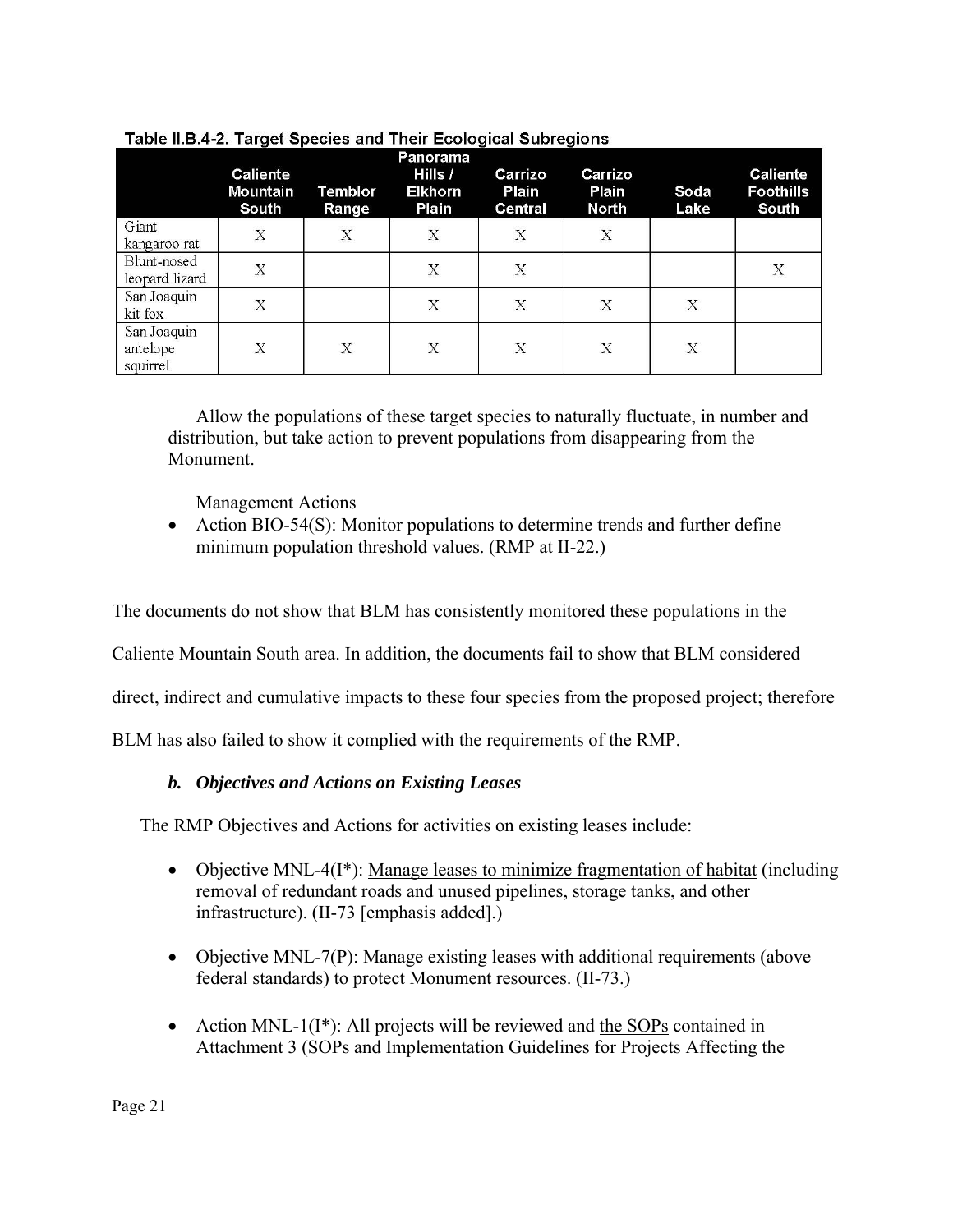Biological Environment) and Attachment 4 (Minerals SOPs / BMPs / Implementation Guidelines and Conditions of Approval) will be applied.(II-73.)

- Action MNL-4 $(I^*)$ : Conduct annual surface inspection on all leases within the CPNM to identify and remediate any hazards or impacts to Monument resources such as threatened and endangered species and cultural resources. (II-73 [emphasis added].)
- Action MNL-8(I<sup>\*</sup>): <u>Design roads, well pads, and facilities to impact and fragment the</u> least acreage practicable. New facilities will be designed to maintain natural drainage and runoff patterns, reduce visual impacts, and reduce hazards to wildlife, especially California condors. Encourage operators to modify existing facilities when necessary to achieve the above objectives, and consider providing BLM funds to assist if requiring modifications is beyond BLM's authority on existing leases. (II-74 [emphasis added].)
- Action MNL-9(I\*): Ensure BMPs are followed. Examples include: − Placing pipelines along roads and consolidating facilities when feasible. (II-74 [emphasis added].)

The Minerals SOP also states: "Pipelines will be placed within existing disturbed rights-of-way, such as road shoulders, whenever feasible." (RMP, Att-4-2.)

Instead of following these actions and objectives or the mineral SOPs, BLM approved a new well and pipeline that it admits will fragment habitat and dismissed a feasible alternative, Alternative 3 in the EA, which would have required the new pipeline to be buried along an existing road. Because the DR approved the proposed project despite the fact that BLM admits that Alternative 3 would reduce impacts to habitat, visual resources and other resources (*see, e.g.,* EA at 27), the decision fails to comply with the RMP.

Moreover, BLM's decision is inconsistent with past efforts to abandon the existing well on this well pad, along with the pad, access road, pipelines, transmission lines, and other infrastructure, which would have furthered RMP objectives. In 2016, the same oil company – E&B Natural Resources – submitted a Sundry Notice to BLM on March 11, 2015 to plug and abandon the well. (Exh. 14.) The Sundry Notice states: "Once the wellbore has been abandoned,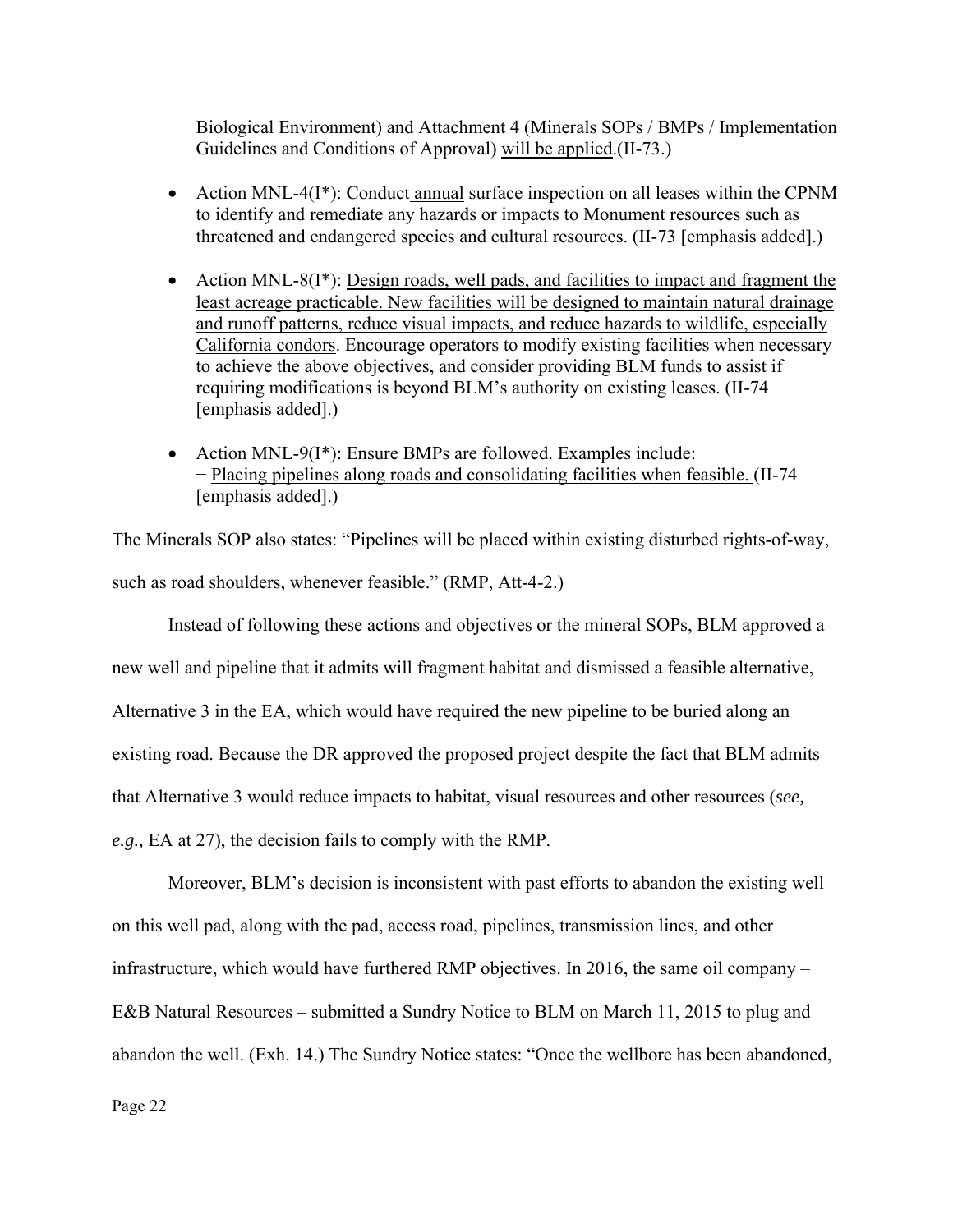E&B Natural Resources will be responsible for surface restoration, per BLM/Monument Management requirements. A separate proposal will be submitted for the surface restoration process." (*Id*.) In response to the Sundry Notice, the BLM issued a scoping notice dated March 22, 2016 inviting public comments. (Exh. 15.) The scoping notice described the abandonment of this well, along with another well on a separate pad, as follows: "The well pad site restoration will include the ripping of both well pads and their associated access roads to a depth of approximately 12 inches, seeding the site with a BLM approved seed mix, and fencing the site to exclude vehicles and to allow for proper restoration." BLM prepared an EA (Exh. 16), and ForestWatch submitted comments in support of this project on April 20, 2016 (Exh. 17), and the BLM approved it on July 1, 2016. (Exhs. 18 and 19.) The BLM also inspected the pad on March 24, 2016 and noted: "All pads. roads, power poles, and pipe lines will be removed." (Exh. 20 at 2.)

This comprehensive abandonment project was consistent with the following provisions in the Carrizo Plain RMP:

- Action MNL-3(S): As leases stop producing, process termination or expiration in a timely manner. [Note: the Schlaudeman lease has not produced since 2012].
- Action MNL-6( $I^*$ ): Manage the existing oil producing acreage on the southern side of the Caliente Range to maintain ecological processes and to assure prompt lease restoration upon final abandonment of the last well (RMP at II-74)
- Action MNL-10( $I^*$ ): Wells that are not commercially developed must be properly plugged and abandoned and reclaimed to natural contours and revegetated as soon as appropriate; that is, restoration methods will consider timing of planting, acceptable species and evaluation criteria, and will be tailored to area-specific resource conditions and be compatible with the Monument Proclamation (RMP at II-74) [Note: the RRU 77-23 well on the existing pad, approved for abandonment in 2016, has been idle since 1963 and should have been properly plugged and abandoned decades ago.]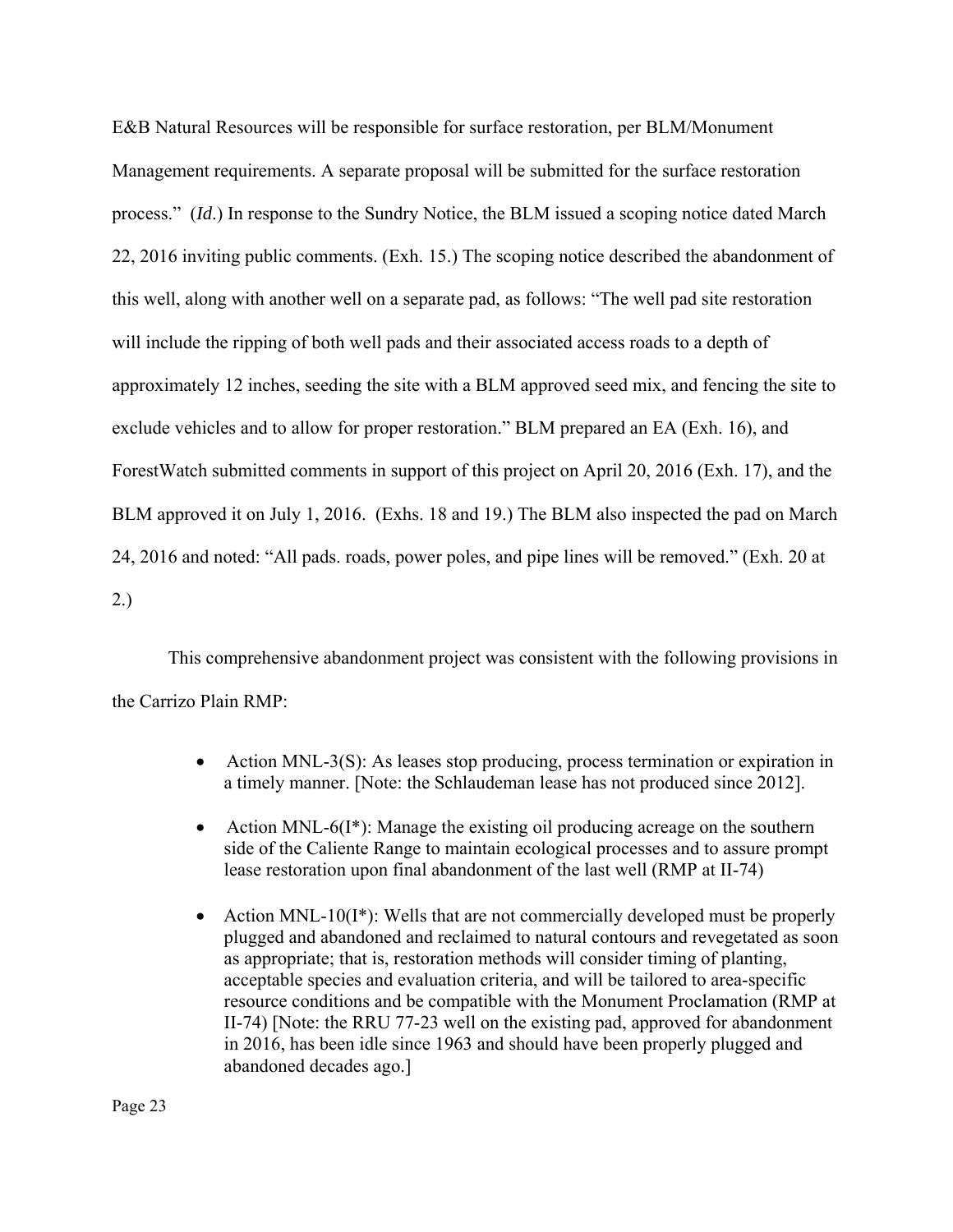- Action MNL-20(S): Prioritize termination of all idle leases in the Monument (RMP at II-75). [Note: This lease has been idle since February 2012, when the last active well (Schlaudeman 78-23) ceased production. This lease has not produced since then. The other Schlauderman wells are idled or plugged as follows:
	- o Schlaudeman 1 (plugged; drilled in 1948, abandoned in 1948, reentered and reabandoned in 1952)
	- o Schlaudeman 88-23 (plugged; drilled in 1949, proposed for abandonment in 1980 but withdrawn; actually plugged and abandoned in 1985)
	- o Schlaudeman 2 (plugged; drilled and immediately abandoned in 1951)]

Now, by approving the APD on this same pad that was recently slated for full abandonment, the BLM and E&B Natural Resources are retreating from their commitment to restore this area to natural conditions consistent with the Carrizo Plain RMP. Given the long history of non-use of this lease, we suggest that BLM evaluate lease termination as an alternative in the environmental document.

Page 24 Finally, as detailed in section 3(a) below, BLM ignored potential hazards and impacts to condors which the RMP expressly calls out as a resource to be protected in making site-specific decisions regarding existing mineral leases. Indeed, the existing lease area is not in compliance with the cleanliness and maintenance standards in the Carrizo Plain RMP, posing a significant threat to California condor. Our recent inspection of the area revealed several sections of abandoned pipeline, decaying power infrastructure, and trash and microtrash strewn about. Moreover, the existing well at the proposed drilling site was missing its sign indicating the lease name and well number; it was found on the ground outside of the well pad. These conditions are inconsistent with the Objective MNL-3(S) of the RMP, which states: "Enforce good housekeeping requirements (that is, require operators to maintain a neat and orderly appearance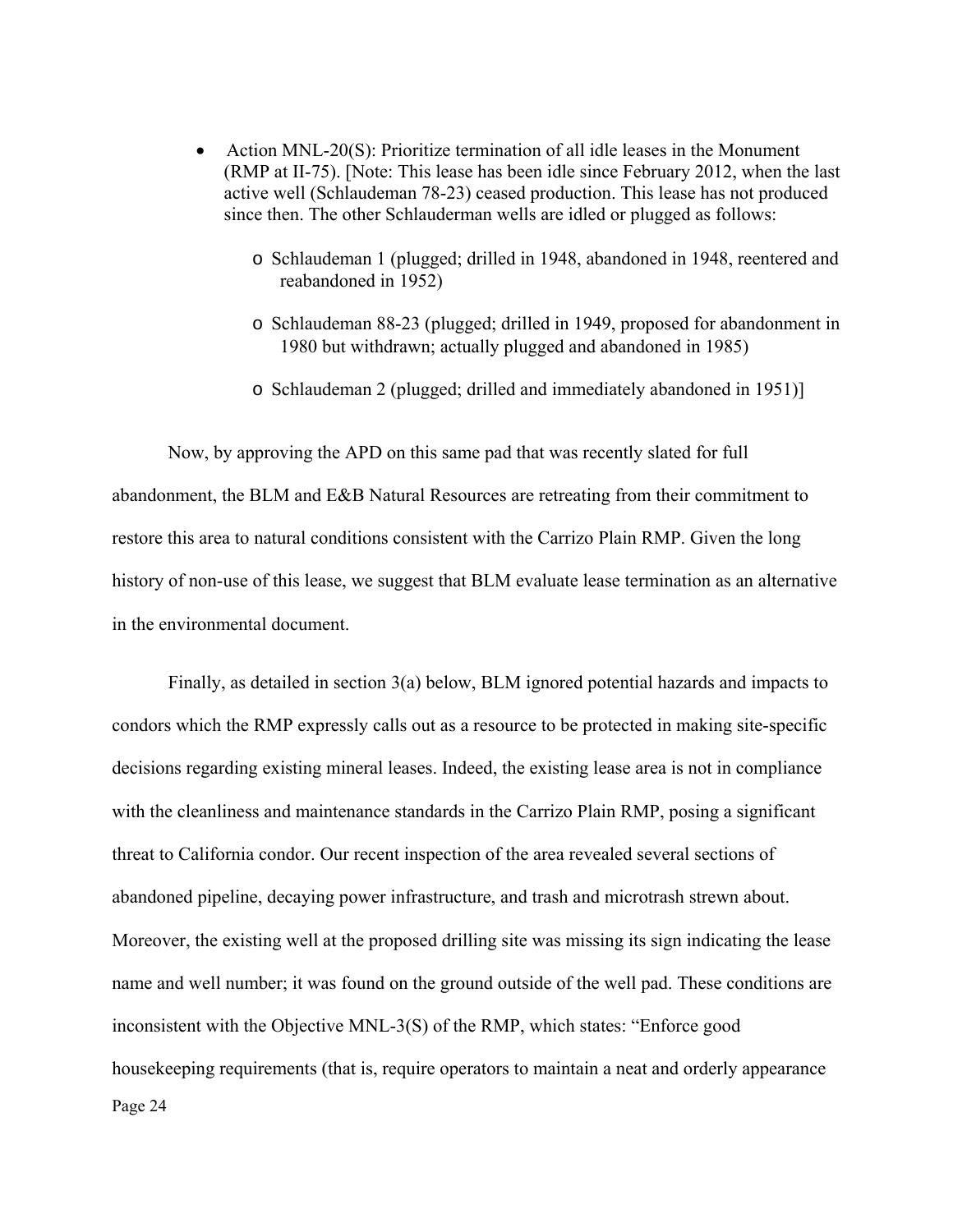of sites, remove junk and trash, and otherwise minimize landscape intrusions)." Nor is the current lease compliant with Action MNL-4(I\*), which states: "Conduct annual surface inspection on all leases within the CPNM to identify and remediate any hazards or impacts to Monument resources such as threatened and endangered species and cultural resources." This trash was noted in a 2015 BLM inspection of the lease (Exh. 21 at 2), and current conditions are not much different from that depicted in the 2015 inspection photos (*see* Attachment B documenting project site conditions as of this month). E&B's failure to comply with the terms of its permit and lease should militate against issuing a new drilling permit to this operator so long as it remains out of compliance with its existing permit.

## **c. Objectives and Actions Regarding Air Quality and Climate Change**

The RMP acknowledges that at the time it was adopted:

 the body of information and predictive models for climate change is in its infancy regarding prediction of site-specific impacts to areas such as the Carrizo, and the plan assumes that knowledge will advance quickly with the current emphasis on climate research and model development. Where appropriate, studies would include components to assess the impacts of changing climate. In the event that climate change made achievement of RMP objectives themselves infeasible, the plan would need to be amended accordingly.

(RMP at III-38). The RMP recognized the need to use adaptive management to address the impacts of climate change on the monument objects and the need to minimize the contribution to climate change from the monument activities (primarily oil and gas activities on existing leases). The Objectives and Actions for Air Quality address the need to consider climate change in several ways.

• Objective AIR-2(P): Utilize the Monument adaptive management program to implement techniques, BMPs, and SOPs to increase beneficial effects and minimize the contribution to global climate change. (II-34 [emphasis added].)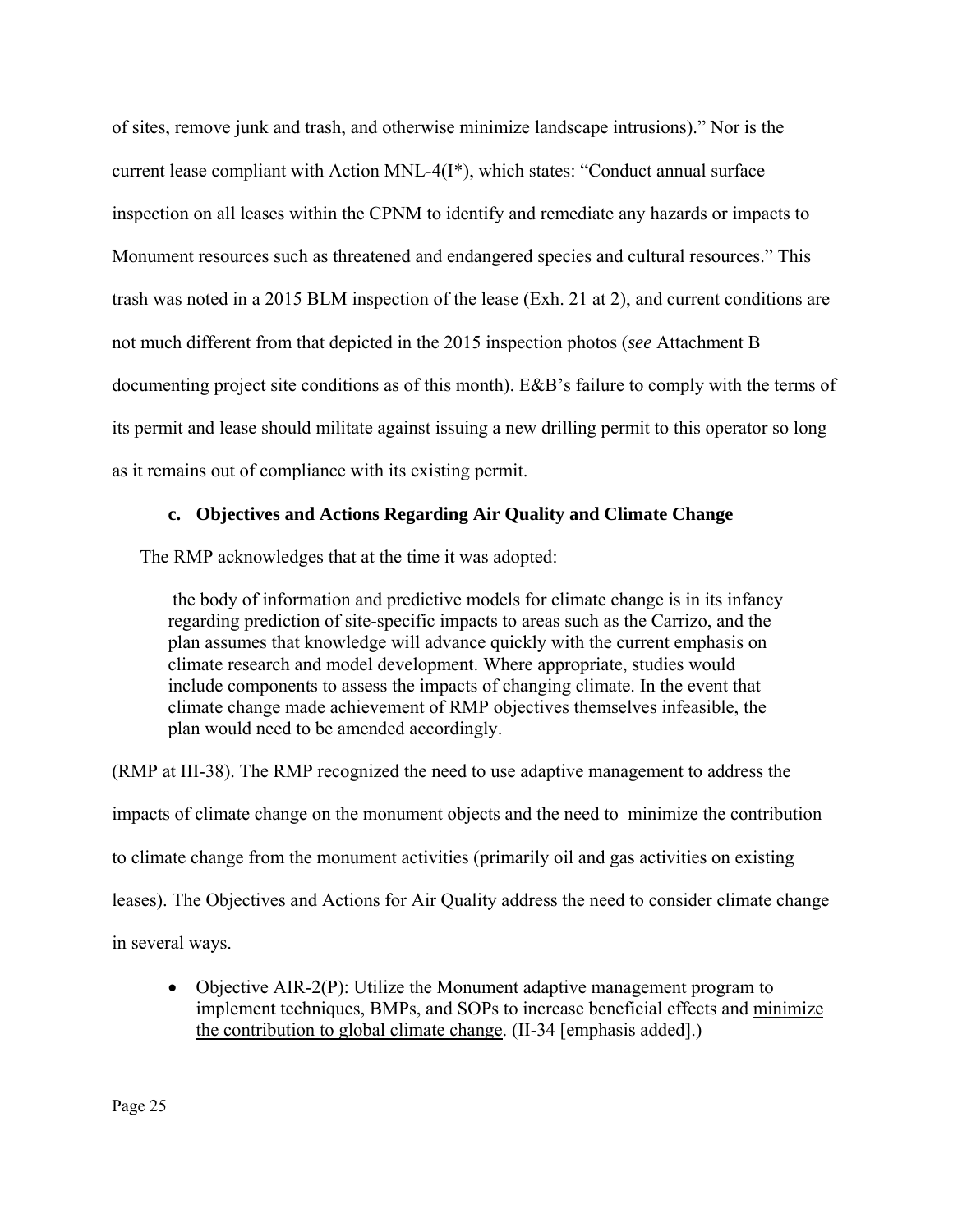• Action AIR-2(I<sup>\*</sup>): Consider impacts of climate change on Monument resources and evaluate the contribution of management actions and program activities on climate change. (II-34 [emphasis added].)

Therefore, in considering a site-specific project on an existing lease, the BLM was required to evaluate the contribution of that proposed project to climate change and minimize those contributions. The DR, FONSI and EA show that rather than squarely address these issues, BLM first acknowledges the seriousness of the issue but then attempts to rely on vague generalizations and diminish the importance of the proposed project's GHG contributions by reference to the problem of climate change as a whole—an approach that is completely at odds with the RMP's objective of minimizing contributions to global climate change from activities at the CPNM.

Unlike the 2012 EA, the 2018 EA acknowledges that climate change is a serious concern

and is caused by GHG emissions:

Global climate change is the term commonly used to refer to any significant change in measures of climate (such as temperature, precipitation, or wind) lasting for an extended period (decades or longer) (Bakersfield RMP, 2014). Emissions of GHGs such as carbon dioxide and it's equivalents (methane, nitrous oxide, hydro fluorocarbons, perfluorocarbons, and sulfur hexafluoride) are known to contribute to the global phenomenon of climate change. Based on research conducted by the Intergovernmental Panel on Climate Change (IPCC), evidence suggests, even with mitigation efforts, a strong, consistent, a positive linear relationship between GHGs and temperature, changes in precipitation patterns, oceanic warming, oceanic acidification, and reductions in Arctic sea ice. In addition, species extinction, threats to food security, and threats to human health are predicted. In general, "Climate change will amplify existing risks and create new risks for natural and human systems" (lPCC, 2014).

The current scientific consensus holds that emissions from human activities, particularly the consumption of fossil fuels for electricity production and transportation, have resulted in much higher concentrations of GHGs in the atmosphere than would be expected to occur naturally. In the last decade, increased GHGs are believed to have resulted in increases in global temperature and other climate change effects never previously recorded. Data show that the earth's average surface temperature has increased by about 1.2 to 1.4 degrees Fahrenheit in the last 100 years (Bakersfield RMP, 2014).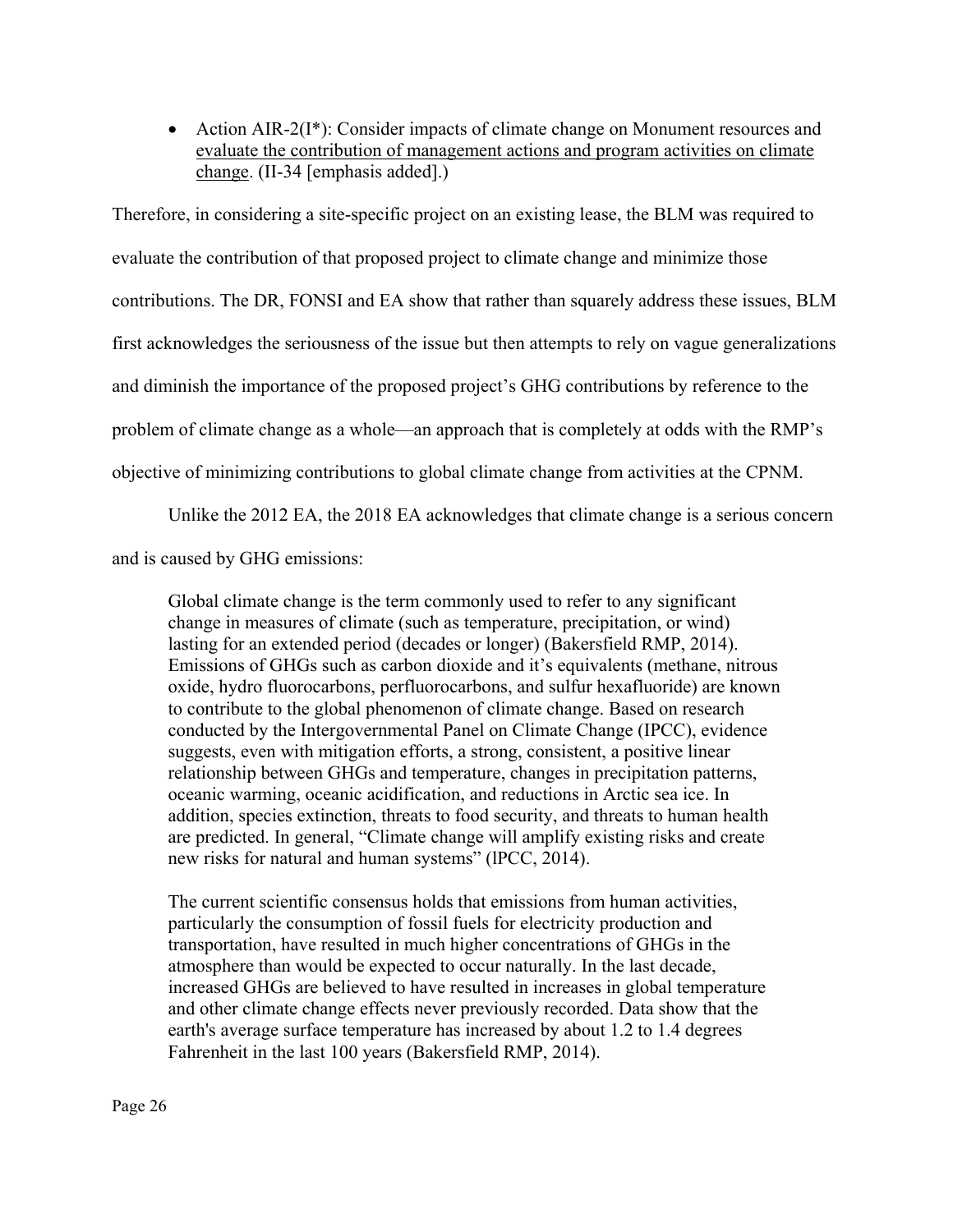(2018 EA at 18.) However, then BLM ignores the cumulative and additive nature of the problem and attempts to dismiss additional contributions from this proposed project based on its small relative contribution and, oddly, on the number of wells that may be abandoned. This analysis ignores the fact that wells that are being abandoned have already contributed GHGs to the atmosphere and impacted climate change, and that abandoning those wells after the operations have ceased does nothing to reduce GHGs or minimize impacts to climate change.

CARB completed a GHG inventory for 2000-2014 by sector and activity; in 2014, oil and gas extraction was estimated at 19.25 million tons of C02 equivalents, which accounted for 18.5 percent of the annual industrial GHG emissions. In total, oil and gas extraction accounted for 4.4 percent of total California GHG emissions. In addition, off road equipment was estimated at 2.43 million tons, which accounted for 1.5 percent of the annual transportation GHG emissions. In total, off road equipment accounted for 0.06 percent of total California GHG emissions (CARB, 2016). Based on this data provided by CARB, the drilling of Schlaudeman #354-23 would represent a very miniscule and insignificant portion of GHG emissions in California. In addition, it is not reasonably foreseeable how much crude oil would be extracted from the proposed well because the Schlaudeman lease has no producing wells in which to base this estimation; this makes calculating indirect GHG emissions associated with the total produced crude oil from the well highly speculative.

However, there are approximately 80 million barrels of oil produced in the world per day (https:llycharts.com/indicators/world\_crude\_oil\_production); one crude oil well in one region of California would add a potential 0.43 metric tons per barrel of oil to global GHG emissions. This amount is insignificant at the local, regional, and global scale, and likely negated considering the number of wells being abandoned in California per year. Thus, the proposed action would contribute insignificant GHG emissions at a local, regional, and global scale. In addition, E&B must comply with local and state requirements that are intended to mitigate and reduce annual GHG emissions in California.

(EA at 24-25 [emphasis added].)

In addition, the EA fails to acknowledge or address significant new information regarding

climate change that has been developed since the 2010 RMP was adopted. California

experienced extended and persistent drought for over 4 years and the drought appears to be

Page 27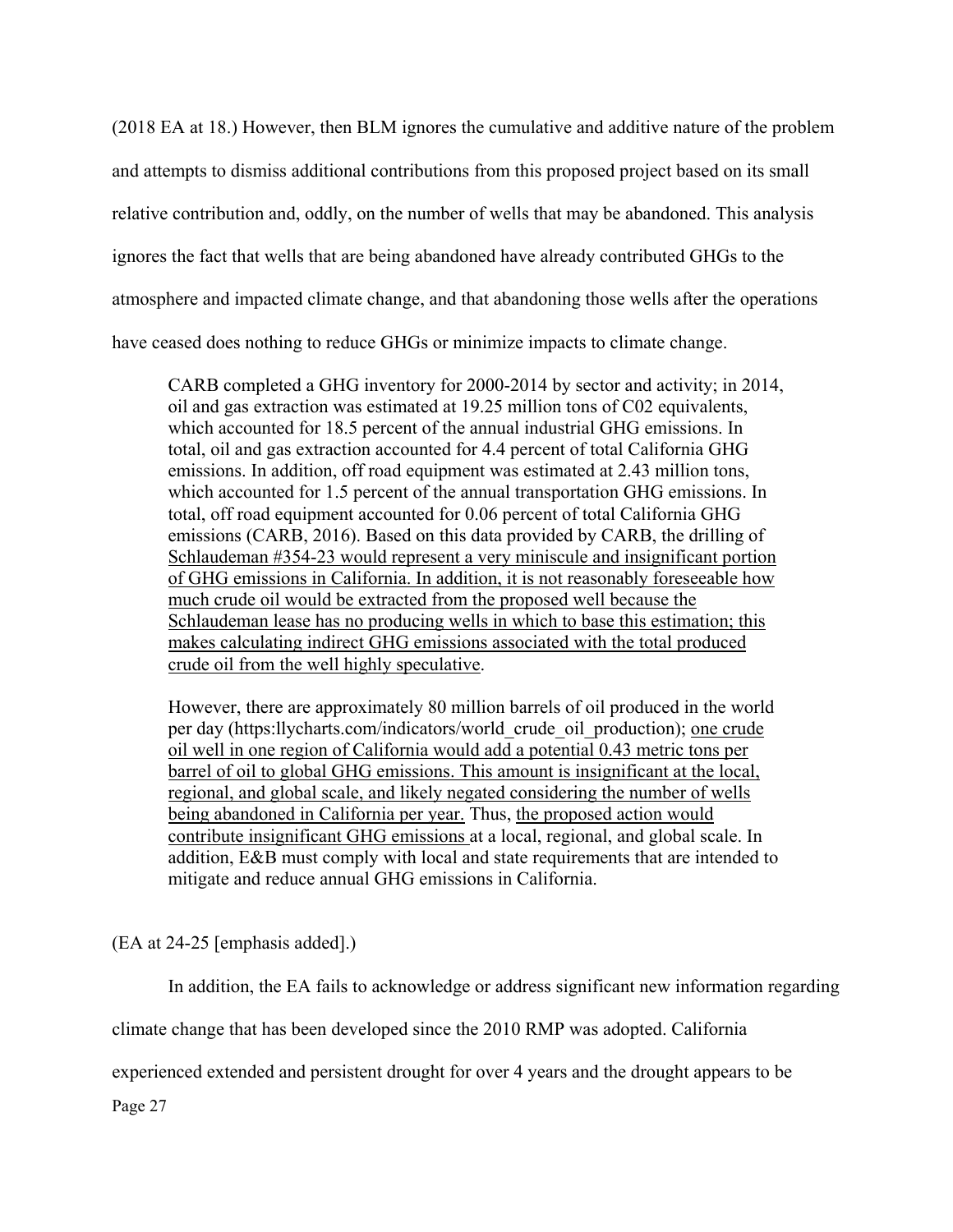returning this year. Climate change modeling also shows that drought is likely to occur more frequently and be more severe going forward. (*See* Exhibit 11 and Exhibit 12.) The proposed new well and pipeline, and direct, indirect, and particularly cumulative impacts to resources including air quality and species, need to be reevaluated in light of increased likelihood of drought and future outlook for resources in this area given the changing climate. In addition, studies show that even without new oil and gas leasing, development of oil and gas production on already leased federal public lands (including the lands at issue here) will undermine efforts to reduce emissions and mitigate the impacts of climate change. If all of these already leased federal lands are put into production "global carbon budgets necessary to maintain a likely chance of limiting global warming to 1.5ºC (2021) and 2ºC (2036) will be exceeded if current global emission levels continue." (**Exhibit 13** at 6.)

Because BLM dismissed the contributions to global climate change from the proposed project's new well as "insignificant", BLM failed to even consider ways to minimize the contribution to global climate change as required in the RMP and as a result violated FLPMA.

## **3. The BLM Failed to Comply with NEPA.**

## *a. BLM Failed to Adequately Address Potential Impacts to Threatened and Endangered Species, as Required by NEPA*

BLM failed to adequately address in the EA the potential impacts from the proposed oil and gas well, pipeline and associated activities on species that are federally designated as threatened or endangered with extinction, including the California condor, San Joaquin kit fox, and others. The EA failed to provide the required hard look at the potential impacts to listed species and their habitat.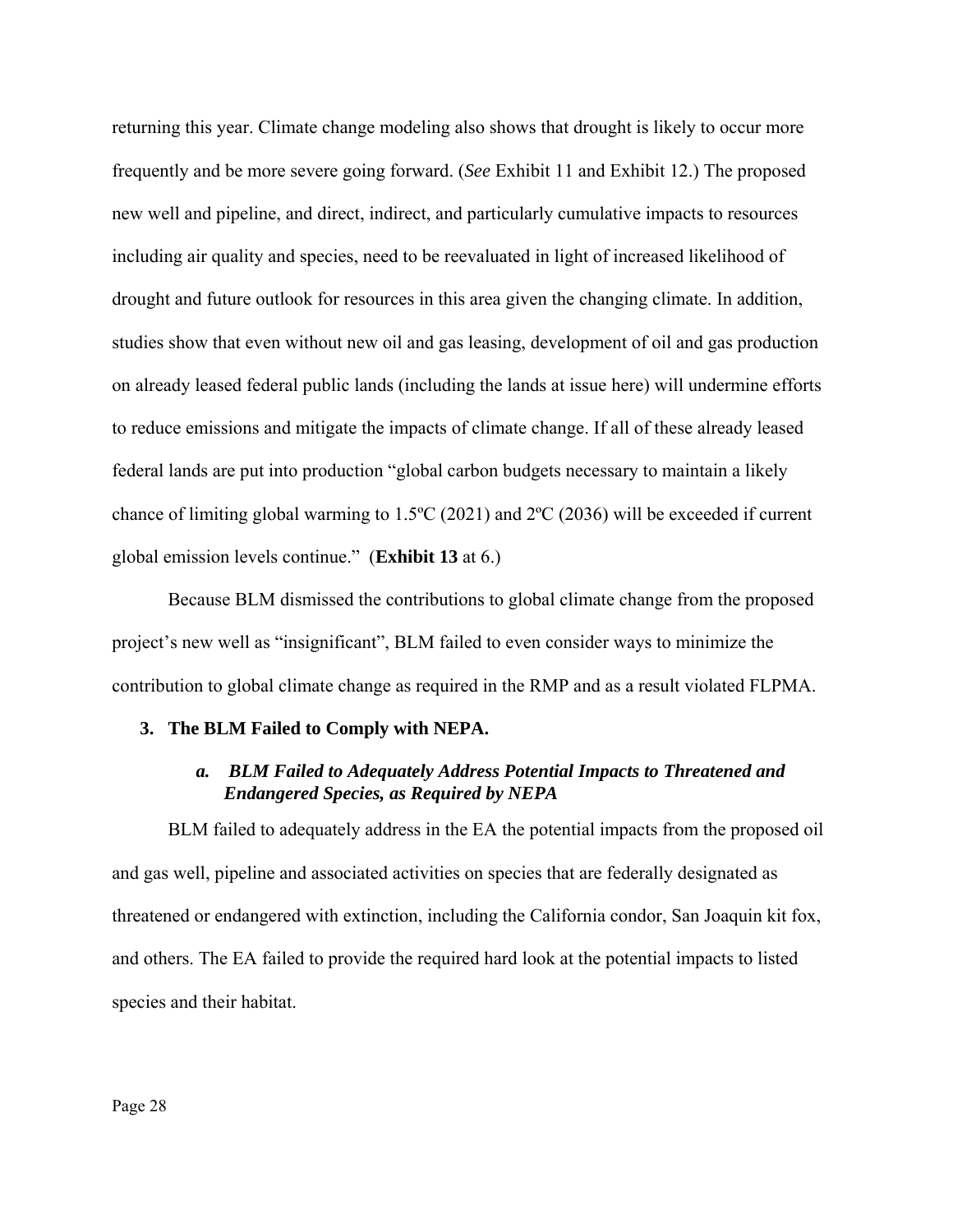As an initial matter, the EA lacks important information about baseline conditions in the project area. In order to properly assess the potential environmental impacts of a proposed action, it is first necessary to assess the affected environment. *See* 40 C.F.R. § 1502.15. It remains unclear whether surveys for and of the threatened and endangered species and their habitats have been performed, when they were preformed, or the results. The EA states "During field surveys of the site completed by BLM biologists T. Arbogast, D. Faires, J. Hodge, L. Ashley and K. Sharum, in addition to previous surveys by BLM personnel, there were no observations of giant kangaroo rat or San Joaquin kit fox within the project site, nor was there any sign of their presence." (EA at 21.) This does not provide a sufficient basis to document baseline conditions and identify issues of concern for these two species or the areas of the CPNM that may be affected by the proposed project. The EA also does not provide dates of these "surveys of the site", any data sheets, or indicate what methodology or protocols were followed to show whether they comport with USFWS or CDFW survey protocol standards for these imperiled species. *See* 40 C.F.R. § 1502.24 (NEPA's implementing regulations requiring agency to "identify any methodologies used and… make explicit reference by footnote to the scientific and other sources relied upon for conclusions," and to ensure the scientific accuracy and integrity of environmental analysis") Similarly the EA states that "aerial surveys conducted by the California Department of Fish and Game (CDFG), in 2010 and 2011 did not show any presence of giant kangaroo rat (Bean, 2011)." This information is more than seven years old and current kangaroo rat survey protocols require live trapping as the only method for reliable identification of any kangaroo rat species in the region. $13$ 

Page 29 <sup>13</sup> U.S. Fish & Wildlife Service. 2013. "Survey Protocol for Determining Presence of San Joaquin Kangaroo Rats, Sacramento Field Office." Available at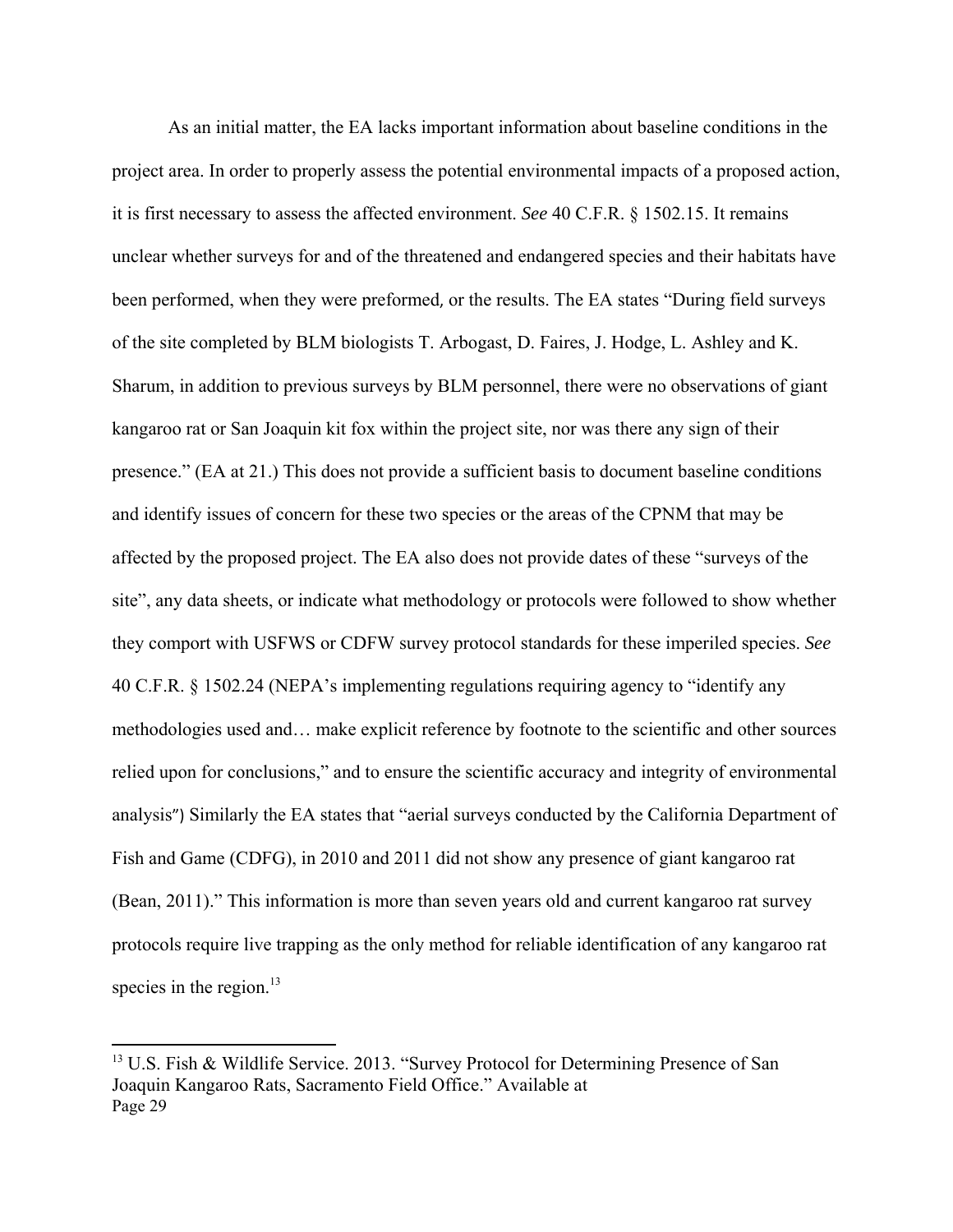Similarly, BLM fails to follow basic survey protocol for rare plants that may be affected by the project (i.e. pipeline construction and maintenance of the road and well pad).<sup>14</sup>

For the endangered California condor, the EA relies on old data from 2010 and 2011 to dismiss potential impacts to this species. (EA at 21-22.) However, readily available newer data clearly shows significant condor presence in the area. (**Exhibit 8** [screen prints of 2017 data available on USGS Science Base website].) In preparing the 2018 EA, FONSI and DR, BLM failed to use readily available recent data from other government websites and instead relied on outdated information from 2010 and 2011to dismiss potential impacts. As a result, BLM failed to meet even the most basic requirements to adequately identify the baseline condition or potential impacts to California condor from the proposed project in violation of NEPA and other laws.

Moreover, despite acknowledging the presence of the federally-listed Kern mallow at the project site in 2016, the BLM fails to adequately evaluate potential impacts to this rare plant in the 2018 EA in violation of NEPA and other laws.

In authorizing the new well BLM failed to analyze, assess, and disclose a number of potentially significant impacts in violation of NEPA. BLM's EA fails to adequately address surface disturbance that would result from the new well and pipeline, both of which may

<sup>14</sup> California Department of Fish & Wildlife. 2018. "Protocols for Surveying and Evaluating Impacts to Special Status Native Plant Populations and Sensitive Natural Communities." Available at https://nrm.dfg.ca.gov/FileHandler.ashx?DocumentID=18959&inline . *See also* U.S. Fish & Wildlife Service. 1996. "Guidelines for Conducting and Reporting Botanical Inventories for Federally Listed, Proposed and Candidate Plants. Available at https://www.fws.gov/sacramento/es/Survey-Protocols-Guidelines/Documents/Listed\_plant\_survey\_guidelines.pdf . *See also* Cypher, E.A. 2002.

<u> 1989 - Johann Stein, marwolaethau a gweledydd a ganlad y ganlad y ganlad y ganlad y ganlad y ganlad y ganlad</u>

"General Rare Plant Survey Guidelines." Available at

Guidelines/Documents/rare\_plant\_protocol.pdf

https://www.fws.gov/sacramento/es/Survey-Protocols-

Guidelines/Documents/SFWO%20Final%20San%20Joaquin%20K-

Rat%20Trapping%20Protocol-2013.pdf

https://www.fws.gov/sacramento/es/Survey-Protocols-

Page 30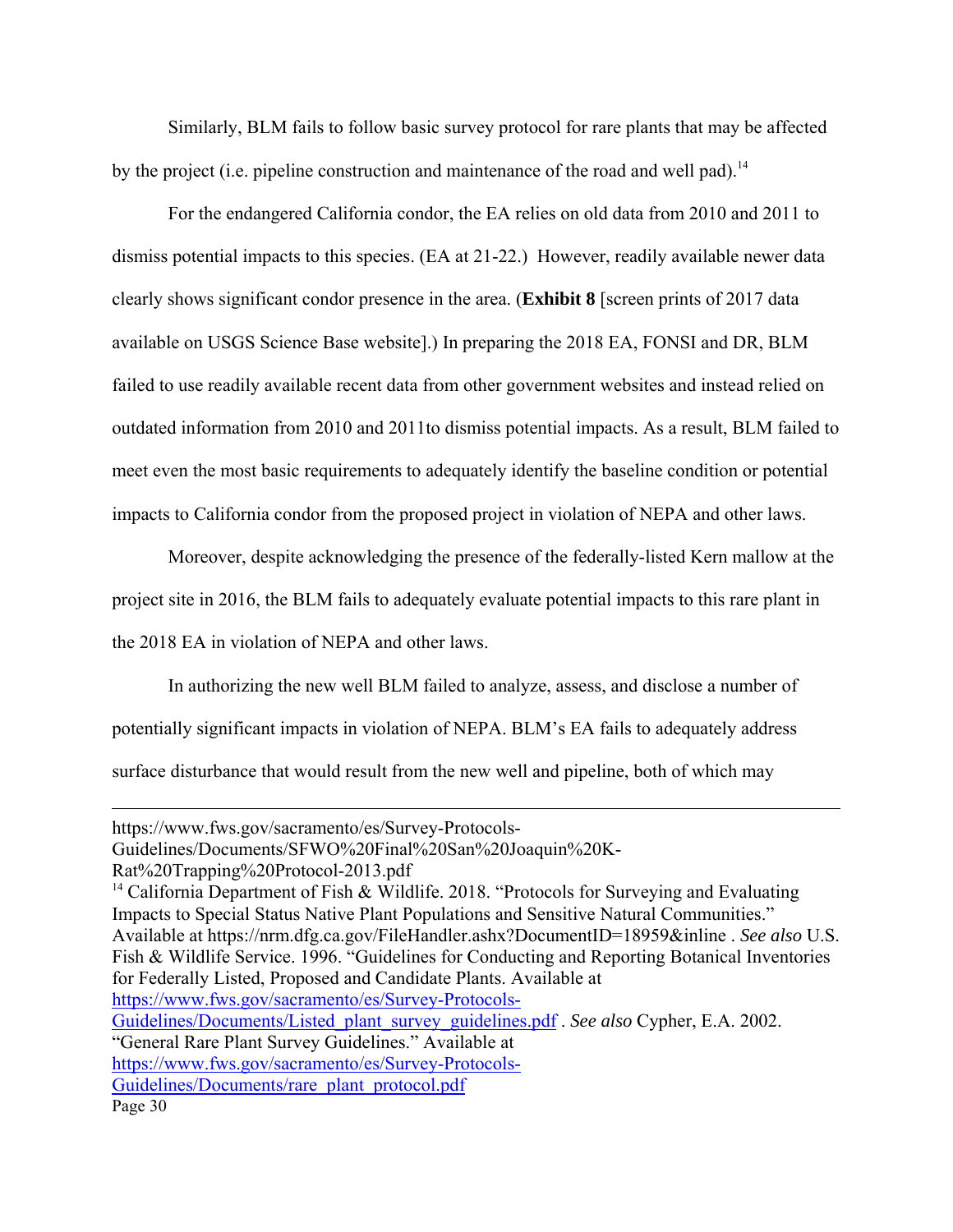directly, indirectly or cumulatively affect listed species. It also fails to analyze impacts on the monument's visual resources, despite that the new well and pipeline would be visible from the Caliente Mountain Wilderness Study Area (WSA) and nearby trails, and from Highway 166. (*See* Attachment A, photo of well pad with Caliente Mountain WSA in the background.)

Further, the EA briefly mentions activities that have potential to impact species and habitats but fails to fully disclose the extent of those impacts or fully consider alternatives and mitigation measures. The EA only provides conclusions regarding impacts and minimization measures but no information or analysis. Regarding wildlife the EA segments the discussion regarding the well installation on the well pad, activities around the well pad to facilitate the well installation and operation, and the pipeline, although all of these activities are approved in this DR. The EA admits that the proposed project would have impacts to species:

The installation of the new well, by itself, would not destroy existing habitat. If a new pipeline needs to be installed, a small amount of temporary ground disturbance would be expected. The disturbance footprint would be limited to areas traversed by workers installing the pipeline and the pipeline itself. Nearby vegetation may also be impacted by the dust generated by the well and pipeline installation and by the increased use of the access road by company vehicles. The proposed action is to give E&B the authority to drill Well Schlaudeman #354-23, which would be accomplished by utilizing an existing pad and production line so as to reduce hazards to wildlife; E&B and would follow industry standards for SOP's, BMP's, and Implementation guidelines for project implementation. In the event that the existing production line does not have structural integrity and a new production line is needed, it would be constructed above ground and pushed/pulled into the existing pipeline corridor to reduce the potential for impacts to biological resources. An above ground pipeline does have the potential to fragment habitat, though temporal and spatial effects would be expected to be minimal.

(EA at 26 [emphasis added].) Habitat fragmentation from a new above ground pipeline is a long

term impact, it is not a temporary impact. This impact is not adequately addressed in the EA.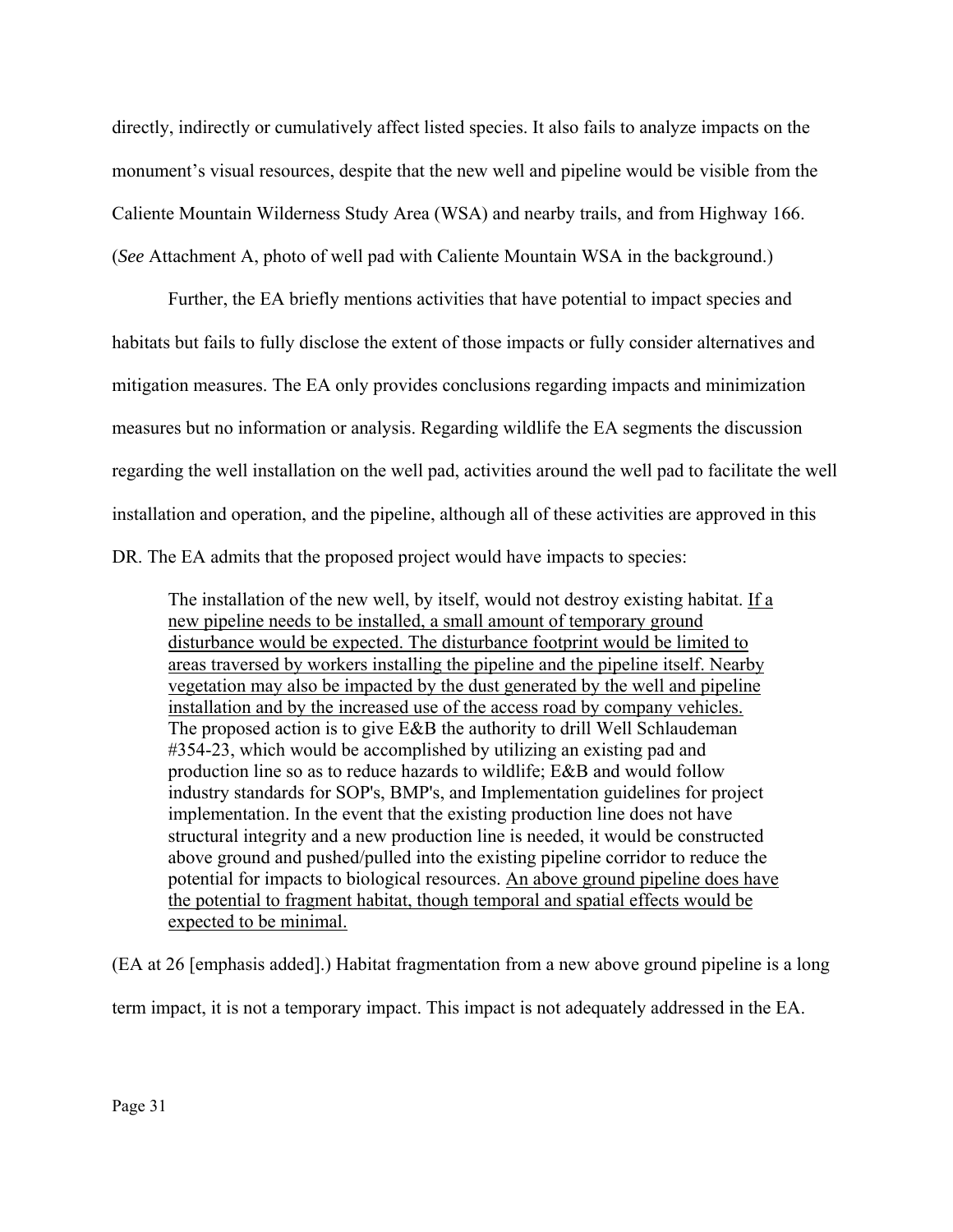Regarding Alternative 3 which would require a buried pipeline within the existing road disturbance, BLM admits it would reduce impacts to habitat:

While project activities would increase in duration and intensity along the access road and during the installation of the production line, this alternative would be expected to have the same impacts to biological resources as the proposed action. There would be no impacts to burrows in and around the path of the above-ground flowline. The potential long term effects to species would be reduced under this alternative since a buried flowline would be less likely to fragment habitat and to have effects to biological resources. Vegetation would not be impacted directly from the actions described under alternative 3; however some plants near the pad and access road may be impacted by dust generated by the project.

(EA at 27 [emphasis added].) The EA admits this will reduce impacts despite earlier statements

that no effects would occur.

Even when the EA admits impacts will occur, it fails to analyze them and relies on

unspecified measures to dismiss the significance of the impacts. For example, the following

paragraph provides information regarding impacts and then an unsupported conclusion:

Well installation on the existing pad would result in no significant impacts to wildlife species, and BLM has made a "No Effect" determination for listed species. Since no burrows were sighted on the pad itself, burrowing animals would not be impacted. Activities including vehicle traffic, transportation of equipment, and other human activities on and around the pad may result in the disturbance, collapse or destruction of burrows in the berm surrounding the pad. Some species may be inadvertently killed by vehicles travelling to and from the site. Noise from well installation is likely to cause a temporary disturbance to wildlife in the general area. Any night-time activities may temporarily disrupt natural activities for nocturnal species utilizing the surrounding area and may disrupt birds from sleeping causing disorientation and possible predation. If a new flowline is required, existing burrows in the path of the line may also be disturbed or collapsed during installation, inadvertently crushing or entombing individuals. No federally listed species are expected to be impacted by these activities. Mitigation measures put in place by the Project Design Features/Conditions of Approval would avoid impacts to giant kangaroo rat, blunt-nosed leopard lizard, San Joaquin kit fox and California condor.

(EA at 27.) BLM fails to provide any reasoned explanation as to how mitigation measures

would avoid impacts to listed species.

Page 32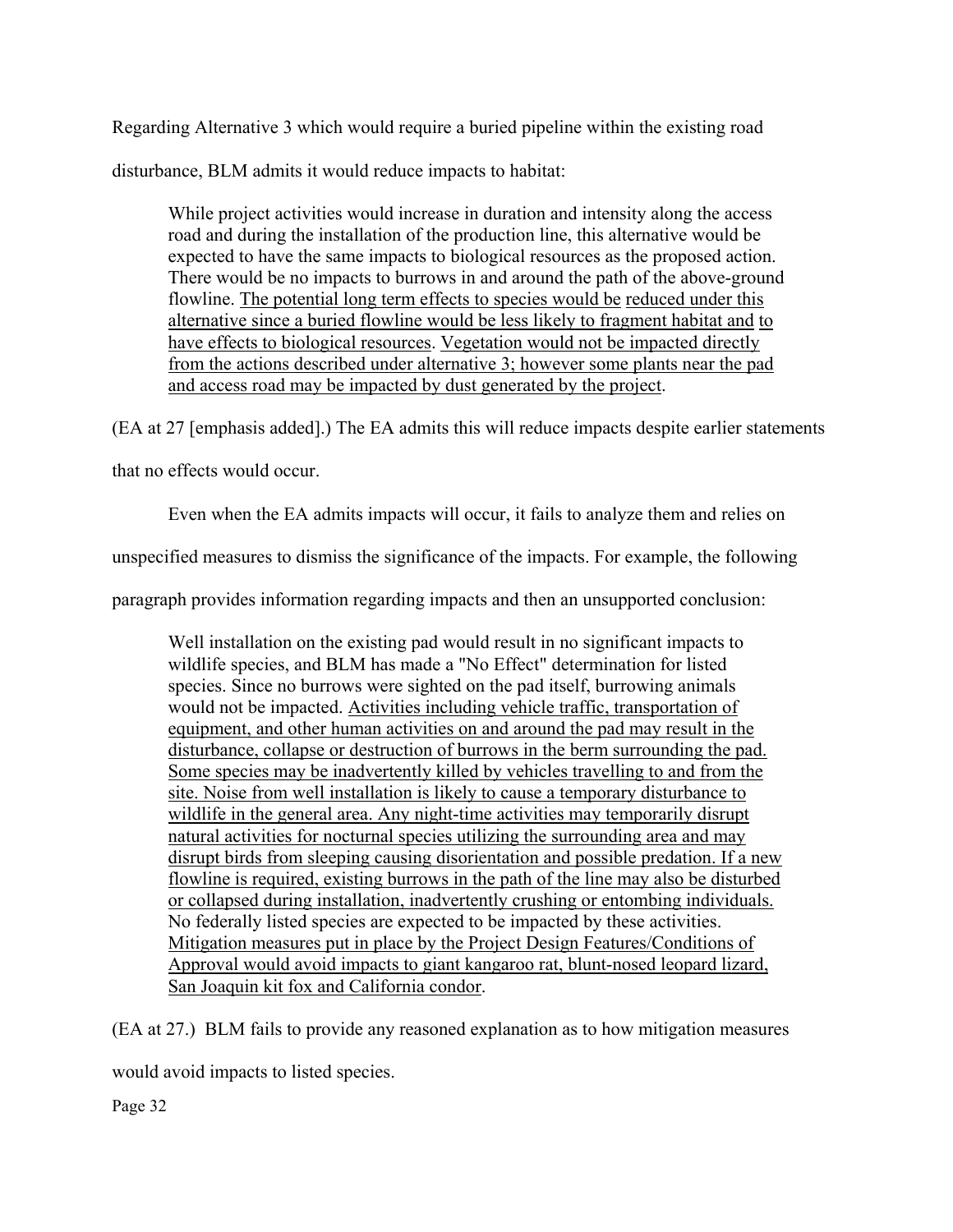The FONSI is unsupported with respect to listed and special status species because even the scant information in the EA shows significant impacts to listed species and other resources may in fact occur and the EA's alternatives analysis shows that such impacts could be lessened under an alternative pipeline route and by undergrounding the pipeline. (*See, e.g.,* EA at 27 [alternative 3 would reduce impacts to habitat fragmentation].)

# *b. The EA Fails to Adequately Consider Impacts to Air Quality and Climate Change*

As discussed above regarding the RMP requirements, the EA fails to adequately address air quality, particularly GHG emissions both, in identifying the extent of potential emissions and analyzing their impacts on climate change. The EA is unclear and contradictory regarding what information is available. For example, in response to Petitioners' comment regarding the need to quantify GHG emissions from oil and gas production, the EA states that "it is not reasonably foreseeable how much crude oil would be extracted from the proposed well because the Schlaudeman lease has no producing wells in which to base this estimation; this makes calculating indirect GHG emissions associated with the total produced crude oil from the well highly speculative." (EA at 24.) However, the EA also states that the company seeking the permit does have producing wells in the area: "E&B has operated producing oil wells and petroleum production facilities on both private and public lands within the Russell Ranch Oil Field since 2003." (EA at 1.) The EA provides no explanation why BLM could not use information regarding crude production by the same company at other nearby wells to estimate the likely crude production here.

Even when the EA does attempt to quantify the possible GHG emissions, it fails to fully consider the cumulative nature of the problem and dismisses any impacts as "discountable"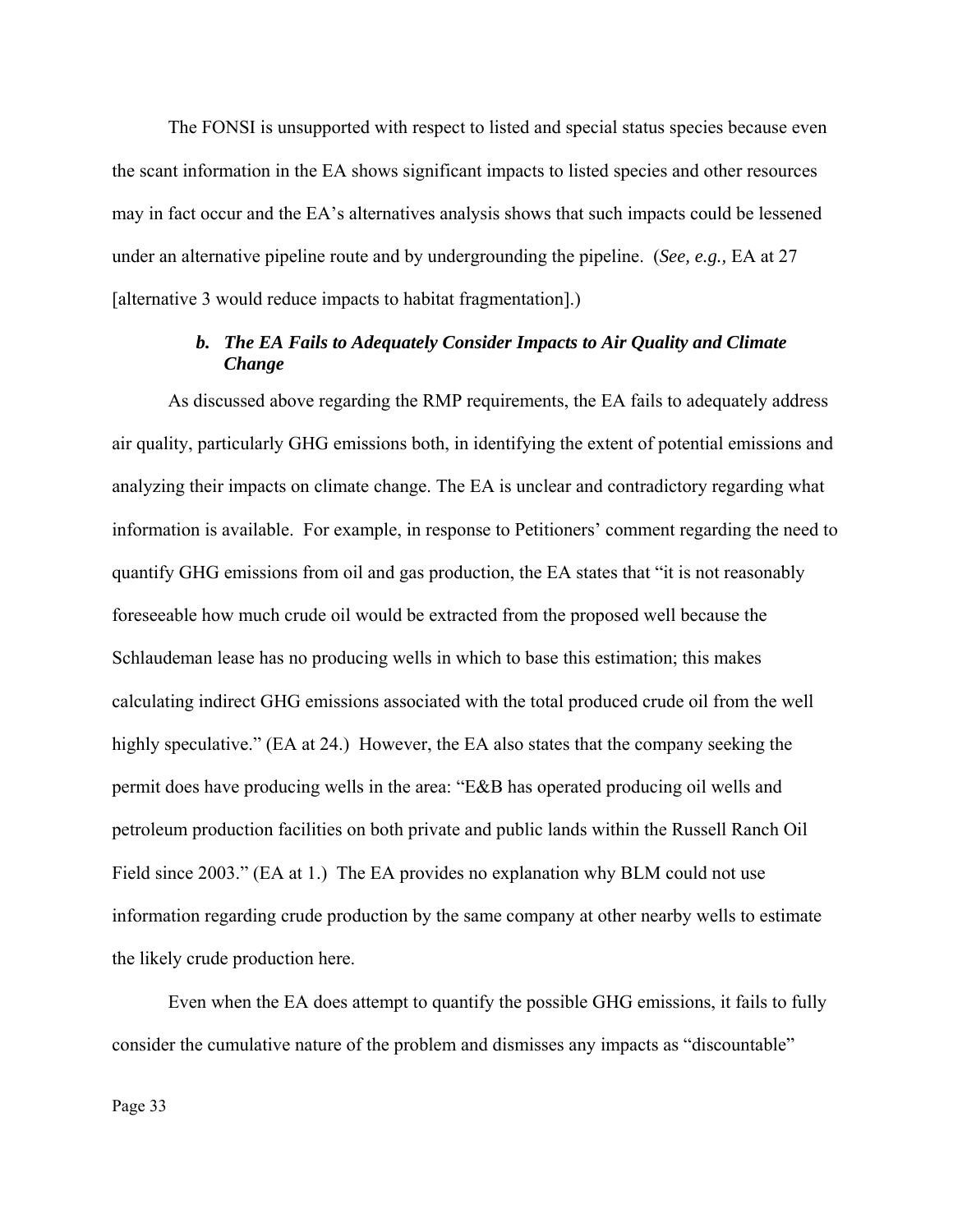given the large amount of emissions in the region and globally. Meaningful consideration of greenhouse gas emissions (GHGs) is clearly within the scope of required NEPA review. (*See Ctr. for Biological Diversity v. Nat'l Highway Traffic Safety Admin.,* 538 F.3d 1172, 1216 (9th Cir. 2008) ["The impact of greenhouse gas emissions on climate change is precisely the kind of cumulative impacts analysis that NEPA requires agencies to conduct. Any [project] might have an "individually minor" effect on the environment, but these [] are "collectively significant actions taking place over a period of time." (quoting 40 C.F.R. § 1508.7)].) NEPA requires the BLM to consider climate change impacts, including indirect and cumulative combustion impacts foreseeably resulting from a decision to issue a new well and pipeline permit. (*See Sierra Club v. FERC*, 867 F.3d 1357, 1375 (D.C. Cir. 2017); *WildEarth Guardians v. BLM*, 870 F. 3d 1222, 1236 (10th Cir. 2017); *Mid States Coal. For Progress v. Surface Transp. Bd*., 345 F.3d 520, 532, 550 (8th Cir. 2003); *Montana Environmental Information Center v. U.S. Office of Surface Mining*, 274 F. Supp. 3d 1074, 1094-99 (D. Mont. 2017); *High Country Conservation Advocates v. U.S. Forest Serv.*, 52 F.Supp. 3d 1174, 1197-98 (D.Colo. 2014).) And the EA fails entirely to address the likely impacts of climate change on the resources of the national monument in this area as a cumulative impact along with direct and indirect impacts of the project.

# *c. The DR's Reliance on the Finding of No Significant Impacts and EA is Inappropriate.*

### **i. An EIS is needed to fully address impacts of the proposed project**

Page 34 If a federal action "significantly affect[s] the quality of the human environment" the agency must prepare an EIS. 42 U.S.C. § 4332(c); *Anderson v. Evans*, 371 F.3d 475, 487 (9th Cir. 2004) (agency prepared an EA, court held an EIS was required). The CEQ regulations, 40 C.F.R. § 1508.27, define the term "significantly" for purposes of NEPA and provides that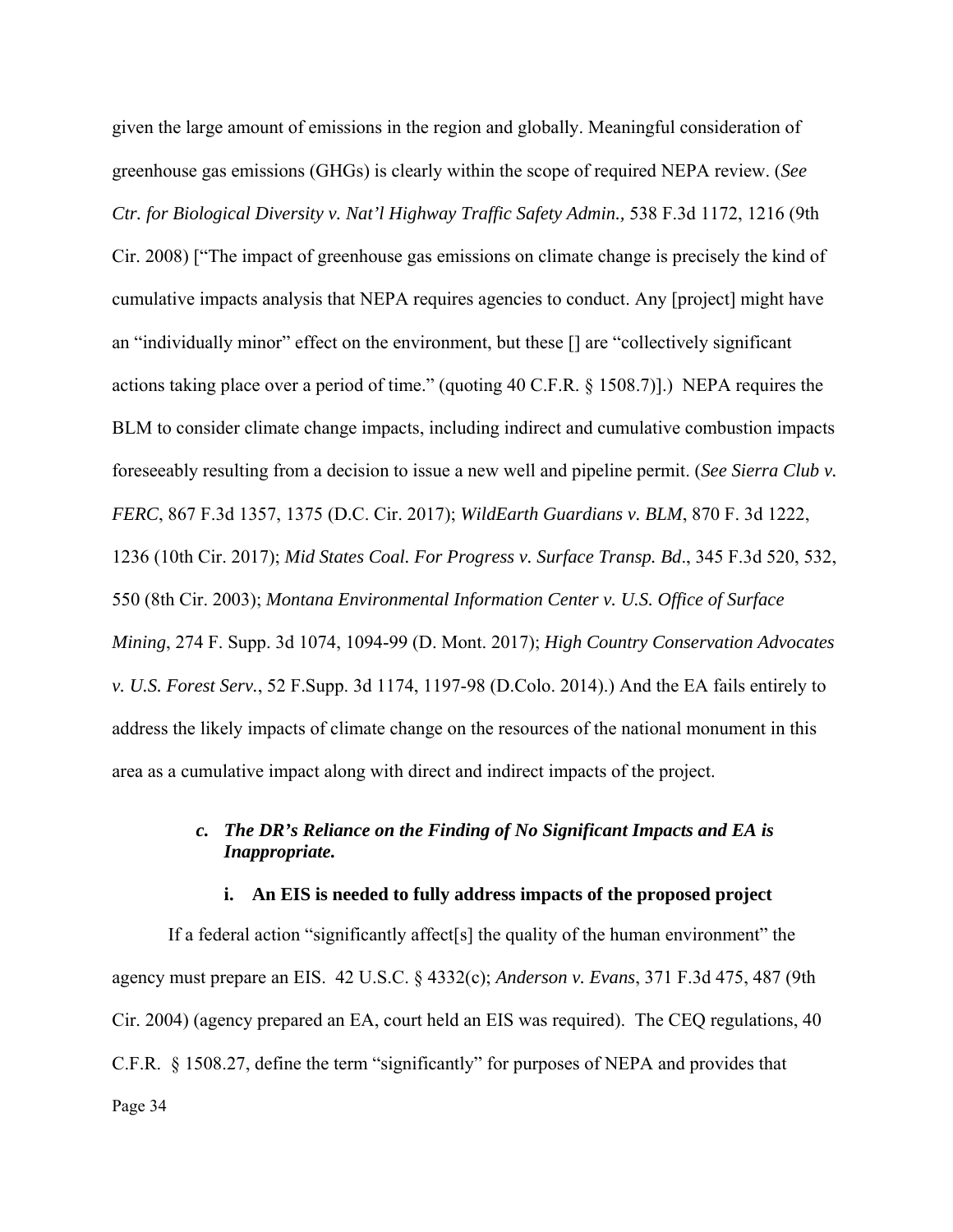"significantly" "requires consideration of both context and intensity." *See also, Consol. Salmonid Cases,* 688 F. Supp. 2d 1013, 1019 (E.D. Cal. 2010). Many of the "significance" factors set forth in the NEPA Regulations are implicated by adding a new oil and gas well and pipeline in this area.

The context of the action includes "society as a whole (human, national), the affected region, the affected interests, and the locality." *Anderson v. Evans,* 371 F.3d 475, 487 (9th Cir. 2004); 40 C.F.R. § 1508.27(a). In the EA, the context is not analyzed. Thus, the context shows that the proposed action will have a significant effect as it is contrary to law and current policy.

The consideration of "intensity" required by section 1508.27 refers to the severity of impact. 40 C.F.R. § 1508.27(b); *Anderson v. Evans*, 371 F.3d at 487. In order for an EIS to be required, the public "need not demonstrate that significant effects will occur. A showing that there are 'substantial questions whether a project may have a significant effect' on the environment is sufficient." *Anderson v. Evans*, 371 F.3d at 488; *Consol. Salmonid Cases*, 688 F. Supp. 2d at 1033.

As explained above, the BLM admits in the EA, the proposed actions may affect listed species but then dismisses those impacts either as too small to be considered or because they will ostensibly be avoided by mitigation measures. NEPA requires more. Conclusions without analysis cannot be relied on to comply with NEPA. *Great Basin Mine Watch et al. v. Hankins*, 456 F.3d 955, 973 (9th Cir. 2006) (holding that "vague and conclusory statements, without any supporting data, do not constitute a "hard look" at the environmental consequences of the action as required by NEPA.")

Page 35 An EIS is required here under several intensity factors because the EA shows that construction and operation activities could have adverse consequences to monument objects,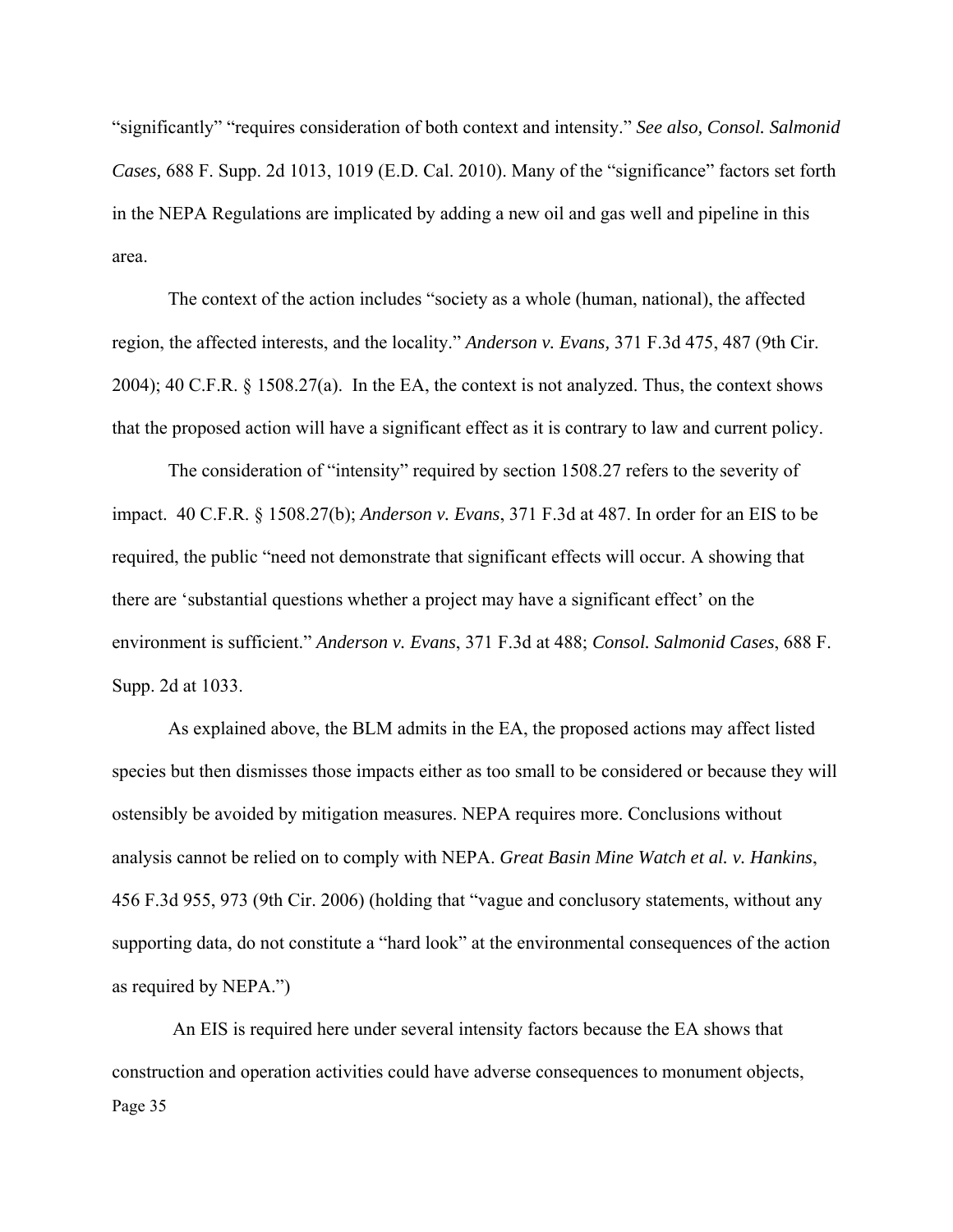listed species, and other resources and it would set a precedent as the first new well and pipeline permitted since the CPNM was designated, 40 C.F.R. § 1508.27(b)(3) (unique characteristics of the area including proximity to historic or cultural resources or ecologically critical areas); § 1508.27(b)(4) (degree to which effects are likely to be highly controversial); § 1508.27(b)(6) (degree to which the action may establish a precedent for future actions with significant effects); § 1508.27(b)(7) (whether the action is related to other actions with individually insignificant but cumulatively significant impacts); § 1508.27(b)(8) (may adversely affect significant scientific resources); § 1508.27(b)(9) (adverse effects on endangered species or their critical habitat); § 1508.27(b)(10) (threatens violation of the ESA). In addition, habitats used by other wildlife, such as the antelope squirrel and golden eagles, may be significantly affected due to permanent as well as temporary impacts such as noise and air quality impairment associated with the project activities. *See* EA at 20-22. These impacts should also have been fully evaluated in an EIS.

In addition, there is a substantial dispute about the importance and effect of additional oil and gas production on GHG emissions and climate change. While BLM attempts to minimize the importance of this one new well, studies show that climate change is advancing and will significantly impact the resources of California including within the CPNM and that developing already leased oil and gas on federal lands will bust the global carbon budget. (*See* **Exhibits 11, 12, 13**.) BLM should have considered the contribution in this context but did not. Thus, the proposal is significant under this intensity factor as well. 40 C.F.R. § 1508.27(b)(4) (effects controversy).

Page 36 The cumulative significance factor is also triggered here: "Whether the action is related to other actions with individually insignificant but cumulatively significant impacts. Significance exists if it is reasonable to anticipate a cumulatively significant impact on the environment.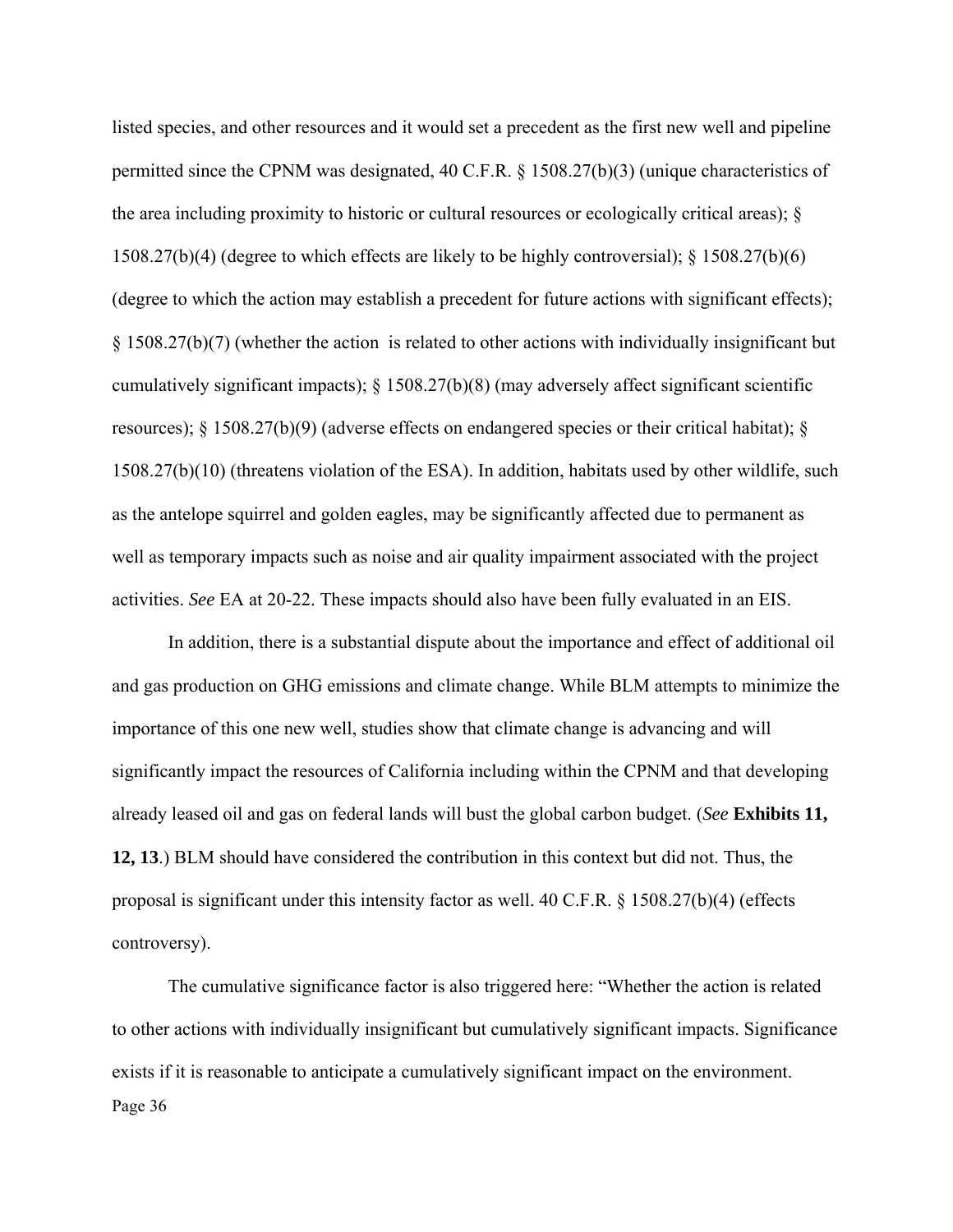Significance cannot be avoided by terming an action temporary or by breaking it down into small component parts." 40 C.F.R. § 1508.27(b)(7). While the area that is looked at in the cumulative effects section of the EA may be appropriate for the direct effects, it is far too truncated an area for analysis of the effects of GHG emissions and impacts to species and objects protected in the monument. The NEPA decision-making process is designed to address significant effects that could otherwise be masked by "the tyranny of small decisions." *See Kern v. Bureau of Land Mgmt*, 284 F.3d 1062, 1078 (9th Cir. 2002); *Pac. Coast Fed'n of Fishermen's Ass'ns v. Nat'l Marine Fisheries Serv.*, 265 F.3d 1028 (9th Cir. 2001).

In conclusion, even the scant information provided in the EA shows that the proposed action would admittedly fragment habitat, construction and operations could crush burrows and may kill individual animals, and the risk of spills and other accidents were not even addressed; therefore, BLM should have found that the proposed action may significantly affect the quality of the human environment. Many of the "significance factors," both of context and intensity, are triggered by the proposal including the potential effects on listed species and critical habitats, impacts to other species and habitats, the controversy regarding the importance of the contributions of additional oil and gas production in this area to climate chance, and impacts to visual resources. Therefore, an EIS is required.

Page 37 To the extent that BLM intended to consider this a "mitigated FONSI" it failed to meet the required standards because BLM did not provide the needed identification and analysis of impacts or details of the Design Criteria/Conditions of Approval or other mitigation measures to the public with the EA. As the CEQ Guidance explains: "the decision document following the EA should – and a Record of Decision (ROD) must – identify those mitigation measures that the agency is adopting and committing to implement, including any monitoring and enforcement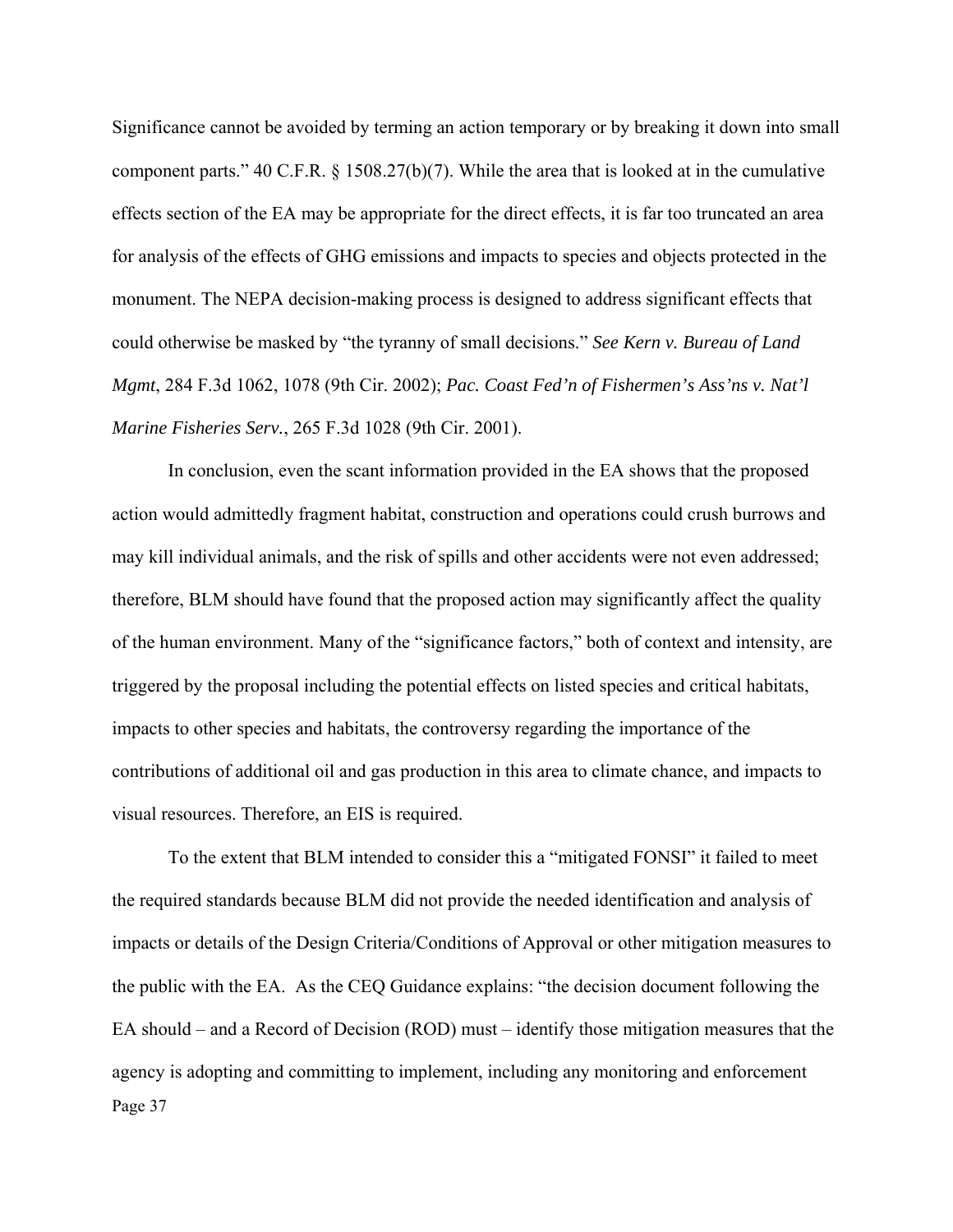program applicable to such mitigation commitments." (CEQ Guidance, January 14, 2011 "Appropriate Use of Mitigation and Monitoring and Clarifying the Appropriate Use of Mitigated Findings of No Significant Impact," at  $6-7.^{15}$ )

# **4. BLM Violated Section 7 of the ESA by Failing to Consult with FWS on the Impacts of the Proposed Project on Threatened and Endangered Species**

Congress enacted the ESA to provide "a program for the conservation of . . . endangered species and threatened species." 16 U.S.C. § 1531(b). Section 2(c) of the ESA establishes that it is "the policy of Congress that all Federal departments and agencies shall seek to conserve endangered species and threatened species and shall utilize their authorities in furtherance of the purposes of this Act." 16 U.S.C. § 1531(c)(1). The ESA defines "conservation" to mean "the use of all methods and procedures which are necessary to bring any endangered species or threatened species to the point at which the measures provided pursuant to this [Act] are no longer necessary." 16 U.S.C. § 1532(3). Section 7(a)(1) of the ESA explicitly directs that all federal agencies "utilize their authorities in furtherance of the [aforesaid] purposes" of the ESA. 16 U.S.C.  $§$  1536(a)(1).

Section 7 of the ESA requires BLM, in consultation with FWS, to insure that any action authorized, funded, or carried out by the agency is not likely to (1) jeopardize the continued existence of any threatened or endangered species, or (2) result in the destruction or adverse modification of the critical habitat of such species. 16 U.S.C. § 1536(a)(2). For each proposed federal action, BLM must request from FWS whether any listed or proposed species may be present in the area of the agency action. 16 U.S.C. § 1536(c)(1); 50 C.F.R. § 402.12. If listed or

Page 38 <sup>15</sup> available at https://www.energy.gov/nepa/downloads/appropriate-use-mitigation-andmonitoring-and-clarifying-appropriate-use-mitigated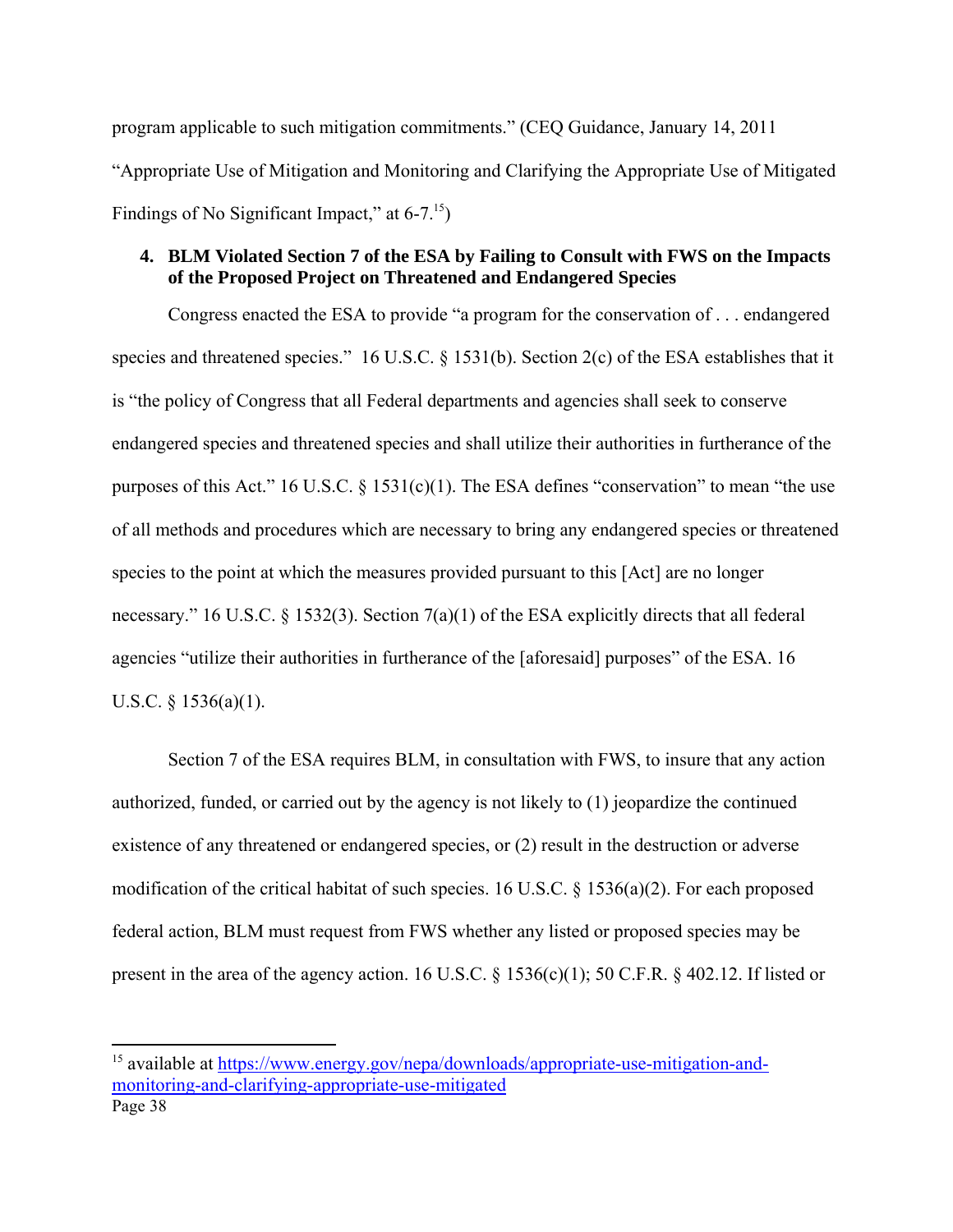proposed species may be present in such area, BLM must prepare a "biological assessment" to determine whether the listed species may be affected by the proposed action. *Id*.

If BLM determines that its proposed action may affect any listed species or critical habitat, the agency must engage in formal consultation with FWS. 50 C.F.R. § 402.14. To complete formal consultation, FWS must provide BLM with a "biological opinion" explaining how the proposed action will affect the listed species or habitat. 16 U.S.C. § 1536(b); 50 C.F.R. § 402.14. If FWS concludes that the proposed action will jeopardize the continued existence of a listed species, or result in the destruction or adverse modification of critical habitat, the biological opinion must outline "reasonable and prudent alternatives." 16 U.S.C. §  $1536(b)(3)(A)$ .

The EA shows that the project taken as a whole<sup>16</sup> "may affect" listed species including California condor, San Joaquin kit fox, blunt-nosed leopard lizard, and giant kangaroo rat (as detailed above), triggering BLM's duty to consult with U.S. Fish and Wildlife regarding these effects. BLM, however, failed to initiate or complete consultation with the U.S. Fish and Wildlife Service on its decision to authorize the new well and pipeline.

BLM's prior programmatic consultation over the 2010 CPNM RMP does not satisfy its duty to consult over the project. The Biological Opinion for the 2010 CPNM RMP (attached as Exh. 7) clearly states: "Oil and gas activities will proceed with a separate consultation, and no incidental take is authorized for oil and gas activities by this biological opinion." (Exh. 7 at 73.) Because no incidental take is authorized and the project may affect listed species, BLM violated

Page 39 <sup>16</sup> BLM's "no effect" determination is limited to the well installation on the well pad: "Well installation on the existing pad would result in no significant impacts to wildlife species, and BLM has made a "No Effect" determination for listed species." 2018 Final EA at 27.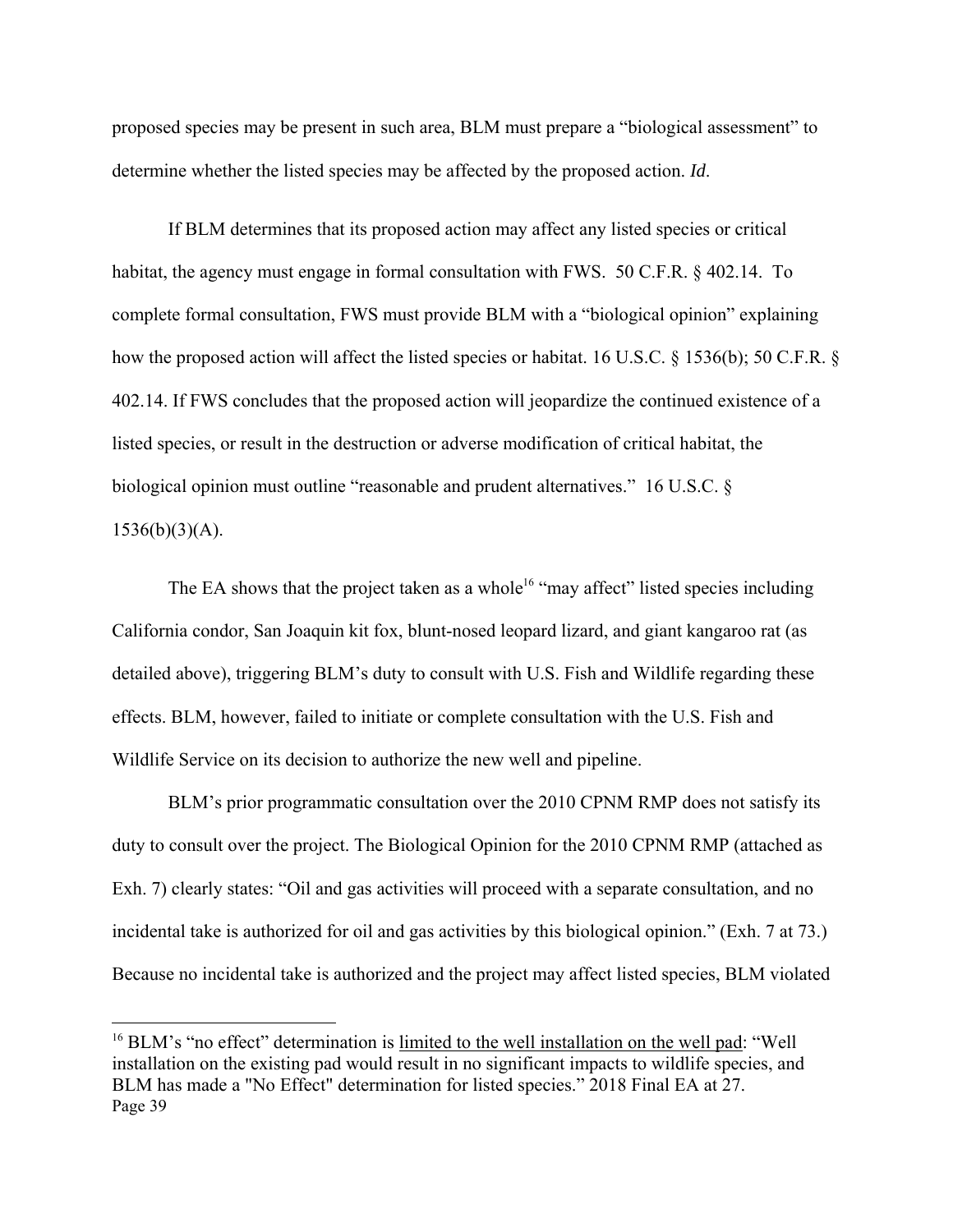its duties under the ESA section 7(a)(2) and the Biological Opinion. 16 U.S.C. § 1536(a)(2). Indeed, the CPNM RMP also recognizes the need to consult at the site-specific level for all oilrelated projects on the Carrizo Plain National Monument. Specifically, Action BIO-2(S) in the RMP states:

When necessary, oil and gas related actions will require individual Section 7 consultations. Programmatic consultations will not be used for oil and gas related actions.

## (CPNM RMP at II-18.)

As explained in detail above, even the limited discussion in the EA shows listed species may be affected by this proposed project. BLM's attempts to discount these potential impacts do not change that fact. Further, BLM did not adequately address baseline status of several species in the area including California condor, which readily available data show is currently present in the area of the proposed project. Because BLM's decision may affect the threatened and endangered species in the action area, and near the action area, BLM violated the ESA by failing to consult with FWS concerning the impacts of the proposed APD on these listed species. 16 U.S.C. § 1536(a)(2). And because BLM has failed to comply with the Section 7 consultation procedures, it cannot insure that the proposed project will not jeopardize any listed species, or destroy or adversely modify any critical habitat, in further violation of Section 7 of the ESA. *Id*.

### **B. The Balance of Harms Clearly Favors Granting a Stay**

Page 40 While Petitioners will be harmed as a result of the decision, *see* section I.B above and section II.C below, the BLM will suffer no harm from the granting of a stay. Nothing in the BLM's EA, Finding of No Significant Impact, or Decision Record indicates there is any overriding emergency or urgency around approving the APD at this time, six years after the EA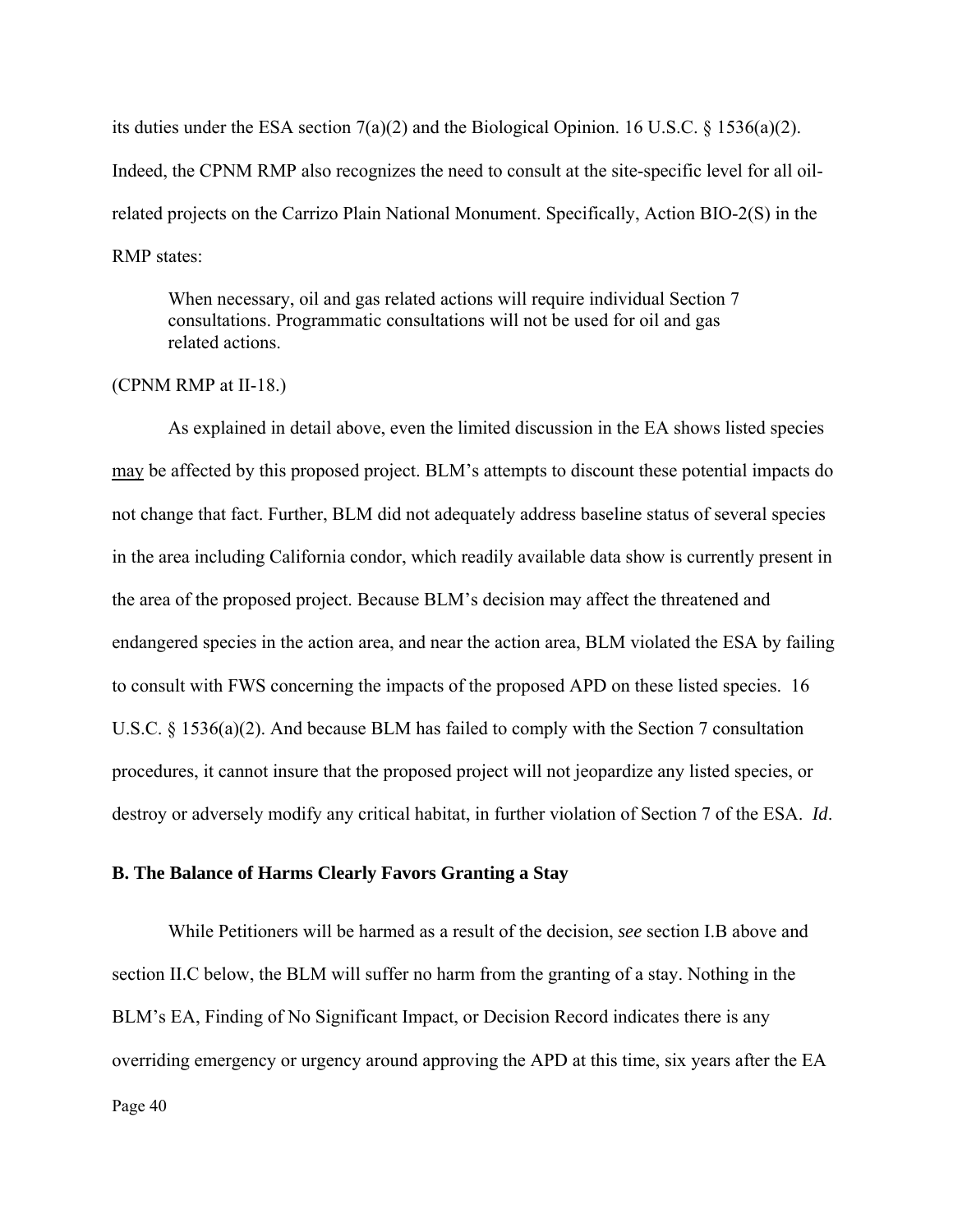was circulated for public comment and six years since any Schlaudeman well has produced any oil or gas. Nor will the applicant suffer any harm due to a stay as this lease is not currently producing. The EA states that "E&B has operated producing oil wells and petroleum production facilities on both private and public lands within the Russell Ranch Oil Field since 2003," (EA at 1), however at this time the "Schlaudeman lease has no producing wells," (EA at 24; see also EA at 1 ("A total of 5 wells have been drilled on this lease from 5 separate locations including 1 shut in well and 4 abandoned wells."). Further, the EA states that "it is not reasonably foreseeable how much crude oil would be extracted from the proposed well" (EA at 24). In light of these facts, any potential harm from imposing a stay during the pendency of this appeal, so that these issues can be fully reviewed by the IBLA, is speculative and unquantifiable.

On the other hand, Petitioners will most certainly be harmed if the new well drilling and pipeline activities area allowed to go forward without having conducted proper environmental review of those impacts. The commitment of resources without full public disclosure of significant environmental impacts or consultation with Fish and Wildlife Service would deprive the public and decision-makers of valuable information and a meaningful opportunity for them to recommend measures to reduce or avoid these impacts, thereby increasing the chances of environmental harm. Moreover, it would be difficult, if not impossible, for the harms to be undone if the new well and other infrastructure are allowed to be constructed.

#### **C. Petitioners Will Suffer Immediate and Irreparable Harm if the Stay Is Not Granted**

Page 41 As established by the declarations of Jeff Kuyper and Brendan Cummings, Petitioners Los Padres ForestWatch and the Center for Biological Diversity will likely suffer immediate and irreparable harm to their interests absent a stay. For example, both declarants enjoy wildlife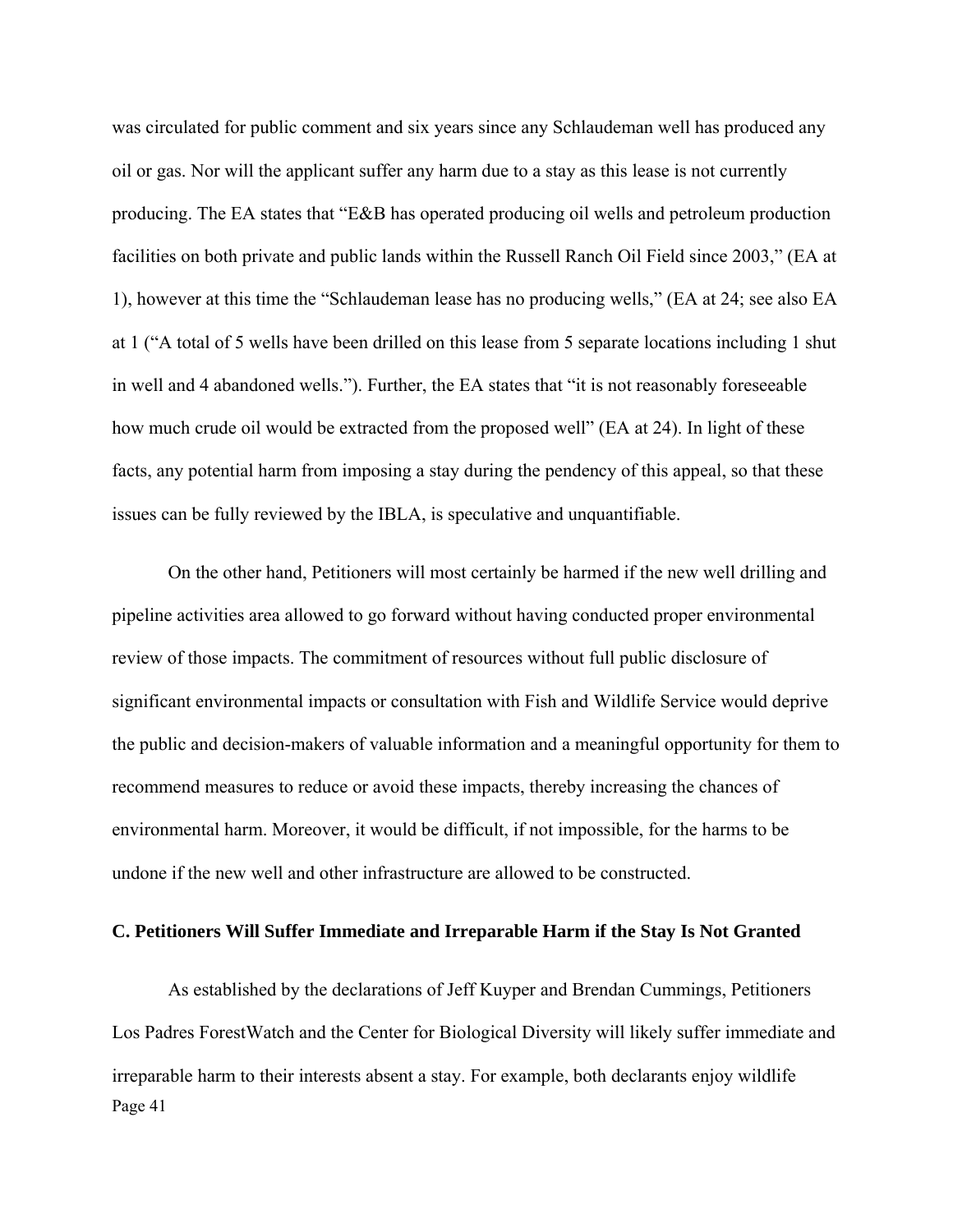viewing within or near the Caliente Mountains and the Cuyama Valley, but the project may harm wildlife and reduce their habitat, and therefore reduce each individual's opportunities for wildlife viewing. *See* Kuyper Decl ¶¶ 16; Cummings Decl ¶¶ 13-16. Each of these declarants also attest to their concern that harm to the monument objects and/or listed species and habitats would reduce their aesthetic and recreational enjoyment of the CPNM. *See* Kuyper Decl ¶¶ 18; Cummings Decl ¶¶ 15-16, 18.

Without a stay, the APD will be issued without having first been subject to the appropriate levels of agency foresight and deliberation required by NEPA and the ESA. The public will also be deprived of important information and a meaningful opportunity to participate in the agency's decision. Whether or not this APD for a new well and pipeline should be approved, and under what conditions, are critical questions that will be effectively bypassed if BLM's decision is not stayed. The agencies' glaring NEPA violations are themselves the source of considerable irreparable harm. *Sierra Club v. U.S. Army Corps of Engineers*, 645 F.3d 978, 995  $(8<sup>th</sup> Cir. 2011)$  (upholding preliminary injunction because "the failure to comply with NEPA's requirements causes harm itself, specifically the risk that 'real environmental harm will occur through inadequate foresight and deliberation.'") (citing *Sierra Club v. Marsh*, 872 F.2d 497, 503-04 (1<sup>st</sup> Cir. 1989)); *see also, Marsh*, 872 F.2d 500-01 ("NEPA's object is to minimize [...] the risk of uninformed choice, a risk that arises in part from the practical fact that bureaucratic decisionmakers (when the law permits) are less likely to tear down a nearly completed project than a barely started project.").

 Furthermore, in the absence of a stay, it is highly likely the new well will be drilled and the new pipeline will be developed resulting in surface disturbance; habitat destruction and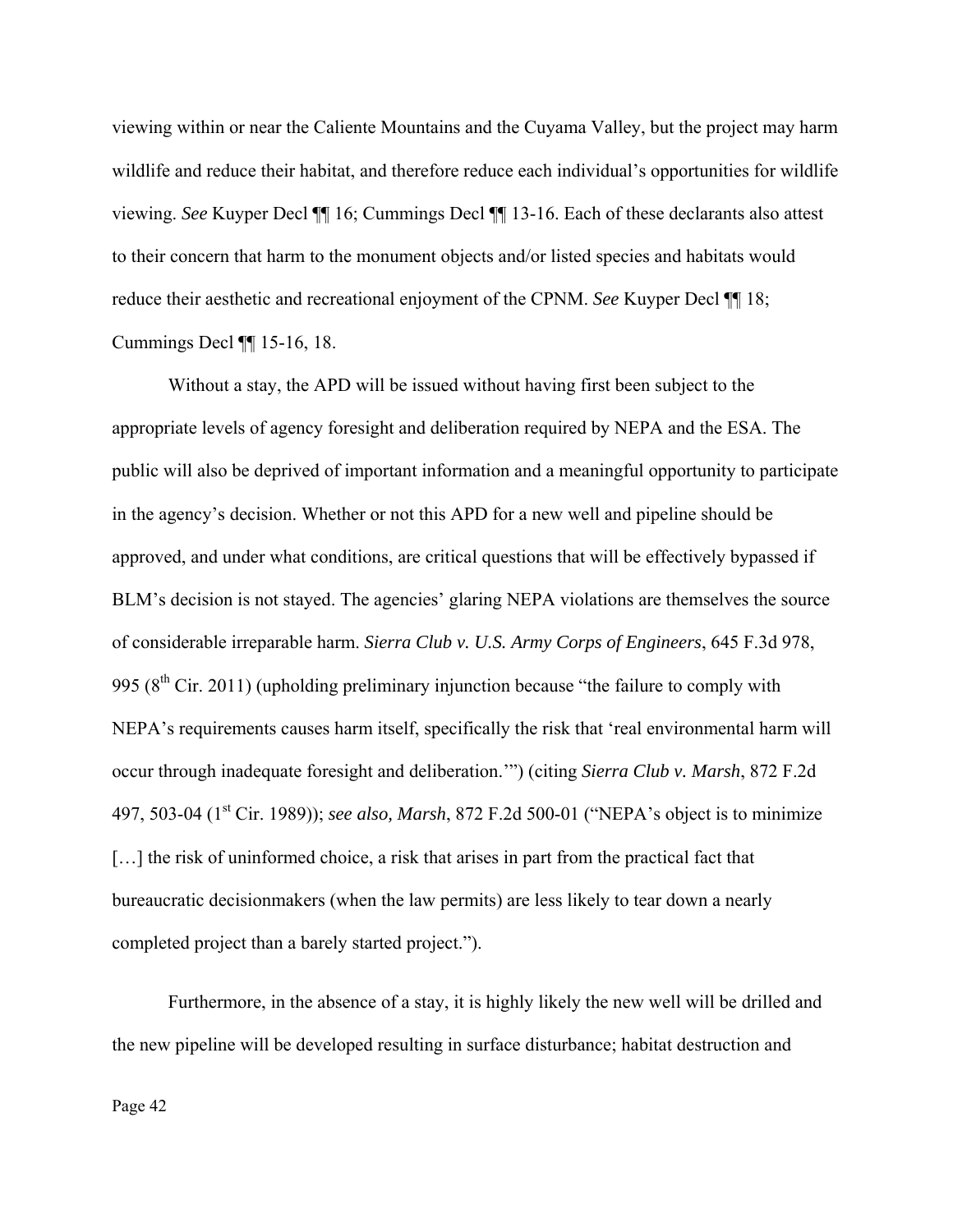fragmentation; increased vehicular traffic; air pollution; light pollution; noise pollution; and considerable risks to listed species and long term habitat connectivity. All of these impacts are direct and irreparable harms to the environment and to Petitioners' recreational, aesthetic, conservation, education, and spiritual interests in that environment.

#### **D. The Public Interest Favors Granting a Stay**

Here, the public interest favors granting a stay for a number of reasons. Ensuring that protection of monument objects as required under the Antiquities Act is fully addressed as well as impacts to the national landscape resources protected under the NLCS legislation and FLPMA justifies staying the decision until the issues raised in this appeal can be heard. In addition, ensuring that national environmental policies and standards, as enumerated under NEPA and the ESA favors the requested stay. *See California ex rel. Van de Kamp v. Tahoe Regional Planning Agency*, 766 F.2d 1319, 1324 (9<sup>th</sup> Cir. 1985) (finding that public interest may be defined "by reference to the policies expressed in legislation") (citation omitted). In this case, BLM clearly fell short of meeting legal requirements to ensure protection of monument objects and national landscapes, and failed to meet the requirements of NEPA and the ESA.

Furthermore, in passing laws such as the Antiquities Act, NLCS legislation, FLPMA, NEPA and the ESA, Congress clearly meant to ensure consideration of protected resources was to occur before decisions were made that could impact such resources to avoid potentially irreversible consequences to objects protected within the national monument, landscape resources, human health and the environment as a whole. As Congress stated in the preamble to NEPA, its purpose was "[t]o declare a national policy which will encourage productive and enjoyable harmony between man and environment [and] to promote efforts which will prevent or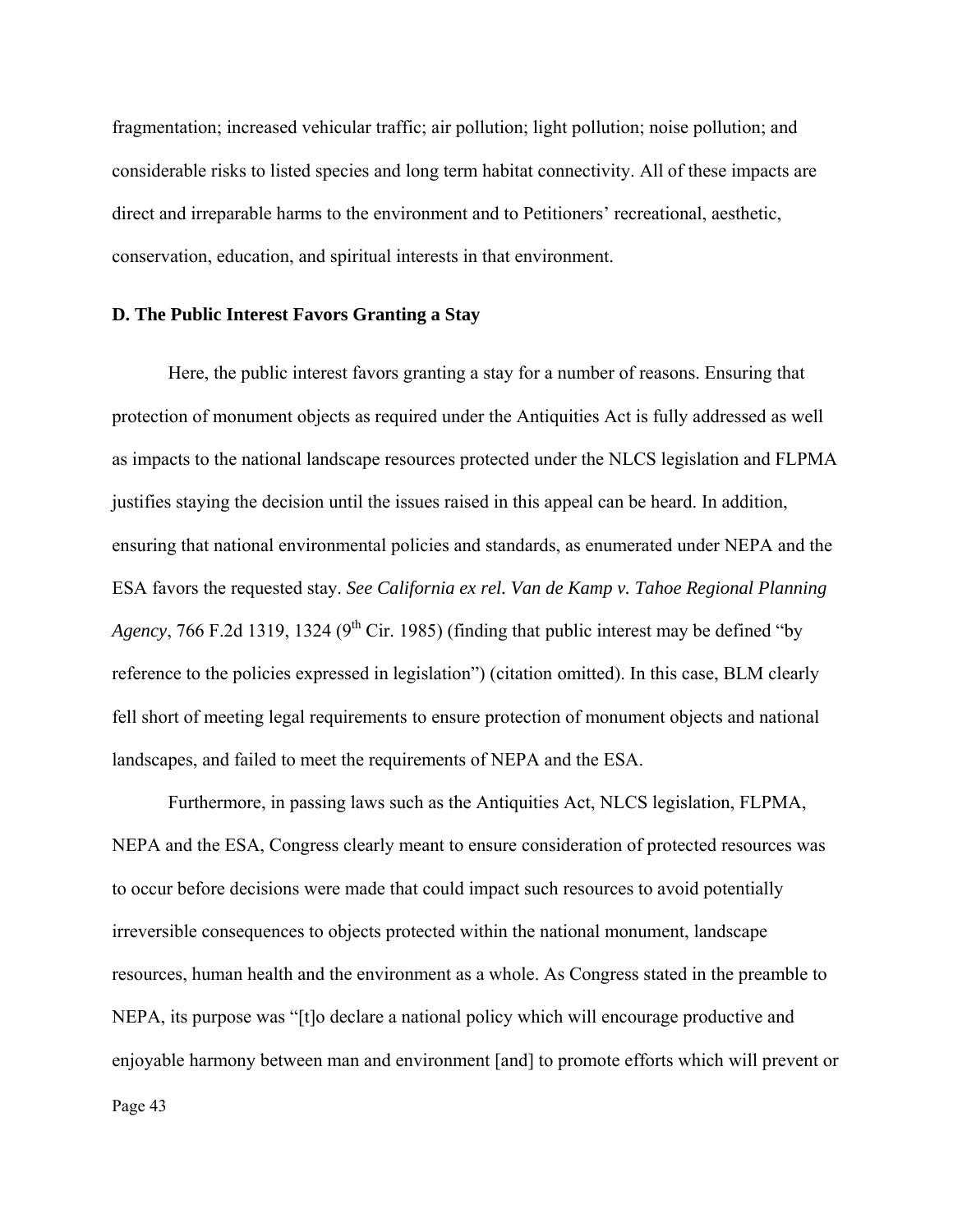eliminate damage to the environment and biosphere and stimulate the health and welfare of man[.]" 42 U.S.C. § 4332(a).

Given the FLPMA, Antiquities Act, NCLS legislation, NEPA and ESA violations detailed above, moving forward with BLM's decision on this new well and pipeline is clearly against the public interest. Given that BLM is required to meaningfully evaluate the environmental impacts of this site-specific project that will affect several listed species, the IBLA should grant a stay to protect the public interest.

#### **III. REQUEST FOR STATE DIRECTOR REVIEW**

As fully explained above, BLM's approval of the project fails to ensure the protection of monument resources, in violation of the Antiquities Act, FLPMA, and NLCS Act, and violates BLM's obligations under NEPA and the ESA. Accordingly, the State Director should reverse and remand BLM's approvals of the DR, Finding of No Significant Impact, and EA. Petitioners hereby incorporate their arguments made above in section II(A) addressing their likelihood of success on the merits in support of a stay.

### **IV. CONCLUSION**

In light of the foregoing, we respectfully request the State Director reverse and remand the Decision Record, Finding of No Significant Impact, and EA DOI-BLM-CA-C060-2012- 0040-EA for E&B Natural Resources Management Corp. Russell Ranch Oil Field; APD for New Well Schlaudeman #354-23, and immediately stay the decision pending a final determination of Petitioners' request for State Director review.

Respectfully submitted,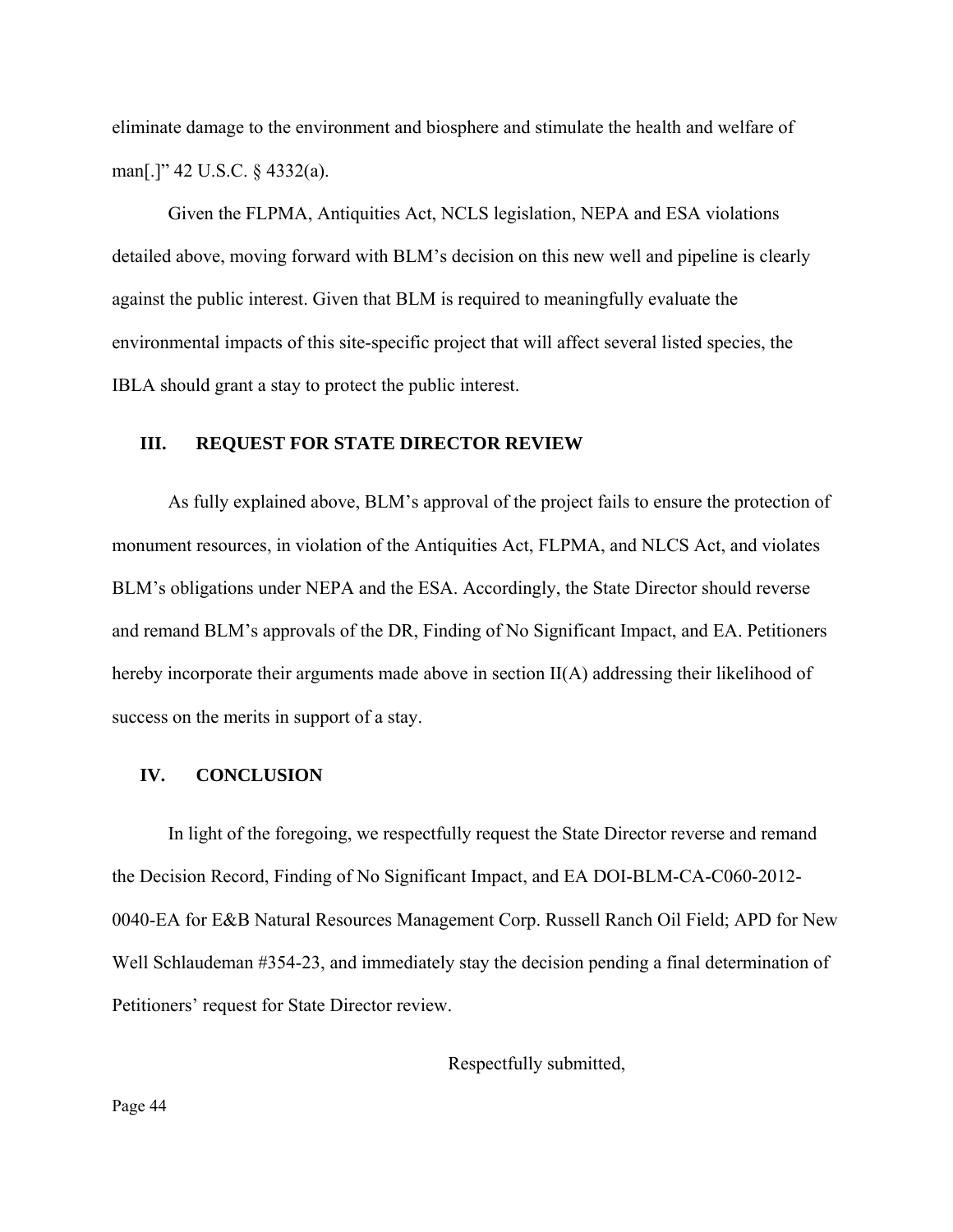Lisa T. Belenky, Senior Attorney Wendy Park, Senior Attorney Center for Biological Diversity 1212 Broadway Street, Suite 800 Oakland, CA 94612 (510) 844-7107 Fax: (510) 844-7150 lbelenky@biologicaldiversity.org wpark@biologicaldiversity.org

Jeff Kuyper, Executive Director Los Padres ForestWatch Post Office Box 831 Santa Barbara CA 93102 805.617.4610 x1 jeff@LPFW.org

#### **Attachments (provided in electronic format on disk):**

- **Exhibit 1:** DR
- **Exhibit 2:** FONSI
- **Exhibit 3:** EA 2018
- **Exhibit 4:** 2012 EA
- **Exhibit 5:** LPFW and CBD comments on Draft EA, April 23, 2012
- **Exhibit 6:** Email Correspondence re: effective date of decision
- **Exhibit 7:** USFWS, Biological Opinion dated April 2, 2010, Formal Section 7 Endangered Species Act Consultation on the Implementation of the Carrizo Plain National Monument Resource Management Plan. San Luis Obispo and Kern Counties, California
- **Exhibit 8:** 2017 Condor data maps from Science Base
- **Exhibit 9:** Condor map from LPFW
- **Exhibit 10:** Los Padres ForestWatch. Documented Impacts of Oil and Gas Development on Endangered California Condors (July 27, 2016)

Page 45